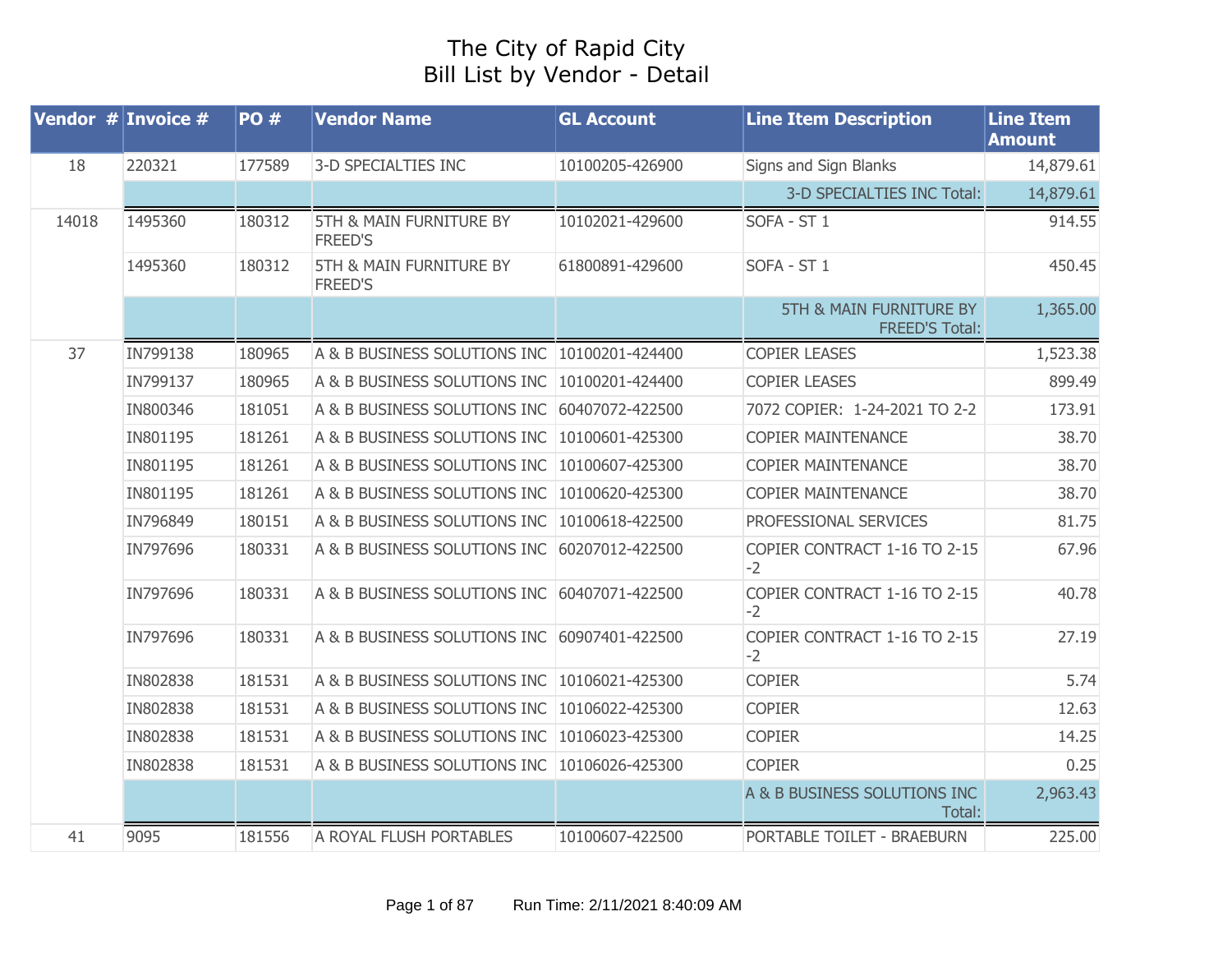| 41    | 9092                            | 181556 | A ROYAL FLUSH PORTABLES     | 10100607-422500 | PORTABLE TOILET - BRAEBURN          | 100.00 |
|-------|---------------------------------|--------|-----------------------------|-----------------|-------------------------------------|--------|
|       | 9094                            | 181556 | A ROYAL FLUSH PORTABLES     | 10100607-422500 | PORTABLE TOILET - BRAEBURN          | 100.00 |
|       | 9096                            | 181556 | A ROYAL FLUSH PORTABLES     | 10100607-422500 | PORTABLE TOILET - BRAEBURN          | 100.00 |
|       | 9093                            | 181556 | A ROYAL FLUSH PORTABLES     | 10100607-422500 | PORTABLE TOILET - BRAEBURN          | 100.00 |
|       | 9097                            | 181556 | A ROYAL FLUSH PORTABLES     | 10100607-422500 | PORTABLE TOILET - BRAEBURN          | 100.00 |
|       |                                 |        |                             |                 | A ROYAL FLUSH PORTABLES<br>Total:   | 725.00 |
| 42    | 287261158408 181156<br>X0123202 |        | <b>A T &amp; T MOBILITY</b> | 61507103-428100 | FEB21 PHONE                         | 46.23  |
|       |                                 |        |                             |                 | A T & T MOBILITY Total:             | 46.23  |
| 12022 | 1143012121                      | 180968 | A TO Z SHREDDING            | 10100201-422500 | <b>SHREDDING</b>                    | 38.80  |
|       | 32246012221                     | 181268 | A TO Z SHREDDING            | 10100106-426100 | Shred bin pickup                    | 37.95  |
|       |                                 |        |                             |                 | A TO Z SHREDDING Total:             | 76.75  |
| 46    | 00061866                        | 180625 | A&B WELDING SUPPLY CO INC   | 10100301-426900 | <b>SUPPLIES</b>                     | 45.60  |
|       | 00061917                        | 180627 | A&B WELDING SUPPLY CO INC   | 10100305-426900 | <b>SUPPLIES</b>                     | 107.70 |
|       |                                 |        |                             |                 | A&B WELDING SUPPLY CO INC<br>Total: | 153.30 |
| 6240  | 01/19/21                        | 180529 | <b>A-1 STEAM BROTHERS</b>   | 60800840-422500 | PROFESSIONAL SERVICES               | 105.00 |
|       |                                 |        |                             |                 | A-1 STEAM BROTHERS Total:           | 105.00 |
| 13404 | 349119                          |        | <b>AAA PLUMBING</b>         | 10100301-453000 |                                     | 196.53 |
|       |                                 |        |                             |                 | <b>AAA PLUMBING Total:</b>          | 196.53 |
| 13410 | 349273                          |        | <b>AAA PLUMBING</b>         | 61507102-453000 |                                     | 16.34  |
|       | 349308                          |        | AAA PLUMBING                | 61507102-453000 |                                     | 86.51  |
|       |                                 |        |                             |                 | <b>AAA PLUMBING Total:</b>          | 102.85 |
| 63    | 7207474                         | 180993 | <b>ABACUS DIAGNOSTICS</b>   | 10100201-426100 | <b>EVD ABA CARDS</b>                | 347.75 |
|       |                                 |        |                             |                 | <b>ABACUS DIAGNOSTICS Total:</b>    | 347.75 |
| 11266 | 21M-0005442 181093              |        | <b>ABILITY NETWORK INC</b>  | 61808900-422500 | MEDICARE CLAIMS / REMITS JAN        | 218.31 |
|       |                                 |        |                             |                 | <b>ABILITY NETWORK INC Total:</b>   | 218.31 |
| 79    | 5766174                         | 180533 | <b>ACE HARDWARE-EAST</b>    | 10100301-425900 | <b>SUPPLIES</b>                     | 16.75  |
|       | 5768145                         | 180533 | <b>ACE HARDWARE-EAST</b>    | 10100301-425900 | <b>SUPPLIES</b>                     | 1.26   |
|       | 5749744                         | 180533 | <b>ACE HARDWARE-EAST</b>    | 10100301-425300 | <b>SUPPLIES</b>                     | 23.98  |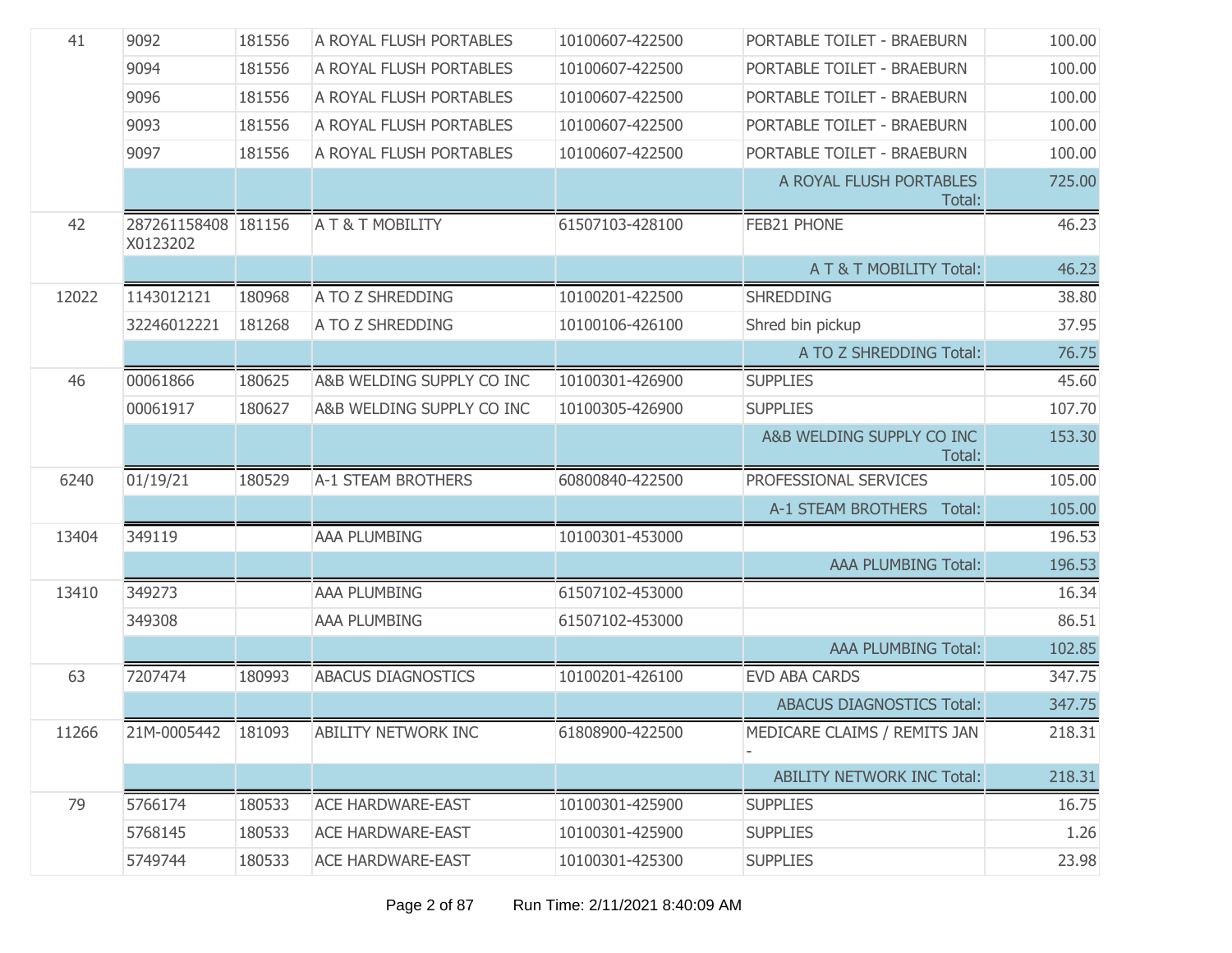| 79 | 5748470 | 181038 | <b>ACE HARDWARE-EAST</b> | 10100607-426900 | SPIRAL STAKE                                    | 4.99   |
|----|---------|--------|--------------------------|-----------------|-------------------------------------------------|--------|
|    | 5758119 | 180837 | <b>ACE HARDWARE-EAST</b> | 10102025-425100 | MAINT - E5                                      | 11.48  |
|    | 5773993 | 180815 | <b>ACE HARDWARE-EAST</b> | 10102021-425100 | <b>BATTERIES - UNIT 2123</b>                    | 7.28   |
|    | 5804029 | 181377 | <b>ACE HARDWARE-EAST</b> | 60207012-426500 | <b>LOCATE INSPECTS</b>                          | 33.99  |
|    | 5760704 | 180335 | <b>ACE HARDWARE-EAST</b> | 10102024-425200 | <b>STATION MAINT - ST4</b>                      | 32.96  |
|    | 5760704 | 180335 | <b>ACE HARDWARE-EAST</b> | 61800894-425200 | <b>STATION MAINT - ST4</b>                      | 16.23  |
|    | 5814569 | 181615 | <b>ACE HARDWARE-EAST</b> | 60407071-426900 | PAINT, OIL THREAD, NIPPLE-<br><b>MUDF</b>       | 17.62  |
|    | 5795493 | 181360 | <b>ACE HARDWARE-EAST</b> | 10102021-426400 | <b>WINDOW CLEANER - ST1</b>                     | 4.42   |
|    | 5795493 | 181360 | <b>ACE HARDWARE-EAST</b> | 61800891-426400 | <b>WINDOW CLEANER - ST1</b>                     | 2.17   |
|    | 5784514 | 181652 | <b>ACE HARDWARE-EAST</b> | 10102024-425200 | <b>STATION MAINT - ST4</b>                      | 21.08  |
|    | 5784514 | 181652 | <b>ACE HARDWARE-EAST</b> | 61800894-425200 | <b>STATION MAINT - ST4</b>                      | 10.39  |
|    | 5773996 | 181122 | <b>ACE HARDWARE-EAST</b> | 10102026-425200 | <b>STATION MAINT - ST6</b>                      | 6.81   |
|    | 5773996 | 181122 | <b>ACE HARDWARE-EAST</b> | 61800896-425200 | <b>STATION MAINT - ST6</b>                      | 3.35   |
|    | 5794335 | 181074 | <b>ACE HARDWARE-EAST</b> | 60407071-426900 | <b>MATERIALS FOR WARNING</b><br><b>LIGHTS O</b> | 34.93  |
|    | 5777130 | 180816 | <b>ACE HARDWARE-EAST</b> | 10102025-425100 | NUTS / SCREWS / BOLTS - E5                      | 6.23   |
|    | 5773112 | 180559 | <b>ACE HARDWARE-EAST</b> | 60407072-426500 | HAND TOOLS & MISC PLUMBING                      | 40.29  |
|    | 5773112 | 180559 | <b>ACE HARDWARE-EAST</b> | 60407072-426900 | HAND TOOLS & MISC PLUMBING                      | 22.22  |
|    | 5683784 | 181119 | <b>ACE HARDWARE-EAST</b> | 10100202-426900 | <b>DECON SUPPLIES - COVID</b>                   | 6.94   |
|    | 5683784 | 181119 | <b>ACE HARDWARE-EAST</b> | 61800890-426900 | <b>DECON SUPPLIES - COVID</b>                   | 3.42   |
|    | 5766521 | 180987 | <b>ACE HARDWARE-EAST</b> | 10100301-426900 | Thermometer                                     | 3.59   |
|    | 5762359 | 180422 | <b>ACE HARDWARE-EAST</b> | 10100601-426400 | <b>BAIT ANT RAID</b>                            | 13.18  |
|    | 5749019 | 180464 | <b>ACE HARDWARE-EAST</b> | 61207101-426500 | DRIVER BIT SET                                  | 19.19  |
|    |         |        |                          |                 | <b>ACE HARDWARE-EAST Total:</b>                 | 364.75 |
| 80 | 5781024 | 180695 | <b>ACE HARDWARE-WEST</b> | 60407071-426500 | NUTS/BOLTS/SCREWS/DRILL<br><b>BITS I</b>        | 13.42  |
|    | 5781024 | 180695 | <b>ACE HARDWARE-WEST</b> | 60407071-426900 | NUTS/BOLTS/SCREWS/DRILL<br><b>BITS I</b>        | 47.67  |
|    | 5798949 | 181291 | <b>ACE HARDWARE-WEST</b> | 60207011-425300 | <b>JSWTP: VINYL TUBING</b>                      | 32.03  |
|    | 5768181 | 180802 | <b>ACE HARDWARE-WEST</b> | 10500115-426300 | <b>GLOVES - HAZ MITIGATION</b>                  | 29.98  |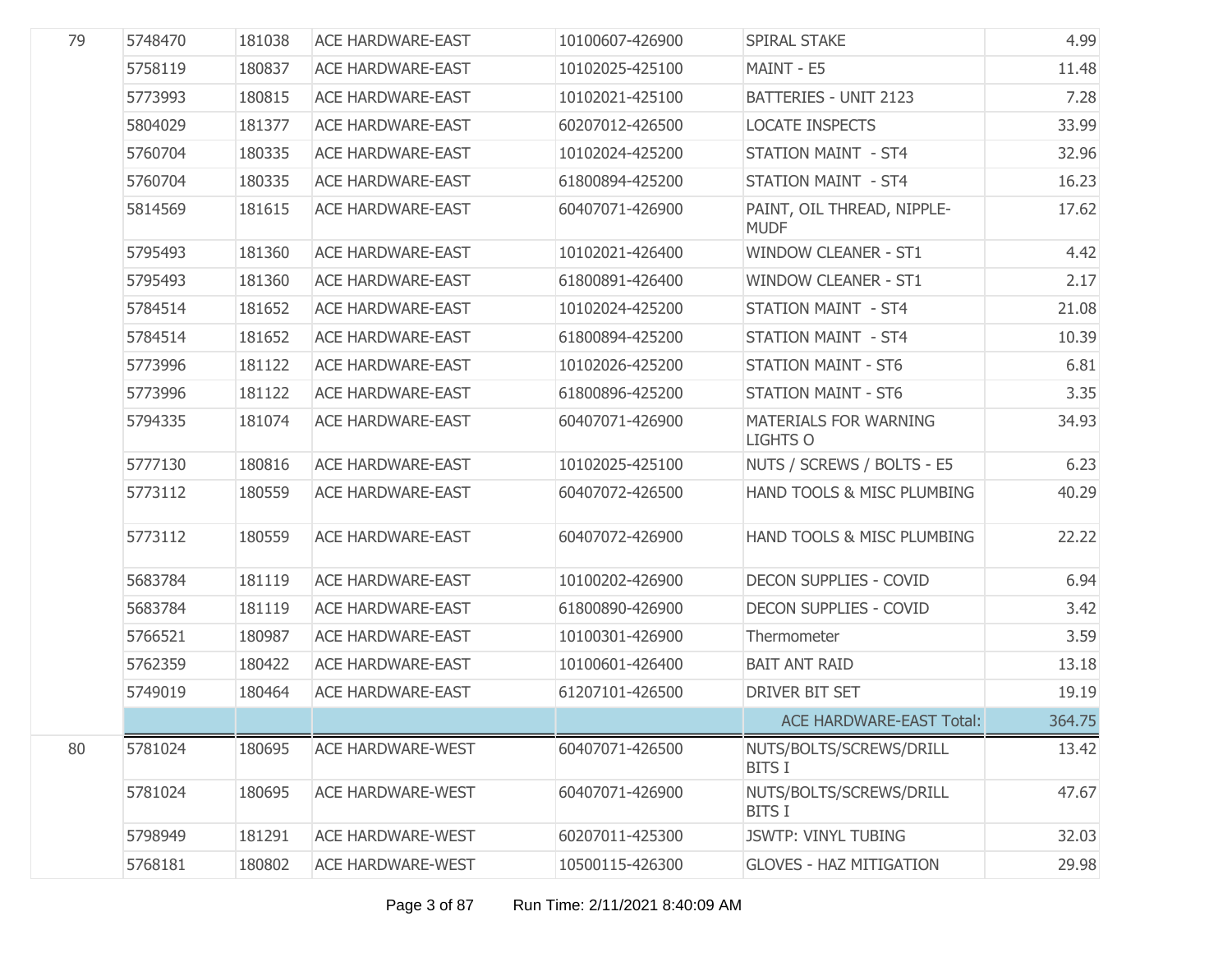| 80   | 5792011 | 181395 | <b>ACE HARDWARE-WEST</b>     | 10100607-425300 | <b>CHAIN LOOP - CHAINSAWS</b>                   | 43.98  |
|------|---------|--------|------------------------------|-----------------|-------------------------------------------------|--------|
|      | 5788798 | 181395 | <b>ACE HARDWARE-WEST</b>     | 10100607-425200 | <b>CHAIN LOOP - CHAINSAWS</b>                   | 16.62  |
|      | 5792119 | 181466 | <b>ACE HARDWARE-WEST</b>     | 61300664-426900 | <b>BATTERIES/SOCKET SETS</b>                    | 54.39  |
|      | 5780582 | 181012 | <b>ACE HARDWARE-WEST</b>     | 60207012-426500 | W350                                            | 21.11  |
|      | 5771454 | 181025 | <b>ACE HARDWARE-WEST</b>     | 10100612-426900 | <b>DISC ML FINS</b>                             | 5.74   |
|      | 5772844 | 180604 | <b>ACE HARDWARE-WEST</b>     | 60207011-426900 | WTP FLAGPOLE: WIRE ROPE<br>CLIPS,               | 9.95   |
|      | 5792749 | 181072 | <b>ACE HARDWARE-WEST</b>     | 60207011-425300 | SIPHONE HOSE, DRILL-POWERED<br>PU               | 13.43  |
|      | 5792749 | 181072 | <b>ACE HARDWARE-WEST</b>     | 60207011-426900 | SIPHONE HOSE, DRILL-POWERED<br>PU               | 6.99   |
|      | 5772359 | 180726 | <b>ACE HARDWARE-WEST</b>     | 10100607-426400 | <b>GRAFFITI REMOVER</b>                         | 47.95  |
|      | 5784126 | 180836 | <b>ACE HARDWARE-WEST</b>     | 10102021-426500 | CHAIN SAW - TK1                                 | 205.92 |
|      | 5778665 | 181011 | <b>ACE HARDWARE-WEST</b>     | 60207012-426900 | <b>STOCKADE DR</b>                              | 9.98   |
|      | 5780518 | 181010 | <b>ACE HARDWARE-WEST</b>     | 60207012-426500 | W350                                            | 54.50  |
|      | 5789456 | 181362 | <b>ACE HARDWARE-WEST</b>     | 10102022-429600 | VACUUM - ST2                                    | 74.99  |
|      | 5789456 | 181362 | <b>ACE HARDWARE-WEST</b>     | 61800892-429600 | VACUUM - ST2                                    | 75.00  |
|      | 5811848 | 181571 | <b>ACE HARDWARE-WEST</b>     | 60207011-425300 | <b>FILTER HOUSING</b>                           | 22.07  |
|      | 5751185 | 180421 | <b>ACE HARDWARE-WEST</b>     | 10100612-426900 | <b>DUCT TAPE</b>                                | 40.57  |
|      | 5687189 | 180307 | <b>ACE HARDWARE-WEST</b>     | 10500115-426900 | <b>NEEDLE BEARING - HAZ</b><br><b>MITIGATIO</b> | 9.28   |
|      | 5769000 | 180526 | <b>ACE HARDWARE-WEST</b>     | 60207014-426900 | <b>WATER KEY</b>                                | 45.00  |
|      | 5769050 | 180571 | <b>ACE HARDWARE-WEST</b>     | 10100607-426400 | <b>CITRI-STRIP PAINT &amp; VARNISH</b>          | 28.77  |
|      |         |        |                              |                 | <b>ACE HARDWARE-WEST Total:</b>                 | 909.34 |
| 86   | 12518   | 180612 | <b>ACTION MECHANICAL INC</b> | 61300664-425200 | REPLACE COMBUSTION MOTOR<br><b>IN FU</b>        | 731.97 |
|      | 12517   | 180581 | <b>ACTION MECHANICAL INC</b> | 10100620-422500 | HEATER SERVICE 515 W. BLVD                      | 96.00  |
|      |         |        |                              |                 | <b>ACTION MECHANICAL INC Total:</b>             | 827.97 |
| 9519 | 1710    | 181128 | <b>ACTION POWER WASHING</b>  | 61507102-422500 | POWER WASHING SERVICE                           | 385.00 |
|      | 1715    | 181507 | <b>ACTION POWER WASHING</b>  | 61207101-422500 | S921 POWER WASH                                 | 150.00 |
|      | 1714    | 181508 | <b>ACTION POWER WASHING</b>  | 61207101-422500 | S925 POWER WASH                                 | 150.00 |
|      |         |        |                              |                 | <b>ACTION POWER WASHING Total:</b>              | 685.00 |
|      |         |        |                              |                 |                                                 |        |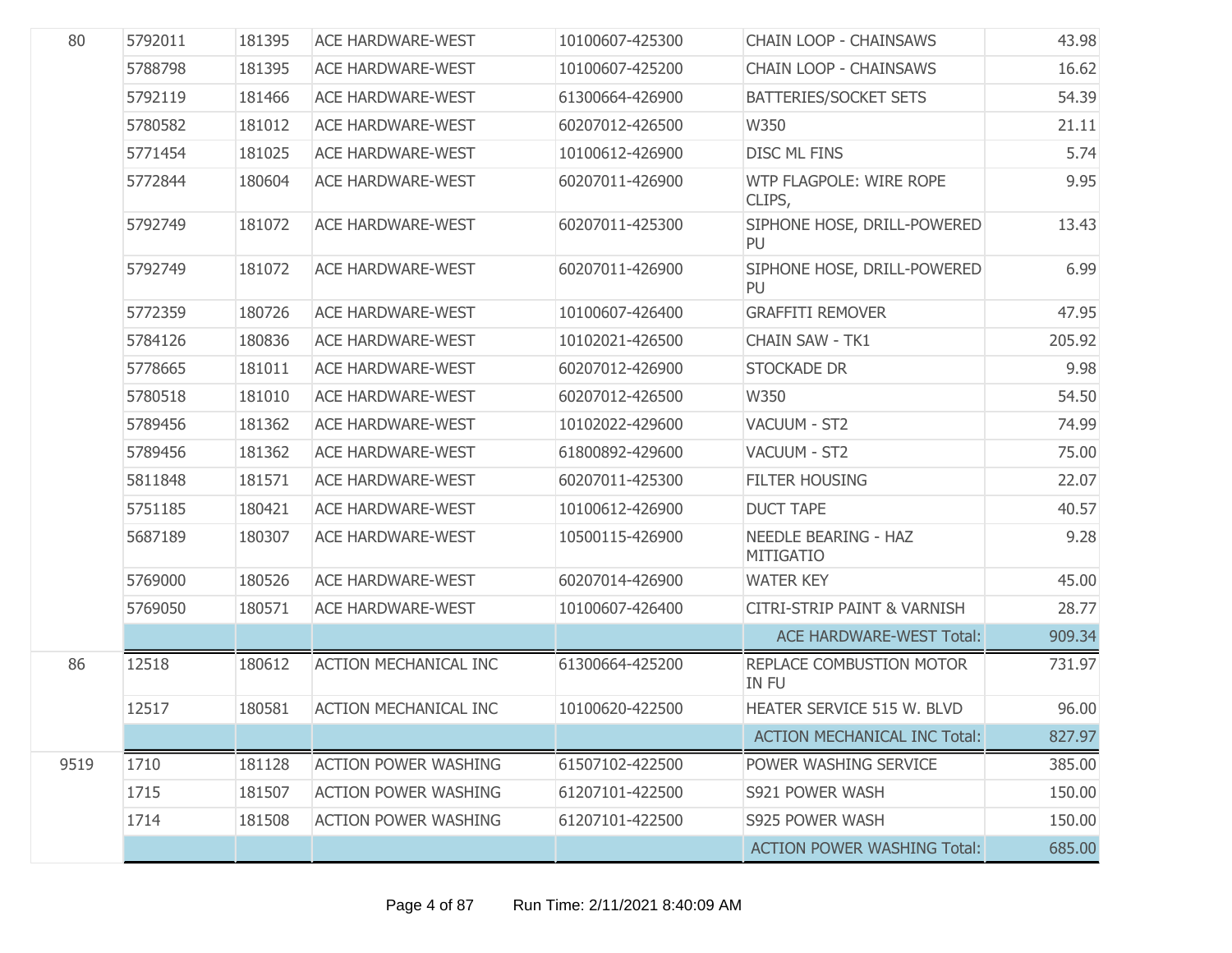| 6242  | 910222631                 | 181464 | <b>ACUSHNET COMPANY</b>                                         | 61300604-452000 | <b>RESALE GOLF BAG</b>                                         | 178.00   |
|-------|---------------------------|--------|-----------------------------------------------------------------|-----------------|----------------------------------------------------------------|----------|
|       | 910201371                 | 181263 | <b>ACUSHNET COMPANY</b>                                         | 61300604-452000 | <b>RESALE GOLF BALLS</b>                                       | 877.20   |
|       |                           |        |                                                                 |                 | <b>ACUSHNET COMPANY</b><br>Total:                              | 1,055.20 |
| 90    | 4644517                   | 180598 | <b>ADAMS ISC</b>                                                | 60207012-425300 | #316/PACKER                                                    | 339.72   |
|       |                           |        |                                                                 |                 | <b>ADAMS ISC Total:</b>                                        | 339.72   |
| 6173  | 72378                     | 180739 | <b>ADVANCED ENGINEERING &amp;</b><br>ENVIRONMENTAL SERVICES LLC | 60400833-422300 | 2523 WRF LIFT STATION ODOR<br><b>ARC</b>                       | 1,238.50 |
|       |                           |        |                                                                 |                 | ADVANCED ENGINEERING &<br>ENVIRONMENTAL SERVICES LLC<br>Total: | 1,238.50 |
| 9041  | 9109066628                | 181170 | AIRGAS USA, LLC                                                 | 61507103-425300 | MRF SHOP WELDING GAS                                           | 27.43    |
|       | 9109066627                | 181171 | AIRGAS USA, LLC                                                 | 61507103-425300 | MRF SHOP WELDING GAS                                           | 153.62   |
|       | 9109215123                | 181177 | AIRGAS USA, LLC                                                 | 61207101-425100 | <b>TIP CTNG</b>                                                | 42.74    |
|       |                           |        |                                                                 |                 | AIRGAS USA, LLC Total:                                         | 223.79   |
| 10979 | 2021-0137                 | 180316 | <b>ALADTEC INC</b>                                              | 10100202-422500 | <b>SCHEDULING &amp; WORKFORCE</b><br><b>SYSTEM</b>             | 221.23   |
|       | 2021-0137                 | 180316 | <b>ALADTEC INC</b>                                              | 61800890-422500 | <b>SCHEDULING &amp; WORKFORCE</b><br><b>SYSTEM</b>             | 108.97   |
|       |                           |        |                                                                 |                 | <b>ALADTEC INC Total:</b>                                      | 330.20   |
| 151   | 192303                    | 178909 | <b>ALLEGIANT EMERGENCY</b><br>SERVICES INC                      | 10100202-426900 | <b>FOLDING TANK</b>                                            | 1,280.60 |
|       |                           |        |                                                                 |                 | <b>ALLEGIANT EMERGENCY</b><br><b>SERVICES INC Total:</b>       | 1,280.60 |
| 164   | LCAS1389422               | 181528 | <b>ALSCO INC</b>                                                | 61507102-426400 | <b>JANITORIAL SUPPLIES</b>                                     | 6.13     |
|       | LCAS1390669               | 181385 | <b>ALSCO INC</b>                                                | 61507103-426400 | <b>FACILITY MATS</b>                                           | 47.52    |
|       | LCAS1391262               | 181563 | <b>ALSCO INC</b>                                                | 10100603-426400 | <b>LINEN SUPPLIES</b>                                          | 71.07    |
|       | LCAS1389976               | 181561 | <b>ALSCO INC</b>                                                | 10100603-426400 | <b>LINEN SUPPLIES</b>                                          | 71.07    |
|       | LCAS1389957               | 180578 | ALSCO INC                                                       | 10100612-426400 | <b>LINEN SUPPLIES</b>                                          | 71.27    |
|       | LCAS1389421               | 180447 | ALSCO INC                                                       | 61507103-426400 | <b>FACILITY MATS</b>                                           | 59.55    |
|       | LCAS1386198               | 180979 | <b>ALSCO INC</b>                                                | 10100603-426400 | <b>LINEN SUPPLIES</b>                                          | 71.07    |
|       | LCAS1391236               | 180770 | <b>ALSCO INC</b>                                                | 10100612-426400 | <b>LINEN SUPPLIES</b>                                          | 76.85    |
|       |                           |        |                                                                 |                 | <b>ALSCO INC Total:</b>                                        | 474.53   |
| 13308 | 1XTF-MDL6-<br><b>RPVJ</b> | 180275 | <b>AMAZON CAPITAL SERVICES</b>                                  | 10100105-426100 | <b>BOOK</b>                                                    | 32.49    |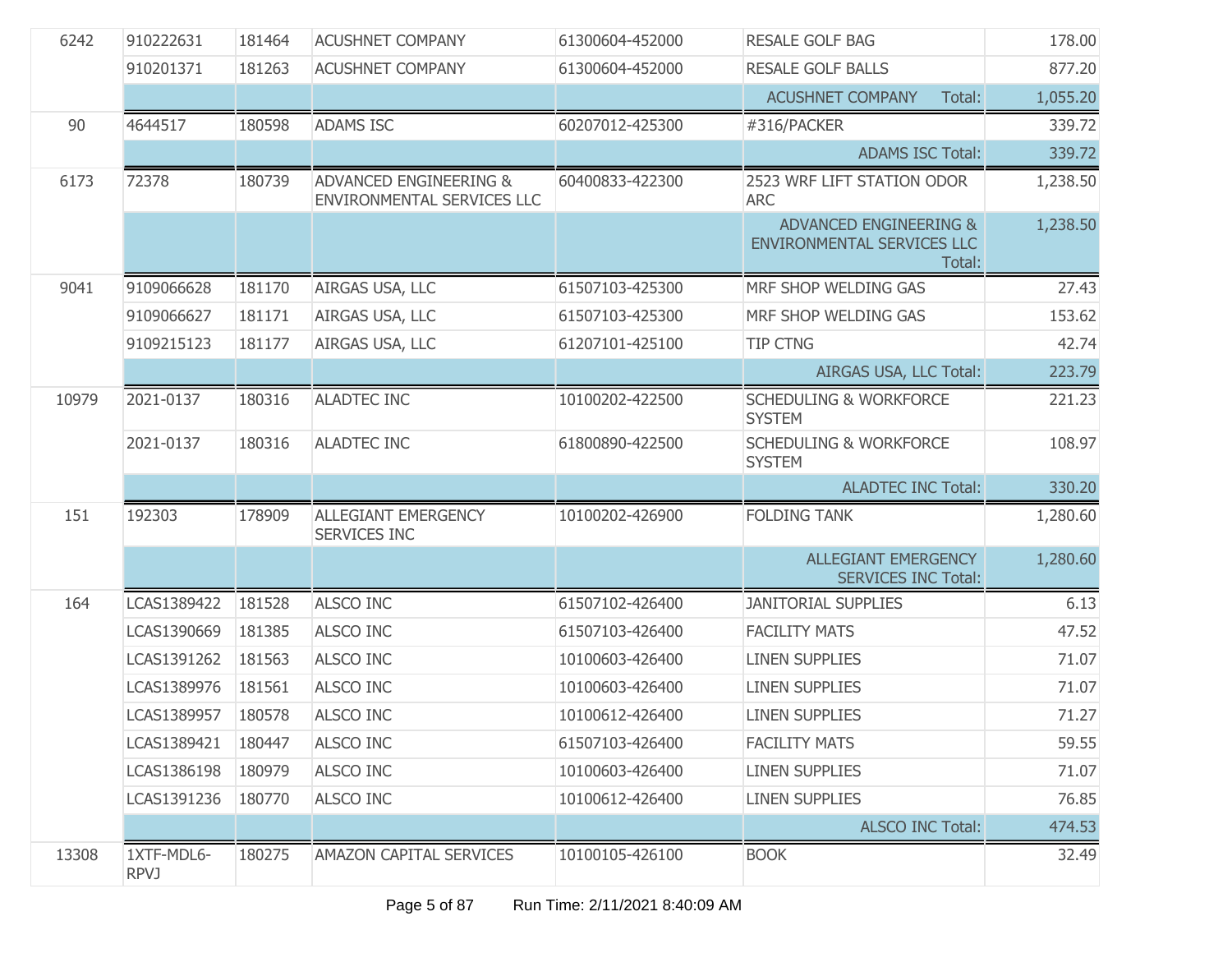| 13308 | 1KDD-QK11-<br>QR1J        | 180290 | <b>AMAZON CAPITAL SERVICES</b> | 10106024-426900 | MISCELLANEOUS OFFICE                                | 17.99   |
|-------|---------------------------|--------|--------------------------------|-----------------|-----------------------------------------------------|---------|
|       | 1XHH-GLLH-<br>1NVP        | 181481 | <b>AMAZON CAPITAL SERVICES</b> | 10106061-426900 | misc supplies                                       | 147.78  |
|       | 1H6H-CHQ9-<br>DNL1        | 180283 | AMAZON CAPITAL SERVICES        | 10100601-426900 | LIFEPROOF CELL PHONE CASE                           | 62.52   |
|       | 1H6H-CHQ9-<br>DNL1        | 180283 | <b>AMAZON CAPITAL SERVICES</b> | 10100607-426900 | LIFEPROOF CELL PHONE CASE                           | 125.02  |
|       | 17V7-VNHQ-<br>CF37        |        | AMAZON CAPITAL SERVICES        | 10100612-426900 | CR FOR SHIPPING COSTS                               | (16.02) |
|       | 17WJ-MD3J-<br>F7WX        | 180595 | <b>AMAZON CAPITAL SERVICES</b> | 60207014-426900 | PHONE SCREEN PROTECTOR                              | 11.98   |
|       | 1KTT-DVTQ-<br><b>DLJD</b> | 180592 | AMAZON CAPITAL SERVICES        | 60207014-426900 | PHONE CASES, IPHONE SE 2020                         | 25.96   |
|       | 1LYW-JT6M-<br><b>HR77</b> | 180727 | <b>AMAZON CAPITAL SERVICES</b> | 10100620-426900 | <b>USB TO ETHERNET ADAPTER</b>                      | 18.98   |
|       | 1CFP-R6TC-<br>9QLN        | 180967 | AMAZON CAPITAL SERVICES        | 10100201-426100 | PHONE CASE                                          | 16.98   |
|       | 1HRJ-9KW9-<br><b>DRGM</b> | 181047 | <b>AMAZON CAPITAL SERVICES</b> | 60407072-426100 | REFRIGERATOR FILTERS, OFFICE<br>S                   | 34.45   |
|       | 1HRJ-9KW9-<br><b>DRGM</b> | 181047 | <b>AMAZON CAPITAL SERVICES</b> | 60407072-426900 | REFRIGERATOR FILTERS, OFFICE<br>S                   | 24.99   |
|       | 1FMN-PMLW-<br><b>MFXJ</b> | 180964 | <b>AMAZON CAPITAL SERVICES</b> | 10100201-426100 | <b>CAMERA MEMORY CARDS</b>                          | 125.93  |
|       | 17KL-GQJ3-<br>M3KL        | 179391 | AMAZON CAPITAL SERVICES        | 10100601-426900 | <b>LASHING STRAPS</b>                               | 21.98   |
|       | 1VKC-R4MN-<br><b>N91X</b> | 180319 | AMAZON CAPITAL SERVICES        | 10102022-429600 | <b>STANDING DESK - ST2</b>                          | 74.98   |
|       | 1VKC-R4MN-<br><b>N91X</b> | 180319 | <b>AMAZON CAPITAL SERVICES</b> | 61800892-429600 | <b>STANDING DESK - ST2</b>                          | 74.97   |
|       | 1H6H-CHQ9-<br><b>GVKQ</b> | 180514 | <b>AMAZON CAPITAL SERVICES</b> | 10100108-426100 | PHONE CASE                                          | 7.99    |
|       | 1MFF-FM91-<br>FK7C        | 179001 | AMAZON CAPITAL SERVICES        | 10100108-426900 | <b>FACE MASKS</b>                                   | 19.97   |
|       | 17K7-XP9G-<br>94W1        | 179000 | <b>AMAZON CAPITAL SERVICES</b> | 10100108-426100 | MICROPHONE HEADSET                                  | 36.89   |
|       | 1KDD-QK11-<br><b>YNWX</b> | 180655 | AMAZON CAPITAL SERVICES        | 60407072-426100 | <b>INK CARTRIDGES &amp; OFFICE</b><br><b>SUPPLI</b> | 170.73  |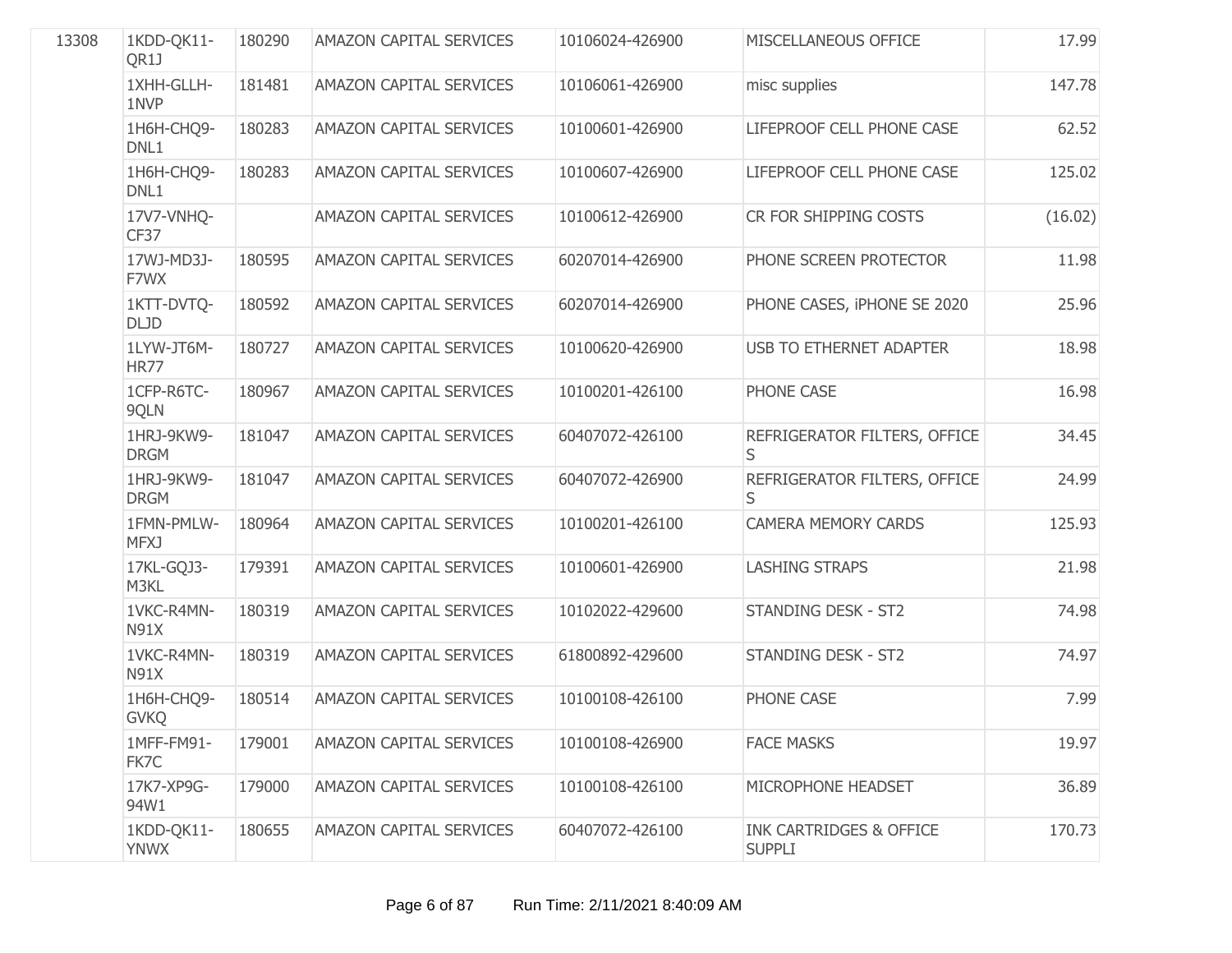| 13308 | 19GY-KVMN-<br>X7KD        | 178819 | <b>AMAZON CAPITAL SERVICES</b>                                   | 10100108-429600 | <b>OFFICE CHAIR</b>                                     | 204.99   |
|-------|---------------------------|--------|------------------------------------------------------------------|-----------------|---------------------------------------------------------|----------|
|       | 1HRQ-D3PM-<br><b>YCGT</b> | 178817 | <b>AMAZON CAPITAL SERVICES</b>                                   | 10100108-429600 | KEYBOARD, LAPTOP<br><b>BAGS, CHAIRS</b>                 | 759.91   |
|       |                           |        |                                                                  |                 | AMAZON CAPITAL SERVICES<br>Total:                       | 2,001.46 |
| 179   | 177381                    | 181380 | AMERICAN ENGINEERING<br><b>TESTING INC</b>                       | 50508910-422300 | 20-2565 2020 CITYWIDE<br><b>GEOTECHN</b>                | 369.90   |
|       |                           |        |                                                                  |                 | AMERICAN ENGINEERING<br><b>TESTING INC Total:</b>       | 369.90   |
| 187   | 338510-2113               | 180887 | AMERICAN PLANNING ASSOC                                          | 10100706-429200 | APA MEMBERSHIP DUES-KELLY<br><b>BREN</b>                | 288.00   |
|       | 013941-2113               | 180295 | AMERICAN PLANNING ASSOC                                          | 10100204-429300 | APA ZONING PRACTICE                                     | 95.00    |
|       |                           |        |                                                                  |                 | AMERICAN PLANNING ASSOC<br>Total:                       | 383.00   |
| 193   | 22321336                  | 181641 | AMERICAN RED CROSS - HEALTH 61800890-426100<br>& SAFETY SERVICES |                 | CPR / AED / BLS CARDS                                   | 51.00    |
|       | 22316219                  | 181642 | AMERICAN RED CROSS - HEALTH 61800890-426100<br>& SAFETY SERVICES |                 | CPR / AED CARDS                                         | 90.00    |
|       |                           |        |                                                                  |                 | AMERICAN RED CROSS - HEALTH<br>& SAFETY SERVICES Total: | 141.00   |
| 14128 | 1005                      | 181100 | AMY L STEC                                                       | 61808900-422500 | <b>OUT SOURCED EMS CODING &amp;</b><br><b>BILLI</b>     | 184.00   |
|       | 1006                      | 181101 | AMY L STEC                                                       | 61808900-422500 | <b>OUT SOURCED EMS CODING &amp;</b><br><b>BILLI</b>     | 584.00   |
|       | 1007                      | 181143 | <b>AMY L STEC</b>                                                | 61808900-422500 | OUT SOURCED EMS CODING &<br><b>BILLI</b>                | 312.00   |
|       | 1008                      | 181643 | <b>AMY L STEC</b>                                                | 61808900-422500 | <b>OUTSOURCED EMS CODING &amp;</b><br><b>BILLIN</b>     | 400.00   |
|       |                           |        |                                                                  |                 | <b>AMY L STEC Total:</b>                                | 1,480.00 |
| 241   | 704041                    | 181366 | A-PLUS SIGNS                                                     | 10100202-425100 | STICKERS - UNIT 2141                                    | 500.00   |
|       |                           |        |                                                                  |                 | A-PLUS SIGNS Total:                                     | 500.00   |
| 258   | 20009918                  | 181597 | ARCHITECTURE INCORPORATED                                        | 10700132-422300 | 19-2508 FITZGERALD STADIUM                              | 6,520.00 |
|       |                           |        |                                                                  |                 | ARCHITECTURE INCORPORATED<br>Total:                     | 6,520.00 |
| 14015 | 2020                      | 178670 | <b>ARFF SPECIALISTS LLC</b>                                      | 10102028-422500 | LIVE FIRE TRAINING                                      | 4,500.00 |
|       |                           |        |                                                                  |                 | ARFF SPECIALISTS LLC Total:                             | 4,500.00 |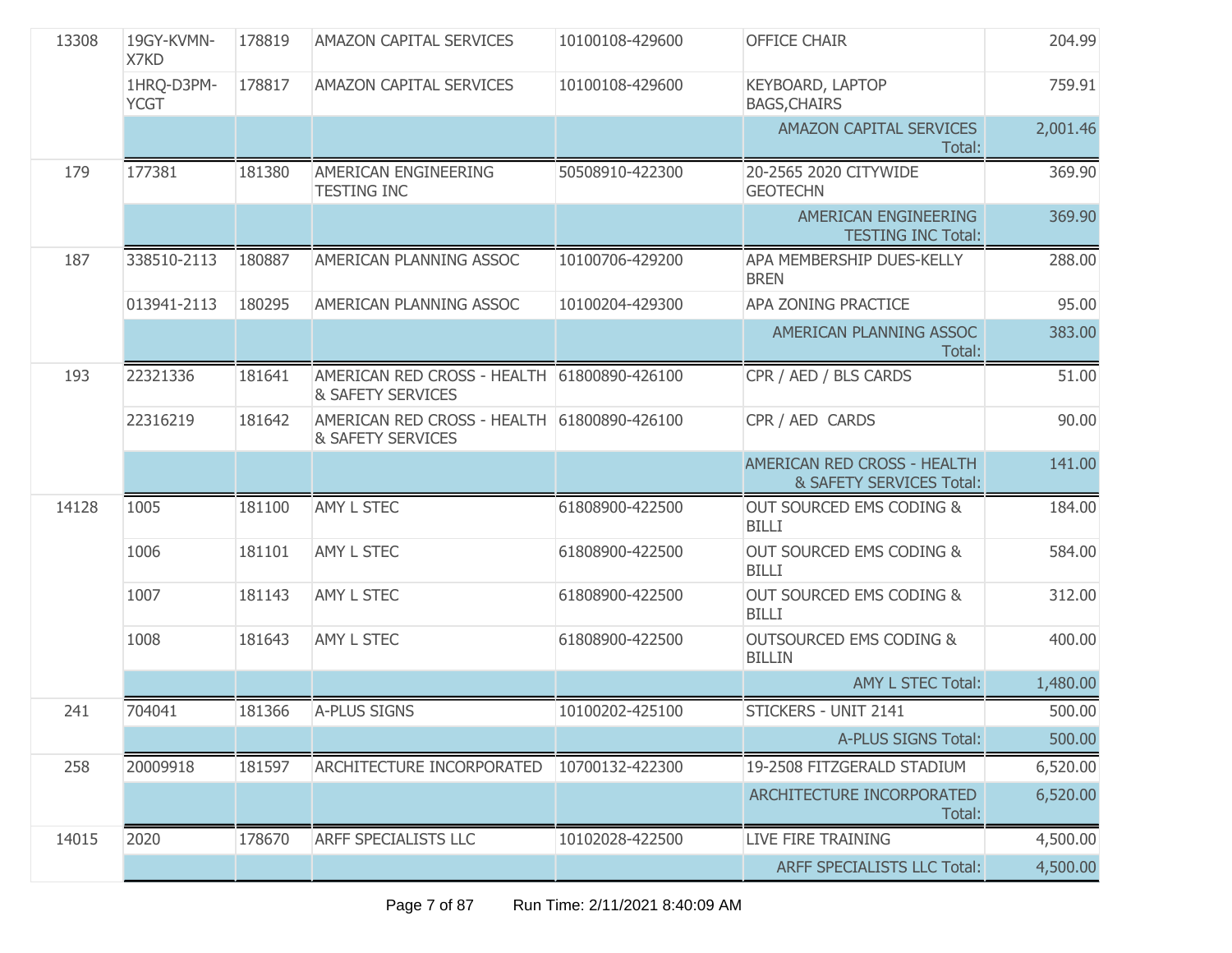| 274   | 039441                | 181182 | <b>ARNIE'S PRESSURE WASH</b>                             | 61207101-422500 | <b>TRUCK WASH TOKENS</b>                        | 300.00   |
|-------|-----------------------|--------|----------------------------------------------------------|-----------------|-------------------------------------------------|----------|
|       |                       |        |                                                          |                 | <b>ARNIE'S PRESSURE WASH Total:</b>             | 300.00   |
| 279   | 133763                | 180949 | <b>ARROWHEAD FORENSICS</b>                               | 10100201-426100 | <b>EVD SUPPLIES</b>                             | 3,214.85 |
|       | 133733                | 180942 | <b>ARROWHEAD FORENSICS</b>                               | 10100201-426100 | <b>EVD TAPE</b>                                 | 144.35   |
|       |                       |        |                                                          |                 | <b>ARROWHEAD FORENSICS Total:</b>               | 3,359.20 |
| 283   | <b>ASAP-9635</b>      | 180959 | <b>ASAP ANALYTICAL LLC</b>                               | 10100201-426100 | <b>HEAD SPACE VIALS</b>                         | 3,233.57 |
|       |                       |        |                                                          |                 | <b>ASAP ANALYTICAL LLC Total:</b>               | 3,233.57 |
| 284   | 500602750<br>12/31/20 | 180564 | <b>ASCAP</b>                                             | 10100603-422500 | <b>BASE LICENSE FEE</b>                         | 440.50   |
|       | 500602750<br>12/31/20 | 180564 | <b>ASCAP</b>                                             | 10100612-422500 | <b>BASE LICENSE FEE</b>                         | 440.50   |
|       |                       |        |                                                          |                 | <b>ASCAP Total:</b>                             | 881.00   |
| 10369 | 60992-1               | 180943 | <b>BALCO UNIFORMS INC</b>                                | 10100201-426300 | <b>CRASH SHIRTS STOCK</b>                       | 140.75   |
|       |                       |        |                                                          |                 | <b>BALCO UNIFORMS INC Total:</b>                | 140.75   |
| 384   | 10049946              | 180463 | <b>BARGAIN BARN TIRE &amp; REPAIR</b>                    | 61207101-425100 | <b>S904 BLOWER MOTOR REPAIR</b>                 | 338.10   |
|       | 10050338              | 181052 | <b>BARGAIN BARN TIRE &amp; REPAIR</b>                    | 60407072-422500 | VEH 836: ALIGNMENT                              | 58.50    |
|       | 55204                 | 180619 | <b>BARGAIN BARN TIRE &amp; REPAIR</b>                    | 60207014-425100 | UNIT #345: REPAIR                               | 612.95   |
|       |                       |        |                                                          |                 | <b>BARGAIN BARN TIRE &amp; REPAIR</b><br>Total: | 1,009.55 |
| 403   | 00730079002           | 181544 | <b>BARTLETT &amp; WEST</b>                               | 60200933-422300 | 14-2178 NORTHRIDGE BOOSTER<br><b>PUM</b>        | 2,737.36 |
|       |                       |        |                                                          |                 | <b>BARTLETT &amp; WEST Total:</b>               | 2,737.36 |
| 407   | 53650                 | 180995 | BASLER PRINTING COMPANY INC 10100201-426100              |                 | <b>EVD ENVELOPES</b>                            | 950.00   |
|       |                       |        |                                                          |                 | BASLER PRINTING COMPANY INC<br>Total:           | 950.00   |
| 414   | 504                   | 180628 | <b>BATTLE CREEK SUPPLY</b>                               | 10100305-426900 | <b>SUPPLIES</b>                                 | 146.85   |
|       |                       |        |                                                          |                 | <b>BATTLE CREEK SUPPLY Total:</b>               | 146.85   |
| 573   | 14465                 | 181191 | <b>BLACK HAWK VANS INC</b>                               | 10100618-425100 | <b>BUS REPAIRS</b>                              | 150.00   |
|       |                       |        |                                                          |                 | <b>BLACK HAWK VANS INC Total:</b>               | 150.00   |
| 11100 | 45704                 | 181458 | <b>BLACK HILLS &amp; BADLANDS</b><br>TOURISM ASSOCIATION | 10100707-422500 | HISTORIC WALKING TOUR MAPS                      | 200.00   |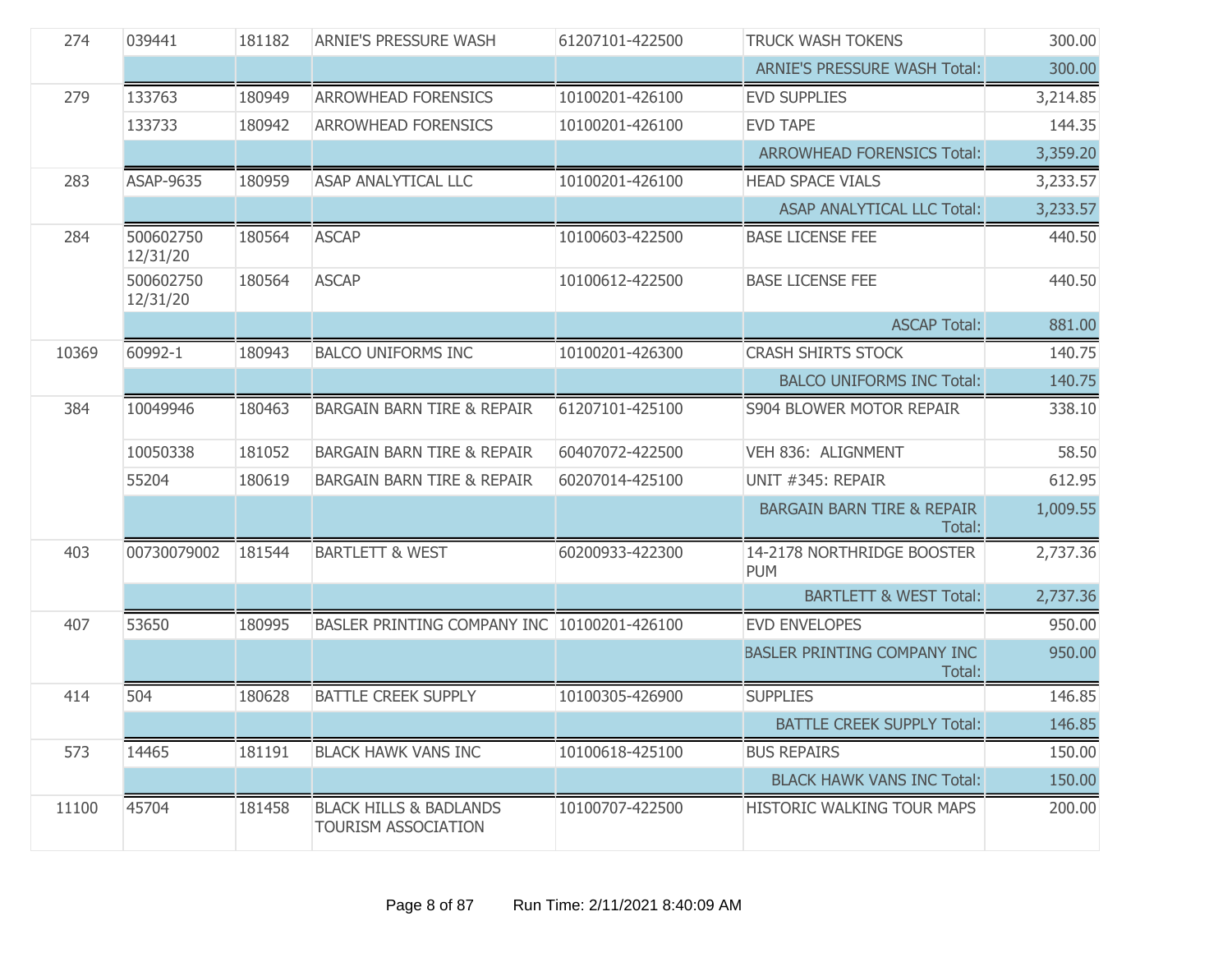| 11100 |         |        |                                                             |                 | <b>BLACK HILLS &amp; BADLANDS</b><br><b>TOURISM ASSOCIATION Total:</b> | 200,00   |
|-------|---------|--------|-------------------------------------------------------------|-----------------|------------------------------------------------------------------------|----------|
| 575   | 246512  | 177975 | <b>BLACK HILLS AMMUNITION</b>                               | 10100201-426900 | <b>SRT AMMO PURCHASE</b>                                               | 9,050.00 |
|       |         |        |                                                             |                 | <b>BLACK HILLS AMMUNITION Total:</b>                                   | 9,050.00 |
| 584   | 94945   | 181091 | <b>BLACK HILLS BUSINESS SOURCE</b>                          | 10100202-426100 | OFFICE SUPPLIES: MEMO BOOKS                                            | 109.36   |
|       | 94945   | 181091 | <b>BLACK HILLS BUSINESS SOURCE</b>                          | 61800890-426100 | OFFICE SUPPLIES: MEMO BOOKS                                            | 53.86    |
|       | 95058   | 181160 | <b>BLACK HILLS BUSINESS SOURCE</b>                          | 61207101-426100 | <b>OFFICE SUPPLIES</b>                                                 | 49.06    |
|       | 95058   | 181160 | <b>BLACK HILLS BUSINESS SOURCE</b>                          | 61507102-426100 | <b>OFFICE SUPPLIES</b>                                                 | 49.06    |
|       | 95058   | 181160 | <b>BLACK HILLS BUSINESS SOURCE</b>                          | 61507103-426100 | <b>OFFICE SUPPLIES</b>                                                 | 49.06    |
|       | 94748   | 180306 | <b>BLACK HILLS BUSINESS SOURCE</b>                          | 10100202-426100 | OFFICE SUPPLIES: TONER / PENS                                          | 18.71    |
|       | 94748   | 180306 | <b>BLACK HILLS BUSINESS SOURCE</b>                          | 61800890-426100 | OFFICE SUPPLIES: TONER / PENS                                          | 9.21     |
|       | 94748   | 180306 | <b>BLACK HILLS BUSINESS SOURCE</b>                          | 61808900-426100 | OFFICE SUPPLIES: TONER / PENS                                          | 329.97   |
|       | 94925   | 180446 | <b>BLACK HILLS BUSINESS SOURCE</b>                          | 61207101-426100 | FLEET CAMERA MEMORY CARDS                                              | 302.64   |
|       | 92726   | 169232 | <b>BLACK HILLS BUSINESS SOURCE</b>                          | 61507102-426100 | <b>CORK BOARD &amp; PUSH PINS</b>                                      | 45.04    |
|       | 93895   | 181530 | <b>BLACK HILLS BUSINESS SOURCE</b>                          | 61507103-426100 | HP63XL INK                                                             | 199.95   |
|       | 94822   | 181337 | <b>BLACK HILLS BUSINESS SOURCE</b>                          | 10102022-429600 | <b>OFFICE CHAIR - ST2</b>                                              | 97.42    |
|       | 94822   | 181337 | <b>BLACK HILLS BUSINESS SOURCE</b>                          | 61800892-429600 | <b>OFFICE CHAIR - ST2</b>                                              | 97.42    |
|       |         |        |                                                             |                 | <b>BLACK HILLS BUSINESS SOURCE</b><br>Total:                           | 1,410.76 |
| 586   | 191974  | 181062 | <b>BLACK HILLS CHEMICAL AND</b><br><b>JANITORIAL CO INC</b> | 60207012-426400 | TRASH CAN LINERS-KEYS FOR TP<br>D                                      | 39.00    |
|       | 191974  | 181062 | <b>BLACK HILLS CHEMICAL AND</b><br><b>JANITORIAL CO INC</b> | 60407071-426400 | TRASH CAN LINERS-KEYS FOR TP<br>D                                      | 23.40    |
|       | 191974  | 181062 | <b>BLACK HILLS CHEMICAL AND</b><br><b>JANITORIAL CO INC</b> | 60907401-426400 | TRASH CAN LINERS-KEYS FOR TP<br>D                                      | 15.60    |
|       | 192210A | 181211 | <b>BLACK HILLS CHEMICAL AND</b><br><b>JANITORIAL CO INC</b> | 10106061-426400 | janitorial supplies                                                    | 7.59     |
|       | 192938  | 181570 | <b>BLACK HILLS CHEMICAL AND</b><br><b>JANITORIAL CO INC</b> | 60207011-426400 | PAPER TOWEL DISPENSERS                                                 | 49.40    |
|       | 192210  | 180540 | <b>BLACK HILLS CHEMICAL AND</b><br><b>JANITORIAL CO INC</b> | 10106061-426400 | janitorial supplies                                                    | 266.44   |
|       | 191962  | 180152 | <b>BLACK HILLS CHEMICAL AND</b><br>JANITORIAL CO INC        | 10100618-426400 | <b>JANITORIAL SUPPLIES</b>                                             | 436.18   |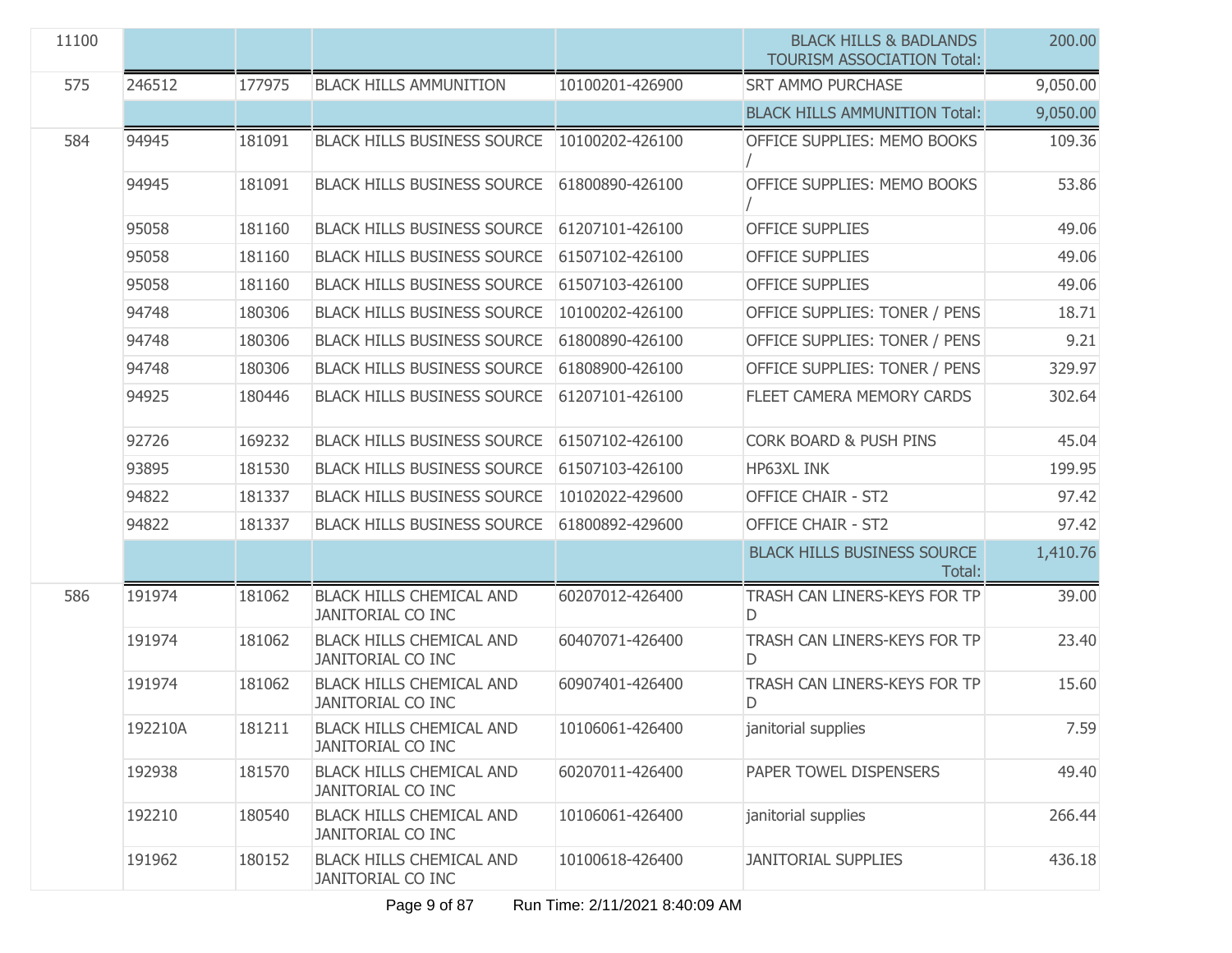| 586 | 192084            | 180435 | <b>BLACK HILLS CHEMICAL AND</b><br><b>JANITORIAL CO INC</b> | 10100612-426400 | <b>DUST MOP FRAME</b>                                              | 5.99      |
|-----|-------------------|--------|-------------------------------------------------------------|-----------------|--------------------------------------------------------------------|-----------|
|     | 192450            | 181028 | <b>BLACK HILLS CHEMICAL AND</b><br>JANITORIAL CO INC        | 10100612-426400 | MULTI FOLD TOWELS                                                  | 389.60    |
|     | 191843            | 181027 | <b>BLACK HILLS CHEMICAL AND</b><br><b>JANITORIAL CO INC</b> | 10100612-426400 | <b>CLEANING SUPPLIES</b>                                           | 68.30     |
|     |                   |        |                                                             |                 | <b>BLACK HILLS CHEMICAL AND</b><br><b>JANITORIAL CO INC Total:</b> | 1,301.50  |
| 590 | 9507              | 181172 | <b>BLACK HILLS DOOR SYSTEMS</b>                             | 61507103-425300 | <b>RELAY SWITCHES</b>                                              | 80.00     |
|     | 10072             | 171597 | <b>BLACK HILLS DOOR SYSTEMS</b>                             | 60407072-425200 | <b>SOLIDS HANDLING BLDG:</b><br><b>OVERHEA</b>                     | 10,974.00 |
|     |                   |        |                                                             |                 | <b>BLACK HILLS DOOR SYSTEMS</b><br>Total:                          | 11,054.00 |
| 622 | 18899942<br>02/02 |        | <b>BLACK HILLS ENERGY</b>                                   | 10100607-428300 |                                                                    | 15.00     |
|     | 20581343<br>02/02 |        | <b>BLACK HILLS ENERGY</b>                                   | 10100205-428300 |                                                                    | 15.00     |
|     | 22074326<br>01/25 |        | <b>BLACK HILLS ENERGY</b>                                   | 10100205-428300 |                                                                    | 28.80     |
|     | 22072363<br>01/25 |        | <b>BLACK HILLS ENERGY</b>                                   | 10100205-428300 |                                                                    | 25.37     |
|     | 21058503<br>01/27 |        | <b>BLACK HILLS ENERGY</b>                                   | 10100205-428300 |                                                                    | 81.47     |
|     | 20369054<br>02/03 |        | <b>BLACK HILLS ENERGY</b>                                   | 10100205-428300 |                                                                    | 92.19     |
|     | <b>NONE 02/03</b> |        | <b>BLACK HILLS ENERGY</b>                                   | 10100304-428300 |                                                                    | 166.73    |
|     | 18487279<br>02/03 |        | <b>BLACK HILLS ENERGY</b>                                   | 10100607-428300 |                                                                    | 20.99     |
|     | 22045659<br>02/03 |        | <b>BLACK HILLS ENERGY</b>                                   | 10100205-428300 |                                                                    | 59.31     |
|     | 20376077<br>02/03 |        | <b>BLACK HILLS ENERGY</b>                                   | 10100205-428300 |                                                                    | 128.18    |
|     | 21058428<br>02/03 |        | <b>BLACK HILLS ENERGY</b>                                   | 10100205-428300 |                                                                    | 52.37     |
|     | 21343059<br>02/03 |        | <b>BLACK HILLS ENERGY</b>                                   | 10100205-428300 |                                                                    | 152.35    |
|     | <b>NONE 01/29</b> |        | <b>BLACK HILLS ENERGY</b>                                   | 61300664-428300 |                                                                    | 24.07     |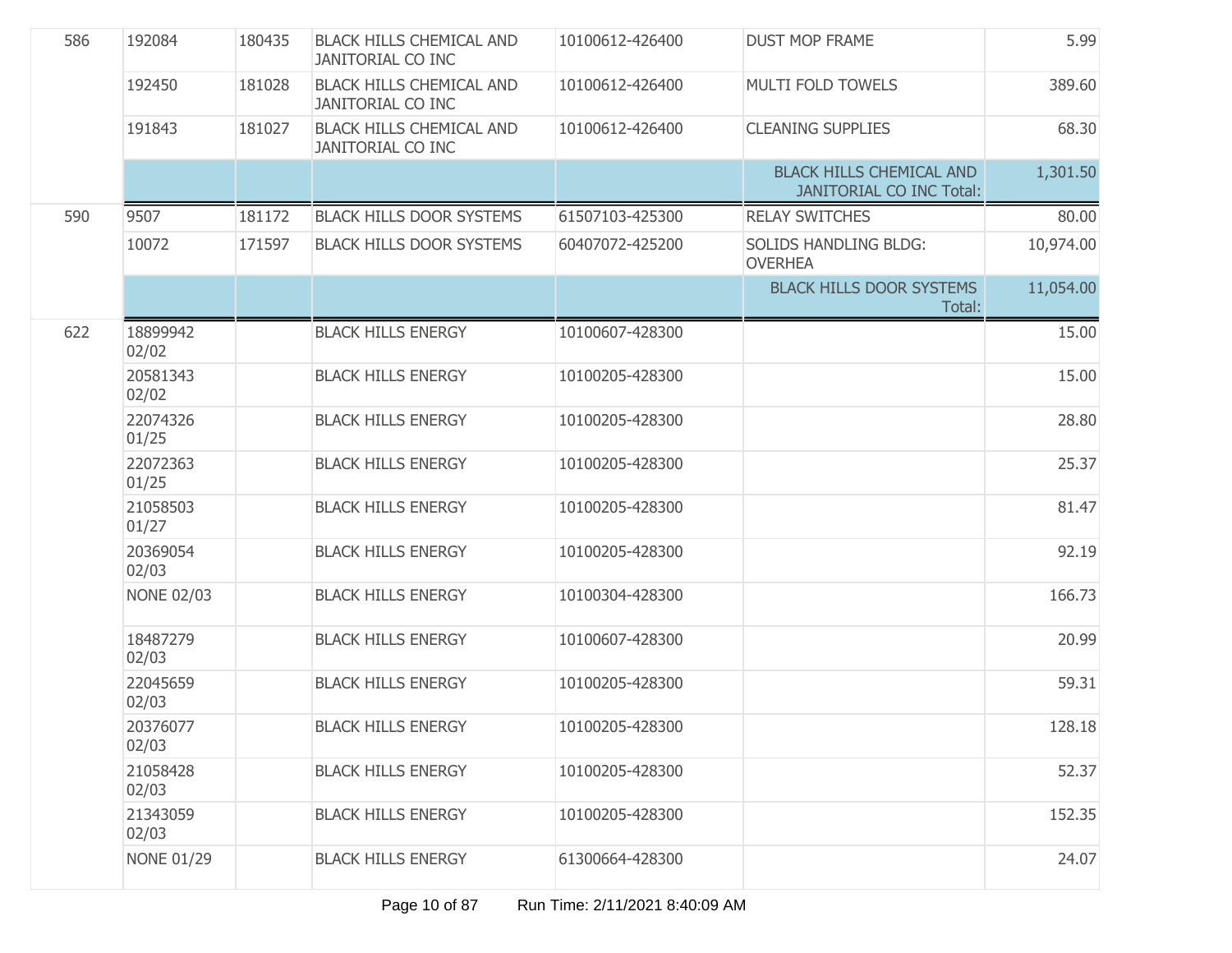| 622 | 21852634<br>01/26 | <b>BLACK HILLS ENERGY</b> | 61300664-428300 | 25.64    |
|-----|-------------------|---------------------------|-----------------|----------|
|     | 12432726<br>01/26 | <b>BLACK HILLS ENERGY</b> | 61300664-428300 | 1,185.95 |
|     | 17851552<br>01/26 | <b>BLACK HILLS ENERGY</b> | 10102025-428300 | 295.28   |
|     | 17851552<br>01/26 | <b>BLACK HILLS ENERGY</b> | 61800895-428300 | 145.44   |
|     | 21853611<br>02/02 | <b>BLACK HILLS ENERGY</b> | 10100607-428300 | 100.67   |
|     | 12764090<br>01/25 | <b>BLACK HILLS ENERGY</b> | 60407071-428300 | 341.01   |
|     | 22072985<br>01/25 | <b>BLACK HILLS ENERGY</b> | 10100860-428300 | 193.27   |
|     | 21722491<br>01/25 | <b>BLACK HILLS ENERGY</b> | 10100860-428300 | 359.69   |
|     | 29860760<br>01/26 | <b>BLACK HILLS ENERGY</b> | 61300664-428300 | 645.34   |
|     | 22232975<br>01/26 | <b>BLACK HILLS ENERGY</b> | 61300664-428300 | 1,394.76 |
|     | <b>NONE 01/29</b> | <b>BLACK HILLS ENERGY</b> | 61300664-428300 | 11.42    |
|     | 12227182<br>01/26 | <b>BLACK HILLS ENERGY</b> | 60207011-428300 | 2,134.26 |
|     | 22074399<br>01/25 | <b>BLACK HILLS ENERGY</b> | 60207011-428300 | 148.32   |
|     | 13523930<br>01/25 | <b>BLACK HILLS ENERGY</b> | 60207011-428300 | 2,134.90 |
|     | 12225884<br>01/26 | <b>BLACK HILLS ENERGY</b> | 60207011-428300 | 19.00    |
|     | <b>NONE 01/29</b> | <b>BLACK HILLS ENERGY</b> | 60207011-428300 | 11.42    |
|     | 12766532<br>01/25 | <b>BLACK HILLS ENERGY</b> | 60407071-428300 | 429.29   |
|     | 12766544<br>01/25 | <b>BLACK HILLS ENERGY</b> | 60207011-428300 | 221.67   |
|     | 12311926<br>01/25 | <b>BLACK HILLS ENERGY</b> | 60207011-428300 | 8,052.59 |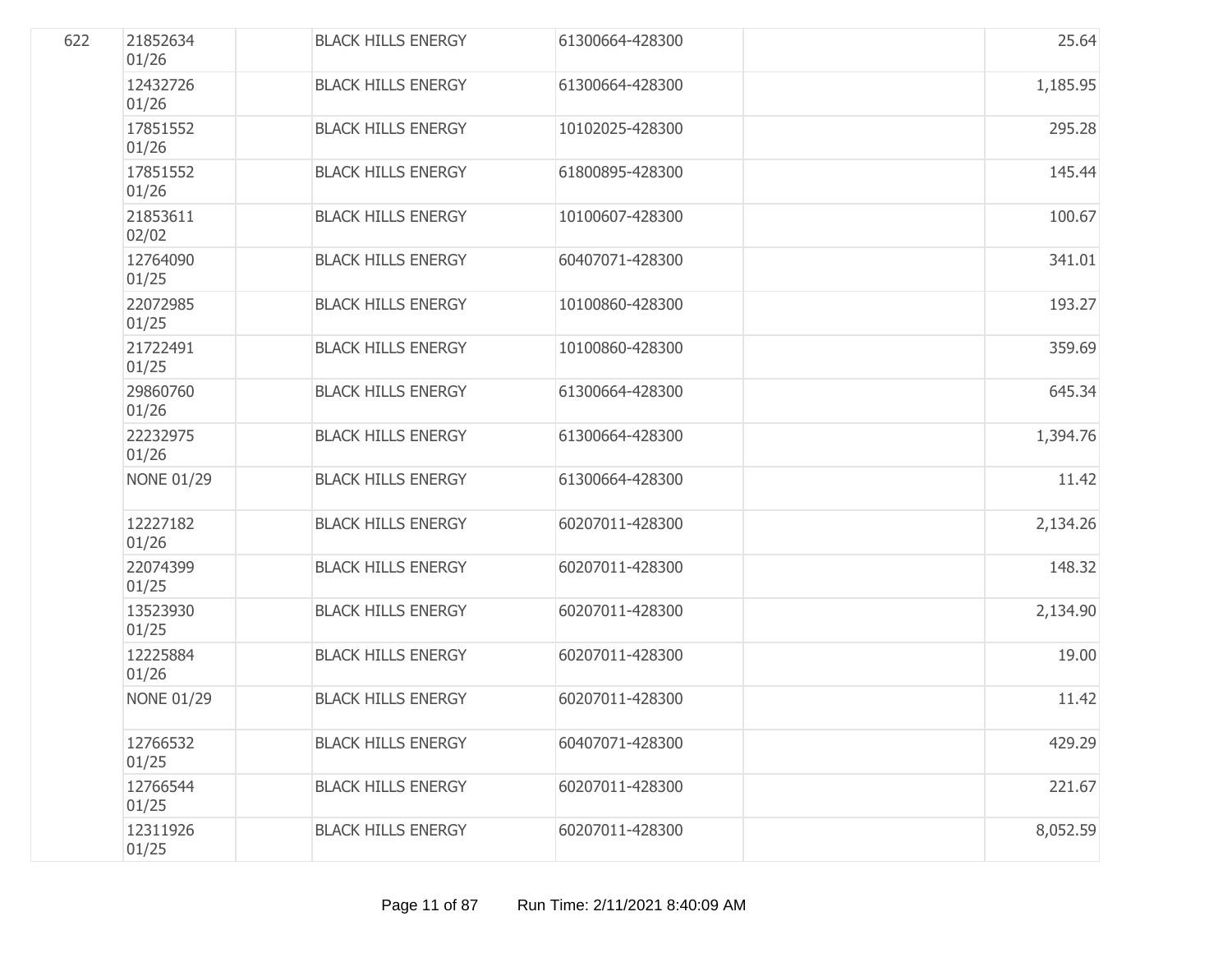| 622   | 22413751<br>01/26 |        | <b>BLACK HILLS ENERGY</b>                              | 60207011-428300 |                                                                      | 82.43     |
|-------|-------------------|--------|--------------------------------------------------------|-----------------|----------------------------------------------------------------------|-----------|
|       | 12775439<br>01/26 |        | <b>BLACK HILLS ENERGY</b>                              | 60207011-428300 |                                                                      | 151.40    |
|       | 22073812<br>01/26 |        | <b>BLACK HILLS ENERGY</b>                              | 60207011-428300 |                                                                      | 90.98     |
|       | 12766322<br>01/26 |        | <b>BLACK HILLS ENERGY</b>                              | 60207011-428300 |                                                                      | 3,198.51  |
|       | <b>NONE 01/29</b> |        | <b>BLACK HILLS ENERGY</b>                              | 10100607-428300 |                                                                      | 25.39     |
|       | 22074413<br>01/25 |        | <b>BLACK HILLS ENERGY</b>                              | 10100607-428300 |                                                                      | 42.72     |
|       | 22074482<br>01/25 |        | <b>BLACK HILLS ENERGY</b>                              | 60207011-428300 |                                                                      | 99.77     |
|       | 22074549<br>01/25 |        | <b>BLACK HILLS ENERGY</b>                              | 60207011-428300 |                                                                      | 90.03     |
|       | 12764104<br>01/25 |        | <b>BLACK HILLS ENERGY</b>                              | 60207011-428300 |                                                                      | 79.88     |
|       | 22228670<br>01/25 |        | <b>BLACK HILLS ENERGY</b>                              | 60207011-428300 |                                                                      | 842.85    |
|       | 22246369<br>01/26 |        | <b>BLACK HILLS ENERGY</b>                              | 10100205-428300 |                                                                      | 15.08     |
|       | 22073842<br>01/26 |        | <b>BLACK HILLS ENERGY</b>                              | 10100607-428300 |                                                                      | 432.72    |
|       | 20070318<br>01/26 |        | <b>BLACK HILLS ENERGY</b>                              | 10100607-428300 |                                                                      | 37.18     |
|       | <b>NONE 01/29</b> |        | <b>BLACK HILLS ENERGY</b>                              | 10100607-428300 |                                                                      | 45.43     |
|       | 18545658<br>01/26 |        | <b>BLACK HILLS ENERGY</b>                              | 10100607-428300 |                                                                      | 635.34    |
|       | 22338840<br>01/27 |        | <b>BLACK HILLS ENERGY</b>                              | 10100607-428300 |                                                                      | 70.12     |
|       |                   |        |                                                        |                 | <b>BLACK HILLS ENERGY Total:</b>                                     | 24,651.58 |
| 13978 | 1314489           | 181198 | <b>BLACK HILLS ORTHOPEDIC &amp;</b><br>SPINE CENTER PC | 61507103-422500 | 111937 PRE-EMPLOYMENT<br><b>SCREEN</b>                               | 60.00     |
|       | 1331346           | 180582 | <b>BLACK HILLS ORTHOPEDIC &amp;</b><br>SPINE CENTER PC | 10100607-422500 | <b>EMPLOYMENT SCREENING -</b><br><b>SWANSON</b>                      | 60.00     |
|       |                   |        |                                                        |                 | <b>BLACK HILLS ORTHOPEDIC &amp;</b><br><b>SPINE CENTER PC Total:</b> | 120.00    |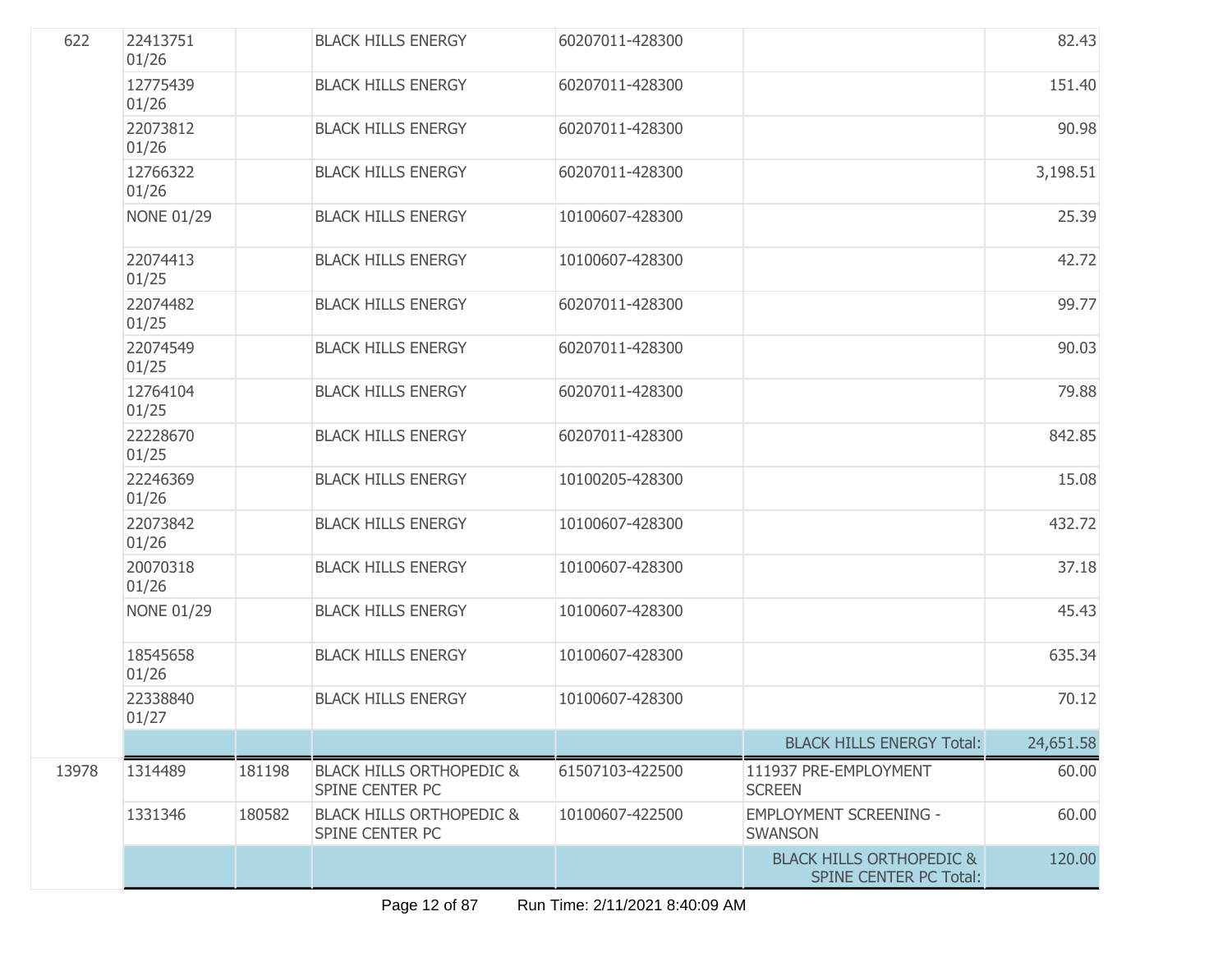| 618   | 61203    | 181461 | <b>BLACK HILLS PIONEER</b>                           | 10100706-423000 | LEGAL AD FOR SECTION 5310<br><b>FUND</b>                    | 320.64   |
|-------|----------|--------|------------------------------------------------------|-----------------|-------------------------------------------------------------|----------|
|       |          |        |                                                      |                 | <b>BLACK HILLS PIONEER Total:</b>                           | 320.64   |
| 631   | P 111624 | 180480 | <b>BLACK HILLS SECURITY &amp;</b><br><b>SYSTEMS</b>  | 10106062-425300 | RPR SECURITY SYSTEM                                         | 2,704.29 |
|       | P 111628 | 180767 | <b>BLACK HILLS SECURITY &amp;</b><br><b>SYSTEMS</b>  | 10106062-422500 | SECURITY SYSTEM MONITORING                                  | 134.85   |
|       |          |        |                                                      |                 | <b>BLACK HILLS SECURITY &amp;</b><br><b>SYSTEMS Total:</b>  | 2,839.14 |
| 13414 | 349283   |        | <b>BLACK HILLS SWEEPINGS</b>                         | 61507102-453000 |                                                             | 20.00    |
|       |          |        |                                                      |                 | <b>BLACK HILLS SWEEPINGS Total:</b>                         | 20.00    |
| 637   | BH28302  | 181149 | <b>BLACK HILLS TRUCK &amp; TRAILER</b><br><b>INC</b> | 61207101-425100 | S927 FILTERS                                                | 263.00   |
|       | BH28184  | 180470 | <b>BLACK HILLS TRUCK &amp; TRAILER</b><br><b>INC</b> | 61207101-425100 | S919 FILTER                                                 | 30.95    |
|       | BH28185  | 180469 | <b>BLACK HILLS TRUCK &amp; TRAILER</b><br><b>INC</b> | 61207101-425100 | S922 CAB FILTER                                             | 30.95    |
|       | BH28498  | 181517 | <b>BLACK HILLS TRUCK &amp; TRAILER</b><br><b>INC</b> | 61207101-425100 | S934 FILTERS                                                | 237.44   |
|       | BH28492  | 181511 | <b>BLACK HILLS TRUCK &amp; TRAILER</b><br><b>INC</b> | 61207101-425100 | S927 RELEASE BUTTON                                         | 250.38   |
|       |          |        |                                                      |                 | <b>BLACK HILLS TRUCK &amp; TRAILER</b><br><b>INC Total:</b> | 812.72   |
| 638   | 20426    | 181267 | <b>BLACK HILLS URGENT CARE</b>                       | 10100106-422500 | DRUG SCREENS, HEARING TESTS                                 | 50.00    |
|       | 20426    | 181267 | <b>BLACK HILLS URGENT CARE</b>                       | 10100201-422500 | DRUG SCREENS, HEARING TESTS                                 | 50.00    |
|       | 20426    | 181267 | <b>BLACK HILLS URGENT CARE</b>                       | 10100301-422500 | DRUG SCREENS, HEARING TESTS                                 | 165.00   |
|       | 20426    | 181267 | <b>BLACK HILLS URGENT CARE</b>                       | 10100401-422500 | DRUG SCREENS, HEARING TESTS                                 | 55.00    |
|       | 20426    | 181267 | <b>BLACK HILLS URGENT CARE</b>                       | 10100609-422500 | DRUG SCREENS, HEARING TESTS                                 | 150.00   |
|       | 20426    | 181267 | <b>BLACK HILLS URGENT CARE</b>                       | 10100618-422500 | DRUG SCREENS, HEARING TESTS                                 | 225.00   |
|       | 20426    | 181267 | <b>BLACK HILLS URGENT CARE</b>                       | 10100860-422500 | DRUG SCREENS, HEARING TESTS                                 | 90.00    |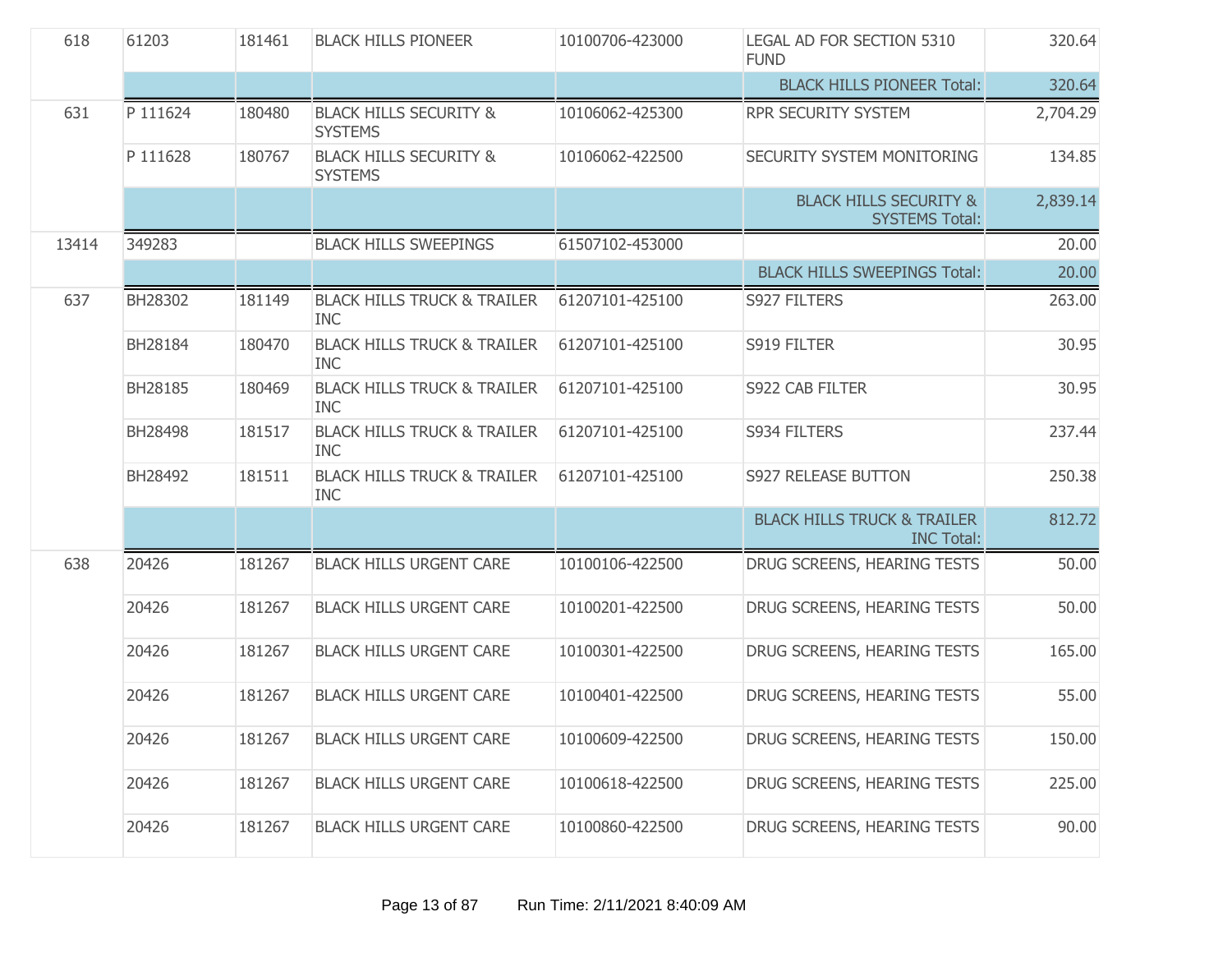| 638   | 20426    | 181267 | <b>BLACK HILLS URGENT CARE</b> | 60207012-422500 | DRUG SCREENS, HEARING TESTS              | 55.00     |
|-------|----------|--------|--------------------------------|-----------------|------------------------------------------|-----------|
|       | 20426    | 181267 | <b>BLACK HILLS URGENT CARE</b> | 60407071-422500 | DRUG SCREENS, HEARING TESTS              | 55.00     |
|       | 20426    | 181267 | <b>BLACK HILLS URGENT CARE</b> | 60602076-422500 | DRUG SCREENS, HEARING TESTS              | 55.00     |
|       | 20426    | 181267 | <b>BLACK HILLS URGENT CARE</b> | 61207101-422500 | DRUG SCREENS, HEARING TESTS              | 90.00     |
|       | 20624    | 181210 | <b>BLACK HILLS URGENT CARE</b> | 10100101-422500 | DRUG SCREENS, HEARING TESTS              | 50.00     |
|       | 20624    | 181210 | <b>BLACK HILLS URGENT CARE</b> | 10100301-422500 | DRUG SCREENS, HEARING TESTS              | 90.00     |
|       | 20624    | 181210 | <b>BLACK HILLS URGENT CARE</b> | 10100305-422500 | DRUG SCREENS, HEARING TESTS              | 55.00     |
|       | 20624    | 181210 | <b>BLACK HILLS URGENT CARE</b> | 10100401-422500 | DRUG SCREENS, HEARING TESTS              | 110.00    |
|       | 20624    | 181210 | <b>BLACK HILLS URGENT CARE</b> | 10100607-422500 | DRUG SCREENS, HEARING TESTS              | 390.00    |
|       | 20624    | 181210 | <b>BLACK HILLS URGENT CARE</b> | 10100618-422500 | DRUG SCREENS, HEARING TESTS              | 470.00    |
|       | 20624    | 181210 | <b>BLACK HILLS URGENT CARE</b> | 10100711-422500 | DRUG SCREENS, HEARING TESTS              | 50.00     |
|       | 20624    | 181210 | <b>BLACK HILLS URGENT CARE</b> | 60207014-422500 | DRUG SCREENS, HEARING TESTS              | 50.00     |
|       | 20624    | 181210 | <b>BLACK HILLS URGENT CARE</b> | 60407071-422500 | DRUG SCREENS, HEARING TESTS              | 55.00     |
|       | 20624    | 181210 | <b>BLACK HILLS URGENT CARE</b> | 60907401-422500 | DRUG SCREENS, HEARING TESTS              | 55.00     |
|       | 20624    | 181210 | <b>BLACK HILLS URGENT CARE</b> | 61207101-422500 | DRUG SCREENS, HEARING TESTS              | 110.00    |
|       | 20624    | 181210 | <b>BLACK HILLS URGENT CARE</b> | 61507103-422500 | DRUG SCREENS, HEARING TESTS              | 195.00    |
|       |          |        |                                |                 | <b>BLACK HILLS URGENT CARE</b><br>Total: | 2,720.00  |
| 14306 | 01/20/21 | 180745 | BOERAHN INVESTMENTS LLC        | 60400834-431000 | 18-2480 ELK VALE LIFT STATION            | 11,900.00 |
|       |          |        |                                |                 | BOERAHN INVESTMENTS LLC<br>Total:        | 11,900.00 |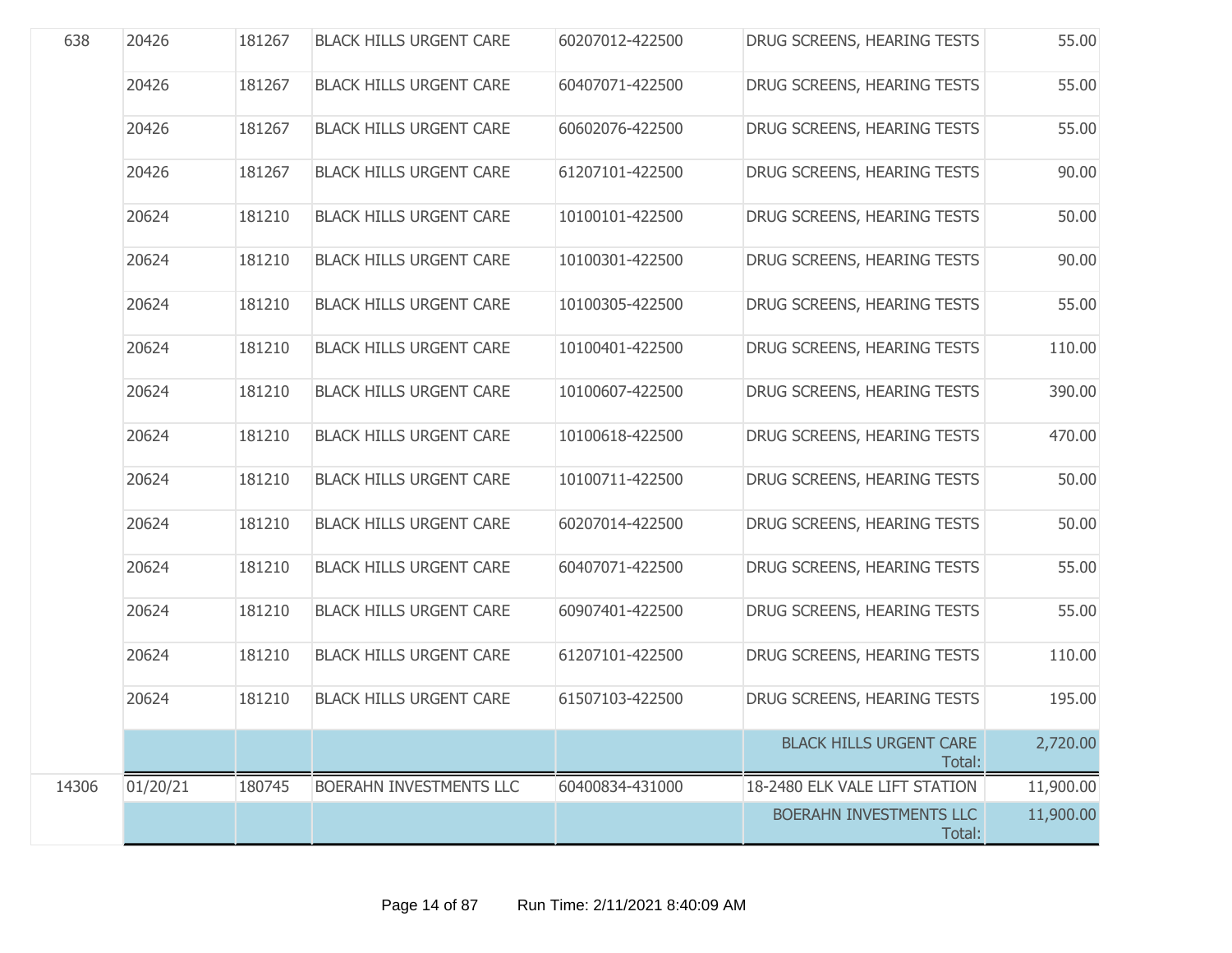| 691  | INV00085723     | 180518 | <b>BOOT BARN INC</b>                           | 10100108-426300 | <b>BOOTS T EASTMAN</b>                                | 231.99   |
|------|-----------------|--------|------------------------------------------------|-----------------|-------------------------------------------------------|----------|
|      |                 |        |                                                |                 | <b>BOOT BARN INC Total:</b>                           | 231.99   |
| 692  | 921375780       | 180557 | <b>BORDER STATES ELECTRIC</b><br><b>SUPPLY</b> | 60407072-425700 | RBC BLOWER #3 - FUSE                                  | 384.79   |
|      | 921395532       | 178010 | <b>BORDER STATES ELECTRIC</b><br><b>SUPPLY</b> | 60407072-426500 | TOOL - TEMP GUN                                       | 401.79   |
|      | 921423011       | 180930 | <b>BORDER STATES ELECTRIC</b><br><b>SUPPLY</b> | 10100304-426900 | CR 20-214924 decorative pole b                        | 1,474.73 |
|      | 921395691       | 180911 | <b>BORDER STATES ELECTRIC</b><br><b>SUPPLY</b> | 10100205-426500 | Drill bits                                            | 16.38    |
|      | 921218055       | 180583 | <b>BORDER STATES ELECTRIC</b><br><b>SUPPLY</b> | 10100612-425700 | LMP QTZ MH                                            | 262.70   |
|      | 921445192       | 181567 | <b>BORDER STATES ELECTRIC</b><br><b>SUPPLY</b> | 10100612-425700 | <b>ELECTRICAL SUPPLIES</b>                            | 152.40   |
|      |                 |        |                                                |                 | <b>BORDER STATES ELECTRIC</b><br><b>SUPPLY Total:</b> | 2,692.79 |
| 699  | 83934426        | 181654 | BOUND TREE MEDICAL INC                         | 61800890-429700 | <b>EMS DISPOSABLES</b>                                | 103.50   |
|      | 83934425        | 181656 | BOUND TREE MEDICAL INC                         | 61800890-429700 | <b>EMS DISPOSABLES</b>                                | 136.12   |
|      | 83934427        | 181655 | BOUND TREE MEDICAL INC                         | 61800890-429700 | <b>EMS DISPOSABLES</b>                                | 1,397.64 |
|      | 83927488        | 181348 | BOUND TREE MEDICAL INC                         | 61800890-429700 | <b>EMS DISPOSABLES</b>                                | 864.52   |
|      | 83921737        | 181349 | BOUND TREE MEDICAL INC                         | 61800890-429700 | <b>EMS DISPOSABLES</b>                                | 1,917.48 |
|      | 83925708        | 181350 | BOUND TREE MEDICAL INC                         | 61800890-426900 | EMS DISPOSABLES / NON-<br><b>DISPOSAB</b>             | 23.01    |
|      | 83925708        | 181350 | BOUND TREE MEDICAL INC                         | 61800890-429700 | EMS DISPOSABLES / NON-<br><b>DISPOSAB</b>             | 497.00   |
|      | 83927487        | 181344 | BOUND TREE MEDICAL INC                         | 10100202-426300 | PANTS - J. CULBERSON                                  | 104.44   |
|      | 83919469        | 181094 | BOUND TREE MEDICAL INC                         | 61800890-429700 | <b>EMS DISPOSABLES</b>                                | 381.98   |
|      | 83919468        | 181095 | BOUND TREE MEDICAL INC                         | 61800890-429700 | <b>EMS DISPOSABLES</b>                                | 450.00   |
|      |                 |        |                                                |                 | <b>BOUND TREE MEDICAL INC Total:</b>                  | 5,875.69 |
| 3714 | $01/13 - 14/21$ | 180401 | <b>BRIAN POVANDRA</b>                          | 10100202-427000 | PER DIEM: B POVANDRA 1.13.21                          | 32.00    |
|      |                 |        |                                                |                 | <b>BRIAN POVANDRA Total:</b>                          | 32.00    |
| 787  | 117571          | 180436 | BROWN'S SMALL ENGINE REPAIR 10100607-425300    |                 | <b>GREEN POLISHING COMP</b>                           | 55.99    |
|      | 117700          | 181396 | BROWN'S SMALL ENGINE REPAIR 10100607-425300    |                 | INTAKE GASKET, REWIND ASSY                            | 82.33    |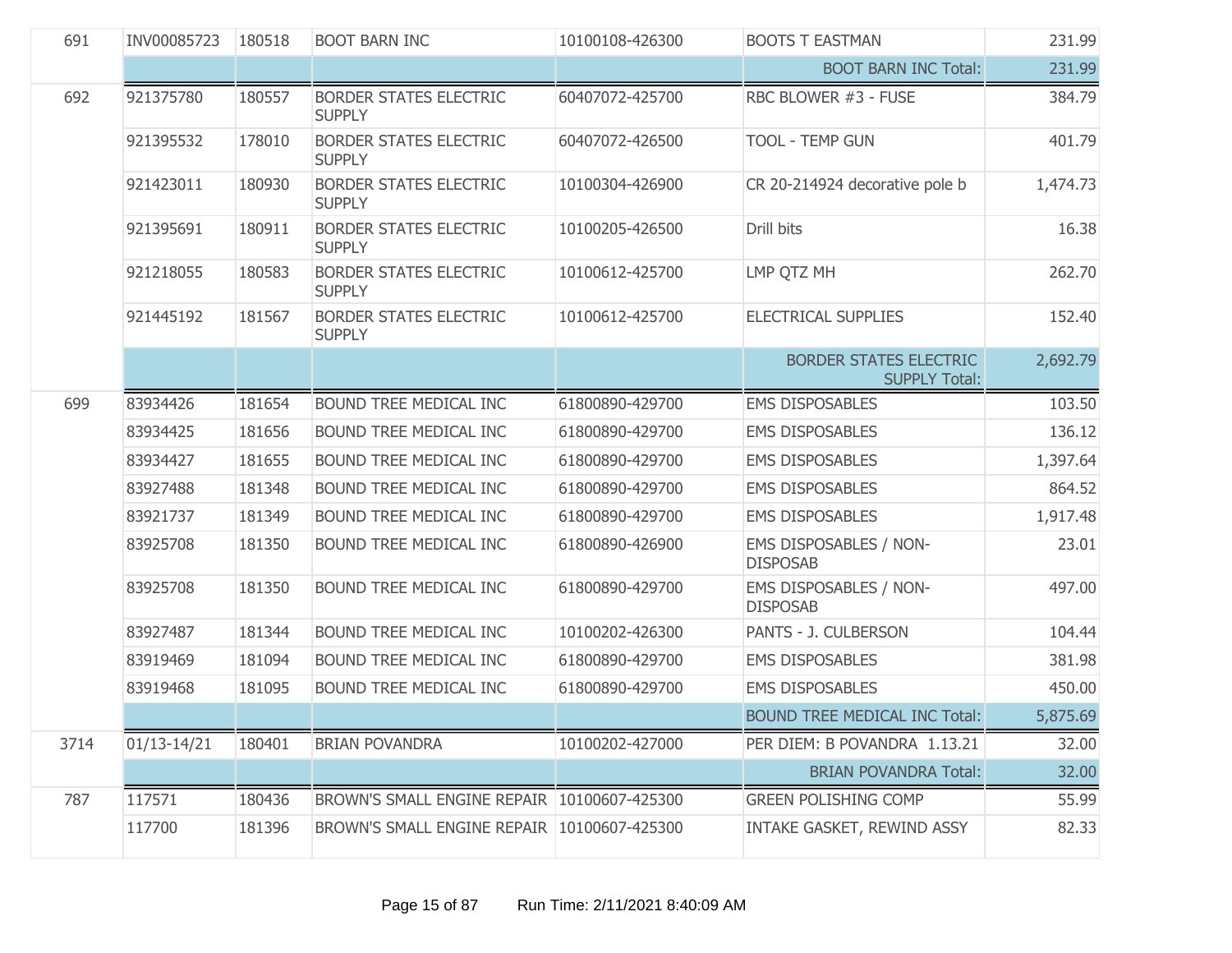| 787   |                    |        |                                                     |                 | <b>BROWN'S SMALL ENGINE REPAIR</b><br>Total:               | 138.32    |
|-------|--------------------|--------|-----------------------------------------------------|-----------------|------------------------------------------------------------|-----------|
| 12502 | 44059              | 180629 | <b>BUCHER MUNICIPAL NORTH</b><br><b>AMERICA INC</b> | 10100401-425100 | <b>UNITS</b>                                               | 710.73    |
|       | 44036              | 180629 | <b>BUCHER MUNICIPAL NORTH</b><br>AMERICA INC        | 10100401-425300 | <b>UNITS</b>                                               | 69.83     |
|       |                    |        |                                                     |                 | <b>BUCHER MUNICIPAL NORTH</b><br><b>AMERICA INC Total:</b> | 780.56    |
| 812   | 2315               | 180599 | <b>BUCKS ELECTRIC INC</b>                           | 60800840-422500 | PROFESSIONAL SERVICES                                      | 91.12     |
|       |                    |        |                                                     |                 | <b>BUCKS ELECTRIC INC Total:</b>                           | 91.12     |
| 830   | 125599-6           | 181545 | <b>BURNS &amp; MCDONNELL</b><br><b>ENGINEERING</b>  | 61507104-422300 | 2561 SOLID WASTE MASTER<br><b>PLAN</b>                     | 73,449.65 |
|       |                    |        |                                                     |                 | <b>BURNS &amp; MCDONNELL</b><br><b>ENGINEERING Total:</b>  | 73,449.65 |
| 842   | 06PS0595478        | 180798 | BUTLER MACHINERY CO.                                | 10500115-426900 | RETAINER, BOLT AND SCREWS -<br>HA                          | 140.36    |
|       | 06CS0056428        |        | BUTLER MACHINERY CO.                                | 10500115-426900 | CR RTN RETAINER, BOLTS                                     | (140.36)  |
|       | 06PS0595683        | 180134 | BUTLER MACHINERY CO.                                | 60207012-425300 | W316                                                       | 7.00      |
|       | 06PS0595163        | 180302 | BUTLER MACHINERY CO.                                | 10500115-425300 | LAMP, COVER, PLATE AND AIR<br>FLT.                         | 143.44    |
|       | 06PS0595684        | 180332 | BUTLER MACHINERY CO.                                | 60207012-425300 | W316                                                       | 166.08    |
|       | 06PS0595864        | 180502 | BUTLER MACHINERY CO.                                | 61507102-425300 | <b>L899 FILTERS</b>                                        | 208.36    |
|       | 06WO0183151 181161 |        | BUTLER MACHINERY CO.                                | 61507103-425300 | M996 ENGINE SERVICE                                        | 769.00    |
|       | 06WO0183006 181165 |        | BUTLER MACHINERY CO.                                | 61507103-425300 | M994 EXHAUST REPAIR                                        | 1,793.77  |
|       | 06PS0596046        | 181131 | BUTLER MACHINERY CO.                                | 61507102-425300 | L899 FILTERS, ELEMENTS, FUEL<br>&                          | 571.36    |
|       | 06PS0596046        | 181131 | BUTLER MACHINERY CO.                                | 61507102-426200 | L899 FILTERS, ELEMENTS, FUEL<br>8 <sub>k</sub>             | 1,294.13  |
|       | 06PS0595368        | 180304 | <b>BUTLER MACHINERY CO.</b>                         | 10500115-425300 | BEEVER TEETH, THUMB NAIL<br><b>TEETH</b>                   | 366.31    |
|       | 06PS0595773        | 180330 | BUTLER MACHINERY CO.                                | 60207012-425300 | W316 PACKER                                                | 446.91    |
|       | 06PS0595686        | 180448 | BUTLER MACHINERY CO.                                | 61507102-425300 | <b>L896 HOSE REPAIR</b>                                    | 50.22     |
|       | 06PS0595685        | 180110 | BUTLER MACHINERY CO.                                | 61507102-425300 | <b>L896 FASTENERS</b>                                      | 799.80    |
|       | 06PS0596405        | 181014 | BUTLER MACHINERY CO.                                | 60207012-426200 | W360                                                       | 94.03     |
|       | 06PS0595774        | 181013 | BUTLER MACHINERY CO.                                | 60207012-425300 | W316                                                       | 446.91    |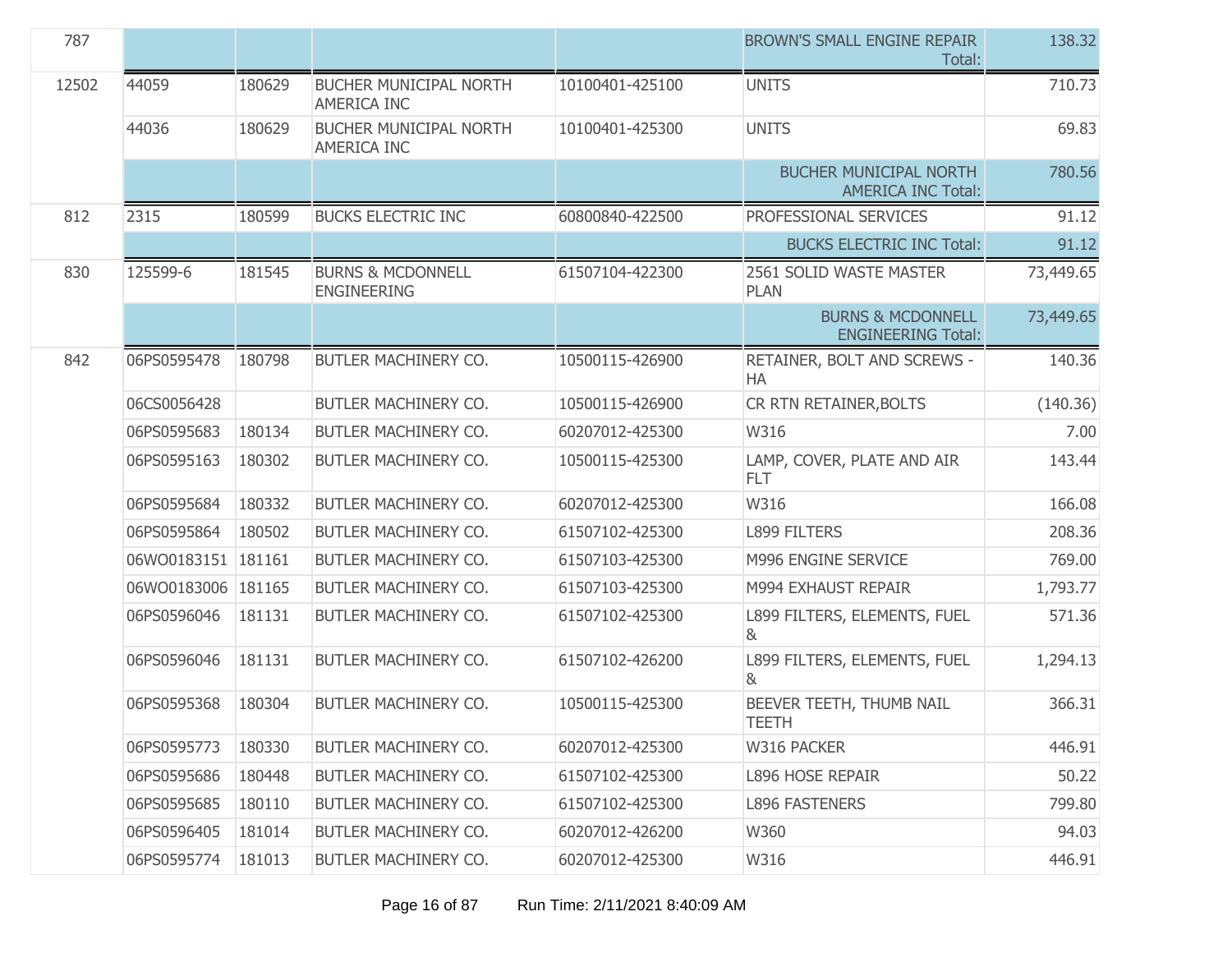| 842 |             |        |                            |                 | <b>BUTLER MACHINERY CO. Total:</b>                | 7,157.32 |
|-----|-------------|--------|----------------------------|-----------------|---------------------------------------------------|----------|
| 884 | 02/28/21    |        | CANYON LAKE SENIOR CENTER  | 10100621-456800 | 1/4 CANYON LK SENIOR CENTER                       | 4,575.00 |
|     |             |        |                            |                 | CANYON LAKE SENIOR CENTER<br>Total:               | 4,575.00 |
| 905 | 2590-572952 | 180473 | CARQUEST AUTO PARTS        | 61207101-425100 | S934 MINI BULBS                                   | 11.00    |
|     | 2590-572947 | 180472 | <b>CARQUEST AUTO PARTS</b> | 61207101-425100 | S934 MINI BULB                                    | 2.90     |
|     | 2590-572170 | 180471 | <b>CAROUEST AUTO PARTS</b> | 61207101-425100 | <b>BULBS</b>                                      | 17.97    |
|     | 2590-572778 | 180457 | <b>CARQUEST AUTO PARTS</b> | 61207101-425100 | <b>BRAKE CLEANER</b>                              | 97.44    |
|     | 2590-572912 | 180460 | <b>CARQUEST AUTO PARTS</b> | 61207101-425100 | S934 MINI BULB                                    | 6.60     |
|     | 2590-573490 | 181504 | <b>CARQUEST AUTO PARTS</b> | 61207101-425100 | <b>WHEEL CHARGER</b>                              | 460.95   |
|     | 2590-573991 |        | <b>CARQUEST AUTO PARTS</b> | 61207101-425100 | CR RTN WHEEL CHGR                                 | (460.95) |
|     | 2590-573882 | 181467 | <b>CARQUEST AUTO PARTS</b> | 61300664-425300 | AIR/FILTERS/SPK PLUGS                             | 62.58    |
|     | 2590-573514 | 181512 | <b>CARQUEST AUTO PARTS</b> | 61207101-425100 | S925 PM FLAME                                     | 19.84    |
|     | 2590-573670 | 181519 | <b>CARQUEST AUTO PARTS</b> | 61207101-425100 | S933 HOSE AND PLUG                                | 33.57    |
|     | 2590-573805 | 181523 | <b>CARQUEST AUTO PARTS</b> | 61507102-425300 | <b>AIR CHUCK</b>                                  | 9.89     |
|     | 2590-573678 | 181524 | <b>CARQUEST AUTO PARTS</b> | 61507102-425300 | <b>BATTERY CHARGER</b>                            | 209.00   |
|     | 2590-573678 | 181524 | <b>CARQUEST AUTO PARTS</b> | 61507103-425300 | <b>BATTERY CHARGER</b>                            | 208.99   |
|     | 2590-573352 | 181391 | <b>CARQUEST AUTO PARTS</b> | 10100301-425100 | <b>UNIT S032</b>                                  | 133.99   |
|     | 2590-572948 | 180956 | <b>CARQUEST AUTO PARTS</b> | 10100201-425100 | <b>CAR PARTS</b>                                  | 146.19   |
|     | 2590-573161 |        | <b>CARQUEST AUTO PARTS</b> | 10100201-425100 | CR RTN FUEL PUMP                                  | (146.19) |
|     | 2590-573481 | 180719 | <b>CARQUEST AUTO PARTS</b> | 61300664-425300 | SPK PLGS/AIR/BEARINGS/BELT                        | 144.62   |
|     | 2590-572757 | 180909 | <b>CARQUEST AUTO PARTS</b> | 10100205-425100 | T18-719 Battery minus core                        | 130.64   |
|     | 2590-573032 | 180488 | <b>CARQUEST AUTO PARTS</b> | 61507102-425300 | <b>BRAKE CLEANER &amp; SMART</b><br><b>STRAWS</b> | 78.98    |
|     | 2590-572568 | 180500 | CARQUEST AUTO PARTS        | 61507103-425300 | <b>HITCH BALL 2</b>                               | 96.84    |
|     | 2590-573384 | 181132 | CARQUEST AUTO PARTS        | 61507102-425300 | <b>L964 CABIN AIR FILTER</b>                      | 92.38    |
|     | 2590-571996 | 181135 | <b>CARQUEST AUTO PARTS</b> | 61507102-425100 | L951 GEAR BOX                                     | 182.99   |
|     | 2590-571999 |        | CARQUEST AUTO PARTS        | 61507102-425100 | CR RTN GEAR BOX                                   | (182.99) |
|     | 2590-573015 | 180616 | CARQUEST AUTO PARTS        | 10100305-425300 | <b>SUPPLIES</b>                                   | 57.14    |
|     | 2590-572958 | 180956 | CARQUEST AUTO PARTS        | 10100201-425100 | <b>CAR PARTS</b>                                  | 207.39   |
|     | 2590-572592 | 180956 | CARQUEST AUTO PARTS        | 10100201-425100 | <b>CAR PARTS</b>                                  | 14.62    |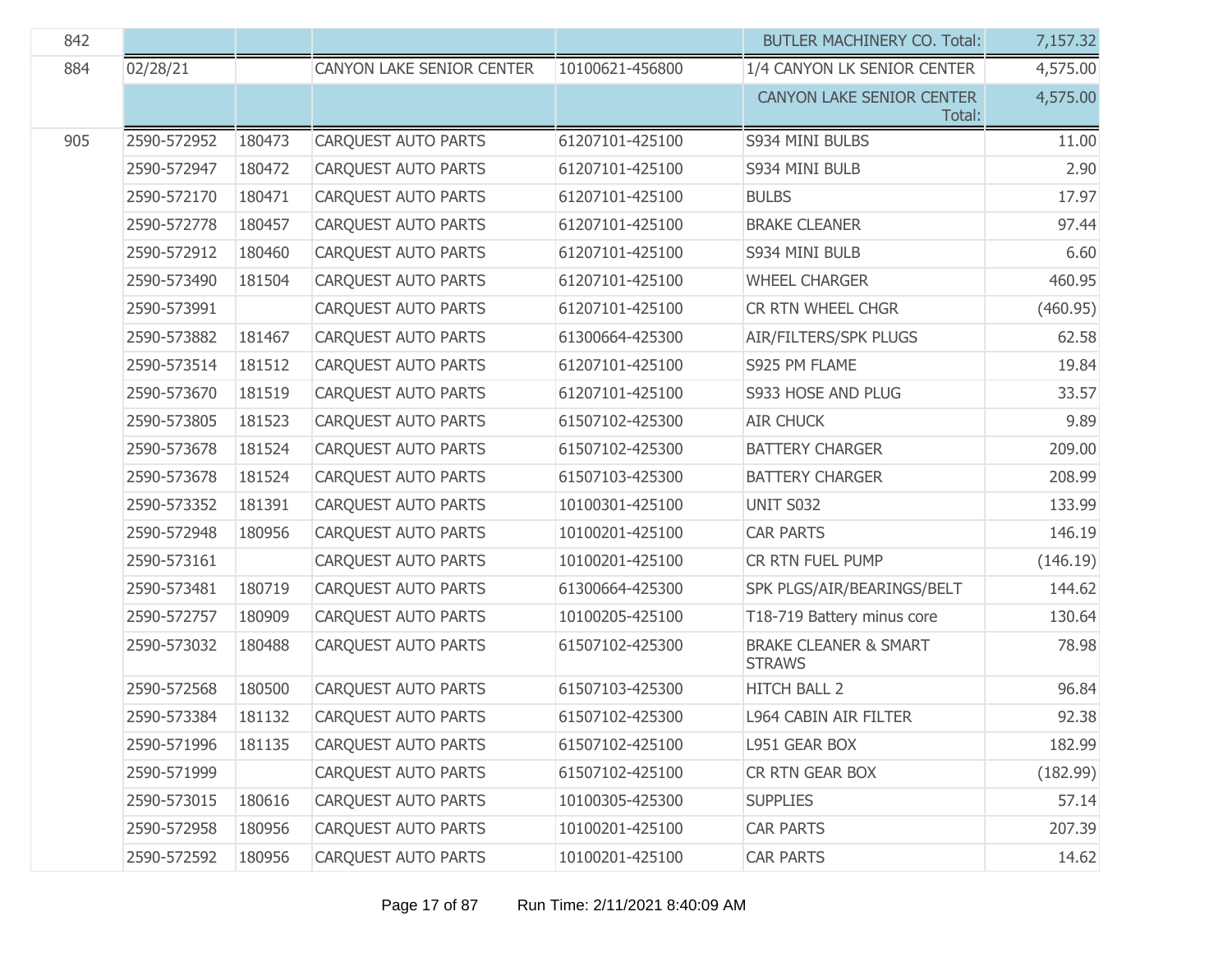| 905   | 2590-572206 | 179969 | <b>CARQUEST AUTO PARTS</b>                     | 61507103-425300 | M993 FILTERS                                    | 47.42     |
|-------|-------------|--------|------------------------------------------------|-----------------|-------------------------------------------------|-----------|
|       | 2590-572205 | 179968 | <b>CARQUEST AUTO PARTS</b>                     | 61507103-425300 | M994 FILTERS                                    | 76.31     |
|       | 2590-572269 | 180487 | <b>CARQUEST AUTO PARTS</b>                     | 61507103-425100 | M931 SWITCH PUSH PULL                           | 8.69      |
|       | 2590-572950 | 180499 | CARQUEST AUTO PARTS                            | 61507103-425300 | PRIME GUARD                                     | 19.26     |
|       | 2590-573666 | 181134 | <b>CARQUEST AUTO PARTS</b>                     | 61207101-425100 | S903 TRICO MAXX                                 | 44.43     |
|       | 2590-573294 | 181133 | CARQUEST AUTO PARTS                            | 61507102-425100 | <b>L590 TRACLEAR</b>                            | 24.10     |
|       |             |        |                                                |                 | <b>CARQUEST AUTO PARTS Total:</b>               | 1,856.59  |
| 14352 | 01/27/21    | 181441 | CATHOLIC DIOCESE OF RAPID<br><b>CITY</b>       | 50508911-431000 | 2595 ALTA VISTA DR                              | 100.00    |
|       |             |        |                                                |                 | CATHOLIC DIOCESE OF RAPID<br><b>CITY Total:</b> | 100.00    |
| 931   | 223517      | 181140 | CBH COOPERATIVE                                | 61507102-426200 | <b>FLARE PILOT FUEL</b>                         | 24.50     |
|       | 124762      | 181137 | <b>CBH COOPERATIVE</b>                         | 61507102-426200 | <b>LANDFILL GAS</b>                             | 456.75    |
|       | 124764      | 181167 | <b>CBH COOPERATIVE</b>                         | 61507103-426200 | <b>MRF TANK DIESEL</b>                          | 482.52    |
|       | 120703      | 181175 | <b>CBH COOPERATIVE</b>                         | 61507103-426200 | MRF GRINDER DIESEL                              | 973.80    |
|       | 124734      | 180108 | <b>CBH COOPERATIVE</b>                         | 61507102-426200 | <b>LANDFILL TANK</b>                            | 2,179.80  |
|       | 211088      | 180468 | <b>CBH COOPERATIVE</b>                         | 61207101-426200 | <b>BULK OIL</b>                                 | 1,245.20  |
|       | 211732      | 180476 | <b>CBH COOPERATIVE</b>                         | 61207101-426200 | <b>BULK DEF</b>                                 | 450.00    |
|       | 211089      | 180109 | <b>CBH COOPERATIVE</b>                         | 61507102-426200 | LANDFILL BULK LUBRICANT                         | 880.64    |
|       | 120682      | 179971 | <b>CBH COOPERATIVE</b>                         | 61507103-426200 | MRF GRINDER DIESEL                              | 250.90    |
|       | 120684      | 179972 | <b>CBH COOPERATIVE</b>                         | 61507103-426200 | MRF TANK DIESEL                                 | 982.60    |
|       | 124732      | 180474 | <b>CBH COOPERATIVE</b>                         | 61207101-426200 | <b>COLLECTIONS BULK DIESEL</b>                  | 2,087.43  |
|       | 120705      | 181138 | <b>CBH COOPERATIVE</b>                         | 61507102-426200 | <b>LANDFILL DIESEL</b>                          | 2,072.16  |
|       | 124765      | 181139 | <b>CBH COOPERATIVE</b>                         | 61207101-426200 | <b>COLLECTIONS BULK DIESEL</b>                  | 2,086.96  |
|       | 124763      | 181136 | <b>CBH COOPERATIVE</b>                         | 61507102-426200 | <b>LANDFILL DIESEL</b>                          | 2,266.96  |
|       | 120704      | 181181 | <b>CBH COOPERATIVE</b>                         | 61207101-426200 | <b>COLLECTIONS BULK DIESEL</b>                  | 4,089.96  |
|       | 124731      | 180588 | <b>CBH COOPERATIVE</b>                         | 61507103-426200 | <b>MRF TANK FUEL</b>                            | 982.32    |
|       | 124733      | 180484 | <b>CBH COOPERATIVE</b>                         | 61507103-426200 | MRF GRINDER FUEL                                | 403.33    |
|       |             |        |                                                |                 | <b>CBH COOPERATIVE Total:</b>                   | 21,915.83 |
| 945   | 552053      | 181262 | <b>CENTURY BUSINESS PRODUCTS</b><br><b>INC</b> | 10100607-425300 | COPY MACHINE MAINTENANCE -<br><b>SHO</b>        | 100.16    |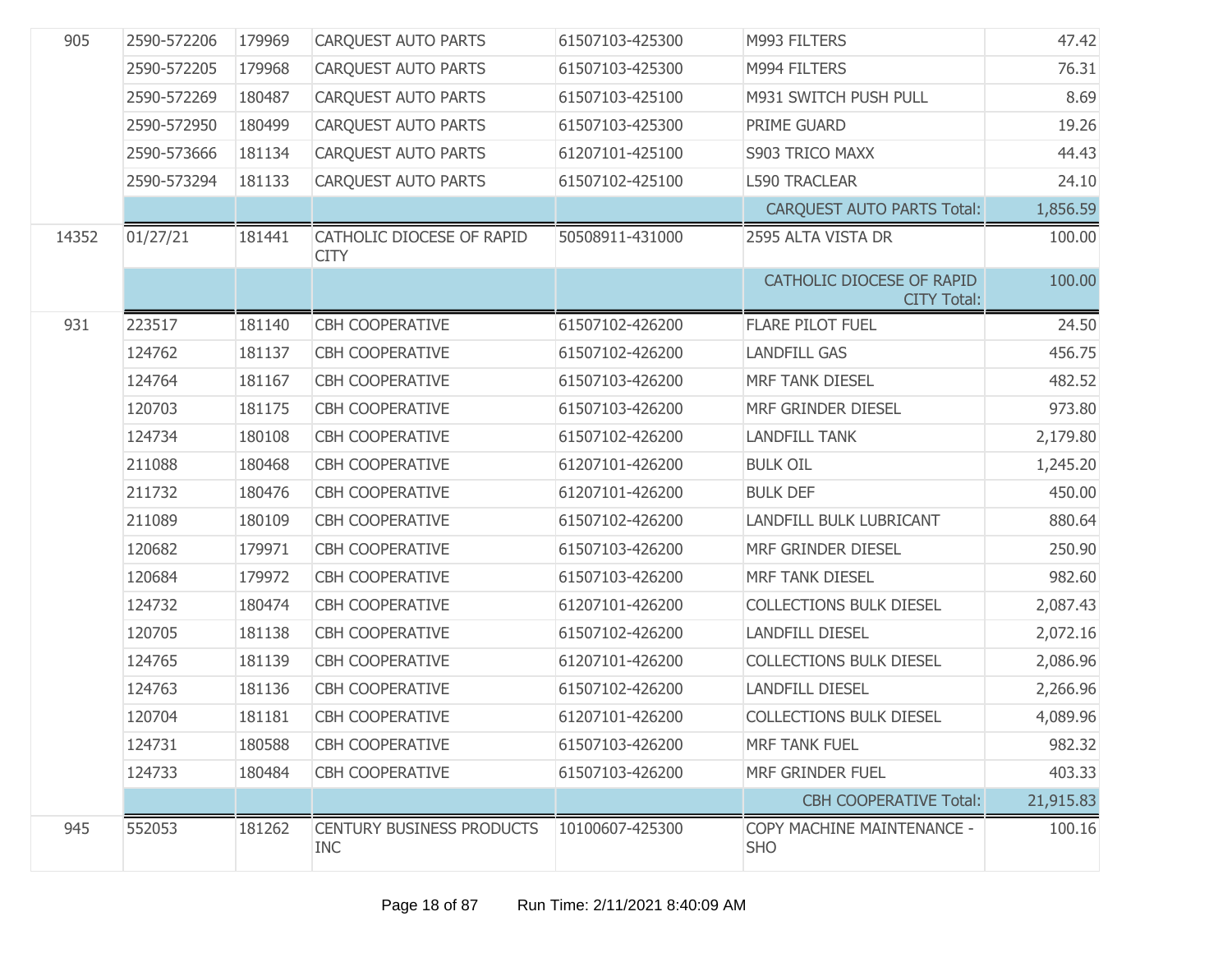| 945 |                         |        |                    |                 | <b>CENTURY BUSINESS PRODUCTS</b><br><b>INC Total:</b> | 100.16 |
|-----|-------------------------|--------|--------------------|-----------------|-------------------------------------------------------|--------|
| 948 | 6053949300<br>590 01/21 | 180624 | <b>CENTURYLINK</b> | 10100111-428100 | 01/13 SVC CHARGES                                     | 88.90  |
|     | 6055744533<br>389 01/21 | 180635 | <b>CENTURYLINK</b> | 60207011-428100 | 01/13 SVC CHARGES                                     | 57.17  |
|     | 605Z220064<br>990 01/21 |        | <b>CENTURYLINK</b> | 60602073-428100 | DATA LINES, SVC CHARGES,<br>PHONE CHARGES             | 3.96   |
|     | 605Z220064<br>990 01/21 |        | <b>CENTURYLINK</b> | 60407071-428100 | DATA LINES, SVC CHARGES,<br><b>PHONE CHARGES</b>      | 165.36 |
|     | 605Z220064<br>990 01/21 |        | <b>CENTURYLINK</b> | 60407071-428100 | DATA LINES, SVC CHARGES,<br>PHONE CHARGES             | 198.43 |
|     | 605Z220064<br>990 01/21 |        | <b>CENTURYLINK</b> | 60602073-428100 | DATA LINES, SVC CHARGES,<br>PHONE CHARGES             | 1.98   |
|     | 605Z220064<br>990 01/21 |        | <b>CENTURYLINK</b> | 60602073-428100 | DATA LINES, SVC CHARGES,<br>PHONE CHARGES             | 119.39 |
|     | 605Z220064<br>990 01/21 |        | <b>CENTURYLINK</b> | 10100202-428100 | DATA LINES, SVC CHARGES,<br>PHONE CHARGES             | 165.36 |
|     | 605Z220064<br>990 01/21 |        | <b>CENTURYLINK</b> | 60407071-428100 | DATA LINES, SVC CHARGES,<br>PHONE CHARGES             | 165.36 |
|     | 605Z220064<br>990 01/21 |        | <b>CENTURYLINK</b> | 60602073-428100 | DATA LINES, SVC CHARGES,<br>PHONE CHARGES             | 119.39 |
|     | 605Z220064<br>990 01/21 |        | <b>CENTURYLINK</b> | 10100609-428100 | DATA LINES, SVC CHARGES,<br>PHONE CHARGES             | 165.36 |
|     | 605Z220064<br>990 01/21 |        | <b>CENTURYLINK</b> | 10100201-428100 | DATA LINES, SVC CHARGES,<br>PHONE CHARGES             | 165.36 |
|     | 605Z220064<br>990 01/21 |        | <b>CENTURYLINK</b> | 60602073-428100 | DATA LINES, SVC CHARGES,<br>PHONE CHARGES             | 86.32  |
|     | 605Z220064<br>990 01/21 |        | <b>CENTURYLINK</b> | 60602073-428100 | DATA LINES, SVC CHARGES,<br>PHONE CHARGES             | 3.96   |
|     | 605Z220064<br>990 01/21 |        | <b>CENTURYLINK</b> | 60602079-428100 | DATA LINES, SVC CHARGES,<br>PHONE CHARGES             | 85.28  |
|     | 605Z220064<br>990 01/21 |        | <b>CENTURYLINK</b> | 10100201-428100 | DATA LINES, SVC CHARGES,<br>PHONE CHARGES             | 187.20 |
|     | 605Z220064<br>990 01/21 |        | <b>CENTURYLINK</b> | 60407071-428100 | DATA LINES, SVC CHARGES,<br>PHONE CHARGES             | 118.35 |
|     | 605Z220064<br>990 01/21 |        | <b>CENTURYLINK</b> | 60602076-428100 | DATA LINES, SVC CHARGES,<br>PHONE CHARGES             | 3.96   |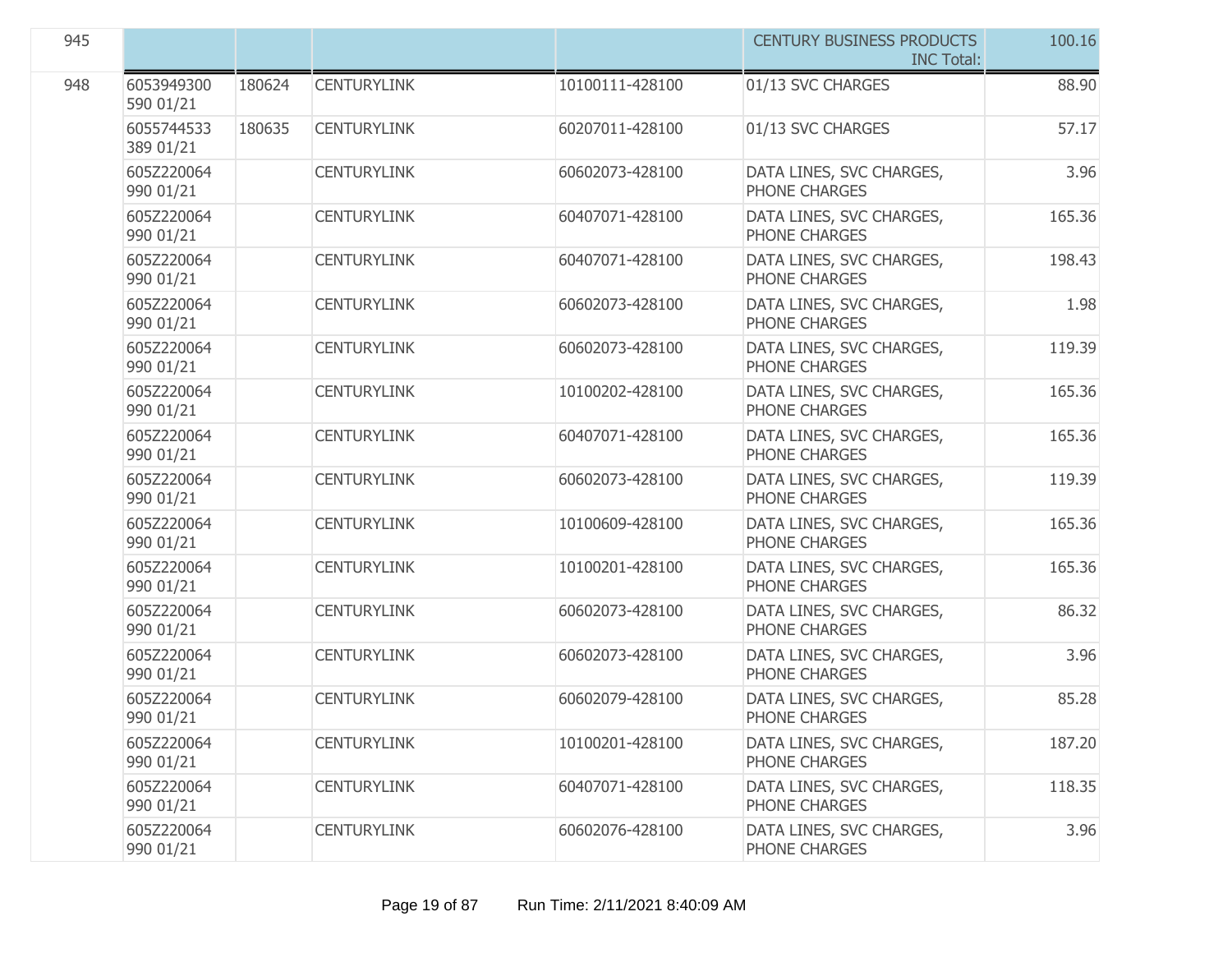| 948  | 605Z220064<br>990 01/21 |        | <b>CENTURYLINK</b>        | 60602079-428100 | DATA LINES, SVC CHARGES,<br>PHONE CHARGES     | 3.96     |
|------|-------------------------|--------|---------------------------|-----------------|-----------------------------------------------|----------|
|      | 605Z220064<br>990 01/21 |        | <b>CENTURYLINK</b>        | 10100201-428100 | DATA LINES, SVC CHARGES,<br>PHONE CHARGES     | 85.28    |
|      | 605Z220064<br>990 01/21 |        | <b>CENTURYLINK</b>        | 10100201-428100 | DATA LINES, SVC CHARGES,<br>PHONE CHARGES     | 85.28    |
|      | 605Z220064<br>990 01/21 |        | <b>CENTURYLINK</b>        | 10100201-428100 | DATA LINES, SVC CHARGES,<br>PHONE CHARGES     | 85.28    |
|      | 605Z220064<br>990 01/21 |        | <b>CENTURYLINK</b>        | 10100201-428100 | DATA LINES, SVC CHARGES,<br>PHONE CHARGES     | 159.12   |
|      | 605Z220064<br>990 01/21 |        | <b>CENTURYLINK</b>        | 60407071-428100 | DATA LINES, SVC CHARGES,<br>PHONE CHARGES     | 60.56    |
|      | 605Z220064<br>990 01/21 |        | <b>CENTURYLINK</b>        | 10100603-428100 | DATA LINES, SVC CHARGES,<br>PHONE CHARGES     | 38.83    |
|      |                         |        |                           |                 | <b>CENTURYLINK Total:</b>                     | 2,419.40 |
| 9576 | 01/23/21                | 181073 | <b>CHRIS GROVES</b>       | 60207014-426300 | <b>CHRIS GROVES: UNIFORM PANTS</b>            | 29.84    |
|      |                         |        |                           |                 | <b>CHRIS GROVES Total:</b>                    | 29.84    |
| 988  | 913573                  | 181614 | CHRIS SUPPLY COMPANY INC  | 60407071-426900 | <b>HEAT SHRINK TAPE-SHOP</b><br><b>SUPPLY</b> | 17.42    |
|      | 913562                  | 181647 | CHRIS SUPPLY COMPANY INC  | 10100202-426900 | <b>BATTERIES - DEPT SUPPLY</b>                | 30.87    |
|      | 913562                  | 181647 | CHRIS SUPPLY COMPANY INC  | 61800890-426900 | <b>BATTERIES - DEPT SUPPLY</b>                | 15.21    |
|      | 913430                  | 181285 | CHRIS SUPPLY COMPANY INC  | 60207014-426900 | PHONE HOLDER, USB CABLE                       | 41.69    |
|      | 912899                  | 180334 | CHRIS SUPPLY COMPANY INC  | 60407072-425700 | <b>FUSE AND PLIERS</b>                        | 3.85     |
|      | 912899                  | 180334 | CHRIS SUPPLY COMPANY INC  | 60407072-426500 | <b>FUSE AND PLIERS</b>                        | 36.19    |
|      |                         |        |                           |                 | CHRIS SUPPLY COMPANY INC<br>Total:            | 145.23   |
| 1013 | 00822100<br>01/14       |        | <b>CITY OF RAPID CITY</b> | 61300664-428400 | 00822100 16                                   | 267.05   |
|      | 05990001<br>01/20       |        | <b>CITY OF RAPID CITY</b> | 61300664-428400 | 05990001 0                                    | 487.06   |
|      | 05997320<br>01/20       |        | <b>CITY OF RAPID CITY</b> | 60207011-428400 | 059973200                                     | 57.87    |
|      | 09010370<br>01/14       |        | <b>CITY OF RAPID CITY</b> | 61300664-428400 | 09010370 9                                    | 130.64   |
|      | 100000718<br>01/15      |        | <b>CITY OF RAPID CITY</b> | 61300664-428400 | 1000007180                                    | 30.22    |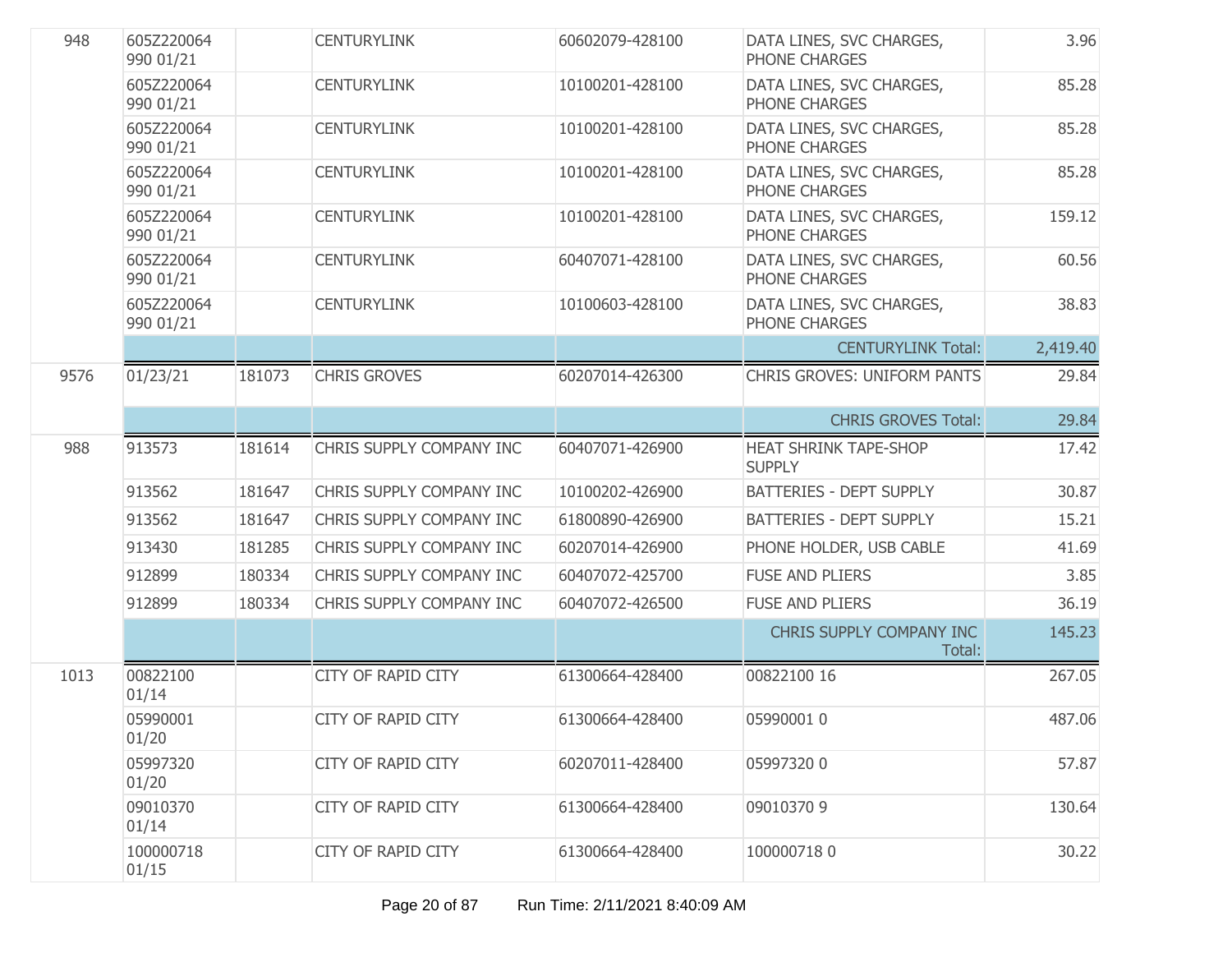| 1013 | 05997675<br>01/15 | <b>CITY OF RAPID CITY</b> | 60407071-428400 | 059976750           | 11.44  |
|------|-------------------|---------------------------|-----------------|---------------------|--------|
|      | 01/25-29/21       | CITY OF RAPID CITY        | 10100106-426100 | POSTAGE 01/25-29/21 | 3.81   |
|      | 01/25-29/21       | CITY OF RAPID CITY        | 10100108-426100 | POSTAGE 01/25-29/21 | 9.92   |
|      | 01/25-29/21       | CITY OF RAPID CITY        | 10100111-426100 | POSTAGE 01/25-29/21 | 13.06  |
|      | 01/25-29/21       | CITY OF RAPID CITY        | 10100201-426100 | POSTAGE 01/25-29/21 | 0.46   |
|      | 01/25-29/21       | CITY OF RAPID CITY        | 10100204-426100 | POSTAGE 01/25-29/21 | 5.35   |
|      | 01/25-29/21       | CITY OF RAPID CITY        | 10100706-426100 | POSTAGE 01/25-29/21 | 2.67   |
|      | 01/25-29/21       | CITY OF RAPID CITY        | 61800890-426100 | POSTAGE 01/25-29/21 | 19.92  |
|      | 01/25-29/21       | CITY OF RAPID CITY        | 60602074-426100 | POSTAGE 01/25-29/21 | 2.13   |
|      | 01/25-29/21       | CITY OF RAPID CITY        | 10106022-426100 | POSTAGE 01/25-29/21 | 2.13   |
|      | 01/25-29/21       | CITY OF RAPID CITY        | 60207012-426100 | POSTAGE 01/25-29/21 | 6.96   |
|      | 01/25-29/21       | CITY OF RAPID CITY        | 60207014-426100 | POSTAGE 01/25-29/21 | 9.05   |
|      | 02/01-05/21       | CITY OF RAPID CITY        | 10100101-426100 | POSTAGE 02/01-05/21 | 13.10  |
|      | 02/01-05/21       | CITY OF RAPID CITY        | 10100106-426100 | POSTAGE 02/01-05/21 | 4.77   |
|      | 02/01-05/21       | CITY OF RAPID CITY        | 10100108-426100 | POSTAGE 02/01-05/21 | 13.34  |
|      | 02/01-05/21       | CITY OF RAPID CITY        | 10100111-426100 | POSTAGE 02/01-05/21 | 98.94  |
|      | 02/01-05/21       | CITY OF RAPID CITY        | 10100201-426100 | POSTAGE 02/01-05/21 | 29.79  |
|      | 02/01-05/21       | CITY OF RAPID CITY        | 10100204-426100 | POSTAGE 02/01-05/21 | 16.84  |
|      | 02/01-05/21       | CITY OF RAPID CITY        | 10100618-426100 | POSTAGE 02/01-05/21 | 4.60   |
|      | 02/01-05/21       | CITY OF RAPID CITY        | 10100706-426100 | POSTAGE 02/01-05/21 | 24.80  |
|      | 02/01-05/21       | CITY OF RAPID CITY        | 10100708-426100 | POSTAGE 02/01-05/21 | 2.30   |
|      | 02/01-05/21       | CITY OF RAPID CITY        | 10100711-426100 | POSTAGE 02/01-05/21 | 3.22   |
|      | 02/01-05/21       | CITY OF RAPID CITY        | 10100860-426100 | POSTAGE 02/01-05/21 | 0.46   |
|      | 02/01-05/21       | <b>CITY OF RAPID CITY</b> | 61800890-426100 | POSTAGE 02/01-05/21 | 202.06 |
|      | 02/01-05/21       | <b>CITY OF RAPID CITY</b> | 79300968-426100 | POSTAGE 02/01-05/21 | 0.92   |
|      | 02/01-05/21       | <b>CITY OF RAPID CITY</b> | 10106021-426100 | POSTAGE 02/01-05/21 | 5.87   |
|      | 02/01-05/21       | CITY OF RAPID CITY        | 10106022-426100 | POSTAGE 02/01-05/21 | 5.68   |
|      | 02/01-05/21       | CITY OF RAPID CITY        | 10106023-426100 | POSTAGE 02/01-05/21 | 65.04  |
|      | 02/01-05/21       | CITY OF RAPID CITY        | 10106026-426100 | POSTAGE 02/01-05/21 | 9.20   |
|      | 02/01-05/21       | CITY OF RAPID CITY        | 60207014-426100 | POSTAGE 02/01-05/21 | 166.98 |
|      |                   |                           |                 |                     |        |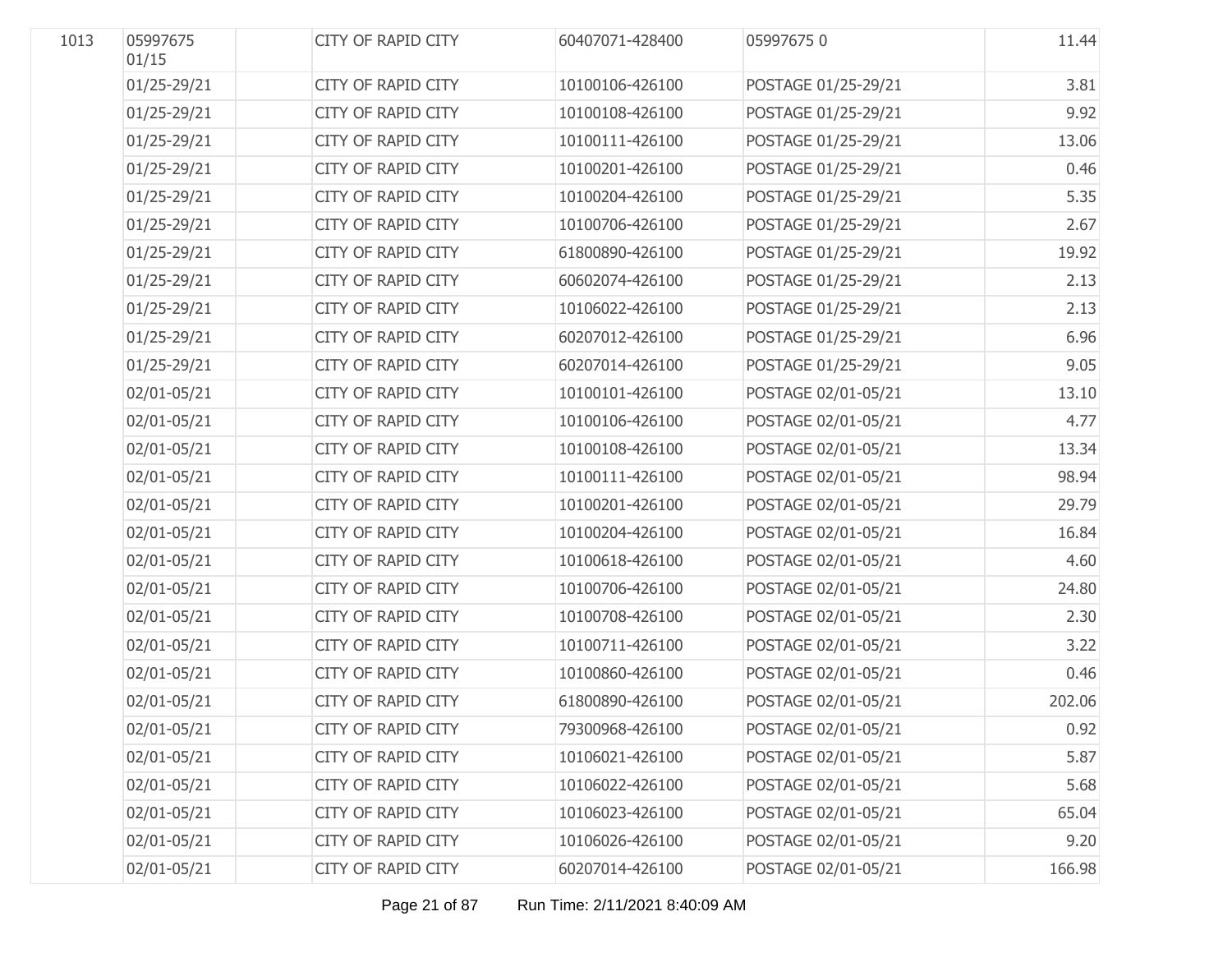| 1013 | 02/01-05/21       |        | <b>CITY OF RAPID CITY</b> | 60407072-426100 | POSTAGE 02/01-05/21         | 11.95     |
|------|-------------------|--------|---------------------------|-----------------|-----------------------------|-----------|
|      | 00280780<br>01/21 |        | <b>CITY OF RAPID CITY</b> | 10100618-428400 | 00280780 19                 | 108.38    |
|      | 00280780<br>01/21 |        | <b>CITY OF RAPID CITY</b> | 10100205-428400 | 00280780 19                 | 54.18     |
|      | 00280780<br>01/21 |        | <b>CITY OF RAPID CITY</b> | 10100201-428400 | 00280780 19                 | 54.19     |
|      | 09013380<br>01/21 |        | <b>CITY OF RAPID CITY</b> | 60407071-428400 | 090133800                   | 30.22     |
|      | 05990577<br>01/22 |        | <b>CITY OF RAPID CITY</b> | 60407072-428400 | 05990577 10                 | 96.94     |
|      | 05990025<br>01/22 |        | <b>CITY OF RAPID CITY</b> | 61400665-428400 | 059900250                   | 308.01    |
|      | 00210750<br>02/01 |        | <b>CITY OF RAPID CITY</b> | 10100201-428400 | 002107500                   | 5.00      |
|      | 12/01-31/20       | 181670 | <b>CITY OF RAPID CITY</b> | 25300761-422500 | DEC20 OCCUPANCY TAX         | 699.26    |
|      | 01/21/21          | 181060 | <b>CITY OF RAPID CITY</b> | 61000870-422500 | PETTY CASH                  | 2.00      |
|      | 01/15/21          |        | CITY OF RAPID CITY        | 10100108-415000 | CITY PAID RETIREE INSURANCE | 908.00    |
|      | 01/15/21          |        | <b>CITY OF RAPID CITY</b> | 10100111-415000 | CITY PAID RETIREE INSURANCE | 454.00    |
|      | 01/15/21          |        | CITY OF RAPID CITY        | 10100201-415000 | CITY PAID RETIREE INSURANCE | 15,436.00 |
|      | 01/15/21          |        | <b>CITY OF RAPID CITY</b> | 10100202-415000 | CITY PAID RETIREE INSURANCE | 17,252.00 |
|      | 01/15/21          |        | <b>CITY OF RAPID CITY</b> | 10100204-415000 | CITY PAID RETIREE INSURANCE | 1,362.00  |
|      | 01/15/21          |        | <b>CITY OF RAPID CITY</b> | 10100205-415000 | CITY PAID RETIREE INSURANCE | 454.00    |
|      | 01/15/21          |        | CITY OF RAPID CITY        | 10100301-415000 | CITY PAID RETIREE INSURANCE | 1,816.00  |
|      | 01/15/21          |        | CITY OF RAPID CITY        | 10100401-415000 | CITY PAID RETIREE INSURANCE | 454.00    |
|      | 01/15/21          |        | CITY OF RAPID CITY        | 10100607-415000 | CITY PAID RETIREE INSURANCE | 2,270.00  |
|      | 01/15/21          |        | CITY OF RAPID CITY        | 10100609-415000 | CITY PAID RETIREE INSURANCE | 454.00    |
|      | 01/15/21          |        | <b>CITY OF RAPID CITY</b> | 10100618-415000 | CITY PAID RETIREE INSURANCE | 454.00    |
|      | 01/15/21          |        | <b>CITY OF RAPID CITY</b> | 10100620-415000 | CITY PAID RETIREE INSURANCE | 454.00    |
|      | 01/15/21          |        | <b>CITY OF RAPID CITY</b> | 61800890-415000 | CITY PAID RETIREE INSURANCE | 1,362.00  |
|      | 01/15/21          |        | <b>CITY OF RAPID CITY</b> | 77700914-415000 | CITY PAID RETIREE INSURANCE | 908.00    |
|      | 01/15/21          |        | CITY OF RAPID CITY        | 60602074-415000 | CITY PAID RETIREE INSURANCE | 1,362.00  |
|      | 01/15/21          |        | CITY OF RAPID CITY        | 77504132-415000 | CITY PAID RETIREE INSURANCE | 454.00    |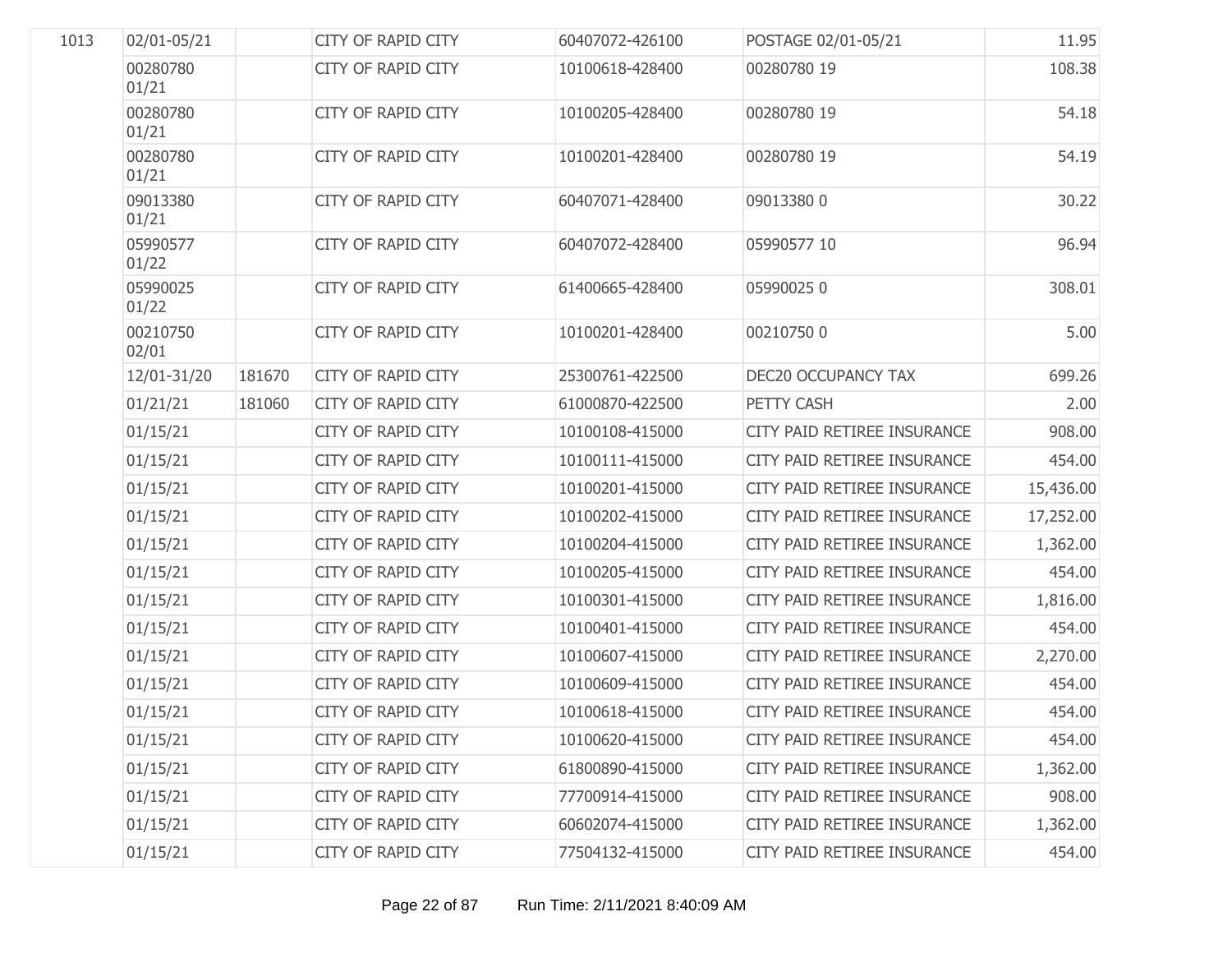| 1013 | 01/15/21          |        | CITY OF RAPID CITY                                     | 77504134-415000 | CITY PAID RETIREE INSURANCE                                   | 908.00    |
|------|-------------------|--------|--------------------------------------------------------|-----------------|---------------------------------------------------------------|-----------|
|      | 01/15/21          |        | <b>CITY OF RAPID CITY</b>                              | 10106021-415000 | CITY PAID RETIREE INSURANCE                                   | 454.00    |
|      | 01/15/21          |        | CITY OF RAPID CITY                                     | 60207011-415000 | CITY PAID RETIREE INSURANCE                                   | 1,816.00  |
|      | 01/15/21          |        | <b>CITY OF RAPID CITY</b>                              | 60207012-415000 | CITY PAID RETIREE INSURANCE                                   | 1,362.00  |
|      | 01/15/21          |        | CITY OF RAPID CITY                                     | 60207014-415000 | CITY PAID RETIREE INSURANCE                                   | 454.00    |
|      | 01/15/21          |        | <b>CITY OF RAPID CITY</b>                              | 60407071-415000 | CITY PAID RETIREE INSURANCE                                   | 454.00    |
|      | 01/15/21          |        | CITY OF RAPID CITY                                     | 60407072-415000 | CITY PAID RETIREE INSURANCE                                   | 908.00    |
|      | 01/15/21          |        | <b>CITY OF RAPID CITY</b>                              | 61207101-415000 | CITY PAID RETIREE INSURANCE                                   | 454.00    |
|      | 01/15/21          |        | CITY OF RAPID CITY                                     | 61507103-415000 | CITY PAID RETIREE INSURANCE                                   | 454.00    |
|      | 09015855<br>02/01 |        | CITY OF RAPID CITY                                     | 60207011-428400 | 090158550                                                     | 3,798.93  |
|      | 00306656<br>01/21 |        | <b>CITY OF RAPID CITY</b>                              | 77700914-428400 | 003066561                                                     | 115.79    |
|      | 00046350<br>01/21 |        | <b>CITY OF RAPID CITY</b>                              | 61400665-428400 | 000463500                                                     | 32.77     |
|      | 00293050<br>01/21 |        | CITY OF RAPID CITY                                     | 10100603-428400 | 00293050 84                                                   | 836.99    |
|      | 2101079           | 180115 | <b>CITY OF RAPID CITY</b>                              | 60207011-426400 | <b>CEDAR HILLS/PINEDALE:</b><br><b>MATERIAL</b>               | 35.40     |
|      | 01/13/21          | 180341 | <b>CITY OF RAPID CITY</b>                              | 10100202-459700 | <b>SWIM PUNCHES - WRT</b>                                     | 400.00    |
|      | 01/07/21          | 181060 | CITY OF RAPID CITY                                     | 60407071-422500 | PETTY CASH                                                    | 21.20     |
|      | 01/07/2021        | 181060 | CITY OF RAPID CITY                                     | 10100607-422500 | PETTY CASH                                                    | 21.20     |
|      | 01/08/21          | 181060 | CITY OF RAPID CITY                                     | 10100302-422500 | PETTY CASH                                                    | 21.20     |
|      | 01/19/2021        | 181060 | CITY OF RAPID CITY                                     | 60207014-453000 | PETTY CASH                                                    | 9.95      |
|      |                   |        |                                                        |                 | CITY OF RAPID CITY Total:                                     | 61,509.21 |
| 1044 | 50737             | 180423 | <b>CLIMATE CONTROL SYSTEMS &amp;</b><br><b>SERVICE</b> | 10100612-425300 | <b>FILTERS</b>                                                | 342.72    |
|      |                   |        |                                                        |                 | <b>CLIMATE CONTROL SYSTEMS &amp;</b><br><b>SERVICE Total:</b> | 342.72    |
| 1053 | 3547859           | 180434 | COCA-COLA OF THE BLACK HILLS 10100612-452000           |                 | <b>SODA PRODUCTS</b>                                          | 469.00    |
|      | 3547889           | 180577 | COCA-COLA OF THE BLACK HILLS 10100612-452000           |                 | <b>CUPS</b>                                                   | 75.00     |
|      | 3537879           | 181087 | COCA-COLA OF THE BLACK HILLS 60407072-428400           |                 | <b>BOTTLED WATER DELIVERY: 1-</b><br>$27 -$                   | 40.20     |
|      | 3547875           | 181564 | COCA-COLA OF THE BLACK HILLS 10100603-452000           |                 | <b>SODA PRODUCTS</b>                                          | 338.50    |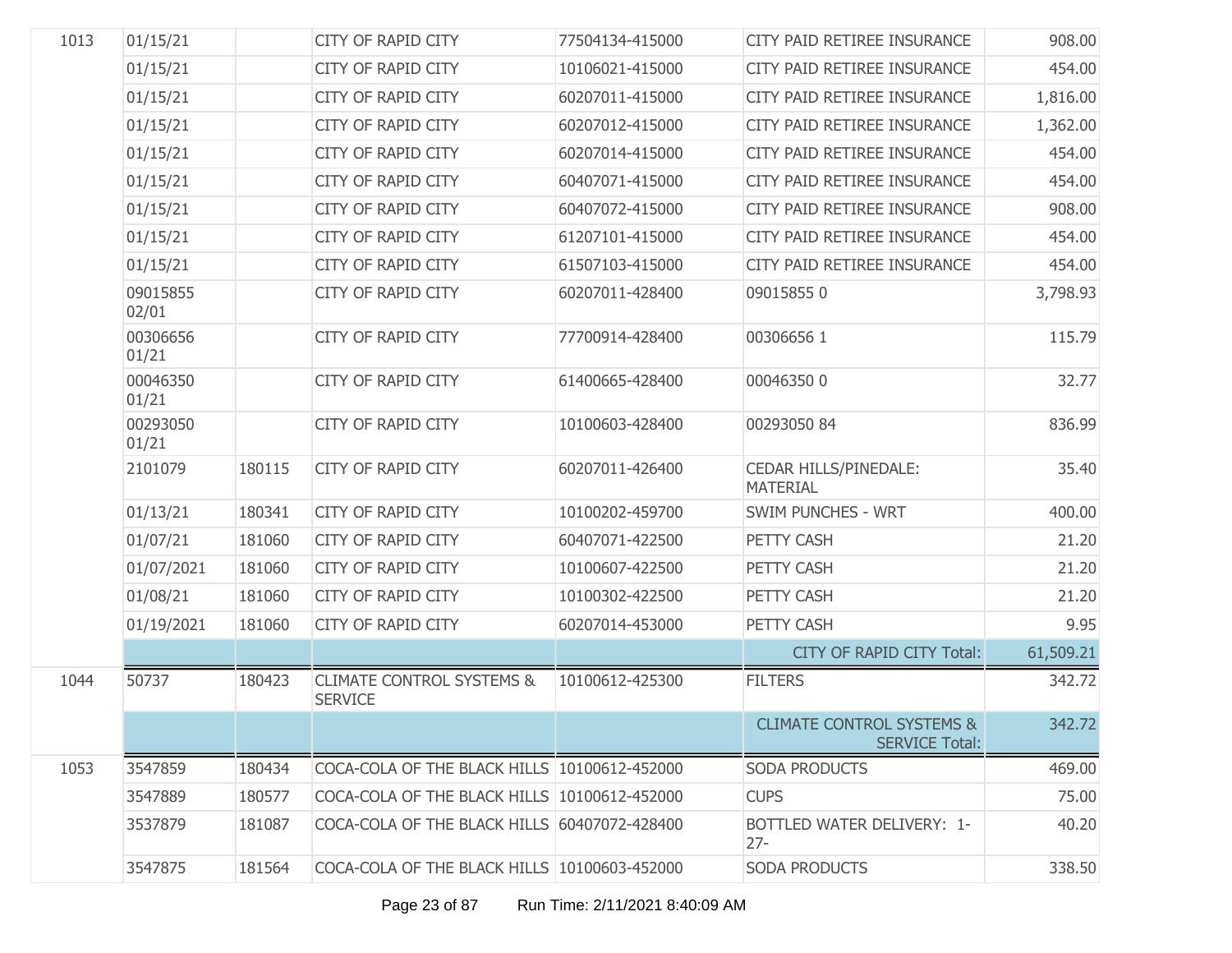| 1053  |                            |        |                                                           |                 | COCA-COLA OF THE BLACK HILLS<br>Total:                           | 922.70    |
|-------|----------------------------|--------|-----------------------------------------------------------|-----------------|------------------------------------------------------------------|-----------|
| 6484  | 4018                       | 179667 | <b>COLLISION FORENSIC</b><br><b>SOLUTIONS LLC</b>         | 10100201-429502 | MAP 360 CRASH SOFTWARE                                           | 2,175.50  |
|       |                            |        |                                                           |                 | <b>COLLISION FORENSIC</b><br><b>SOLUTIONS LLC Total:</b>         | 2,175.50  |
| 14176 | N1/2SE1/4<br><b>LESS R</b> | 180801 | COMMUNITY ENHANCEMENT IV<br>LLC                           | 10500115-453000 | STATE SHARE - SCOTLAND HILLS<br>S                                | 56,250.00 |
|       |                            |        |                                                           |                 | <b>COMMUNITY ENHANCEMENT IV</b><br><b>LLC Total:</b>             | 56,250.00 |
| 10028 | 4405                       | 181486 | <b>COMPLETE HVAC SERVICE &amp;</b><br><b>INSTALLATION</b> | 10106062-425300 | MAINTENANCE - 3 ROOFTOP<br><b>HVAC U</b>                         | 677.10    |
|       | 4159                       | 180841 | <b>COMPLETE HVAC SERVICE &amp;</b><br><b>INSTALLATION</b> | 10106062-425300 | RPLC BATHROOM FAN MOTOR                                          | 474.97    |
|       |                            |        |                                                           |                 | <b>COMPLETE HVAC SERVICE &amp;</b><br><b>INSTALLATION Total:</b> | 1,152.07  |
| 1103  | 01/31/21                   |        | <b>CONNECTIONS INC</b>                                    | 10100111-422500 | JAN21 EAP                                                        | 1,392.65  |
|       |                            |        |                                                           |                 | <b>CONNECTIONS INC Total:</b>                                    | 1,392.65  |
| 1113  | 241717                     | 181397 | <b>CONTRACTOR'S SUPPLY INC</b>                            | 10100607-426900 | <b>AT-XP EPOXY</b>                                               | 107.40    |
|       | 241720                     | 181397 | <b>CONTRACTOR'S SUPPLY INC</b>                            | 10100607-426900 | <b>AT-XP EPOXY</b>                                               | 66.80     |
|       | 241745                     | 181279 | CONTRACTOR'S SUPPLY INC                                   | 60407071-425500 | HD50 CONCRETE-SHOP SUPPLY                                        | 102.00    |
|       | 241513                     | 180281 | CONTRACTOR'S SUPPLY INC                                   | 10100301-425400 | <b>SUPPLIES</b>                                                  | 77.25     |
|       | 241661                     | 181017 | <b>CONTRACTOR'S SUPPLY INC</b>                            | 60207012-426500 | W340                                                             | 109.06    |
|       | 241464                     | 180519 | <b>CONTRACTOR'S SUPPLY INC</b>                            | 10100108-426500 | <b>SMART TOOLS</b>                                               | 357.30    |
|       | 241617                     | 180572 | <b>CONTRACTOR'S SUPPLY INC</b>                            | 10100607-426900 | AT-X P EPOXY                                                     | 19.90     |
|       |                            |        |                                                           |                 | <b>CONTRACTOR'S SUPPLY INC</b><br>Total:                         | 839.71    |
| 8348  | 6543                       | 180813 | <b>COPRO EFP LLC</b>                                      | 10100202-426300 | <b>PANTS - BACKSTOCK</b>                                         | 862.84    |
|       | 6317A                      | 180814 | COPRO EFP LLC                                             | 10100202-426300 | <b>PANTS - BACKSTOCK</b>                                         | 662.13    |
|       |                            |        |                                                           |                 | <b>COPRO EFP LLC</b><br>Total:                                   | 1,524.97  |
| 1123  | 394432                     | 181562 | COPY COUNTRY INC.                                         | 10100612-426900 | <b>BLUELINE</b>                                                  | 140.40    |
|       | 393977                     | 180155 | COPY COUNTRY INC.                                         | 10100618-422500 | PROFESSIONAL SERVICES                                            | 223.28    |
|       | 394106                     | 180982 | COPY COUNTRY INC.                                         | 10100603-426900 | <b>COLOR CERTIFICATES</b>                                        | 57.60     |
|       |                            |        |                                                           |                 | COPY COUNTRY INC. Total:                                         | 421.28    |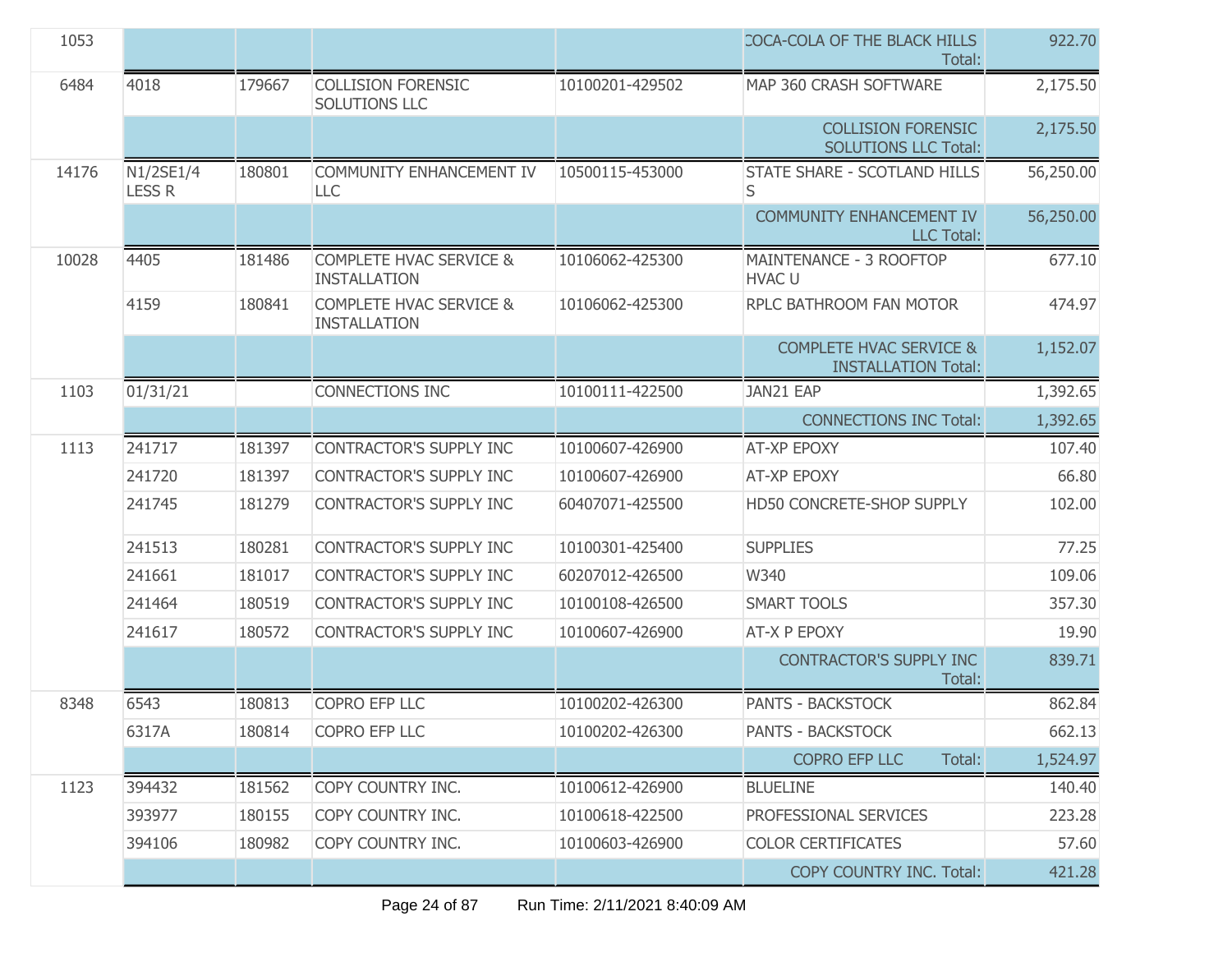| 9890  | N559378              | 180553 | <b>CORE &amp; MAIN LP</b>                  | 60207014-425300 | <b>OUTSIDE REPAIR LIDS</b>                 | 918.75     |
|-------|----------------------|--------|--------------------------------------------|-----------------|--------------------------------------------|------------|
|       | N549100              | 180591 | <b>CORE &amp; MAIN LP</b>                  | 60207012-425500 | <b>SHOP</b>                                | 1,641.65   |
|       | N559438              | 180554 | <b>CORE &amp; MAIN LP</b>                  | 60207014-426900 | 3/4" METER ADAPTERS                        | 3,712.50   |
|       | N559566              | 180555 | <b>CORE &amp; MAIN LP</b>                  | 60207014-425300 | <b>BRASS BUSHINGS &amp; SWIVELS</b>        | 691.56     |
|       | N559368              | 180512 | <b>CORE &amp; MAIN LP</b>                  | 60207014-425300 | <b>OUTSIDE REPAIR LIDS</b>                 | 918.75     |
|       | N559359              | 181082 | <b>CORE &amp; MAIN LP</b>                  | 60207014-425300 | CURB BOX LIDS, BRASS SCREWS                | 520.00     |
|       | N559333              | 181081 | <b>CORE &amp; MAIN LP</b>                  | 60207014-425300 | <b>CURB BOX LIDS</b>                       | 980.00     |
|       | N580432              | 179335 | <b>CORE &amp; MAIN LP</b>                  | 60207014-426900 | 4" OMNI T2 100 CF METER                    | 2,238.47   |
|       | N580373              | 179330 | CORE & MAIN LP                             | 60207014-426900 | 5/8 ALLY 100 CF METERS                     | 101,250.00 |
|       | N580405              | 179334 | <b>CORE &amp; MAIN LP</b>                  | 60207014-426900 | 3-WIRE 510 SMART POINT MXV                 | 198,800.00 |
|       | N580384              | 179332 | CORE & MAIN LP                             | 60207014-426900 | 3/4S ALLY 100 CF METERS                    | 101,250.00 |
|       | N580394              | 179333 | <b>CORE &amp; MAIN LP</b>                  | 60207014-426900 | TC 510 SMART POINT MXV'S                   | 259,200.00 |
|       | N617914              | 180593 | <b>CORE &amp; MAIN LP</b>                  | 60207012-425500 | <b>SHOP</b>                                | 56.39      |
|       | N618632              | 181019 | <b>CORE &amp; MAIN LP</b>                  | 60207012-425500 | <b>STOCK</b>                               | 676.26     |
|       | N580365              | 179329 | <b>CORE &amp; MAIN LP</b>                  | 60207014-426900 | 3" OMNI H2 HYDRANT METERS                  | 13,396.10  |
|       | N582858              | 181065 | <b>CORE &amp; MAIN LP</b>                  | 60207012-425500 | <b>ENCHANTMENT BYPASS</b>                  | 13,187.32  |
|       | N437823              | 179328 | <b>CORE &amp; MAIN LP</b>                  | 60207014-426900 | 1" IPERL 100 CF METERS                     | 18,074.00  |
|       |                      |        |                                            |                 | <b>CORE &amp; MAIN LP Total:</b>           | 717,511.75 |
| 1132  | 02/28/21             |        | CORNERSTONE RESCUE MISSION 10100621-459500 |                 | FEB21 CORNERSTONE RESCUE<br><b>MISSION</b> | 8,333.33   |
|       |                      |        |                                            |                 | CORNERSTONE RESCUE MISSION<br>Total:       | 8,333.33   |
| 10667 | 01/22/21             | 180768 | <b>CORY GALYEN</b>                         | 10100607-426300 | 2021 AFSCME CLOTHING<br><b>ALLOTMENT</b>   | 129.98     |
|       |                      |        |                                            |                 | <b>CORY GALYEN Total:</b>                  | 129.98     |
| 1163  | 4422 11/01-<br>30/20 | 181084 | <b>CREDIT COLLECTIONS BUREAU</b>           | 60207014-422500 | NOV 2020 COLLECTION FEES                   | 208.16     |
|       | 4422 12/01-<br>31/20 | 181085 | <b>CREDIT COLLECTIONS BUREAU</b>           | 60207014-422500 | DEC 2020 COLLECTION FEES                   | 295.52     |
|       |                      |        |                                            |                 | <b>CREDIT COLLECTIONS BUREAU</b><br>Total: | 503.68     |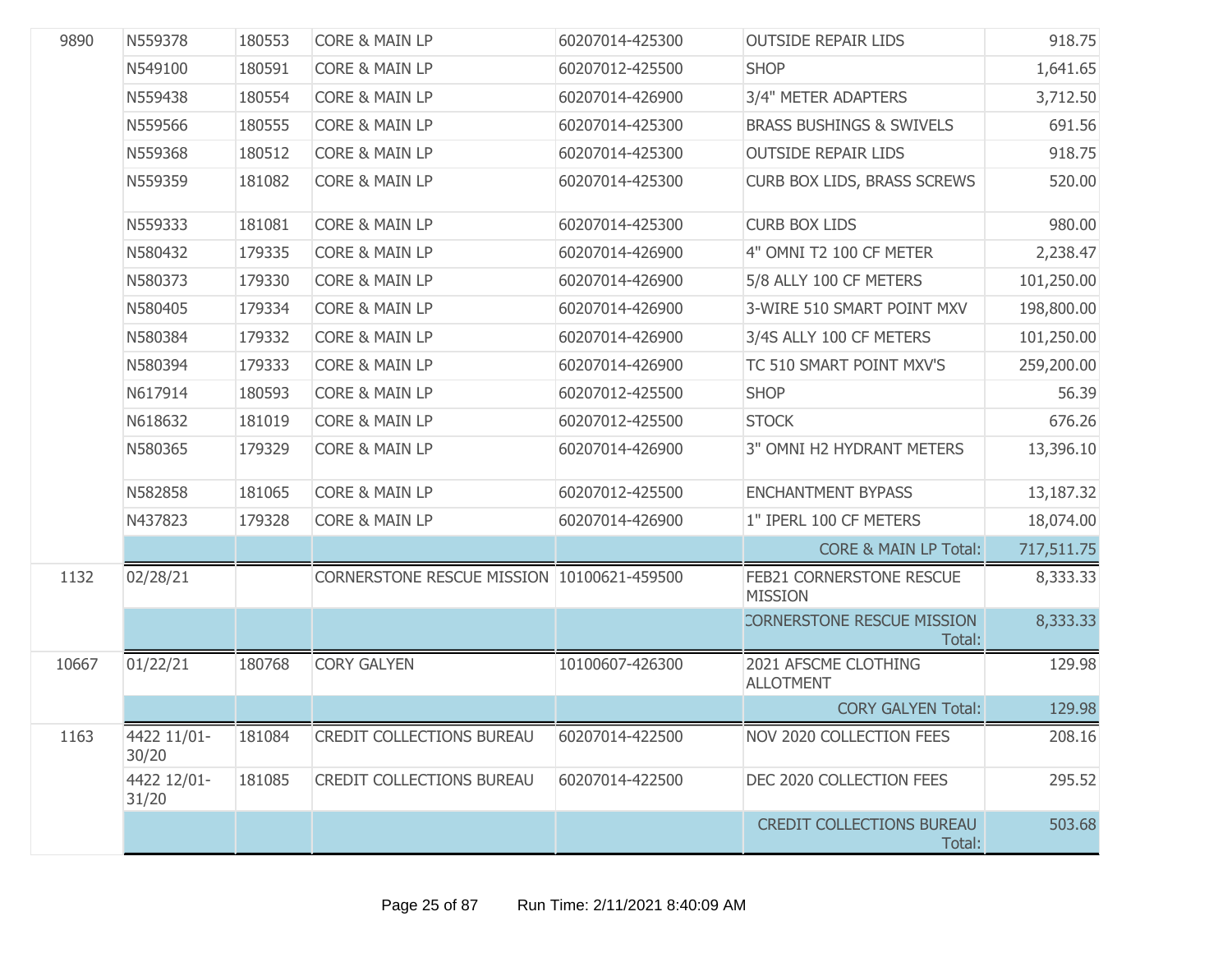| 1164 | S508752115.0 181282<br>01 |        | CRESCENT ELECTRIC SUPPLY CO 60407071-425700 |                 | 16 GUAGE WIRE, W903<br><b>TELEVISING</b>     | 35.51    |
|------|---------------------------|--------|---------------------------------------------|-----------------|----------------------------------------------|----------|
|      | S508731367.0 180694<br>01 |        | CRESCENT ELECTRIC SUPPLY CO                 | 60407071-425200 | LIGHT BULBS, REPAIR SHOP<br><b>LIGHT</b>     | 29.73    |
|      | S508731367.0 180694<br>01 |        | CRESCENT ELECTRIC SUPPLY CO                 | 60907401-425200 | LIGHT BULBS, REPAIR SHOP<br><b>LIGHT</b>     | 29.73    |
|      | S508726162.0 181398<br>01 |        | CRESCENT ELECTRIC SUPPLY CO                 | 10100607-426900 | MILWAUKEE ALLHEX QK CHG EXT                  | 21.55    |
|      | S508759248.0 181659<br>01 |        | CRESCENT ELECTRIC SUPPLY CO                 | 10102024-425200 | <b>STATION MAINT - ST4</b>                   | 40.65    |
|      | S508759248.0 181659<br>01 |        | CRESCENT ELECTRIC SUPPLY CO                 | 61800894-425200 | <b>STATION MAINT - ST4</b>                   | 20.02    |
|      | S508764486.0<br>01        |        | CRESCENT ELECTRIC SUPPLY CO                 | 61507102-425700 | CR RTN CREE HIGH                             | (649.98) |
|      | S508669864.0 181622<br>01 |        | CRESCENT ELECTRIC SUPPLY CO                 | 10106024-426900 | NIOXKIT LITHONIA SYSTEM<br><b>INTERF</b>     | 320.20   |
|      | S508756644.0 181599<br>01 |        | CRESCENT ELECTRIC SUPPLY CO                 | 10100304-426900 | Midget fuse holders                          | 863.79   |
|      | S508716351.0 180579<br>01 |        | <b>CRESCENT ELECTRIC SUPPLY CO</b>          | 10100603-425700 | LA SW STD TGL                                | 32.61    |
|      | S508706938.0 180336<br>01 |        | CRESCENT ELECTRIC SUPPLY CO                 | 10102026-425200 | <b>STATION MAINT - ST6</b>                   | 10.49    |
|      | S508706938.0 180336<br>01 |        | CRESCENT ELECTRIC SUPPLY CO                 | 61800896-425200 | <b>STATION MAINT - ST6</b>                   | 5.16     |
|      | S508726933.0 181037<br>01 |        | CRESCENT ELECTRIC SUPPLY CO                 | 10100301-425700 | <b>ELECTRIC REPAIR</b>                       | 168.43   |
|      | S508290163.0 169800<br>01 |        | CRESCENT ELECTRIC SUPPLY CO                 | 10100205-426900 | CR 20-207204 replacement signa               | 8,742.33 |
|      |                           |        |                                             |                 | <b>CRESCENT ELECTRIC SUPPLY CO</b><br>Total: | 9,670.22 |
| 1167 | 14721                     | 177902 | <b>CRICKET LAWN SERVICE</b>                 | 26000927-422500 | 213 ST FRANCIS STREET -<br><b>DEBRIS</b>     | 835.00   |
|      | 14722                     | 177901 | <b>CRICKET LAWN SERVICE</b>                 | 26000927-422500 | 2805 CACTUS DRIVE - DEBRIS<br><b>REM</b>     | 450.00   |
|      |                           |        |                                             |                 | <b>CRICKET LAWN SERVICE Total:</b>           | 1,285.00 |
| 1179 | 2240891-00                | 181053 | <b>CRUM ELECTRIC</b>                        | 60407072-425700 | RBC BLOWER 1: SOFT START                     | 2,997.50 |
|      |                           |        |                                             |                 | <b>CRUM ELECTRIC Total:</b>                  | 2,997.50 |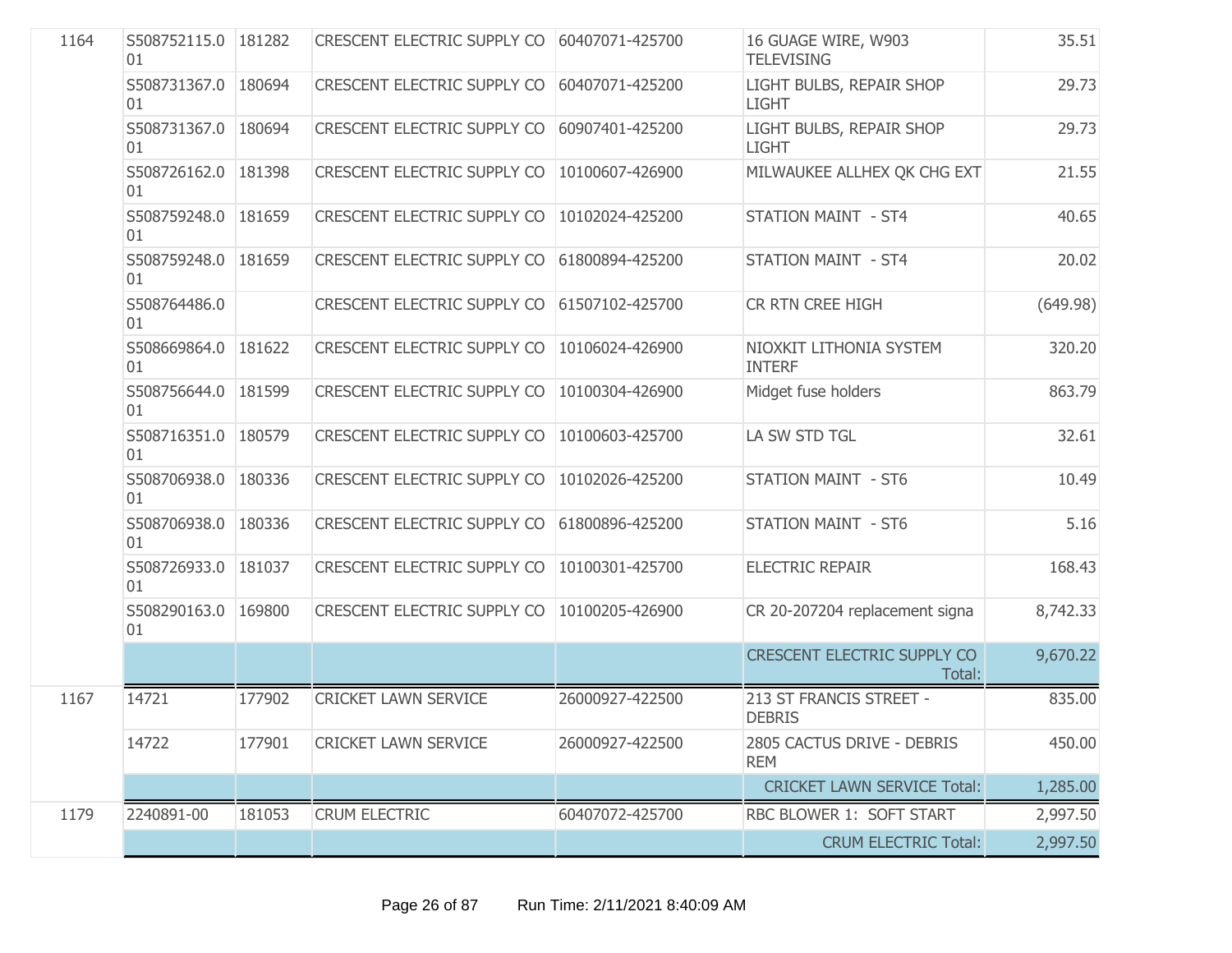| 13418 | 349292   |        | <b>CSI CONSTRUCTION</b>          | 61507102-453000 |                                          | 5.33      |
|-------|----------|--------|----------------------------------|-----------------|------------------------------------------|-----------|
|       |          |        |                                  |                 | <b>CSI CONSTRUCTION Total:</b>           | 5.33      |
| 1209  | 000502   | 180927 | D&M AG SUPPLY INC                | 10100607-462100 | CORN & ALFALFA - DEER MGMT<br><b>PRO</b> | 258.00    |
|       | 000498   | 180440 | D&M AG SUPPLY INC                | 10100607-462100 | <b>CORN - DEER PROGRAM</b>               | 96.00     |
|       |          |        |                                  |                 | D&M AG SUPPLY INC Total:                 | 354.00    |
| 1218  | 02/28/21 |        | DAHL FINE ARTS CENTER            | 10106062-456000 | FEB21 DAHL                               | 10,083.33 |
|       |          |        |                                  |                 | <b>DAHL FINE ARTS CENTER Total:</b>      | 10,083.33 |
| 1239  | 6833334  | 181503 | <b>DAKOTA FLUID POWER</b>        | 61507103-425300 | M970 HYDRO FITTINGS                      | 46.59     |
|       | 6833572  | 181501 | <b>DAKOTA FLUID POWER</b>        | 61507103-425300 | <b>HYDRO HOSE</b>                        | 142.05    |
|       | 6830734  | 180701 | <b>DAKOTA FLUID POWER</b>        | 10100302-425300 | <b>SUPPLIES</b>                          | 63.80     |
|       | 6831604  | 181164 | DAKOTA FLUID POWER               | 61507103-425300 | <b>GRINDER GATE HOSE ASSEMBLY</b>        | 66.80     |
|       | 6831493  | 181141 | <b>DAKOTA FLUID POWER</b>        | 61207101-425100 | S918 GATE HOSE ASSEMBLY                  | 858.75    |
|       |          |        |                                  |                 | <b>DAKOTA FLUID POWER Total:</b>         | 1,177.99  |
| 5570  | 4797     | 181526 | <b>DAKOTA HILLS PEST SERVICE</b> | 61507102-422500 | PEST CONTROL                             | 50.00     |
|       | 4796     | 181527 | <b>DAKOTA HILLS PEST SERVICE</b> | 61507102-422500 | PEST CONTROL                             | 75.00     |
|       | 4798     | 181406 | DAKOTA HILLS PEST SERVICE        | 61507103-422500 | PEST CONTROL                             | 100.00    |
|       |          |        |                                  |                 | DAKOTA HILLS PEST SERVICE<br>Total:      | 225.00    |
| 1252  | 14084    | 181166 | <b>DAKOTA PUMP INC</b>           | 61507103-425700 | DRUM PLC TROUBLESHOOTING<br>AND R        | 750.00    |
|       | 14088    | 181049 | DAKOTA PUMP INC                  | 60407072-422500 | SECONDARY SLUDGE PUMPS:<br><b>COMM</b>   | 1,913.27  |
|       | 14031    | 180692 | DAKOTA PUMP INC                  | 60407071-422500 | 2021 VT-SCADA SOFTWARE<br><b>SUPPORT</b> | 2,429.62  |
|       | 14031    | 180692 | <b>DAKOTA PUMP INC</b>           | 60407072-422500 | 2021 VT-SCADA SOFTWARE<br><b>SUPPORT</b> | 2,429.63  |
|       | 14087    | 180525 | DAKOTA PUMP INC                  | 60207011-425300 | WELLS #11 & #12: REPAIR OCV              | 500.00    |
|       | 14086    | 181271 | DAKOTA PUMP INC                  | 60407071-422500 | RR MEADOWS GENERATOR<br><b>INSTALL U</b> | 638.01    |
|       | 14085    | 180700 | DAKOTA PUMP INC                  | 60407071-422500 | REPROGRAM VFD AT ELK VALE<br><b>LIFT</b> | 781.25    |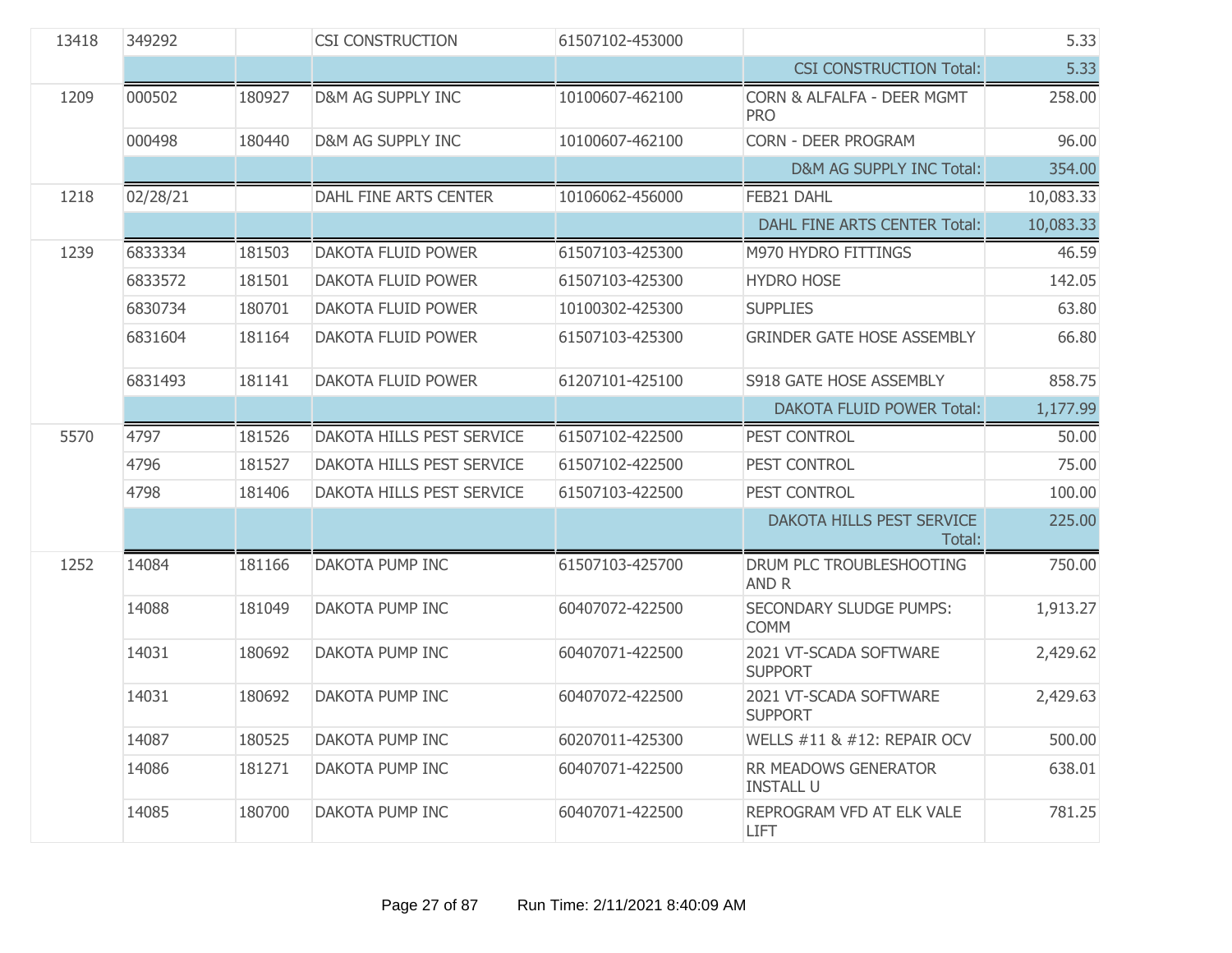| 1252  | 14142                     | 181079 | <b>DAKOTA PUMP INC</b>             | 60207011-422500 | TROUBLESHOOT BREAKER TRIP                    | 318.88   |
|-------|---------------------------|--------|------------------------------------|-----------------|----------------------------------------------|----------|
|       |                           |        |                                    |                 | <b>DAKOTA PUMP INC Total:</b>                | 9,760.66 |
| 1260  | S100721759.0 181281<br>01 |        | <b>DAKOTA SUPPLY GROUP</b>         | 60407071-425700 | WIRE, CABLE FRO USE IN W903,<br>Τ            | 14.35    |
|       | S100625084.0 180580<br>01 |        | DAKOTA SUPPLY GROUP                | 10100603-425500 | <b>BRADLEY HANDLE</b>                        | 638.24   |
|       | S100680527.0 180630<br>01 |        | <b>DAKOTA SUPPLY GROUP</b>         | 10100305-425300 | <b>SHOP HEATER</b>                           | 14.75    |
|       |                           |        |                                    |                 | <b>DAKOTA SUPPLY GROUP Total:</b>            | 667.34   |
| 6888  | 3800                      | 180895 | <b>DAKOTA TRUCK &amp; AUTO LLC</b> | 10100618-425100 | <b>BUS REPAIRS</b>                           | 447.60   |
|       | 3795                      | 180530 | DAKOTA TRUCK & AUTO LLC            | 10100618-425100 | <b>BUS REPAIRS</b>                           | 386.40   |
|       | 3791                      | 180111 | <b>DAKOTA TRUCK &amp; AUTO LLC</b> | 10100618-425100 | <b>BUS REPAIRS</b>                           | 531.68   |
|       | 3756                      | 180111 | DAKOTA TRUCK & AUTO LLC            | 10100618-425100 | <b>BUS REPAIRS</b>                           | 225.92   |
|       | 3786                      | 180111 | DAKOTA TRUCK & AUTO LLC            | 10100618-425100 | <b>BUS REPAIRS</b>                           | 1,001.50 |
|       | 3806                      | 181194 | DAKOTA TRUCK & AUTO LLC            | 10100618-425100 | <b>BUS REPAIRS</b>                           | 258.46   |
|       |                           |        |                                    |                 | <b>DAKOTA TRUCK &amp; AUTO LLC</b><br>Total: | 2,851.56 |
| 1267  | 6-34783                   | 180631 | DALE'S TIRE & RETREADING INC       | 10100301-426700 | <b>STOCK</b>                                 | 790.00   |
|       | 6-34727                   | 180958 | DALE'S TIRE & RETREADING INC       | 10100201-426700 | <b>TIRES UNIT 169</b>                        | 525.52   |
|       | 6-33849                   | 180495 | DALE'S TIRE & RETREADING INC       | 61507103-425100 | M931 FLAT REPAIR                             | 227.00   |
|       | 2-93918                   | 180344 | DALE'S TIRE & RETREADING INC       | 61800890-425100 | FLAT TIRE REPAIR - UNIT 8142                 | 18.00    |
|       | 6-34959                   | 181468 | DALE'S TIRE & RETREADING INC       | 61300664-425300 | <b>FLAT</b><br>FORK/DISMOUNT/MOUNT/TUBE      | 57.72    |
|       | 6-34617                   | 181208 | DALE'S TIRE & RETREADING INC       | 10100108-426700 | UNIT E228/RO 14317 TIRES                     | 549.72   |
|       |                           |        |                                    |                 | DALE'S TIRE & RETREADING INC<br>Total:       | 2,167.96 |
| 13255 | 0300646-IN                | 181465 | <b>DAPHNE'S HEADCOVERS</b>         | 61300604-452000 | <b>RESALE HEADCOVERS</b>                     | 671.68   |
|       |                           |        |                                    |                 | <b>DAPHNE'S HEADCOVERS Total:</b>            | 671.68   |
| 1303  | 740-930951                | 180515 | <b>DAYS INN</b>                    | 10100108-427000 | HOTEL/T EASTMAN TRAINING                     | 375.00   |
|       |                           |        |                                    |                 | <b>DAYS INN Total:</b>                       | 375.00   |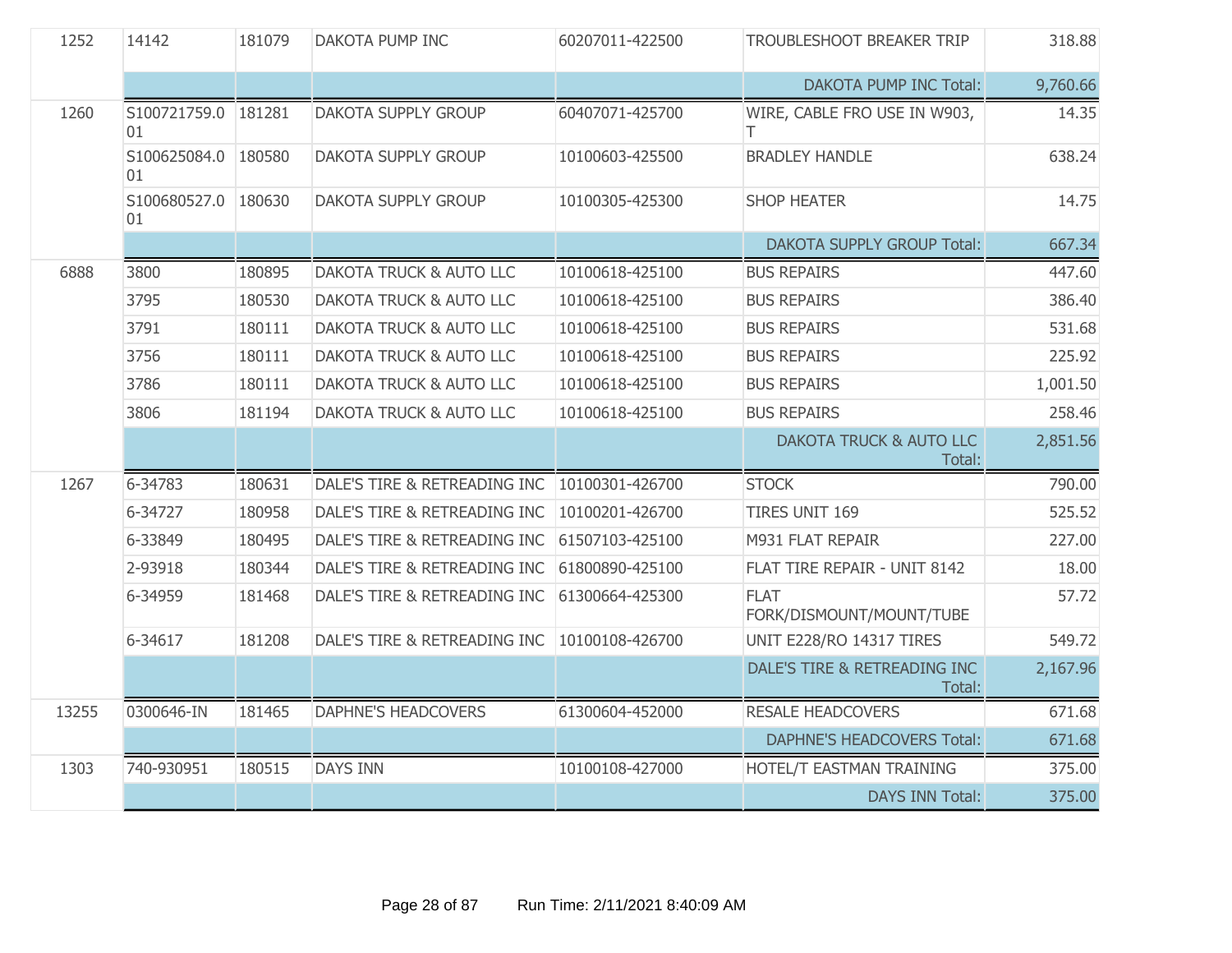| 14317 | 349301           |        | <b>DEMERSSEMAN JENSEN</b><br><b>TELLINGHUISEN &amp; HUFFM</b> | 61000870-453000 |                                                                      | 112.68     |
|-------|------------------|--------|---------------------------------------------------------------|-----------------|----------------------------------------------------------------------|------------|
|       | 349301           |        | <b>DEMERSSEMAN JENSEN</b><br><b>TELLINGHUISEN &amp; HUFFM</b> | 61000870-453000 |                                                                      | 7.32       |
|       |                  |        |                                                               |                 | <b>DEMERSSEMAN JENSEN</b><br><b>TELLINGHUISEN &amp; HUFFM Total:</b> | 120.00     |
| 10648 | 497772           | 181110 | DENNY MENHOLT CHEVROLET                                       | 61800893-425100 | LEVER KIT / CABLE - MED3                                             | 86.65      |
|       |                  |        |                                                               |                 | <b>DENNY MENHOLT CHEVROLET</b><br>Total:                             | 86.65      |
| 1359  | 775212506        | 180573 | DIAMOND VOGEL PAINT CTR                                       | 10100607-425900 | <b>PAINT SUPPLIES</b>                                                | 40.81      |
|       |                  |        |                                                               |                 | DIAMOND VOGEL PAINT CTR<br>Total:                                    | 40.81      |
| 1380  | <b>INV184388</b> | 181338 | DIVE RESCUE INTERNATIONAL<br><b>INC</b>                       | 10100202-459700 | REGULATORS / VALVE - WRT                                             | 179.36     |
|       |                  |        |                                                               |                 | DIVE RESCUE INTERNATIONAL<br><b>INC Total:</b>                       | 179.36     |
| 1387  | 4924196A         | 181202 | <b>DLT SOLUTIONS</b>                                          | 10100108-429300 | <b>AUTOCAD USER SUBSCRIPTION</b>                                     | 5,458.24   |
|       |                  |        |                                                               |                 | <b>DLT SOLUTIONS Total:</b>                                          | 5,458.24   |
| 1404  | 81144            | 181092 | DOOR SECURITY PRODUCTS INC                                    | 61800891-425200 | NARCOTIC DOOR LOCK - ST1                                             | 1,635.44   |
|       |                  |        |                                                               |                 | DOOR SECURITY PRODUCTS INC<br>Total:                                 | 1,635.44   |
| 2983  | 02/28/21         |        | DR. NATHAN LONG                                               | 61800890-422500 | <b>FEB21 CONTRACTED SVCS</b>                                         | 1,800.00   |
|       |                  |        |                                                               |                 | DR. NATHAN LONG Total:                                               | 1,800.00   |
| 1475  | 02/28/21         |        | <b>EARLY CHILDHOOD</b><br><b>CONNECTIONS</b>                  | 10100621-621200 | FEB21 EARLY CHILDHOOD<br><b>CONNECTIONS</b>                          | 4,166.67   |
|       |                  |        |                                                               |                 | <b>EARLY CHILDHOOD</b><br><b>CONNECTIONS Total:</b>                  | 4,166.67   |
| 12420 | 02/28/21         |        | ELEVATE RAPID CITY                                            | 10100621-457600 | FEB21 ECON DEV                                                       | 20,833.33  |
|       | 02/28/2021       |        | ELEVATE RAPID CITY                                            | 10700127-422500 | FEB21 VISION ECON DEV                                                | 166,666.67 |
|       |                  |        |                                                               |                 | <b>ELEVATE RAPID CITY Total:</b>                                     | 187,500.00 |
| 1574  | 93972999         | 180543 | <b>ESRI INC</b>                                               | 10100105-429502 | <b>ESRI Liscense Agreement</b>                                       | 56,000.00  |
|       |                  |        |                                                               |                 | <b>ESRI INC Total:</b>                                               | 56,000.00  |
| 1592  | 23587            | 180551 | EVERGREEN OFFICE PRODUCTS<br><b>INC</b>                       | 60407073-426100 | <b>INK MAINTENANCE BOX FOR</b><br><b>WORKFO</b>                      | 119.94     |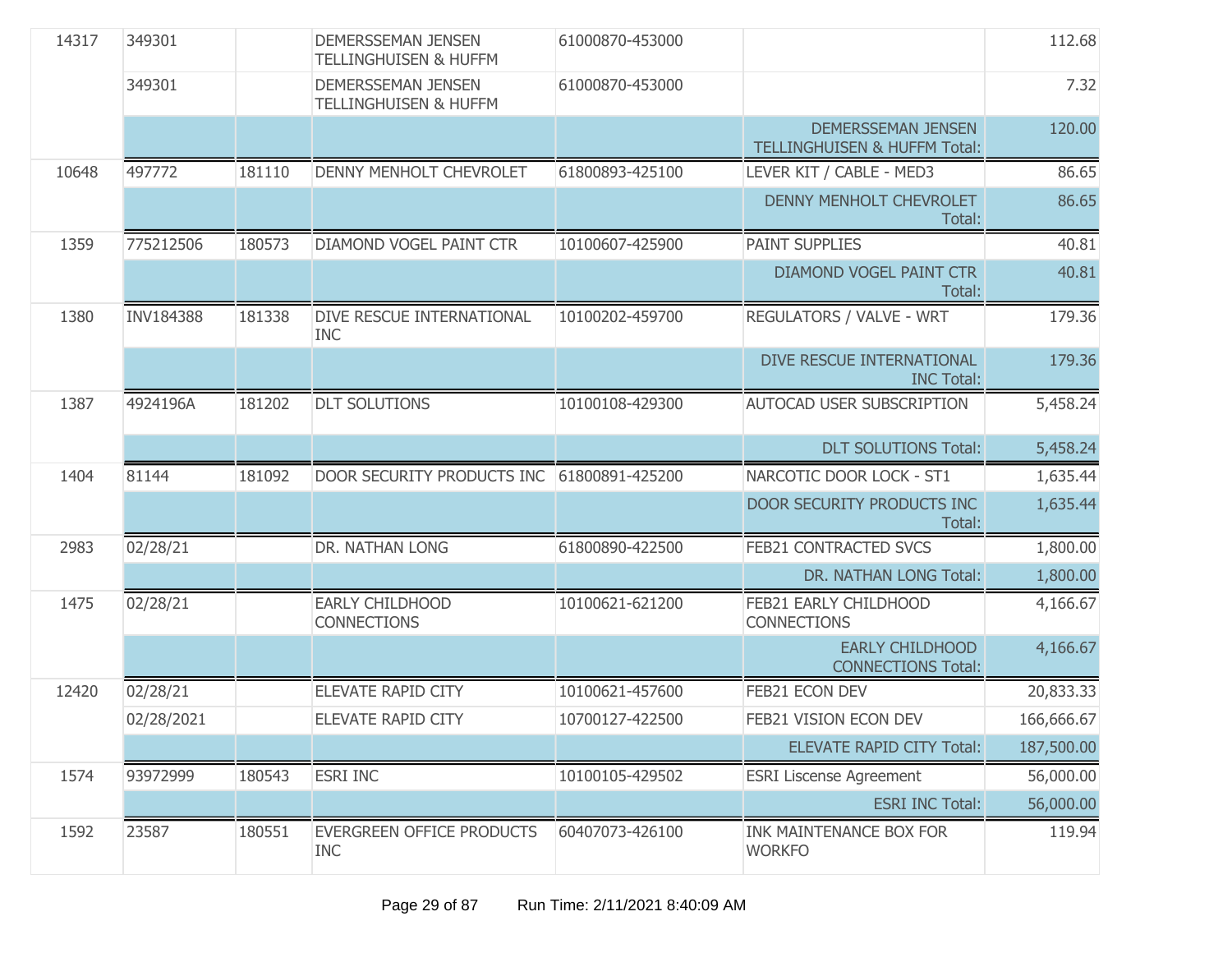| 1592  |                      |        |                                               |                 | EVERGREEN OFFICE PRODUCTS<br><b>INC Total:</b>             | 119.94    |
|-------|----------------------|--------|-----------------------------------------------|-----------------|------------------------------------------------------------|-----------|
| 14328 | 12/08/20             | 181088 | EVERY CHILD IS SPECIAL LLC                    | 42000405-422500 | <b>LIFE SAFETY LOAN</b>                                    | 25,680.00 |
|       |                      |        |                                               |                 | EVERY CHILD IS SPECIAL LLC<br>Total:                       | 25,680.00 |
| 1594  | 176023A              | 180940 | <b>EVIDENT CRIME SCENE</b><br><b>PRODUCTS</b> | 10100201-426100 | <b>EVD SUPPLIES</b>                                        | 745.30    |
|       |                      |        |                                               |                 | <b>EVIDENT CRIME SCENE</b><br><b>PRODUCTS Total:</b>       | 745.30    |
| 13426 | CD2109008430 180941  |        | <b>EXPERIAN INFORMATION</b><br>SOLUTIONS INC  | 10100201-422500 | <b>CREDIT CHECKS</b>                                       | 62.92     |
|       |                      |        |                                               |                 | <b>EXPERIAN INFORMATION</b><br><b>SOLUTIONS INC Total:</b> | 62.92     |
| 13415 | 349286               |        | FAIRWAY HILLS DEVELOPMENTS                    | 61507102-453000 |                                                            | 13.82     |
|       | 349304               |        | FAIRWAY HILLS DEVELOPMENTS                    | 61507102-453000 |                                                            | 38.97     |
|       |                      |        |                                               |                 | FAIRWAY HILLS DEVELOPMENTS<br>Total:                       | 52.79     |
| 1627  | SDRA1102130          | 181061 | <b>FASTENAL COMPANY</b>                       | 60907401-426500 | <b>CORDLESS GRINDER/SHOP</b>                               | 239.99    |
|       | SDRA1102284          | 181059 | <b>FASTENAL COMPANY</b>                       | 60407072-426310 | RESTOCK SAFETY VENDING<br><b>MACHINE</b>                   | 40.69     |
|       | SDRA1102284 181059   |        | <b>FASTENAL COMPANY</b>                       | 60407072-426900 | RESTOCK SAFETY VENDING<br><b>MACHINE</b>                   | 406.81    |
|       | SDRA1101763          | 180465 | <b>FASTENAL COMPANY</b>                       | 61207101-425100 | <b>FASTENERS</b>                                           | 608.79    |
|       | SDRA1102176          | 181387 | <b>FASTENAL COMPANY</b>                       | 61507103-425300 | <b>FASTENERS</b>                                           | 67.28     |
|       | SDRA1102149          | 181388 | <b>FASTENAL COMPANY</b>                       | 61507103-425300 | <b>FASTENERS</b>                                           | 52.40     |
|       | SDRA1102380          | 181277 | <b>FASTENAL COMPANY</b>                       | 60207012-426900 | W317                                                       | 39.68     |
|       | SDRA1102188          | 180699 | <b>FASTENAL COMPANY</b>                       | 60407071-426500 | DRILL BITS- SHOP USE                                       | 49.14     |
|       | SDRA1102302 181469   |        | <b>FASTENAL COMPANY</b>                       | 61300664-426900 | <b>GLOVES/HEAT SHRINK TUBING</b>                           | 121.47    |
|       | SDRA1101862   180548 |        | <b>FASTENAL COMPANY</b>                       | 60907401-426500 | TOOLS, SHOP/TRUCK STOCK                                    | 679.02    |
|       | SDRA1102036 180548   |        | <b>FASTENAL COMPANY</b>                       | 60907401-426500 | TOOLS, SHOP/TRUCK STOCK                                    | 235.92    |
|       | SDRA1101863          | 180548 | <b>FASTENAL COMPANY</b>                       | 60907401-426500 | TOOLS, SHOP/TRUCK STOCK                                    | 328.90    |
|       | SDRA1101864   180548 |        | <b>FASTENAL COMPANY</b>                       | 60907401-426500 | TOOLS, SHOP/TRUCK STOCK                                    | 306.90    |
|       | SDRA1101777   180466 |        | <b>FASTENAL COMPANY</b>                       | 61207101-425100 | S922 FASTENERS                                             | 38.53     |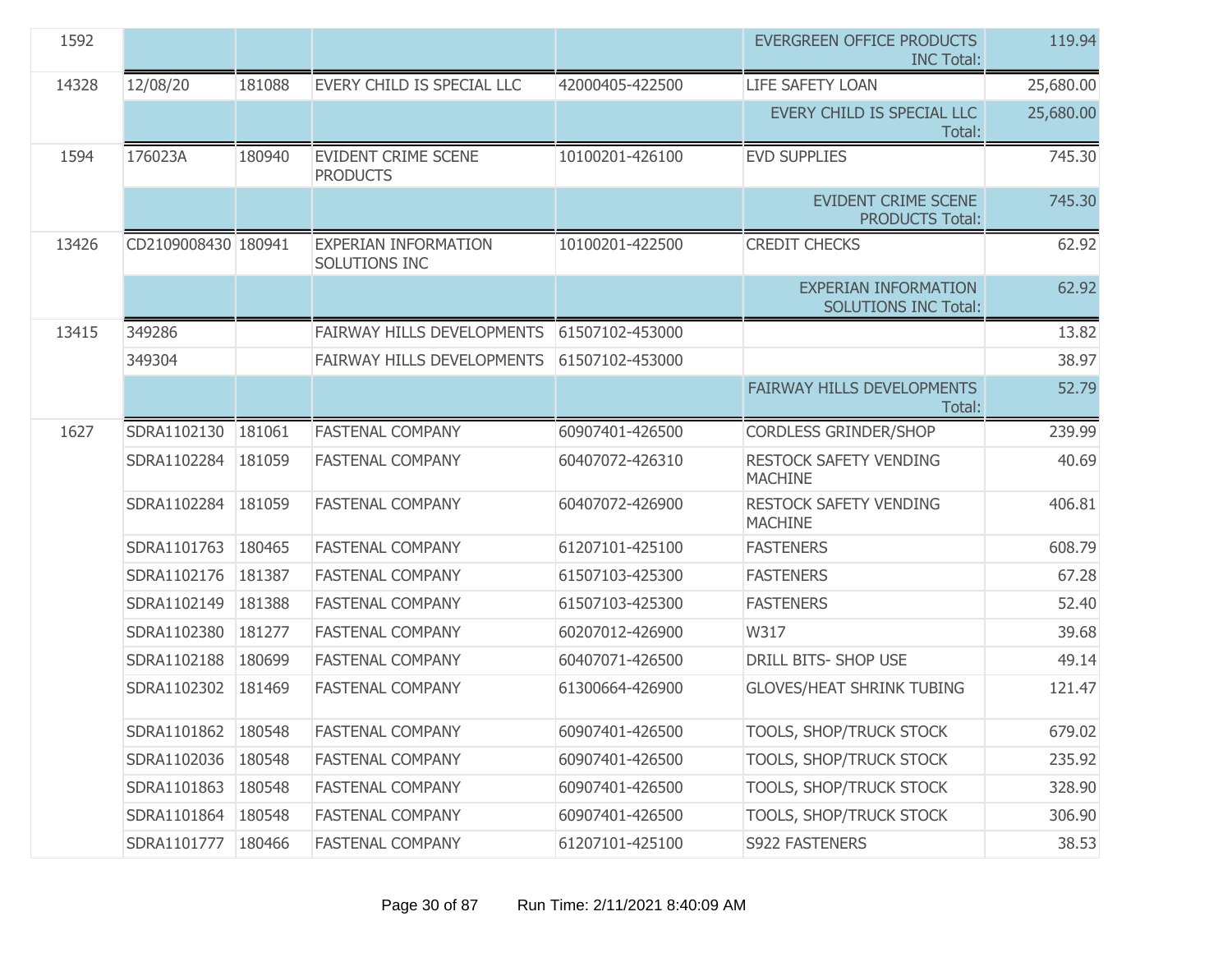| 1627 | SDRA1101868 180333 |        | <b>FASTENAL COMPANY</b>                      | 60407072-425300 | PRETREATMENT AIR HANDLER:<br><b>FILT</b> | 53.14    |
|------|--------------------|--------|----------------------------------------------|-----------------|------------------------------------------|----------|
|      | SDRA1102005        | 180912 | <b>FASTENAL COMPANY</b>                      | 10100205-426900 | <b>Buried Line Marking Materials</b>     | 198.17   |
|      | SDRA1102005        | 180912 | <b>FASTENAL COMPANY</b>                      | 10100304-426900 | <b>Buried Line Marking Materials</b>     | 39.13    |
|      | SDRAP288319        | 180574 | <b>FASTENAL COMPANY</b>                      | 10100607-426900 | 3/8 X 2.5 SC BLT & ANCR                  | 46.23    |
|      | SDRA1101867        | 180490 | <b>FASTENAL COMPANY</b>                      | 61507103-425300 | <b>FASTENERS</b>                         | 14.25    |
|      | SDRA1102037        | 180549 | <b>FASTENAL COMPANY</b>                      | 60207012-426400 | <b>VENDING MACHINE STOCK-SHOP</b>        | 12.30    |
|      | SDRA1102037        | 180549 | <b>FASTENAL COMPANY</b>                      | 60407071-426310 | <b>VENDING MACHINE STOCK-SHOP</b>        | 41.64    |
|      | SDRA1102037        | 180549 | <b>FASTENAL COMPANY</b>                      | 60407071-426400 | <b>VENDING MACHINE STOCK-SHOP</b>        | 35.47    |
|      | SDRA1102037        | 180549 | <b>FASTENAL COMPANY</b>                      | 60407071-426900 | <b>VENDING MACHINE STOCK-SHOP</b>        | 7.80     |
|      | SDRA1102037        | 180549 | <b>FASTENAL COMPANY</b>                      | 60907401-426310 | <b>VENDING MACHINE STOCK-SHOP</b>        | 38.85    |
|      | SDRA1102037        | 180549 | <b>FASTENAL COMPANY</b>                      | 60907401-426400 | <b>VENDING MACHINE STOCK-SHOP</b>        | 32.19    |
|      | SDRA1102037        | 180549 | <b>FASTENAL COMPANY</b>                      | 60907401-426900 | <b>VENDING MACHINE STOCK-SHOP</b>        | 6.92     |
|      | SDRA1102038        | 180549 | <b>FASTENAL COMPANY</b>                      | 60407071-426900 | <b>VENDING MACHINE STOCK-SHOP</b>        | 31.48    |
|      | SDRA1102038        | 180549 | <b>FASTENAL COMPANY</b>                      | 60907401-426900 | <b>VENDING MACHINE STOCK-SHOP</b>        | 31.47    |
|      | SDRA1101865        | 180546 | <b>FASTENAL COMPANY</b>                      | 60207012-426900 | <b>STOCK</b>                             | 291.71   |
|      | SDRA1101999        | 181111 | <b>FASTENAL COMPANY</b>                      | 61800890-425100 | FLAT WASHER - MED3                       | 3.61     |
|      | SDRA1102127        | 181050 | <b>FASTENAL COMPANY</b>                      | 60407072-426400 | PAPER PRODUCTS &<br><b>BREAKROOM SUP</b> | 316.33   |
|      | SDRA1101977        | 181169 | <b>FASTENAL COMPANY</b>                      | 61507103-425300 | M993 FASTENERS                           | 19.25    |
|      | SDRA1102063 180838 |        | <b>FASTENAL COMPANY</b>                      | 10102025-425100 | MAINT - E5                               | 7.89     |
|      |                    |        |                                              |                 | <b>FASTENAL COMPANY Total:</b>           | 4,443.35 |
| 1633 | 7-251-19126        | 181054 | <b>FEDERAL EXPRESS</b><br><b>CORPORATION</b> | 60407073-426100 | <b>SHIPPING</b>                          | 443.63   |
|      | 7-243-30679        | 180947 | <b>FEDERAL EXPRESS</b><br><b>CORPORATION</b> | 10100201-426100 | <b>SHIPPING</b>                          | 59.77    |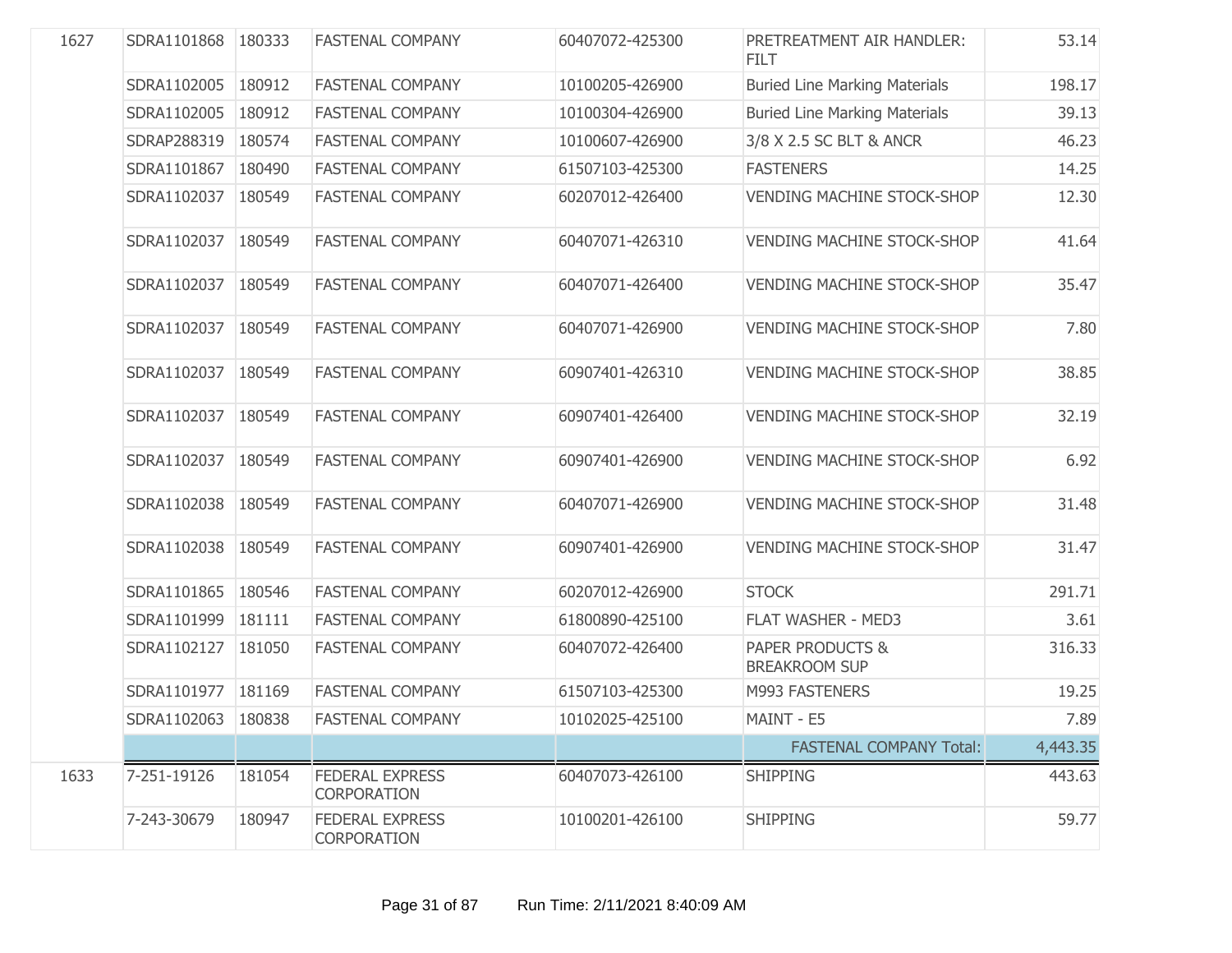| 1633  |                   |        |                           |                 | <b>FEDERAL EXPRESS</b><br><b>CORPORATION Total:</b> | 503.40    |
|-------|-------------------|--------|---------------------------|-----------------|-----------------------------------------------------|-----------|
| 1647  | J20-131.4         | 181304 | <b>FERBER ENGINEERING</b> | 50508912-422300 | CIP PR20-6178 TAP GRANT<br><b>DESIGN</b>            | 7,388.75  |
|       | J20-135.5         | 181196 | <b>FERBER ENGINEERING</b> | 50508911-422300 | 2601 KNOLLWOOD DRAINAGE<br><b>BASIN</b>             | 4,950.00  |
|       | J19-136.19        | 181273 | <b>FERBER ENGINEERING</b> | 50508910-422300 | 2499 12TH STREET RECON W<br><b>MAIN</b>             | 2,241.41  |
|       | J19-136.19        | 181273 | <b>FERBER ENGINEERING</b> | 50508911-422300 | 2499 12TH STREET RECON W<br><b>MAIN</b>             | 2,445.60  |
|       | J19-136.19        | 181273 | <b>FERBER ENGINEERING</b> | 60200933-422300 | 2499 12TH STREET RECON W<br><b>MAIN</b>             | 1,814.48  |
|       | J19-136.19        | 181273 | <b>FERBER ENGINEERING</b> | 60400833-422300 | 2499 12TH STREET RECON W<br><b>MAIN</b>             | 533.67    |
|       | J19-136.19        | 181273 | <b>FERBER ENGINEERING</b> | 60907402-422300 | 2499 12TH STREET RECON W<br><b>MAIN</b>             | 1,067.34  |
|       |                   |        |                           |                 | <b>FERBER ENGINEERING Total:</b>                    | 20,441.25 |
| 1648  | 8127224           | 181123 | FERGUSON ENTERPRISES INC  | 10102022-425200 | <b>SINK REPAIR - ST2</b>                            | 28.35     |
|       | 8127224           | 181123 | FERGUSON ENTERPRISES INC  | 61800892-425200 | <b>SINK REPAIR - ST2</b>                            | 28.35     |
|       | 8127443           | 180424 | FERGUSON ENTERPRISES INC  | 10100603-425500 | VB CP                                               | 26.48     |
|       |                   |        |                           |                 | FERGUSON ENTERPRISES INC<br>Total:                  | 83.18     |
| 14315 | 349299            |        | FIRST STOP GUN SHOP       | 61000870-453000 |                                                     | 44.05     |
|       |                   |        |                           |                 | FIRST STOP GUN SHOP Total:                          | 44.05     |
| 14319 | 349307            |        | <b>FISCHER FURNITURE</b>  | 61507102-453000 |                                                     | 21.36     |
|       |                   |        |                           |                 | <b>FISCHER FURNITURE Total:</b>                     | 21.36     |
| 12019 | 000269-R-<br>0024 | 181098 | FIT TO LIFT LLC           | 10100202-422500 | MONTHLY ASSESSMENT -<br><b>JANUARY</b>              | 219.50    |
|       | 000269-R-<br>0024 | 181098 | FIT TO LIFT LLC           | 61800890-422500 | MONTHLY ASSESSMENT -<br><b>JANUARY</b>              | 107.50    |
|       |                   |        |                           |                 | FIT TO LIFT LLC Total:                              | 327.00    |
| 14122 | 0200012987        | 178860 | FLOOR AND HOME CARPET ONE | 10102021-425200 | STATION MAINT - ST 1 BC DORM                        | 970.92    |
|       |                   |        |                           |                 | FLOOR AND HOME CARPET ONE<br>Total:                 | 970.92    |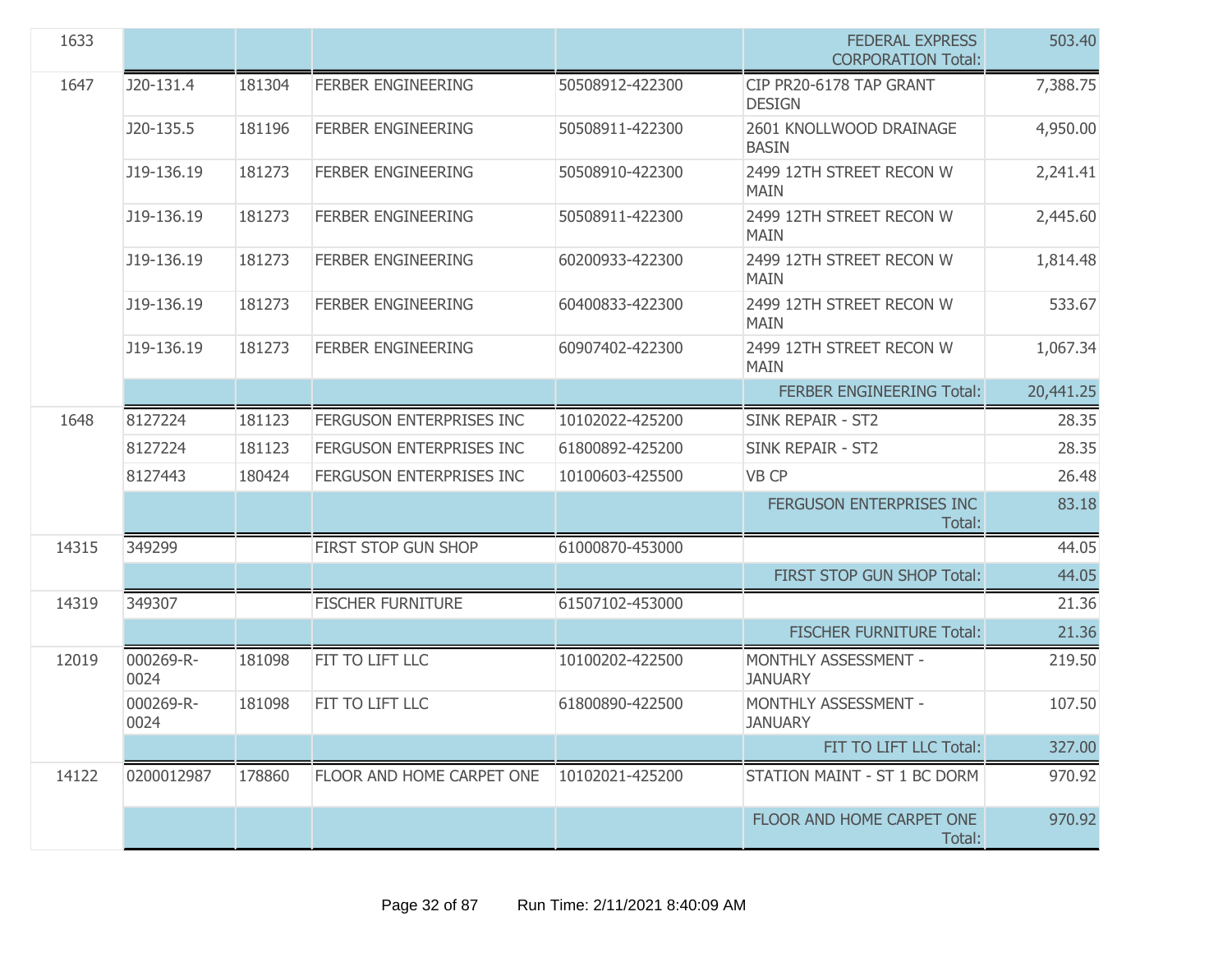| 12292 | X201090161:0 181498   |        | <b>FLOYD'S TRUCK CENTER</b> | 61207101-425100 | <b>S930 BRAKE SLACK ADJUSTER</b>                | 74.69     |
|-------|-----------------------|--------|-----------------------------|-----------------|-------------------------------------------------|-----------|
|       | X201089994:0 181356   |        | <b>FLOYD'S TRUCK CENTER</b> | 61800894-425100 | FUEL FILTER - MED4                              | 132.85    |
|       | X201089217:0 180632   |        | <b>FLOYD'S TRUCK CENTER</b> | 10100401-426200 | <b>UNITS</b>                                    | 97.34     |
|       | X201089358:0          |        | <b>FLOYD'S TRUCK CENTER</b> | 10100401-426200 | <b>CR RTN OIL</b>                               | (45.00)   |
|       | X201089216:0 180632   |        | <b>FLOYD'S TRUCK CENTER</b> | 10100401-425100 | <b>UNITS</b>                                    | 87.19     |
|       | X201089188:0 180632   |        | <b>FLOYD'S TRUCK CENTER</b> | 10100401-425100 | <b>UNITS</b>                                    | 140.50    |
|       | X201089371:0 180309   |        | <b>FLOYD'S TRUCK CENTER</b> | 10102024-425200 | <b>STATION MAINT: GENERATOR</b><br><b>HEATE</b> | 62.76     |
|       | X201089371:0 180309   |        | <b>FLOYD'S TRUCK CENTER</b> | 61800894-425200 | <b>STATION MAINT: GENERATOR</b><br><b>HEATE</b> | 30.91     |
|       | X201089184:0 180632   |        | <b>FLOYD'S TRUCK CENTER</b> | 10100401-425100 | <b>UNITS</b>                                    | 151.16    |
|       | X201089342:0 180632   |        | <b>FLOYD'S TRUCK CENTER</b> | 10100302-425100 | <b>UNITS</b>                                    | 198.64    |
|       | X201089428:0   180632 |        | <b>FLOYD'S TRUCK CENTER</b> | 10100302-425100 | <b>UNITS</b>                                    | 275.97    |
|       | X201089372:0 181120   |        | <b>FLOYD'S TRUCK CENTER</b> | 10102027-425200 | <b>HEATER - ST7</b>                             | 62.76     |
|       | X201089372:0 181120   |        | <b>FLOYD'S TRUCK CENTER</b> | 61800897-425200 | <b>HEATER - ST7</b>                             | 30.91     |
|       | X201089625:0 180552   |        | <b>FLOYD'S TRUCK CENTER</b> | 60907401-425300 | W901, MAINTENANCE                               | 21.52     |
|       | X201089565:0 180552   |        | <b>FLOYD'S TRUCK CENTER</b> | 60907401-425300 | W901, MAINTENANCE                               | 39.80     |
|       |                       |        |                             |                 | <b>FLOYD'S TRUCK CENTER Total:</b>              | 1,362.00  |
| 1728  | 30488                 | 180337 | FMG INC.                    | 50508910-422300 | 19-2537 TOWER ROAD<br><b>STABILIZATI</b>        | 5,715.00  |
|       | 30495                 | 180738 | FMG INC.                    | 50508910-422300 | 2505 UNA DEL DRIVE<br><b>RECONSTRUCT</b>        | 24,453.40 |
|       | 30495                 | 180738 | FMG INC.                    | 60200933-422300 | 2505 UNA DEL DRIVE<br><b>RECONSTRUCT</b>        | 2,669.29  |
|       | 30495                 | 180738 | FMG INC.                    | 60200934-422300 | 2505 UNA DEL DRIVE<br><b>RECONSTRUCT</b>        | 9,055.58  |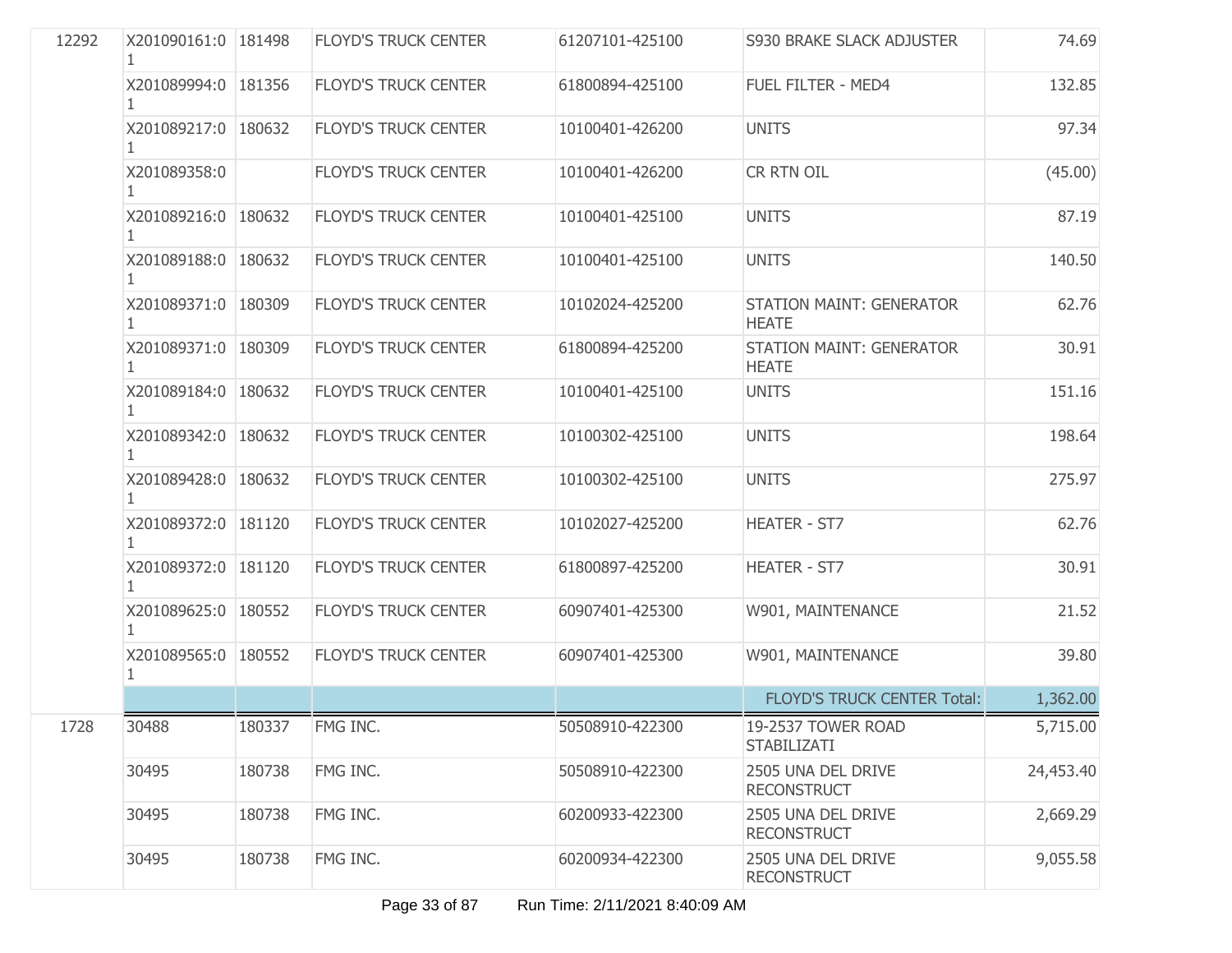| 1728  | 30495     | 180738 | FMG INC.                                                  | 60400834-422300 | 2505 UNA DEL DRIVE<br><b>RECONSTRUCT</b>                         | 9,055.58   |
|-------|-----------|--------|-----------------------------------------------------------|-----------------|------------------------------------------------------------------|------------|
|       | 30527     | 181612 | FMG INC.                                                  | 60907403-422300 | 2633 SOUTH TRUCK ROUTE<br><b>DRAINAG</b>                         | 6,476.00   |
|       | 30528     | 181609 | FMG INC.                                                  | 60907403-422300 | 14-2207 SOUTH TRUCK ROUTE<br><b>DRAI</b>                         | 1,909.50   |
|       | 30497     | 180906 | FMG INC.                                                  | 60907403-422300 | 18-2430 PERRINE AND UNNAMED<br>TR.                               | 20,923.55  |
|       | 30501     | 181241 | FMG INC.                                                  | 50508912-422300 | 19-2508 FITZGERALD STADIUM                                       | 9,736.85   |
|       | 30243     | 181300 | FMG INC.                                                  | 61507104-422300 | 18-2448 RC LANDFILL PERMIT<br>201                                | 15,638.14  |
|       | 30342     | 181301 | FMG INC.                                                  | 61507104-422300 | 18-2448 RC LANDFILL PERMIT<br>201                                | 1,309.00   |
|       | 30358     | 181302 | FMG INC.                                                  | 61507104-422300 | 18-2448 RC LANDFILL PERMIT<br>201                                | 5,548.59   |
|       | 30493     | 181303 | FMG INC.                                                  | 61507104-422300 | 18-2448 RC LANDFILL PERMIT<br>201                                | 15,260.50  |
|       |           |        |                                                           |                 | FMG INC. Total:                                                  | 127,750.98 |
| 11110 | 1002      | 181548 | <b>FRANKLIN ENGINEERS &amp;</b><br><b>CONSULTANTS LLC</b> | 61507102-422300 | 19-2510 LANDFILL GAS<br><b>COLLECTIO</b>                         | 900.00     |
|       |           |        |                                                           |                 | <b>FRANKLIN ENGINEERS &amp;</b><br><b>CONSULTANTS LLC Total:</b> | 900.00     |
| 1820  | 00209736  | 181613 | G&H DISTRIBUTING INC.                                     | 60907401-426900 | STEEL COUPLER, PIPE PLUG FOR<br>Н.                               | 24.62      |
|       | 00209565  | 181400 | G&H DISTRIBUTING INC.                                     | 10100607-426400 | NITRILE GLOVES = CUSTODIAL<br><b>STO</b>                         | 35.49      |
|       | 00209296  | 181173 | G&H DISTRIBUTING INC.                                     | 61507103-426310 | STOCK GLOVES AND GLASSES                                         | 316.64     |
|       | 00208985  | 180492 | G&H DISTRIBUTING INC.                                     | 61507103-425300 | RUBBER WHEEL, NYLON SEALS,<br>& R                                | 140.18     |
|       | 00209150  | 180437 | <b>G&amp;H DISTRIBUTING INC.</b>                          | 10100607-425100 | 3/4" MALE PIPE #79                                               | 5.36       |
|       |           |        |                                                           |                 | G&H DISTRIBUTING INC. Total:                                     | 522.29     |
| 14303 | 01/19/21  | 180961 | <b>GARRETT MASTIN</b>                                     | 10100201-429800 | DOG FOOD                                                         | 116.50     |
|       |           |        |                                                           |                 | <b>GARRETT MASTIN Total:</b>                                     | 116.50     |
| 13421 | 349302    |        | <b>GJ HOLSWORTH &amp; SON</b>                             | 61507102-453000 |                                                                  | 79.80      |
|       |           |        |                                                           |                 | GJ HOLSWORTH & SON Total:                                        | 79.80      |
| 1914  | 116946380 | 176248 | <b>GLOBAL EQUIPMENT COMPANY</b>                           | 10106024-429600 | IT OFFICE PARTITION PANELS                                       | 55.28      |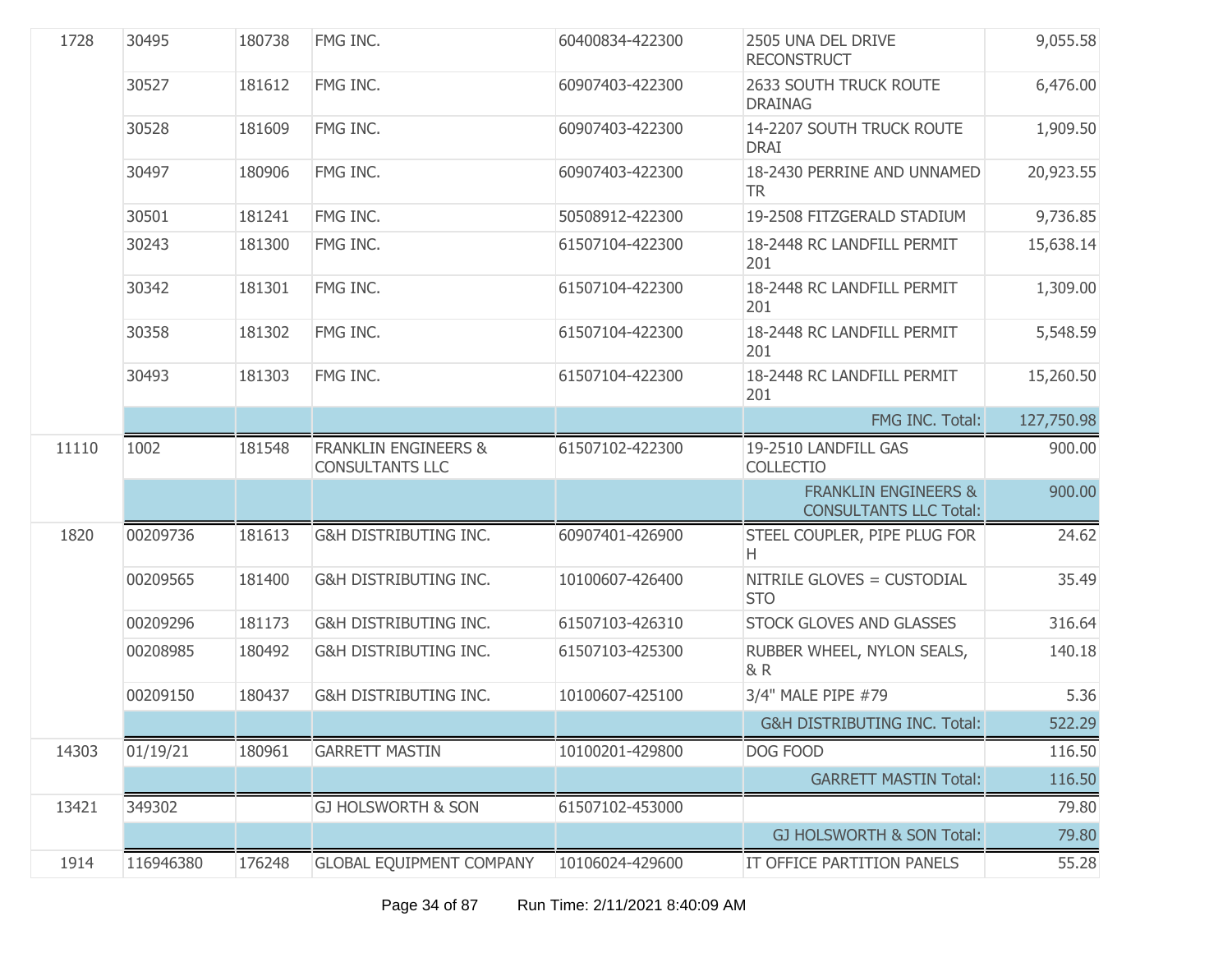| 1914 | 116984943 | 176248 | <b>GLOBAL EQUIPMENT COMPANY</b>                         | 10106024-429600 | IT OFFICE PARTITION PANELS                                     | 3,898.40 |
|------|-----------|--------|---------------------------------------------------------|-----------------|----------------------------------------------------------------|----------|
|      | 116951386 | 176248 | <b>GLOBAL EQUIPMENT COMPANY</b>                         | 10106024-429600 | IT OFFICE PARTITION PANELS                                     | 1,974.59 |
|      |           |        |                                                         |                 | <b>GLOBAL EQUIPMENT COMPANY</b><br>Total:                      | 5,928.27 |
| 1922 | 01P30870  | 181378 | <b>GODFREY BRAKE SERVICE &amp;</b><br><b>SUPPLY INC</b> | 60207012-425300 | W314                                                           | 21.41    |
|      | 01P30910  | 181379 | <b>GODFREY BRAKE SERVICE &amp;</b><br><b>SUPPLY INC</b> | 60207012-426900 | <b>SIGN TRAILER</b>                                            | 25.19    |
|      | 01P30695  | 181370 | <b>GODFREY BRAKE SERVICE &amp;</b><br><b>SUPPLY INC</b> | 10102024-425100 | LED LAMP - E4                                                  | 44.40    |
|      | 01P30923  | 181440 | <b>GODFREY BRAKE SERVICE &amp;</b><br><b>SUPPLY INC</b> | 60407071-425100 | MUD FLAPS FOR W901                                             | 75.44    |
|      | 01P30769  | 181495 | <b>GODFREY BRAKE SERVICE &amp;</b><br><b>SUPPLY INC</b> | 61207101-425100 | S930 CLEVIS                                                    | 180.28   |
|      | 01P29839  | 180327 | <b>GODFREY BRAKE SERVICE &amp;</b><br><b>SUPPLY INC</b> | 60207012-426900 | W351                                                           | 203.15   |
|      | 01P30321  | 181146 | <b>GODFREY BRAKE SERVICE &amp;</b><br><b>SUPPLY INC</b> | 61207101-425100 | S928 HOES ASSEMBLY & HOSE                                      | 33.38    |
|      | 01P27056  | 181145 | <b>GODFREY BRAKE SERVICE &amp;</b><br><b>SUPPLY INC</b> | 61207101-425100 | S918 REPAIR                                                    | 1,177.54 |
|      | 01P29592  | 180634 | <b>GODFREY BRAKE SERVICE &amp;</b><br><b>SUPPLY INC</b> | 10100301-425100 | <b>UNIT S035</b>                                               | 13.59    |
|      | 01P29876  | 180636 | <b>GODFREY BRAKE SERVICE &amp;</b><br><b>SUPPLY INC</b> | 10100302-425100 | <b>UNITS</b>                                                   | 60.90    |
|      | 01P29815  | 180636 | <b>GODFREY BRAKE SERVICE &amp;</b><br><b>SUPPLY INC</b> | 10100401-425300 | <b>UNITS</b>                                                   | 83.87    |
|      | 01P29824  |        | <b>GODFREY BRAKE SERVICE &amp;</b><br><b>SUPPLY INC</b> | 10100401-425300 | <b>CR RTN BEARING</b>                                          | (38.51)  |
|      |           |        |                                                         |                 | <b>GODFREY BRAKE SERVICE &amp;</b><br><b>SUPPLY INC Total:</b> | 1,880.64 |
| 1924 | 378224    | 179309 | <b>GOLDEN WEST TECHNOLOGIES</b><br><b>INC</b>           | 60407072-422500 | MITEL MIVOICE BUSINESS SWA<br>2/2                              | 158.00   |
|      | 378033    | 181090 | <b>GOLDEN WEST TECHNOLOGIES</b><br><b>INC</b>           | 10100202-422500 | MITEL MIVOICE PHONE SERVICE<br>10                              | 812.50   |
|      | 378033    | 181090 | <b>GOLDEN WEST TECHNOLOGIES</b><br><b>INC</b>           | 61800890-422500 | MITEL MIVOICE PHONE SERVICE<br>10                              | 400.18   |
|      | 378509    | 179381 | <b>GOLDEN WEST TECHNOLOGIES</b><br><b>INC</b>           | 61207101-422500 | MITEL BUSINESS ENTERPRISE<br><b>USER</b>                       | 49.00    |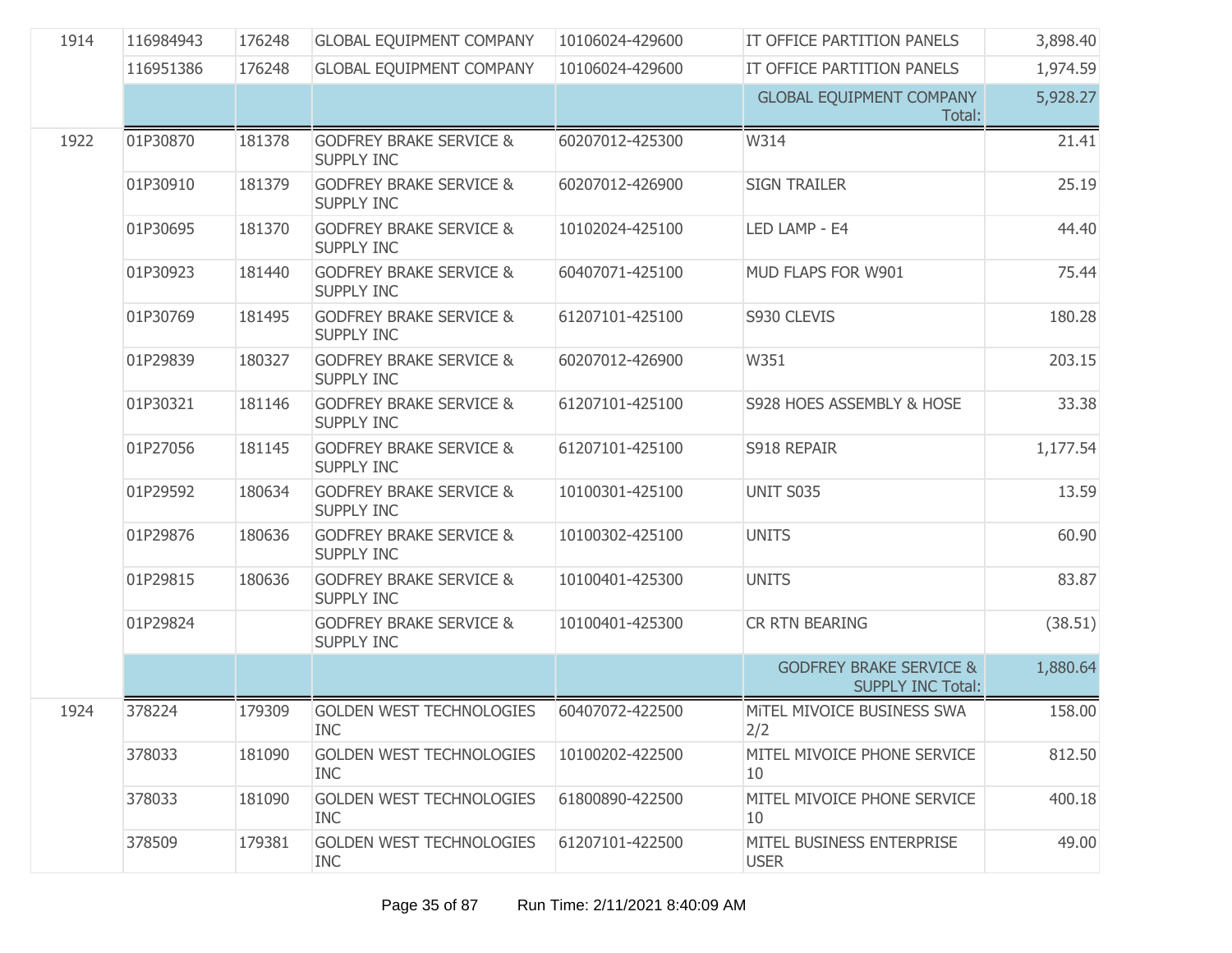| 1924 | 378509      | 179381 | <b>GOLDEN WEST TECHNOLOGIES</b><br><b>INC</b> | 61507102-422500 | MITEL BUSINESS ENTERPRISE<br><b>USER</b>             | 49.00    |
|------|-------------|--------|-----------------------------------------------|-----------------|------------------------------------------------------|----------|
|      | 378509      | 179381 | <b>GOLDEN WEST TECHNOLOGIES</b><br><b>INC</b> | 61507103-422500 | MITEL BUSINESS ENTERPRISE<br><b>USER</b>             | 49.00    |
|      | 378235      | 181102 | <b>GOLDEN WEST TECHNOLOGIES</b><br><b>INC</b> | 10100202-422500 | MITEL MIVOICE PHONE SERVICE<br>10                    | 253.91   |
|      | 378235      | 181102 | <b>GOLDEN WEST TECHNOLOGIES</b><br><b>INC</b> | 61800890-422500 | MITEL MIVOICE PHONE SERVICE<br>10                    | 125.06   |
|      | 378199      | 181159 | <b>GOLDEN WEST TECHNOLOGIES</b><br><b>INC</b> | 61207101-426100 | MITEL 6930 IP PHONES AND<br><b>HEADS</b>             | 614.25   |
|      | 378199      | 181159 | <b>GOLDEN WEST TECHNOLOGIES</b><br><b>INC</b> | 61507102-426100 | MITEL 6930 IP PHONES AND<br><b>HEADS</b>             | 320.25   |
|      | 378199      | 181159 | <b>GOLDEN WEST TECHNOLOGIES</b><br><b>INC</b> | 61507103-426100 | MITEL 6930 IP PHONES AND<br><b>HEADS</b>             | 320.25   |
|      |             |        |                                               |                 | <b>GOLDEN WEST TECHNOLOGIES</b><br><b>INC Total:</b> | 3,151.40 |
| 1927 | INV00033438 | 180570 | <b>GOLFNOW G1 LLC</b>                         | 61300604-422500 | <b>G1 TRAINING &amp; SERVICES</b>                    | 750.00   |
|      |             |        |                                               |                 | <b>GOLFNOW G1 LLC Total:</b>                         | 750.00   |
| 1979 | 1-574001    | 181334 | <b>GREAT WESTERN TIRE INC.</b>                | 10500115-425100 | TIRE CHANGE, ATV FLAT REPAIR                         | 30.95    |
|      | 1-574033    | 181525 | <b>GREAT WESTERN TIRE INC.</b>                | 61507102-425300 | <b>IMPACT GUN</b>                                    | 286.88   |
|      | 1-574033    | 181525 | <b>GREAT WESTERN TIRE INC.</b>                | 61507103-425300 | <b>IMPACT GUN</b>                                    | 286.87   |
|      | 1-573337    | 180450 | <b>GREAT WESTERN TIRE INC.</b>                | 61507102-425300 | <b>L957 FLAT REPAIR</b>                              | 28.00    |
|      | 1-573188    | 180449 | <b>GREAT WESTERN TIRE INC.</b>                | 61507102-425300 | <b>L940 FLAT REPAIR</b>                              | 89.00    |
|      | 1-GS573549  | 180453 | <b>GREAT WESTERN TIRE INC.</b>                | 61207101-425100 | S918 RECAP                                           | 241.25   |
|      | 1-573183    | 180452 | <b>GREAT WESTERN TIRE INC.</b>                | 61207101-425100 | S912 FLAT REPAIR                                     | 28.00    |
|      | 1-574301    | 181187 | <b>GREAT WESTERN TIRE INC.</b>                | 61507102-425300 | <b>L940 TIRE REPAIR</b>                              | 71.00    |
|      | 1-574240    | 181183 | <b>GREAT WESTERN TIRE INC.</b>                | 61207101-425100 | S933 FLAT REPAIR                                     | 76.00    |
|      | 1-GS573657  | 181142 | <b>GREAT WESTERN TIRE INC.</b>                | 61507102-425100 | <b>L950 NEW TIRES &amp; REPAIR</b>                   | 15.50    |
|      | 1-GS573657  | 181142 | <b>GREAT WESTERN TIRE INC.</b>                | 61507102-426700 | <b>L950 NEW TIRES &amp; REPAIR</b>                   | 778.28   |
|      | 1-573334    | 181008 | <b>GREAT WESTERN TIRE INC.</b>                | 10100618-425100 | <b>BUS REPAIRS &amp; TIRES</b>                       | 43.00    |
|      | 1-573334    | 181008 | <b>GREAT WESTERN TIRE INC.</b>                | 10100618-426700 | <b>BUS REPAIRS &amp; TIRES</b>                       | 904.80   |
|      | 1-573268    | 181008 | <b>GREAT WESTERN TIRE INC.</b>                | 10100618-425100 | <b>BUS REPAIRS &amp; TIRES</b>                       | 32.95    |
|      | 1-574304    | 181189 | <b>GREAT WESTERN TIRE INC.</b>                | 61507102-425300 | <b>L954 TIRE REPAIR</b>                              | 292.00   |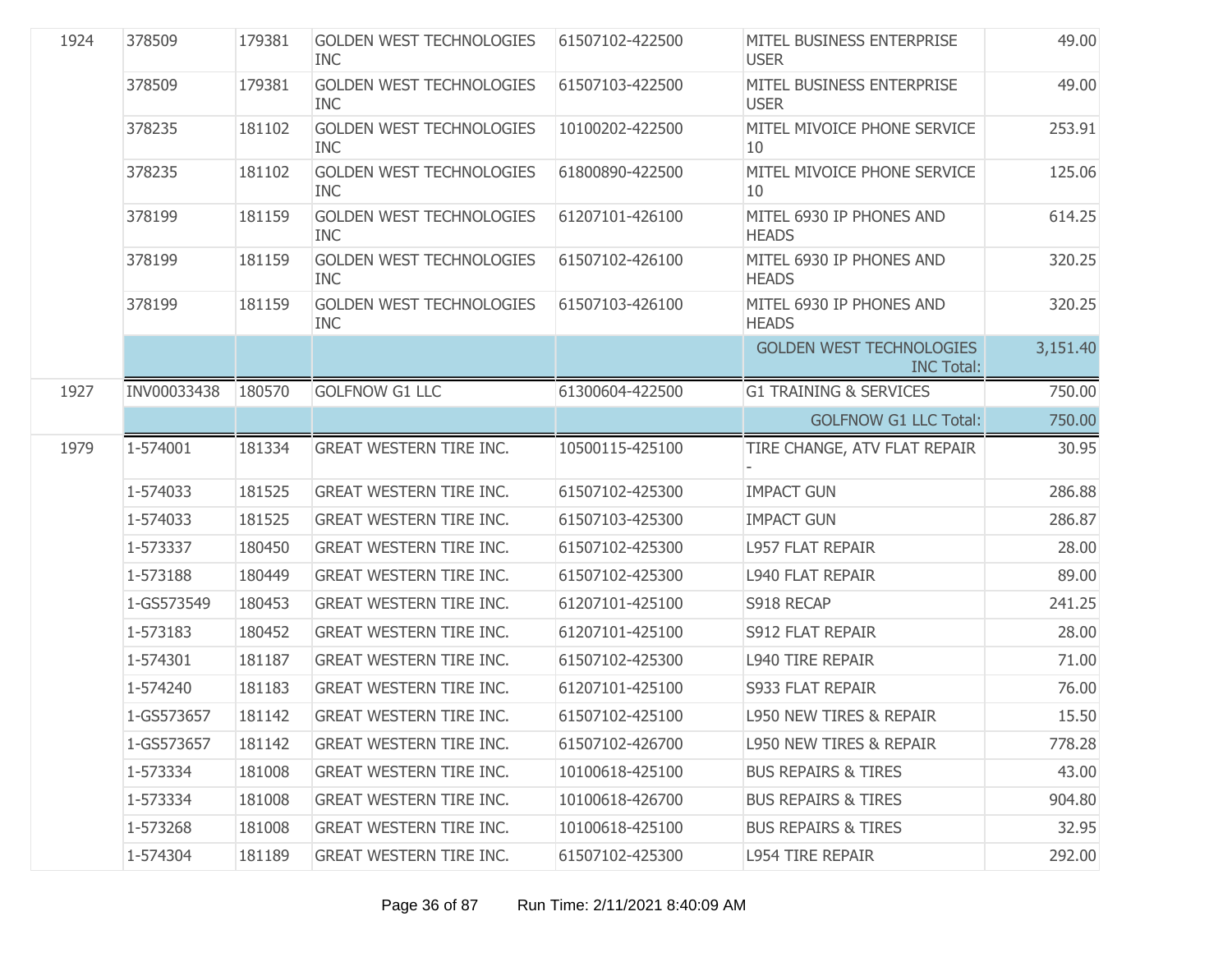| 1979  | 1-574302 | 181188 | <b>GREAT WESTERN TIRE INC.</b>                           | 61507102-425300 | <b>L967 TIRE REPAIR</b>                                    | 43.00    |
|-------|----------|--------|----------------------------------------------------------|-----------------|------------------------------------------------------------|----------|
|       | 1-573936 | 181184 | <b>GREAT WESTERN TIRE INC.</b>                           | 61207101-425100 | S933 FLAT REPAIR                                           | 48.00    |
|       | 1-574162 | 181186 | <b>GREAT WESTERN TIRE INC.</b>                           | 61507102-425300 | <b>L954 TIRE REPAIR</b>                                    | 62.00    |
|       |          |        |                                                          |                 | <b>GREAT WESTERN TIRE INC.</b><br>Total:                   | 3,357.48 |
| 14231 | 11/14/20 | 179935 | <b>GREEN REALTY</b>                                      | 60207014-421100 | REIMBURSEMENT FOR ON-SITE<br><b>PLUM</b>                   | 188.78   |
|       |          |        |                                                          |                 | <b>GREEN REALTY Total:</b>                                 | 188.78   |
| 2000  | 33076    | 180637 | <b>GRIMM'S PUMP SERVICE INC</b>                          | 10100401-425300 | <b>STOCK SUPPLY</b>                                        | 82.80    |
|       | 33160    | 180345 | <b>GRIMM'S PUMP SERVICE INC</b>                          | 60407072-426400 | POWER WASHER: SOAP                                         | 87.72    |
|       | 33330    | 181371 | <b>GRIMM'S PUMP SERVICE INC</b>                          | 10102025-425100 | NIPPLE BRASS - BRUSH 5                                     | 7.60     |
|       | 33247    | 181549 | <b>GRIMM'S PUMP SERVICE INC</b>                          | 10100607-425500 | ADAPTER & COUPLERS FOR ICE<br><b>RIN</b>                   | 27.80    |
|       |          |        |                                                          |                 | <b>GRIMM'S PUMP SERVICE INC</b><br>Total:                  | 205.92   |
| 10515 | 772834   | 181009 | H&S UNIFORMS AND EQUIPMENT 10100618-426300<br><b>LLC</b> |                 | <b>CLOTHING</b>                                            | 452.00   |
|       | 772837   | 181352 | H&S UNIFORMS AND EQUIPMENT 10102021-426300<br>LLC        |                 | PANTS HEM - B. BYRNE                                       | 15.00    |
|       |          |        |                                                          |                 | <b>1&amp;S UNIFORMS AND EQUIPMENT</b><br><b>LLC Total:</b> | 467.00   |
| 2044  | 12286231 | 180618 | <b>HACH CO</b>                                           | 60207011-426400 | SPADNS2 FLUORIDE REAGENT                                   | 210.00   |
|       |          |        |                                                          |                 | <b>HACH CO Total:</b>                                      | 210.00   |
| 10847 | 13503    | 181499 | HANDYMAN AL LLC                                          | 61207101-421100 | 3514 ELM - MAILBOX REPAIR                                  | 112.25   |
|       | 13415    | 180455 | HANDYMAN AL LLC                                          | 61207101-421100 | <b>MAILBOX REPAIR</b>                                      | 294.51   |
|       |          |        |                                                          |                 | <b>HANDYMAN AL LLC Total:</b>                              | 406.76   |
| 2132  | T73667   | 180438 | <b>HARVEYS LOCK SHOP INC</b>                             | 10100607-426900 | <b>DUPLICATE KEY</b>                                       | 16.80    |
|       | T73671   | 180324 | HARVEYS LOCK SHOP INC                                    | 61800890-426900 | PUSH BUTTON LOCK -<br><b>NARCOTICS F</b>                   | 40.99    |
|       | T73790   | 181298 | HARVEYS LOCK SHOP INC                                    | 60907401-426900 | KEYS, DUPLICATE FOR<br><b>TOOLBOXES</b>                    | 7.80     |
|       |          |        |                                                          |                 | HARVEYS LOCK SHOP INC Total:                               | 65.59    |
| 2149  | 4865838  | 180586 | HAWKINS CHEMICAL INC                                     | 60407072-426400 | DIGESTER: FERRIC CHLORIDE<br>35%                           | 3,471.04 |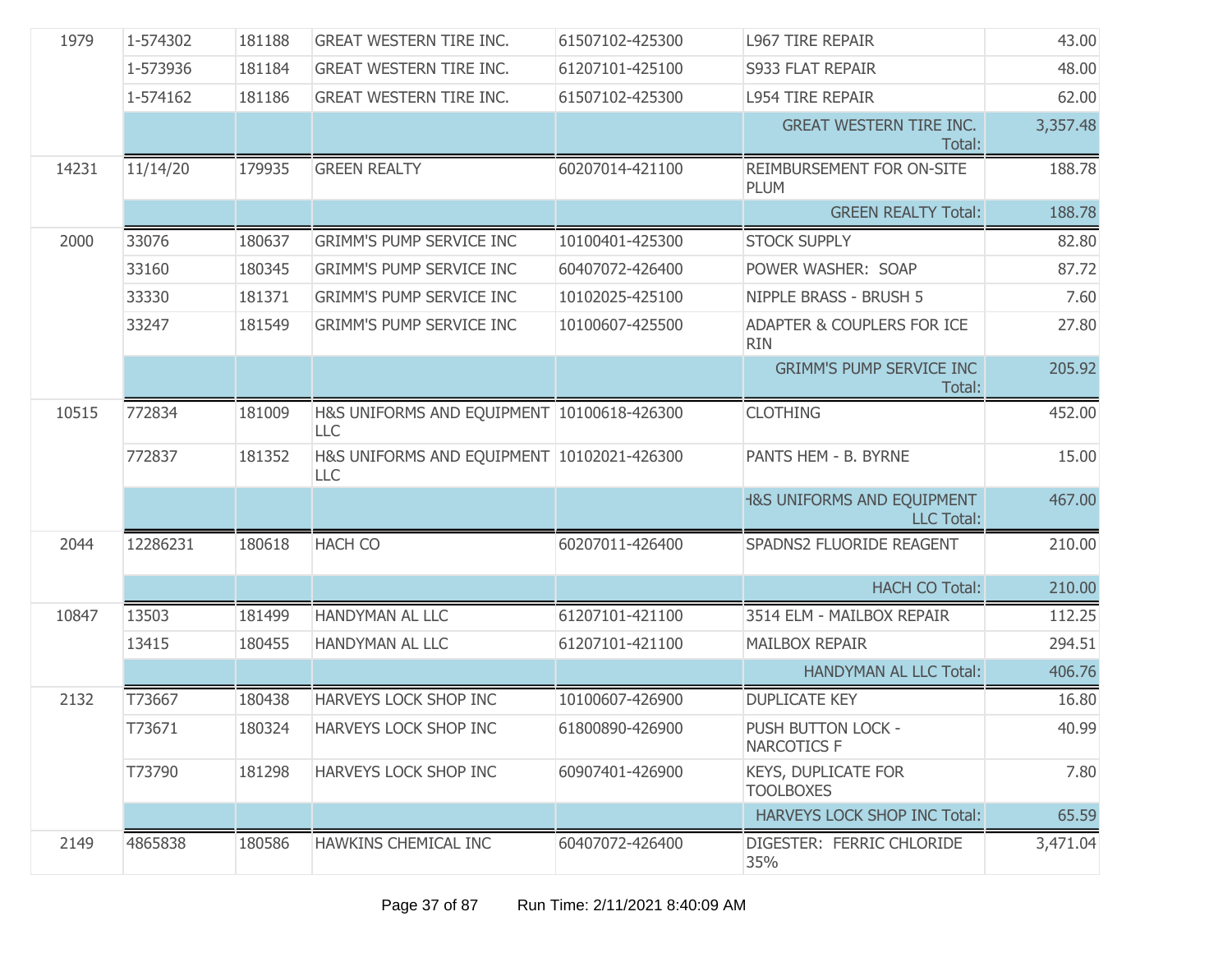| 2149  | 4867785     | 181078 | HAWKINS CHEMICAL INC        | 60207011-426400 | JSWTP: AZONE 15                           | 7,453.52  |
|-------|-------------|--------|-----------------------------|-----------------|-------------------------------------------|-----------|
|       | 4868092     | 181031 | HAWKINS CHEMICAL INC        | 10100612-426400 | POOL CHEMICALS                            | 3,870.46  |
|       |             |        |                             |                 | <b>HAWKINS CHEMICAL INC Total:</b>        | 14,795.02 |
| 9792  | 0895449-IN  | 178911 | <b>HEIMAN INC</b>           | 10100202-426900 | <b>MANIKINS</b>                           | 4,347.00  |
|       | 0894914-IN  | 181365 | <b>HEIMAN INC</b>           | 10100202-426300 | <b>SUSPENDER - BACKSTOCK</b>              | 540.00    |
|       |             |        |                             |                 | <b>HEIMAN INC Total:</b>                  | 4,887.00  |
| 7104  | 20510       | 180501 | HENNEN EQUIPMENT INC        | 61507103-425300 | <b>BAG CONVEYING BELT</b>                 | 5,367.41  |
|       |             |        |                             |                 | HENNEN EQUIPMENT INC Total:               | 5,367.41  |
| 2207  | 88736852    | 181347 | HENRY SCHEIN INC            | 61800890-429700 | <b>EMS DISPOSABLES</b>                    | 150.46    |
|       | 88902999    | 181353 | HENRY SCHEIN INC            | 61800890-429700 | <b>EMS DISPOSABLES</b>                    | 195.12    |
|       | 88837059    | 181346 | HENRY SCHEIN INC            | 61800890-426900 | EMS DISPOSABLES / NON-<br><b>DISPOSAB</b> | 53.59     |
|       | 88837059    | 181346 | HENRY SCHEIN INC            | 61800890-429700 | EMS DISPOSABLES / NON-<br><b>DISPOSAB</b> | 149.48    |
|       | 88284485    | 181351 | HENRY SCHEIN INC            | 61800890-426900 | EMS DISPOSABLES / NON-<br><b>DISPOSAB</b> | 53.59     |
|       | 88284485    | 181351 | HENRY SCHEIN INC            | 61800890-429700 | EMS DISPOSABLES / NON-<br><b>DISPOSAB</b> | 327.89    |
|       |             |        |                             |                 | <b>HENRY SCHEIN INC Total:</b>            | 930.13    |
| 8256  | 5006816     | 171167 | <b>HIBON</b>                | 60407072-425300 | <b>AB BLOWER</b>                          | 1,857.23  |
|       | 5006816     | 171167 | <b>HIBON</b>                | 60407072-436000 | <b>AB BLOWER</b>                          | 43,170.00 |
|       |             |        |                             |                 | <b>HIBON</b><br>Total:                    | 45,027.23 |
| 12673 | 2101-004783 | 181066 | HILL CITY HARDWARE          | 60207011-426500 | DEERFIELD: GRAPHITE<br>LUBRICANT,         | 39.99     |
|       | 2101-004783 | 181066 | HILL CITY HARDWARE          | 60207011-426900 | DEERFIELD: GRAPHITE<br>LUBRICANT,         | 10.47     |
|       |             |        |                             |                 | <b>HILL CITY HARDWARE Total:</b>          | 50.46     |
| 2267  | 604207808   | 180729 | HILLYARD INC. / SIOUX FALLS | 10100607-426400 | ALL PURPOSE WIPES                         | 49.54     |
|       |             |        |                             |                 | HILLYARD INC. / SIOUX FALLS<br>Total:     | 49.54     |
| 9259  | 171991      | 180322 | <b>HOLIDAY INN EXPRESS</b>  | 61800890-427000 | LODGING: MASSEY 01.12 OMAHA<br>AM         | 97.50     |
|       | 171990      | 180323 | <b>HOLIDAY INN EXPRESS</b>  | 61800890-427000 | LODGING: J. JOHNSON 01.12<br><b>OMAH</b>  | 97.50     |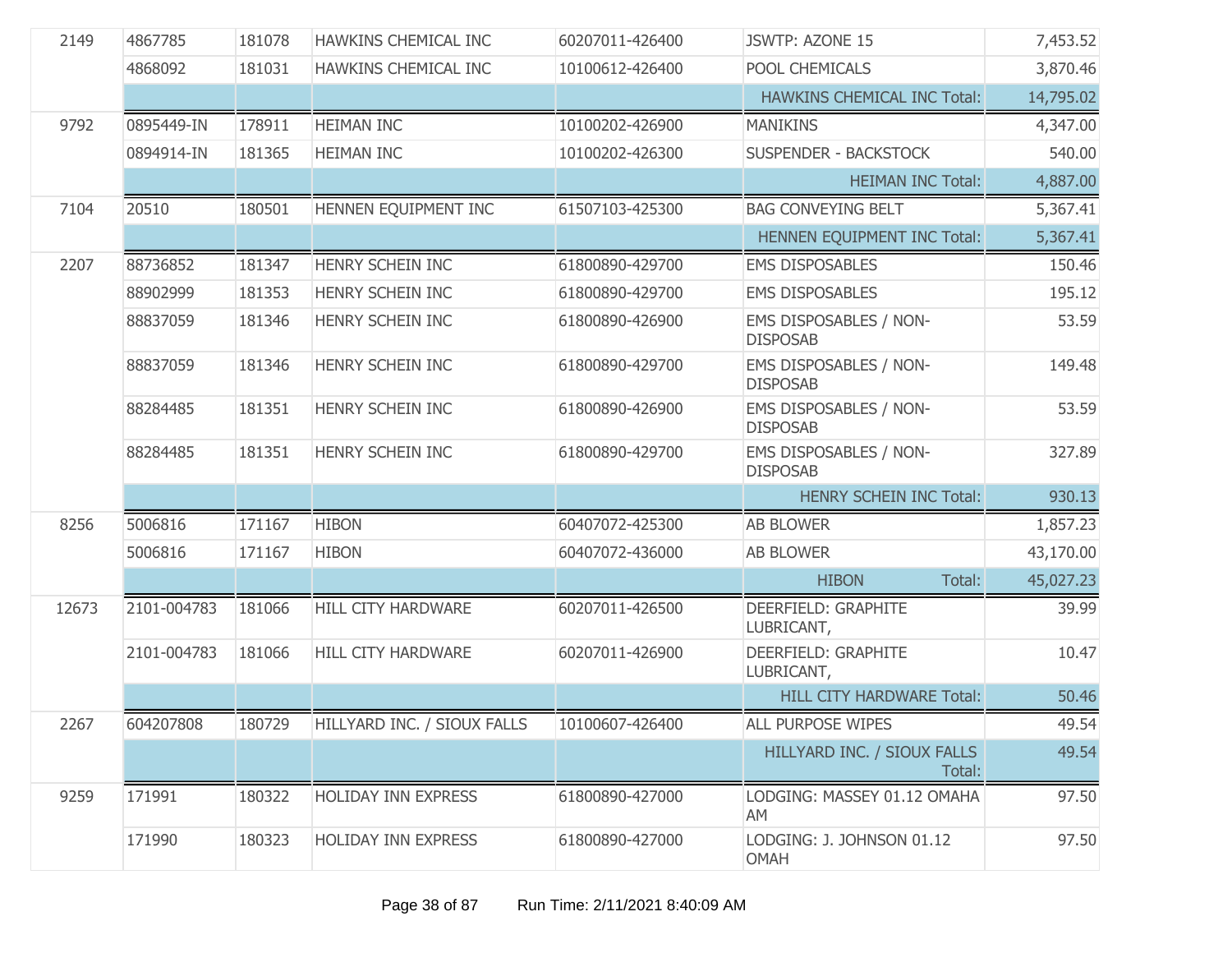| 9259  |         |        |                                             |                 | <b>HOLIDAY INN EXPRESS Total:</b>                  | 195.00   |
|-------|---------|--------|---------------------------------------------|-----------------|----------------------------------------------------|----------|
| 11555 | 399     | 180138 | <b>HONEY DONE</b>                           | 26000927-422500 | 405 VAN BUREN STREET -<br><b>DEBRIS</b>            | 260.00   |
|       | 398     | 178962 | <b>HONEY DONE</b>                           | 26000927-422500 | 121 GRAND BLVD - DEBRIS<br><b>REMOVA</b>           | 125.00   |
|       |         |        |                                             |                 | <b>HONEY DONE Total:</b>                           | 385.00   |
| 13406 | 349122  |        | HOWIE CONSTRUCTION LLC                      | 61507102-453000 |                                                    | 6.48     |
|       | 349280  |        | HOWIE CONSTRUCTION LLC                      | 61507102-453000 |                                                    | 40.71    |
|       |         |        |                                             |                 | HOWIE CONSTRUCTION LLC<br>Total:                   | 47.19    |
| 2394  | 125793  | 180301 | <b>IMAGE TREND INC</b>                      | 10100202-422500 | <b>IMAGETREND RESCUE BRIDGE</b><br><b>ANNUA</b>    | 3,920.00 |
|       | 125793  | 180301 | <b>IMAGE TREND INC</b>                      | 61800890-422500 | <b>IMAGETREND RESCUE BRIDGE</b><br><b>ANNUA</b>    | 1,440.00 |
|       |         |        |                                             |                 | <b>IMAGE TREND INC Total:</b>                      | 5,360.00 |
| 2403  | 5458    | 180937 | <b>INDEPENDENT WINDOW</b><br><b>TINTING</b> | 10100201-425100 | CID CARS WINDOW TINTING                            | 900.00   |
|       |         |        |                                             |                 | <b>INDEPENDENT WINDOW</b><br><b>TINTING Total:</b> | 900.00   |
| 2409  | 3440036 | 181005 | <b>INDOFF INC</b>                           | 10100618-426100 | <b>OFFICE SUPPLIES</b>                             | 159.56   |
|       | 3439602 | 180299 | INDOFF INC                                  | 60207011-426100 | INK CARTRIDGES, CLIPS,<br><b>INTEROF</b>           | 44.89    |
|       | 3439602 | 180299 | <b>INDOFF INC</b>                           | 60207013-426100 | INK CARTRIDGES, CLIPS,<br><b>INTEROF</b>           | 330.35   |
|       | 3440033 | 180547 | <b>INDOFF INC</b>                           | 60207012-426100 | OFFICE SUPPLIES, FILE<br>FOLDERS,                  | 6.99     |
|       | 3440034 | 180547 | <b>INDOFF INC</b>                           | 60207012-426100 | OFFICE SUPPLIES, FILE<br>FOLDERS,                  | 7.99     |
|       | 3440034 | 180547 | <b>INDOFF INC</b>                           | 60407071-426100 | OFFICE SUPPLIES, FILE<br>FOLDERS,                  | 4.00     |
|       | 3440034 | 180547 | <b>INDOFF INC</b>                           | 60907401-426100 | OFFICE SUPPLIES, FILE<br>FOLDERS,                  | 4.00     |
|       | 3438039 | 180603 | <b>INDOFF INC</b>                           | 10100618-426100 | <b>OFFICE SUPPLES</b>                              | 181.46   |
|       | 3438855 | 180482 | <b>INDOFF INC</b>                           | 60207014-426100 | TONER CARTRIDGES, BINDER<br><b>CLIPS</b>           | 953.08   |
|       | 3429364 | 177654 | <b>INDOFF INC</b>                           | 60207014-426100 | TONER CARTRIDGES,<br><b>HIGHLIGHTERS</b>           | 698.51   |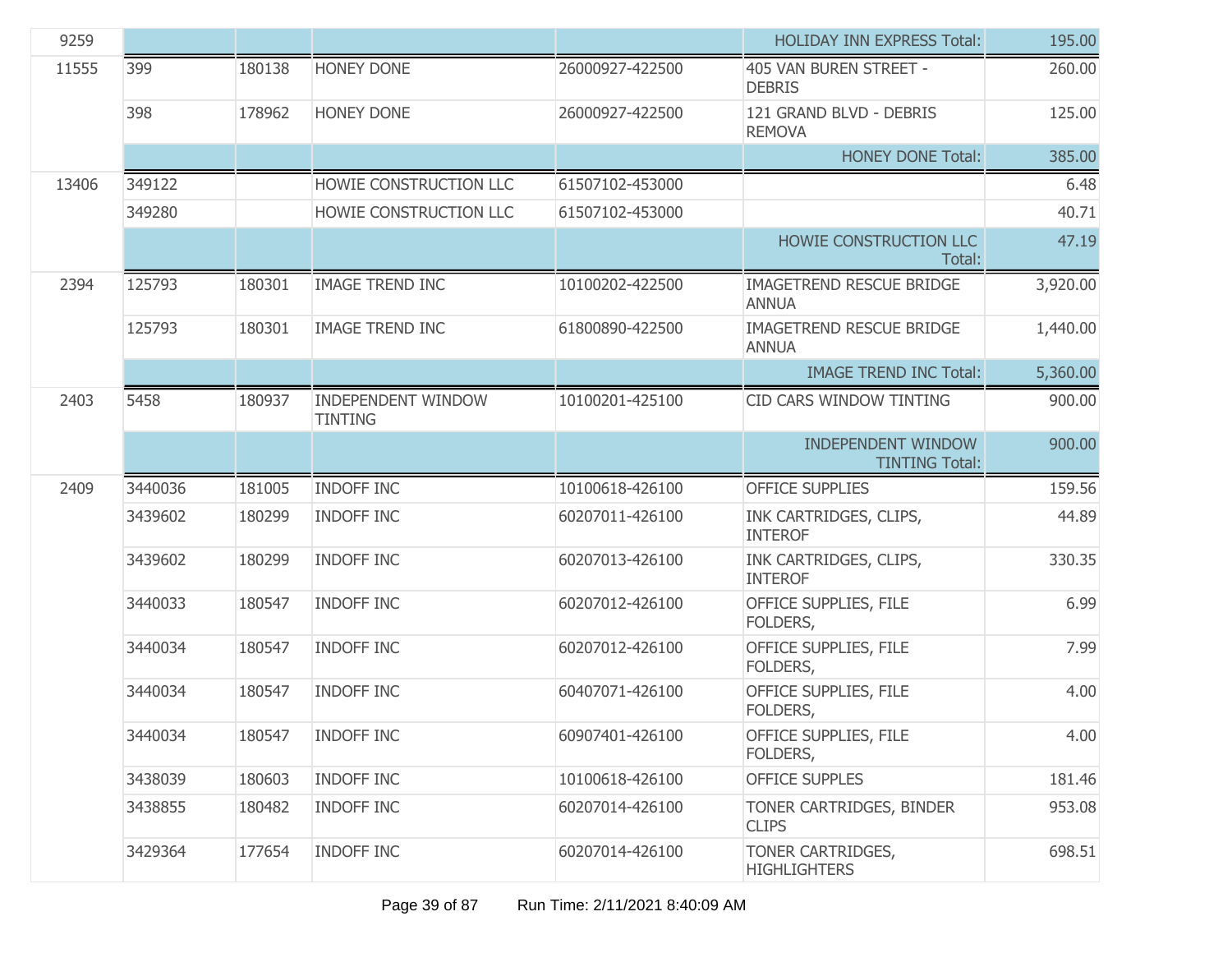| 2409  | 3442647                         | 181269 | <b>INDOFF INC</b>                                                | 60207011-426100 | <b>BINDERS</b>                                                        | 46.98    |
|-------|---------------------------------|--------|------------------------------------------------------------------|-----------------|-----------------------------------------------------------------------|----------|
|       | 3442647                         | 181269 | INDOFF INC                                                       | 60207013-426100 | <b>BINDERS</b>                                                        | 14.65    |
|       | 3442649                         | 181293 | INDOFF INC                                                       | 60207012-426100 | office supplies, binders                                              | 46.71    |
|       | 3442649                         | 181293 | INDOFF INC                                                       | 60407071-426100 | office supplies, binders                                              | 126.62   |
|       | 3442649                         | 181293 | INDOFF INC                                                       | 60907401-426100 | office supplies, binders                                              | 23.82    |
|       |                                 |        |                                                                  |                 | <b>INDOFF INC Total:</b>                                              | 2,649.61 |
| 12836 | 000003903                       | 180639 | <b>INFINITY MACHINE LLC</b>                                      | 10100301-425100 | <b>UNIT S043</b>                                                      | 8.80     |
|       |                                 |        |                                                                  |                 | <b>INFINITY MACHINE LLC Total:</b>                                    | 8.80     |
| 2453  | 190100201671 181287             |        | <b>INTERSTATE BATTERIES INC</b>                                  | 60207011-425700 | BATTERIES, #SLA1075                                                   | 46.50    |
|       | 190100101726 180494<br>2        |        | <b>INTERSTATE BATTERIES INC</b>                                  | 60207011-425700 | <b>JSWTP: BATTERIES FOR RAW</b><br><b>WATER</b>                       | 43.50    |
|       | 190100201659 180496<br>4        |        | <b>INTERSTATE BATTERIES INC</b>                                  | 60207011-425700 | N. PINEDALE RES: BATTERIES                                            | 266.40   |
|       | 190100201665 180615<br>$\Omega$ |        | <b>INTERSTATE BATTERIES INC</b>                                  | 60207011-425700 | WTP: BATTERIES, 12V                                                   | 77.60    |
|       | 190100101726 180338<br>7        |        | <b>INTERSTATE BATTERIES INC</b>                                  | 60407073-426900 | <b>BATTERIES FOR WRF LAB</b>                                          | 23.10    |
|       | 190100201665 181024<br>4        |        | <b>INTERSTATE BATTERIES INC</b>                                  | 10100603-425300 | <b>MARINE RV BATTERY</b>                                              | 126.00   |
|       | 190100201668 181071             |        | <b>INTERSTATE BATTERIES INC</b>                                  | 60207011-425700 | BATTERIES, #SLA1075                                                   | 93.00    |
|       | 190100201668 181070<br>3        |        | <b>INTERSTATE BATTERIES INC</b>                                  | 60207011-425700 | BATTERIES, #SLA1333                                                   | 264.00   |
|       | 190100201657 180839             |        | <b>INTERSTATE BATTERIES INC</b>                                  | 10102026-425100 | BATTERY - ST6 / E6                                                    | 65.20    |
|       | 190100201657   180839<br>1      |        | <b>INTERSTATE BATTERIES INC</b>                                  | 10102026-426900 | BATTERY - ST6 / E6                                                    | 65.20    |
|       |                                 |        |                                                                  |                 | <b>INTERSTATE BATTERIES INC</b><br>Total:                             | 1,070.50 |
| 14189 | 1804470 RI                      | 180493 | INTERSTATE DISTRIBUTION AND 61507103-425300<br>MANUFACTURING INC |                 | <b>CONVENER BELT</b>                                                  | 995.76   |
|       |                                 |        |                                                                  |                 | <b>INTERSTATE DISTRIBUTION AND</b><br><b>MANUFACTURING INC Total:</b> | 995.76   |
| 13413 | 349278                          |        | <b>IRON HORSE EXCAVATING INC</b>                                 | 61507102-453000 |                                                                       | 74.77    |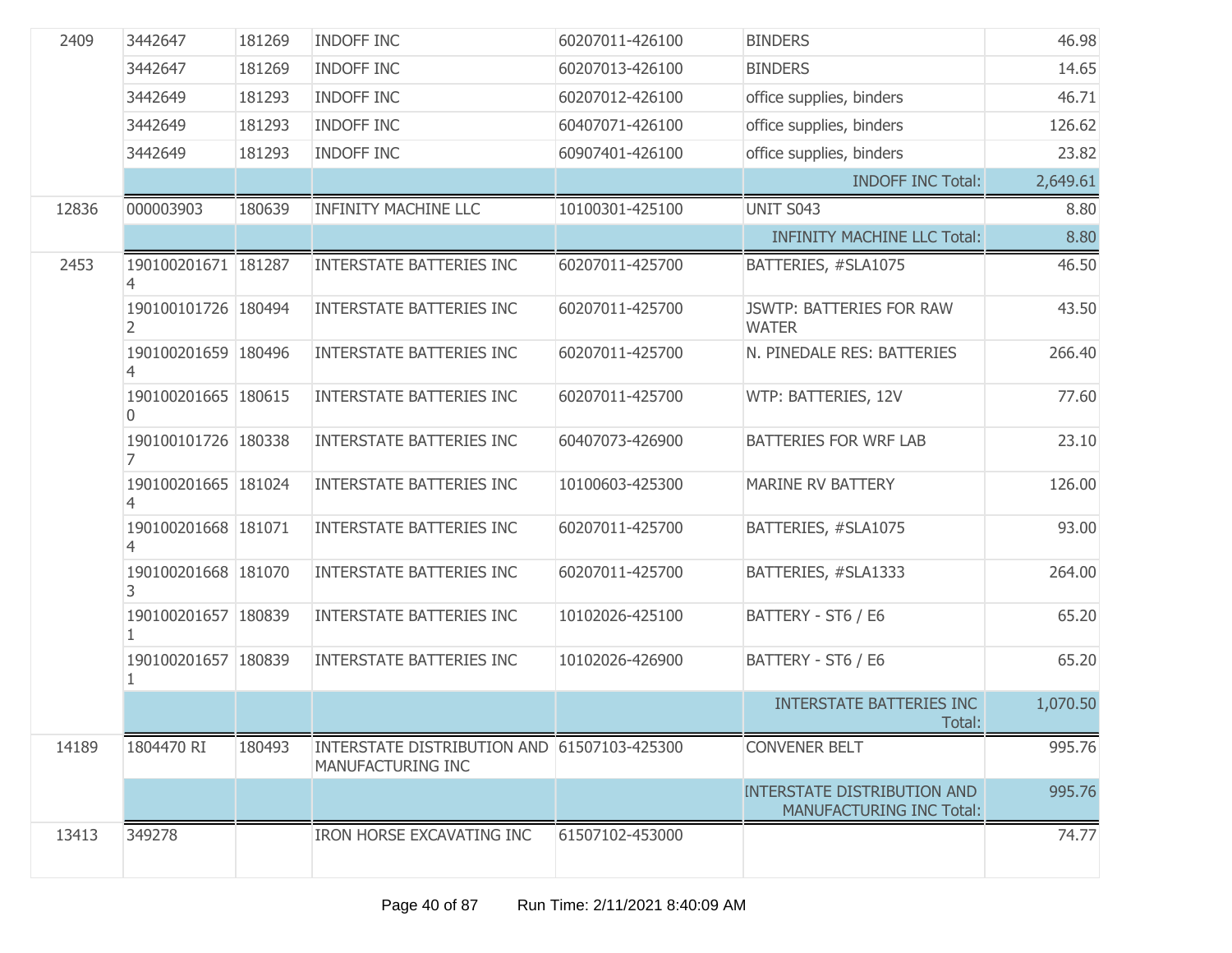| 13413 |             |        |                                   |                 | IRON HORSE EXCAVATING INC<br>Total:           | 74.77    |
|-------|-------------|--------|-----------------------------------|-----------------|-----------------------------------------------|----------|
| 13417 | 349289      |        | <b>J 3RD CONSTRUCTION LLC</b>     | 61507102-453000 |                                               | 11.27    |
|       | 349293      |        | <b>J 3RD CONSTRUCTION LLC</b>     | 61507102-453000 |                                               | 3.23     |
|       |             |        |                                   |                 | J 3RD CONSTRUCTION LLC Total:                 | 14.50    |
| 13408 | 349126      |        | <b>J2 PROPERTIES LLC</b>          | 61507102-453000 |                                               | 32.64    |
|       |             |        |                                   |                 | J2 PROPERTIES LLC Total:                      | 32.64    |
| 2503  | 652247      | 181299 | <b>JAY'S WELDING &amp; REPAIR</b> | 60907401-425100 | fifth wheel hitch for W905                    | 450.00   |
|       | 652246      | 168962 | <b>JAY'S WELDING &amp; REPAIR</b> | 60907401-426900 | ALUMINUM TRUCK BOX, INSTALL<br>8 <sub>k</sub> | 5,242.00 |
|       |             |        |                                   |                 | JAY'S WELDING & REPAIR Total:                 | 5,692.00 |
| 2512  | SJ34617     | 181280 | JENNER EQUIPMENT CO               | 60907401-425300 | <b>CYLINDER SHIELD IN W883</b>                | 167.11   |
|       | SJ34270     | 181064 | JENNER EQUIPMENT CO               | 60907401-425300 | THUMB CYLINDER, AIR FILTER,<br><b>RA</b>      | 651.00   |
|       | SJ34684     | 181064 | JENNER EQUIPMENT CO               | 60907401-425300 | THUMB CYLINDER, AIR FILTER,<br><b>RA</b>      | 319.80   |
|       | SJ34684     | 181064 | JENNER EQUIPMENT CO               | 60907401-426900 | THUMB CYLINDER, AIR FILTER,<br><b>RA</b>      | 205.99   |
|       | SJ34765     | 181493 | JENNER EQUIPMENT CO               | 60907401-425300 | REPAIRS/MAINTENANCE TO<br>W885, B             | 7.92     |
|       | SJ34780     | 181493 | JENNER EQUIPMENT CO               | 60907401-425300 | REPAIRS/MAINTENANCE TO<br>W885, B             | 7.00     |
|       | ES16020     | 177304 | JENNER EQUIPMENT CO               | 10100607-426900 | <b>BORING UNIT</b>                            | 4,041.00 |
|       | SJ34726     | 181493 | JENNER EQUIPMENT CO               | 60907401-425300 | REPAIRS/MAINTENANCE TO<br>W885, B             | 430.70   |
|       | SJ34726     | 181493 | JENNER EQUIPMENT CO               | 60907401-426200 | REPAIRS/MAINTENANCE TO<br>W885, B             | 96.85    |
|       | SJ34421     | 180353 | JENNER EQUIPMENT CO               | 60407072-425300 | KUBOTA MOWER: SKID SHOE<br>KIT                | 103.12   |
|       |             |        |                                   |                 | JENNER EQUIPMENT CO Total:                    | 6,030.49 |
| 14290 | 3716353010  | 180315 | <b>JENNIFER STRASBURG</b>         | 10500115-453000 | CITY SHARE - 4302 TIMBERLANE<br>P             | 1,500.00 |
|       | 3716353010A | 180314 | <b>JENNIFER STRASBURG</b>         | 10500115-453000 | STATE SHARE - 4302<br><b>TIMBERLANE</b>       | 2,437.00 |
|       |             |        |                                   |                 | <b>JENNIFER STRASBURG Total:</b>              | 3,937.00 |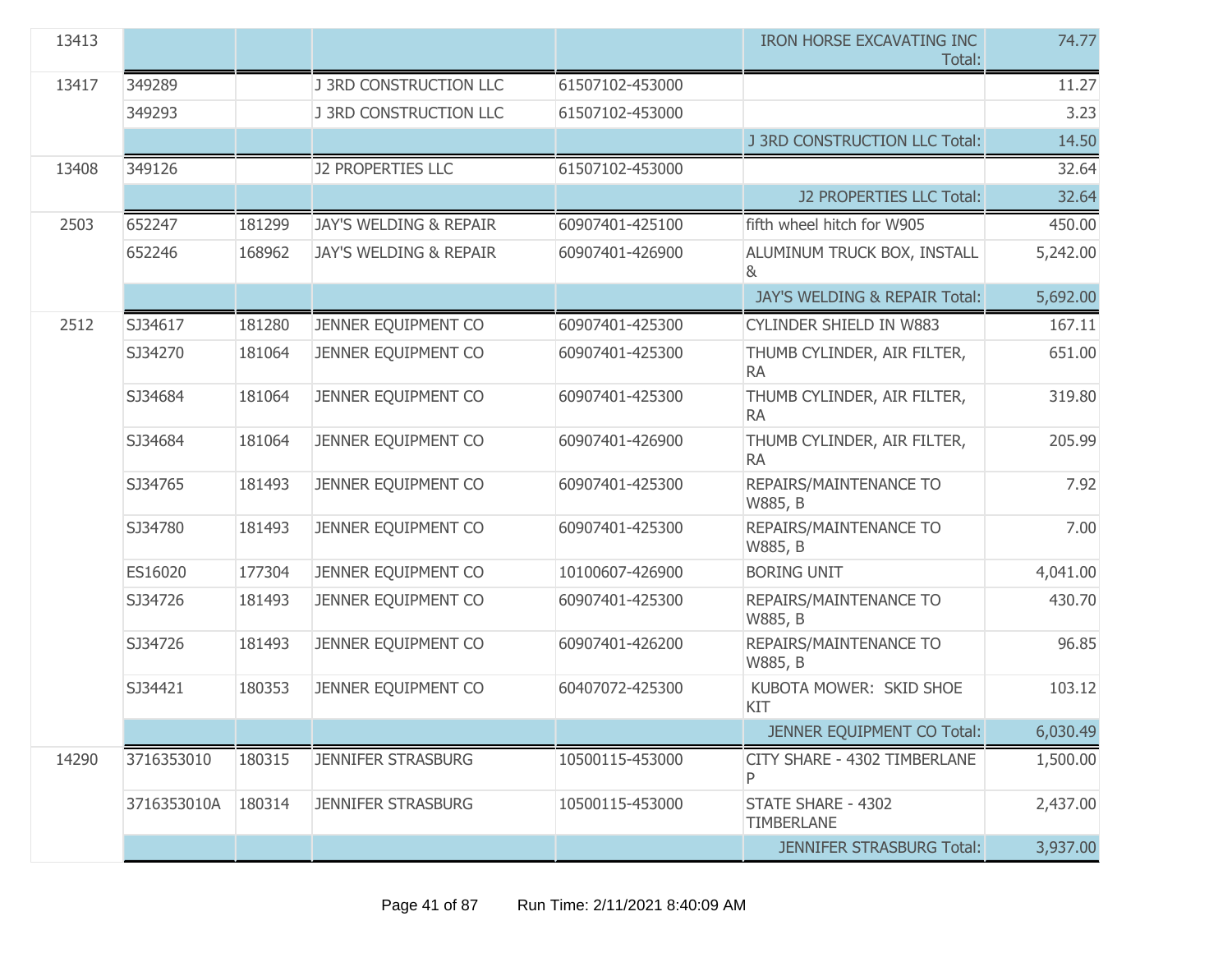| 3105  | $01/12 - 13/21$       | 180321 | <b>JIMMY MASSEY</b>                             | 61800890-427000 | PER DIEM: MASSEY 01.12<br><b>OMAHA A</b>                  | 56.00    |
|-------|-----------------------|--------|-------------------------------------------------|-----------------|-----------------------------------------------------------|----------|
|       |                       |        |                                                 |                 | <b>JIMMY MASSEY Total:</b>                                | 56.00    |
| 7945  | 45364                 | 180626 | <b>JIM'S PRIVATE UTILITY</b><br><b>LOCATING</b> | 60200933-422300 | 2538 SOUTH ST SEWER<br><b>RECONSTRUC</b>                  | 825.00   |
|       |                       |        |                                                 |                 | <b>JIM'S PRIVATE UTILITY</b><br><b>LOCATING Total:</b>    | 825.00   |
| 2530  | 17850                 | 181264 | JJ'S ENGRAVING & SALES                          | 10100620-426900 | <b>NAME PLATES</b>                                        | 32.25    |
|       |                       |        |                                                 |                 | JJ'S ENGRAVING & SALES Total:                             | 32.25    |
| 6699  | 10809                 | 180528 | <b>JMD EXCAVATING</b>                           | 61000870-422500 | PROFESSIONAL SERVICES                                     | 1,635.00 |
|       | 10808                 | 180528 | <b>JMD EXCAVATING</b>                           | 61000870-422500 | PROFESSIONAL SERVICES                                     | 1,965.00 |
|       | 10822                 | 180534 | <b>JMD EXCAVATING</b>                           | 61000870-422500 | PROFESSIONAL SERVICES                                     | 1,965.00 |
|       |                       |        |                                                 |                 | <b>JMD EXCAVATING</b><br>Total:                           | 5,565.00 |
| 505   | 01/23/21              | 180728 | <b>JOHN BERGLUND</b>                            | 10100607-426300 | AFSCME CLOTHING ALLOTMENT<br><b>REIM</b>                  | 250.00   |
|       |                       |        |                                                 |                 | <b>JOHN BERGLUND Total:</b>                               | 250.00   |
| 2552  | $1 -$<br>101031087789 | 181565 | JOHNSON CONTROLS INC                            | 10100612-425300 | REPAIRED AND TESTED<br><b>BOILERS, P</b>                  | 2,528.48 |
|       |                       |        |                                                 |                 | JOHNSON CONTROLS INC Total:                               | 2,528.48 |
| 2583  | 80041                 | 181520 | <b>JOLLY LANE GREENHOUSE</b>                    | 61507102-422900 | HOMESHOW BOOTH POTS AND<br>SOIL                           | 69.29    |
|       |                       |        |                                                 |                 | <b>JOLLY LANE GREENHOUSE Total:</b>                       | 69.29    |
| 2586  | 149426                | 180412 | <b>JONES &amp; BARTLETT LEARNING</b><br>LLC     | 61800890-426900 | PARAMEDIC SCHOOL BOOKS -<br><b>ONLIN</b>                  | 3,289.27 |
|       |                       |        |                                                 |                 | <b>JONES &amp; BARTLETT LEARNING</b><br><b>LLC Total:</b> | 3,289.27 |
| 9194  | $01/12 - 13/21$       | 180320 | <b>JORDAN JOHNSON</b>                           | 61800890-427000 | PER DIEM: JOHNSON, J 01.12<br><b>OMA</b>                  | 56.00    |
|       |                       |        |                                                 |                 | <b>JORDAN JOHNSON Total:</b>                              | 56.00    |
| 7133  | 01/26/21              | 180932 | <b>JUSTIN HOFER</b>                             | 10100607-426300 | 2021 AFSME CLOTTING<br><b>ALLOTMENT</b>                   | 250.00   |
|       |                       |        |                                                 |                 | <b>JUSTIN HOFER Total:</b>                                | 250.00   |
| 14329 | 01/27/21              | 181190 | KAREN ANAGNOSTOPULOS                            | 61000870-453000 | RFD PARKING PERMIT RENEWAL                                | 41.00    |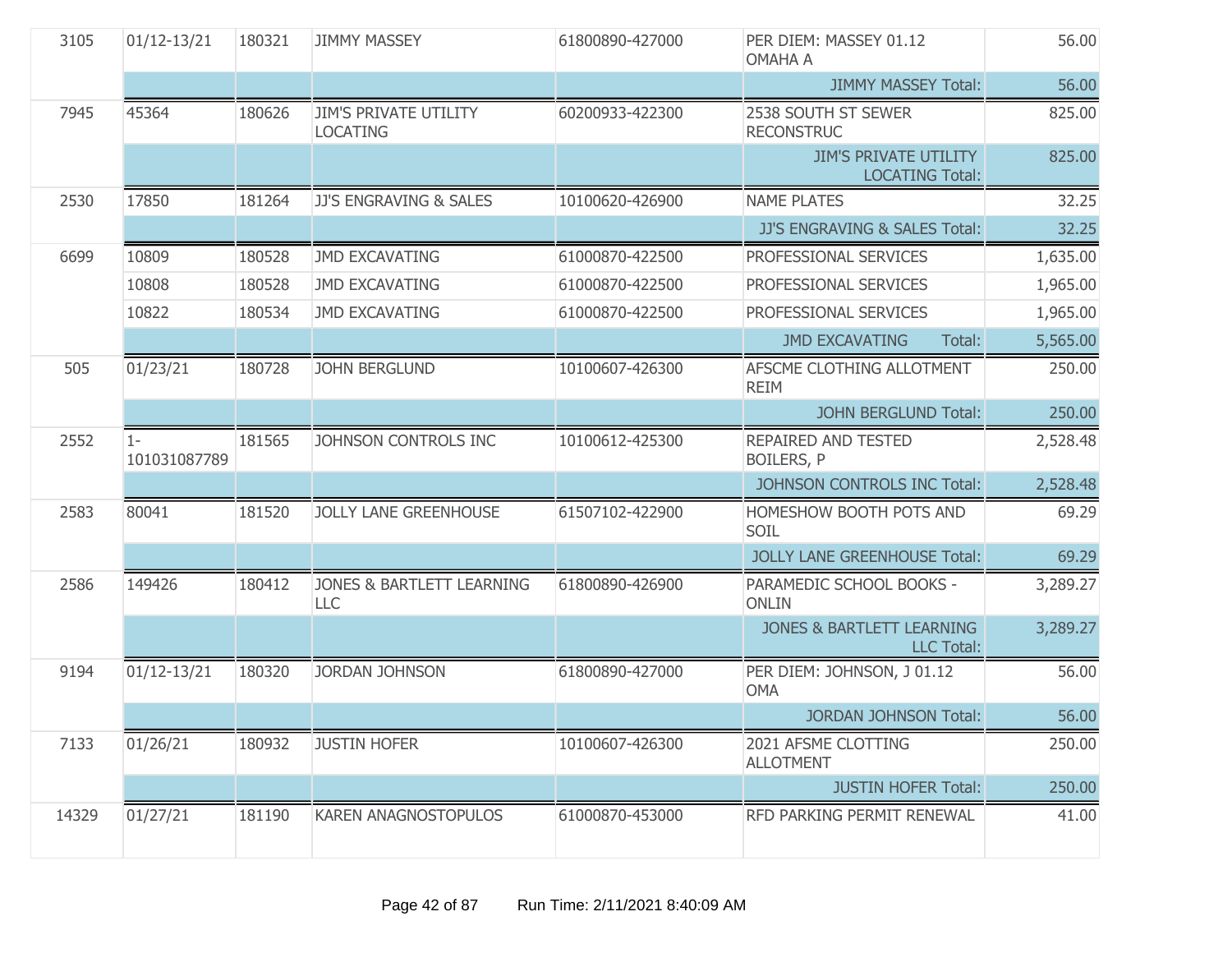| 14329 |           |        |                              |                 | <b>KAREN ANAGNOSTOPULOS Total:</b>  | 41.00    |
|-------|-----------|--------|------------------------------|-----------------|-------------------------------------|----------|
| 8915  | 01/26/21  | 180988 | <b>KEITH DYK</b>             | 10100305-426500 | <b>TOOL REIMBURSEMENT</b>           | 7.19     |
|       |           |        |                              |                 | <b>KEITH DYK Total:</b>             | 7.19     |
| 2664  | bc35c153  | 180235 | <b>KENNY'S BODY SHOP INC</b> | 10100201-425100 | REPAIR UNIT 202                     | 1,927.95 |
|       |           |        |                              |                 | <b>KENNY'S BODY SHOP INC Total:</b> | 1,927.95 |
| 14324 | 01/19/21  | 180986 | <b>KEVIN TIFFT</b>           | 10100305-426500 | <b>TOOL REIMBURSEMENT</b>           | 163.99   |
|       |           |        |                              |                 | <b>KEVIN TIFFT Total:</b>           | 163.99   |
| 14318 | 349305    |        | <b>KIEFFER SANITATION</b>    | 61507102-453000 |                                     | 40.12    |
|       |           |        |                              |                 | <b>KIEFFER SANITATION Total:</b>    | 40.12    |
| 11669 | SI101378  | 178844 | KIESLER POLICE SUPPLY INC    | 10102023-426300 | <b>HELMETS - BACKSTOCK</b>          | 998.00   |
|       | SI101378  | 178844 | KIESLER POLICE SUPPLY INC    | 10102027-426300 | <b>HELMETS - BACKSTOCK</b>          | 998.00   |
|       |           |        |                              |                 | KIESLER POLICE SUPPLY INC<br>Total: | 1,996.00 |
| 2682  | 8509462   | 180439 | <b>KIMBALL MIDWEST</b>       | 10100607-425300 | <b>SHOP STOCK</b>                   | 303.88   |
|       |           |        |                              |                 | <b>KIMBALL MIDWEST Total:</b>       | 303.88   |
| 12191 | 01/22/21  | 180638 | <b>KIRK HANSON</b>           | 10100301-429200 | <b>CDL RENEWAL</b>                  | 33.00    |
|       |           |        |                              |                 | <b>KIRK HANSON Total:</b>           | 33.00    |
| 2719  | 5764385   | 180566 | KNECHT HOME CENTER           | 10100860-426400 | <b>33 GAL TRASH BAGS</b>            | 12.99    |
|       | 5764726   | 180596 | <b>KNECHT HOME CENTER</b>    | 60207012-425500 | <b>ENCHANTMENT BREAK</b>            | 195.84   |
|       | 5780178   | 181015 | <b>KNECHT HOME CENTER</b>    | 60207012-426500 | W303                                | 23.99    |
|       | 5788655   | 181007 | <b>KNECHT HOME CENTER</b>    | 10100618-426900 | MISC. SUPPLIES                      | 9.59     |
|       | 5775973   | 181473 | <b>KNECHT HOME CENTER</b>    | 10106061-426900 | misc supplies                       | 68.10    |
|       | 5722588   | 181475 | <b>KNECHT HOME CENTER</b>    | 10106061-426900 | misc supplies                       | 27.03    |
|       | 5801835   | 181476 | KNECHT HOME CENTER           | 10106061-426900 | misc supplies                       | 31.67    |
|       | 5730555   | 181474 | <b>KNECHT HOME CENTER</b>    | 10106061-426900 | misc supplies                       | 31.87    |
|       | 5789286   | 181401 | KNECHT HOME CENTER           | 10100607-425200 | PINE - ICE RINK                     | 18.75    |
|       | 5798823   | 181275 | <b>KNECHT HOME CENTER</b>    | 60207012-426500 | W303                                | 32.63    |
|       |           |        |                              |                 | <b>KNECHT HOME CENTER Total:</b>    | 452.46   |
| 2739  | 959781029 | 181536 | <b>KONE</b>                  | 60207011-425300 | PACTOLA: FEB 2021, ELEVATOR<br>MA   | 105.39   |
|       |           |        |                              |                 | <b>KONE Total:</b>                  | 105.39   |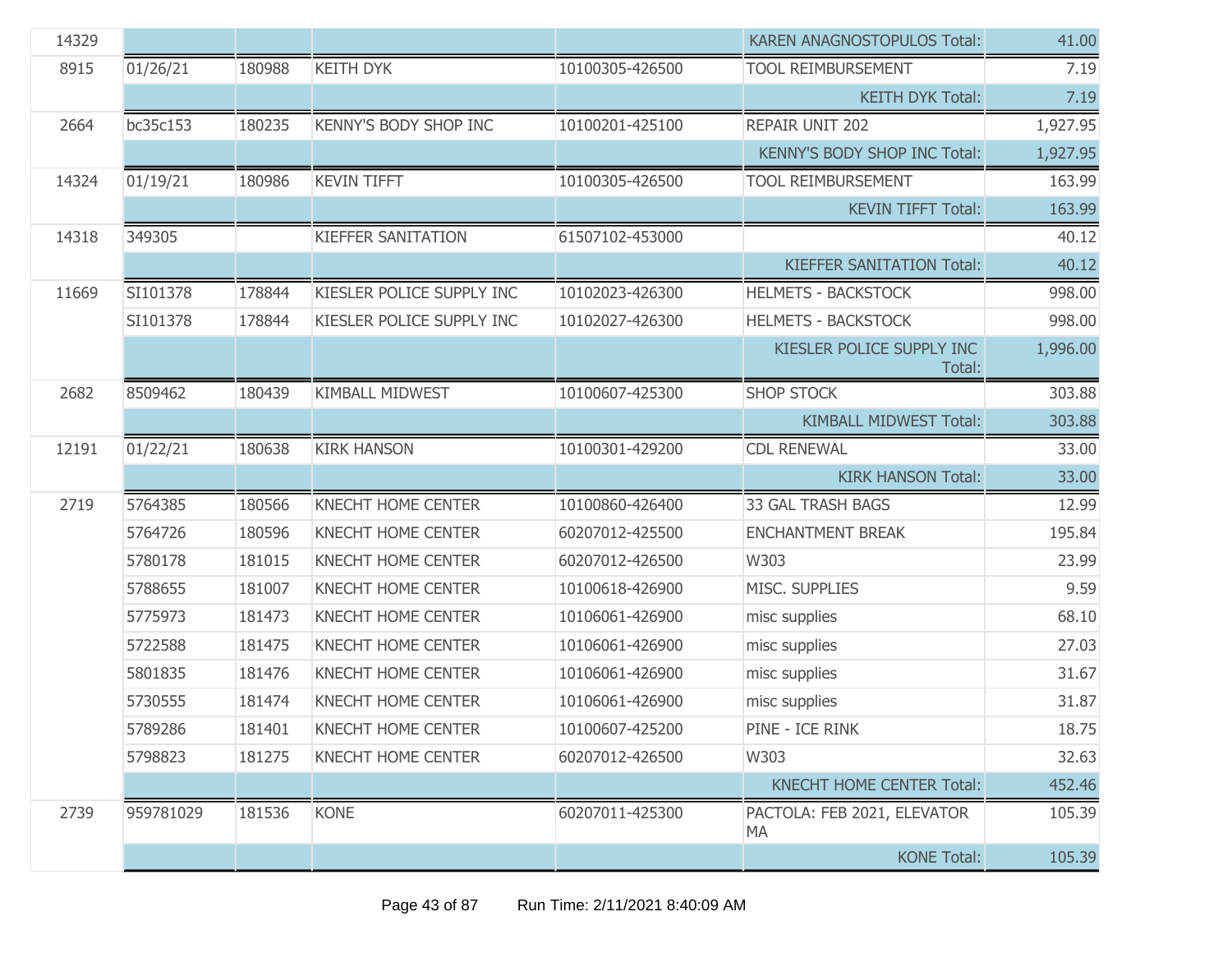| 2772  | 43810      | 178922 | <b>KT CONNECTIONS INC</b>                     | 10100108-429500 | HP Business E273 27" LED LCD M           | 8,070.00  |
|-------|------------|--------|-----------------------------------------------|-----------------|------------------------------------------|-----------|
|       | 43662      | 177795 | KT CONNECTIONS INC                            | 10100108-426900 | HP ELITEBOOK 850 G7 LAPTOPS              | 145.00    |
|       | 43662      | 177795 | KT CONNECTIONS INC                            | 10100108-429500 | HP ELITEBOOK 850 G7 LAPTOPS              | 10,544.00 |
|       | 43661      | 178206 | <b>KT CONNECTIONS INC</b>                     | 10100106-429500 | Computer for HRC/MOA Coordinat           | 1,930.00  |
|       |            |        |                                               |                 | <b>KT CONNECTIONS INC Total:</b>         | 20,689.00 |
| 7820  | 21PD001    | 180140 | <b>KTM DESIGN SOLUTIONS</b>                   | 10100204-453000 | Application Fee Refund                   | 250.00    |
|       |            |        |                                               |                 | <b>KTM DESIGN SOLUTIONS Total:</b>       | 250.00    |
| 11163 | 4070       | 180952 | LAKOTA CONTRACTING INC                        | 10100201-426300 | HAND CUFFS AND HOLSTERS<br><b>STOCK</b>  | 1,272.95  |
|       |            |        |                                               |                 | LAKOTA CONTRACTING INC<br>Total:         | 1,272.95  |
| 2816  | 100851355  | 180527 | <b>LANDAUER INC</b>                           | 10100108-422500 | 2021 ADVANCE/LUXEL+<br><b>SERVICES</b>   | 1,253.70  |
|       |            |        |                                               |                 | <b>LANDAUER INC Total:</b>               | 1,253.70  |
| 4012  | 01/20/21   | 180743 | <b>LAWRENCE REPP</b>                          | 50508910-431000 | 2505 UNA DEL DRIVE<br><b>RECONSTRUCT</b> | 420.00    |
|       |            |        |                                               |                 | <b>LAWRENCE REPP Total:</b>              | 420.00    |
| 2859  | 9308155121 | 181506 | LAWSON PRODUCTS INC                           | 61207101-425100 | <b>WEATHERPACK AND PROTECTOR</b>         | 824.47    |
|       |            |        |                                               |                 | <b>LAWSON PRODUCTS INC Total:</b>        | 824.47    |
| 8388  | LTS0190107 | 180978 | <b>LEARN TO SKATE USA</b>                     | 10100603-429200 | <b>MEMBERSHIPS</b>                       | 487.50    |
|       | LTS0190108 | 180977 | <b>LEARN TO SKATE USA</b>                     | 10100603-429200 | <b>MEMBERSHIPS</b>                       | 227.50    |
|       |            |        |                                               |                 | <b>LEARN TO SKATE USA Total:</b>         | 715.00    |
| 13419 | 349294     |        | LEWIS, KIRKEBY HALL                           | 61507102-453000 |                                          | 27.65     |
|       |            |        |                                               |                 | LEWIS, KIRKEBY HALL Total:               | 27.65     |
| 6816  | 183021     | 180955 | LIBERTY CHRYSLER CENTER LLC 10100201-425100   |                 | <b>CAR PARTS</b>                         | 327.20    |
|       | 182718     | 180955 | LIBERTY CHRYSLER CENTER LLC                   | 10100201-425100 | <b>CAR PARTS</b>                         | 63.96     |
|       | 182823     | 180955 | LIBERTY CHRYSLER CENTER LLC                   | 10100201-425100 | <b>CAR PARTS</b>                         | 245.60    |
|       | 183281     | 180966 | LIBERTY CHRYSLER CENTER LLC   10100201-425100 |                 | <b>WEATHER STRIP UNIT 150</b>            | 79.08     |
|       | 183008     | 180955 | LIBERTY CHRYSLER CENTER LLC                   | 10100201-425100 | <b>CAR PARTS</b>                         | 84.16     |
|       |            |        |                                               |                 | LIBERTY CHRYSLER CENTER LLC<br>Total:    | 800.00    |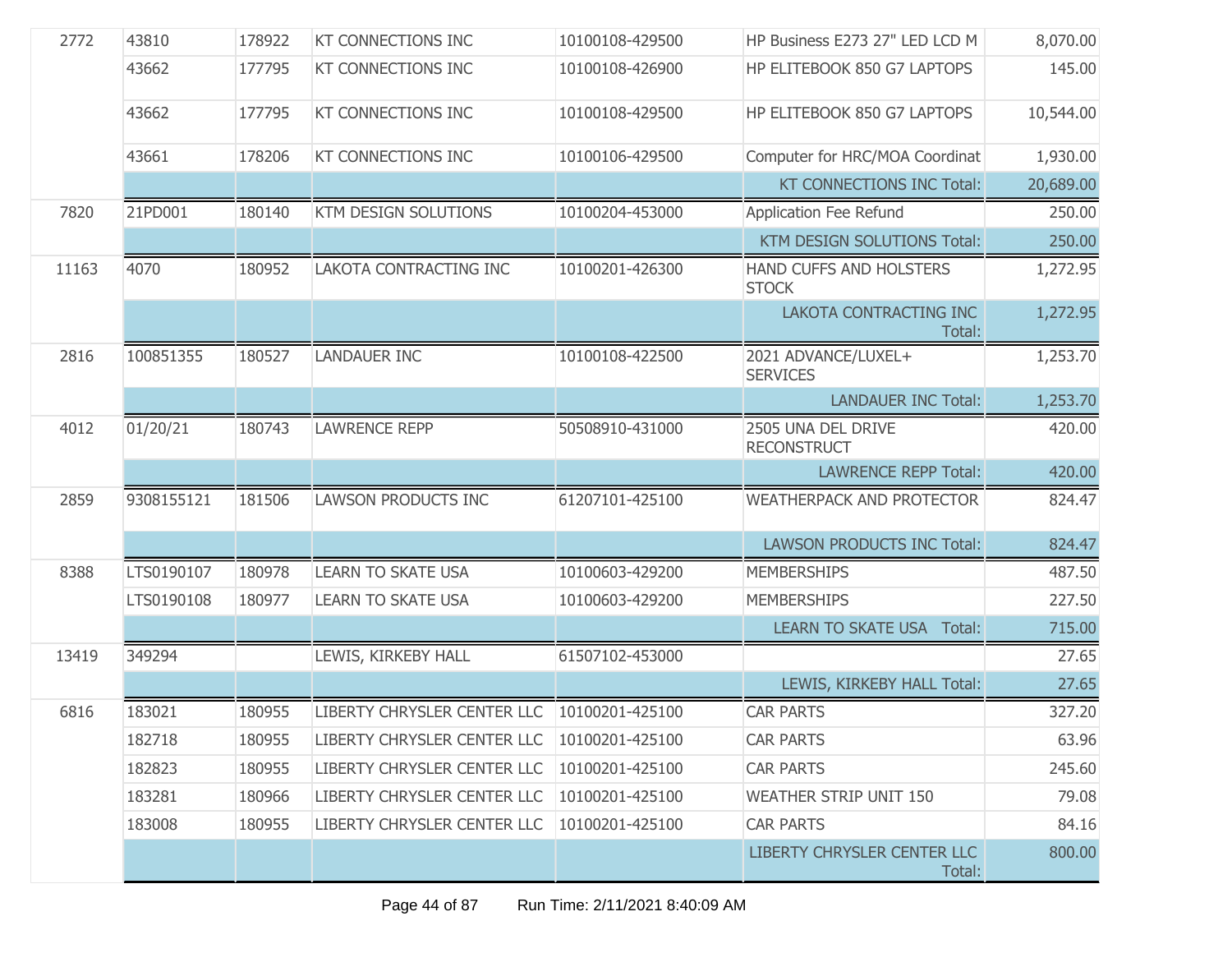| 2935 | 032696   |        | <b>LIFEWAYS INC</b>                      | 10100621-460900 | FEB21 LIFEWAYS                                  | 5,000.00   |
|------|----------|--------|------------------------------------------|-----------------|-------------------------------------------------|------------|
|      |          |        |                                          |                 | <b>LIFEWAYS INC Total:</b>                      | 5,000.00   |
| 2936 | 00928656 | 180298 | LIFT PRO EQUIPMENT COMPANY<br><b>INC</b> | 60407072-422500 | HYSTER FORKLIFT: FILTERS<br><b>AND</b>          | 65.00      |
|      | 00928656 | 180298 | LIFT PRO EQUIPMENT COMPANY<br><b>INC</b> | 60407072-425300 | HYSTER FORKLIFT: FILTERS<br><b>AND</b>          | 43.22      |
|      | 00928656 | 180298 | LIFT PRO EQUIPMENT COMPANY<br><b>INC</b> | 60407072-426200 | HYSTER FORKLIFT: FILTERS<br><b>AND</b>          | 19.80      |
|      | 00928656 | 180298 | LIFT PRO EQUIPMENT COMPANY<br><b>INC</b> | 60407072-426900 | HYSTER FORKLIFT: FILTERS<br><b>AND</b>          | 3.25       |
|      | 00928682 | 181174 | LIFT PRO EQUIPMENT COMPANY<br><b>INC</b> | 61507103-425300 | FORKLIFT FILTER PANEL                           | 285.72     |
|      |          |        |                                          |                 | LIFT PRO EQUIPMENT COMPANY<br><b>INC Total:</b> | 416.99     |
| 2938 | 91883    | 170185 | LIGHTING MAINTENANCE CO                  | 10100304-422500 | CR20-210207 footing & installa                  | 3,350.74   |
|      | 91921    | 180929 | LIGHTING MAINTENANCE CO                  | 10100304-422500 | SL Maint. Contract - Jan 2021                   | 4,636.20   |
|      | 91884    | 180910 | LIGHTING MAINTENANCE CO                  | 10100304-426900 | CR 20-210207 Anchor Bolts                       | 274.86     |
|      | 92025    | 166607 | LIGHTING MAINTENANCE CO                  | 10100304-422500 | CR20-208533 Pole foundation re                  | 2,700.00   |
|      | 91909    | 180600 | LIGHTING MAINTENANCE CO                  | 10100618-422500 | PROFESSIONAL SERVICES                           | 211.84     |
|      | 91786    | 181375 | LIGHTING MAINTENANCE CO                  | 10100205-422500 | CR 20-216956 Remove knocked<br>do               | 355.61     |
|      | 91787    | 181376 | LIGHTING MAINTENANCE CO                  | 10100304-422500 | Install replacement I-90 Pole                   | 533.41     |
|      |          |        |                                          |                 | LIGHTING MAINTENANCE CO<br>Total:               | 12,062.66  |
| 2951 | 25173    | 180913 | LIND-EXCO INC                            | 50508910-437000 | 2517 ROBBINSDALE PH6<br><b>PARKVIEW</b>         | 86,786.66  |
|      | 25173    | 180913 | LIND-EXCO INC                            | 50508911-437100 | 2517 ROBBINSDALE PH6<br><b>PARKVIEW</b>         | 948.69     |
|      | 25173    | 180913 | LIND-EXCO INC                            | 60200933-438100 | 2517 ROBBINSDALE PH6<br><b>PARKVIEW</b>         | 81,124.40  |
|      | 25173    | 180913 | LIND-EXCO INC                            | 60400833-438000 | 2517 ROBBINSDALE PH6<br><b>PARKVIEW</b>         | 10,792.32  |
|      |          |        |                                          |                 | LIND-EXCO INC Total:                            | 179,652.07 |
| 2966 | 444119   | 181471 | <b>LITTLE PRINT SHOP</b>                 | 10100620-426900 | <b>BUSINESS CARDS = MYERS</b>                   | 74.00      |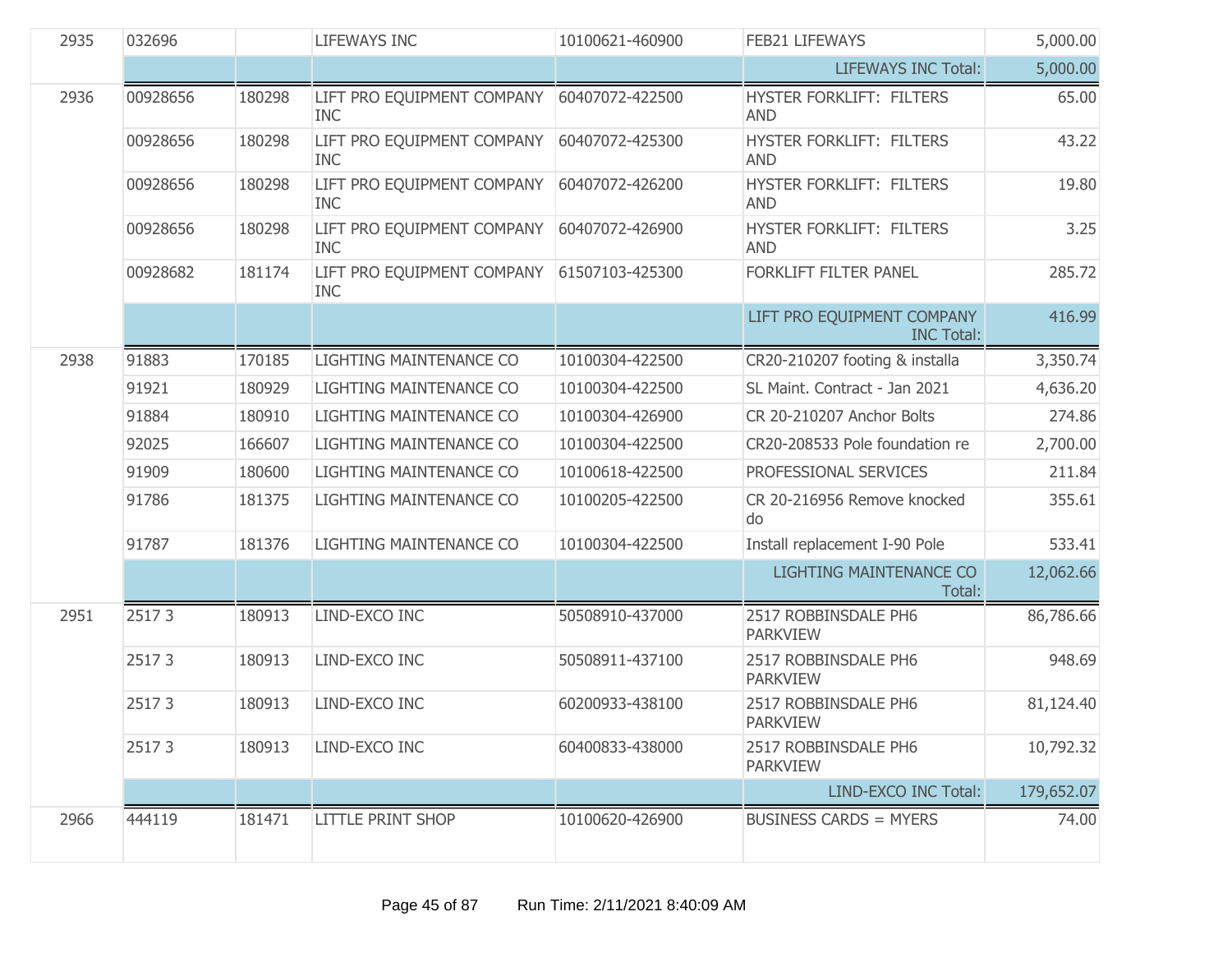| 2966  | 443953    | 181155 | <b>LITTLE PRINT SHOP</b>                          | 61207101-422900 | ANNUAL HOLIDAY POSTCARDS<br>2021                         | 794.07    |
|-------|-----------|--------|---------------------------------------------------|-----------------|----------------------------------------------------------|-----------|
|       |           |        |                                                   |                 | <b>LITTLE PRINT SHOP Total:</b>                          | 868.07    |
| 12369 | 8198      | 181619 | <b>LONGBRANCH CIVIL</b><br><b>ENGINEERING INC</b> | 50508911-422300 | 2596 MEADE HAWTHORNE<br><b>PONDS 224</b>                 | 990.00    |
|       | 8197      | 181618 | LONGBRANCH CIVIL<br><b>ENGINEERING INC</b>        | 50508910-422300 | 19-2515 ROBBINSDALE PHASE 6<br>DE                        | 5,470.67  |
|       | 8197      | 181618 | LONGBRANCH CIVIL<br><b>ENGINEERING INC</b>        | 50508911-422300 | 19-2515 ROBBINSDALE PHASE 6<br><b>DE</b>                 | 424.95    |
|       | 8197      | 181618 | <b>LONGBRANCH CIVIL</b><br><b>ENGINEERING INC</b> | 60200933-422300 | 19-2515 ROBBINSDALE PHASE 6<br>DE                        | 1,743.18  |
|       | 8197      | 181618 | LONGBRANCH CIVIL<br><b>ENGINEERING INC</b>        | 60400833-422300 | 19-2515 ROBBINSDALE PHASE 6<br>DE                        | 961.20    |
|       | 8196      | 181617 | LONGBRANCH CIVIL<br><b>ENGINEERING INC</b>        | 50508910-422300 | 2487 ST CLOUD<br><b>RECONSTRUCTION 5</b>                 | 3,180.63  |
|       | 8196      | 181617 | <b>LONGBRANCH CIVIL</b><br><b>ENGINEERING INC</b> | 50508911-422300 | 2487 ST CLOUD<br><b>RECONSTRUCTION 5</b>                 | 324.90    |
|       | 8196      | 181617 | <b>LONGBRANCH CIVIL</b><br><b>ENGINEERING INC</b> | 60200933-422300 | 2487 ST CLOUD<br><b>RECONSTRUCTION 5</b>                 | 847.55    |
|       |           |        |                                                   |                 | <b>LONGBRANCH CIVIL</b><br><b>ENGINEERING INC Total:</b> | 13,943.08 |
| 9217  | 01/19/21  | 180343 | <b>LUIS PENA</b>                                  | 10100305-426500 | <b>TOOL REIMBURSEMENT</b>                                | 229.90    |
|       | 01/12/21  | 180343 | <b>LUIS PENA</b>                                  | 10100305-426500 | <b>TOOL REIMBURSEMENT</b>                                | 70.10     |
|       |           |        |                                                   |                 | <b>LUIS PENA Total:</b>                                  | 300.00    |
| 3036  | IN-444813 | 181192 | M G OIL CO                                        | 10100618-426200 | GAS, OIL & FUEL                                          | 354.45    |
|       | IN-445407 | 181616 | M G OIL CO                                        | 60407071-426400 | ANTI FREEZE, GENERATOR RED<br><b>ROC</b>                 | 22.65     |
|       | IN-443764 | 180640 | M G OIL CO                                        | 10100302-426200 | <b>SUPPLIES</b>                                          | 221.42    |
|       | IN-443857 | 180640 | M G OIL CO                                        | 10100301-426200 | <b>SUPPLIES</b>                                          | 765.75    |
|       | IN-443620 | 180640 | M G OIL CO                                        | 10100401-426200 | <b>SUPPLIES</b>                                          | 128.02    |
|       | IN-444294 | 181176 | M G OIL CO                                        | 61507103-426200 | <b>BULK OIL</b>                                          | 663.79    |
|       | IN-443348 | 180136 | M G OIL CO                                        | 60207012-426200 | W19-314                                                  | 153.36    |
|       | IN-443349 | 180137 | M G OIL CO                                        | 60207012-426200 | W317                                                     | 153.36    |
|       |           |        |                                                   |                 | M G OIL CO Total:                                        | 2,462.80  |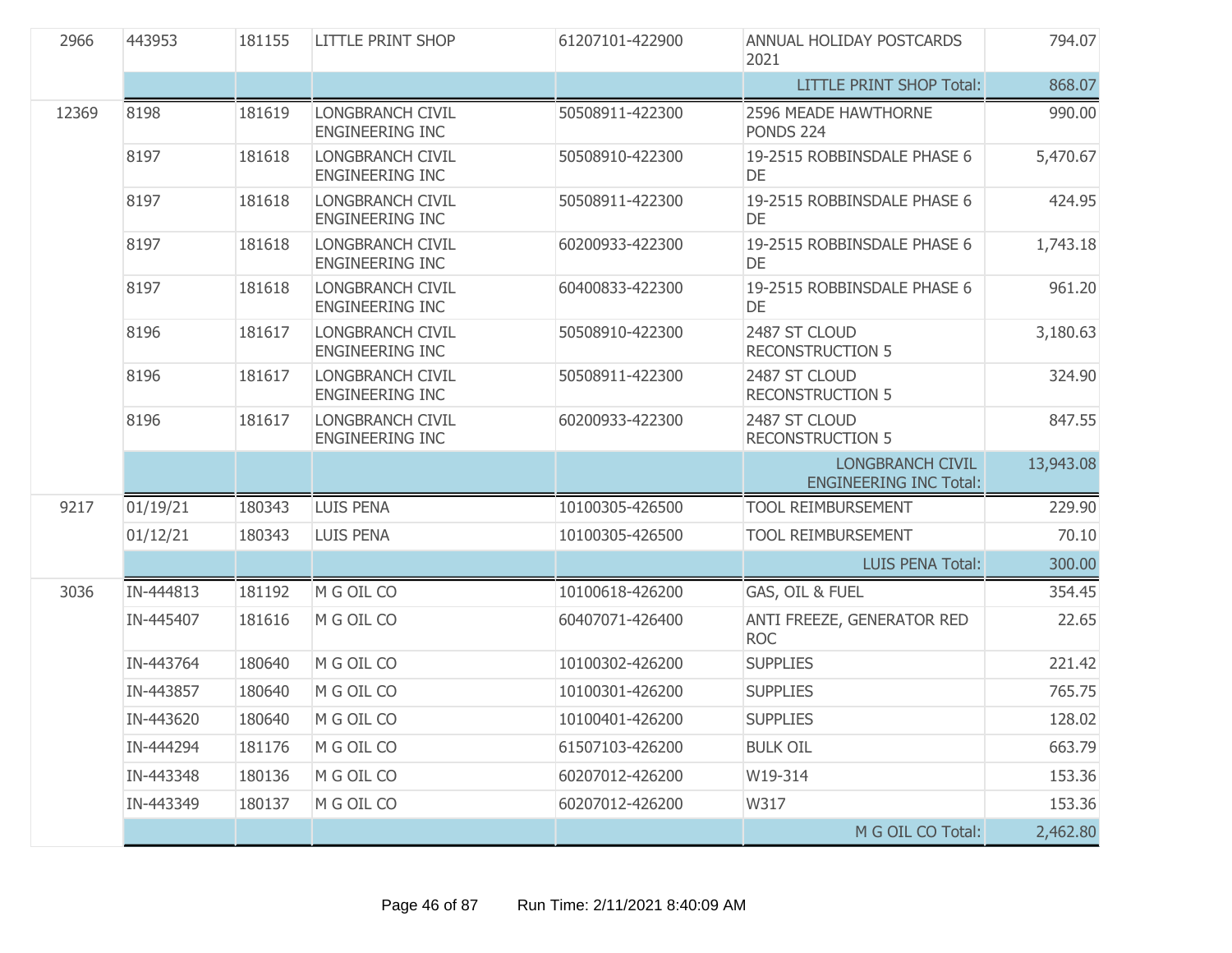| 3040  | 2491 13  | 181295 | MAC CONSTRUCTION CO       | 10700132-432000 | 19-2491 RAPID CITY<br>ADMINISTRAT        | 150,000.00 |
|-------|----------|--------|---------------------------|-----------------|------------------------------------------|------------|
|       | 2508 6   | 181311 | MAC CONSTRUCTION CO       | 50508912-432000 | 2508 FITZGERAL STADIUM<br><b>RENOVAT</b> | 262,369.02 |
|       |          |        |                           |                 | MAC CONSTRUCTION CO Total:               | 412,369.02 |
| 14316 | 349300   |        | MAIN STREET SQUARE        | 61000870-453000 |                                          | 75.12      |
|       | 349300   |        | <b>MAIN STREET SQUARE</b> | 61000870-453000 |                                          | 46.95      |
|       | 349300   |        | MAIN STREET SQUARE        | 61000870-453000 |                                          | 7.93       |
|       |          |        |                           |                 | MAIN STREET SQUARE Total:                | 130.00     |
| 3062  | 668      | 181033 | MAIN STREET SQUARE INC    | 10100201-422500 | CRUISER CAR SHOW TOW BILL                | 133.13     |
|       |          |        |                           |                 | MAIN STREET SQUARE INC Total:            | 133.13     |
| 3063  | 25894    | 181294 | MAINLINE CONTRACTING      | 61507104-437300 | 2589 LAKE HERMAN OUTFALL<br><b>IMPRO</b> | 15,601.28  |
|       |          |        |                           |                 | <b>MAINLINE CONTRACTING Total:</b>       | 15,601.28  |
| 9793  | 28596900 | 181212 | <b>MARCO</b>              | 10100101-425300 | Marco copier service                     | 702.85     |
|       | 28644402 | 181653 | <b>MARCO</b>              | 10100202-425300 | COPIER MAINTENANCE JAN                   | 746.99     |
|       | 28644402 | 181653 | <b>MARCO</b>              | 61800890-425300 | COPIER MAINTENANCE JAN                   | 367.92     |
|       | 28470412 | 180886 | <b>MARCO</b>              | 10100101-425300 | KONICA COPIERS                           | 3.37       |
|       | 28470412 | 180886 | <b>MARCO</b>              | 10100108-425300 | KONICA COPIERS                           | 349.51     |
|       | 28470412 | 180886 | <b>MARCO</b>              | 10100204-425300 | KONICA COPIERS                           | 749.33     |
|       | 28470412 | 180886 | <b>MARCO</b>              | 10100706-425300 | KONICA COPIERS                           | 8.44       |
|       | 28470412 | 180886 | <b>MARCO</b>              | 27000270-425300 | KONICA COPIERS                           | 1.69       |
|       |          |        |                           |                 | <b>MARCO Total:</b>                      | 2,930.10   |
| 3112  | 156927   | 180812 | <b>MATCO TOOLS</b>        | 10100202-426500 | <b>SHOP TOOL</b>                         | 340.00     |
|       |          |        |                           |                 | <b>MATCO TOOLS Total:</b>                | 340.00     |
| 3115  | 51747803 | 181541 | MATHESON TRI-GAS INC      | 60207011-424400 | JAN 2021 TANK RENTAL: ARGON<br>A         | 61.24      |
|       | 51747802 | 181558 | MATHESON TRI-GAS INC      | 10100607-426200 | ACETYLENE, ARG, OXYGEN                   | 94.10      |
|       | 23036174 | 181611 | MATHESON TRI-GAS INC      | 60407071-426500 | REGULATOR LENS COVER FOR<br>WELDI        | 71.57      |
|       | 23036174 | 181611 | MATHESON TRI-GAS INC      | 60907401-426500 | REGULATOR LENS COVER FOR<br>WELDI        | 71.58      |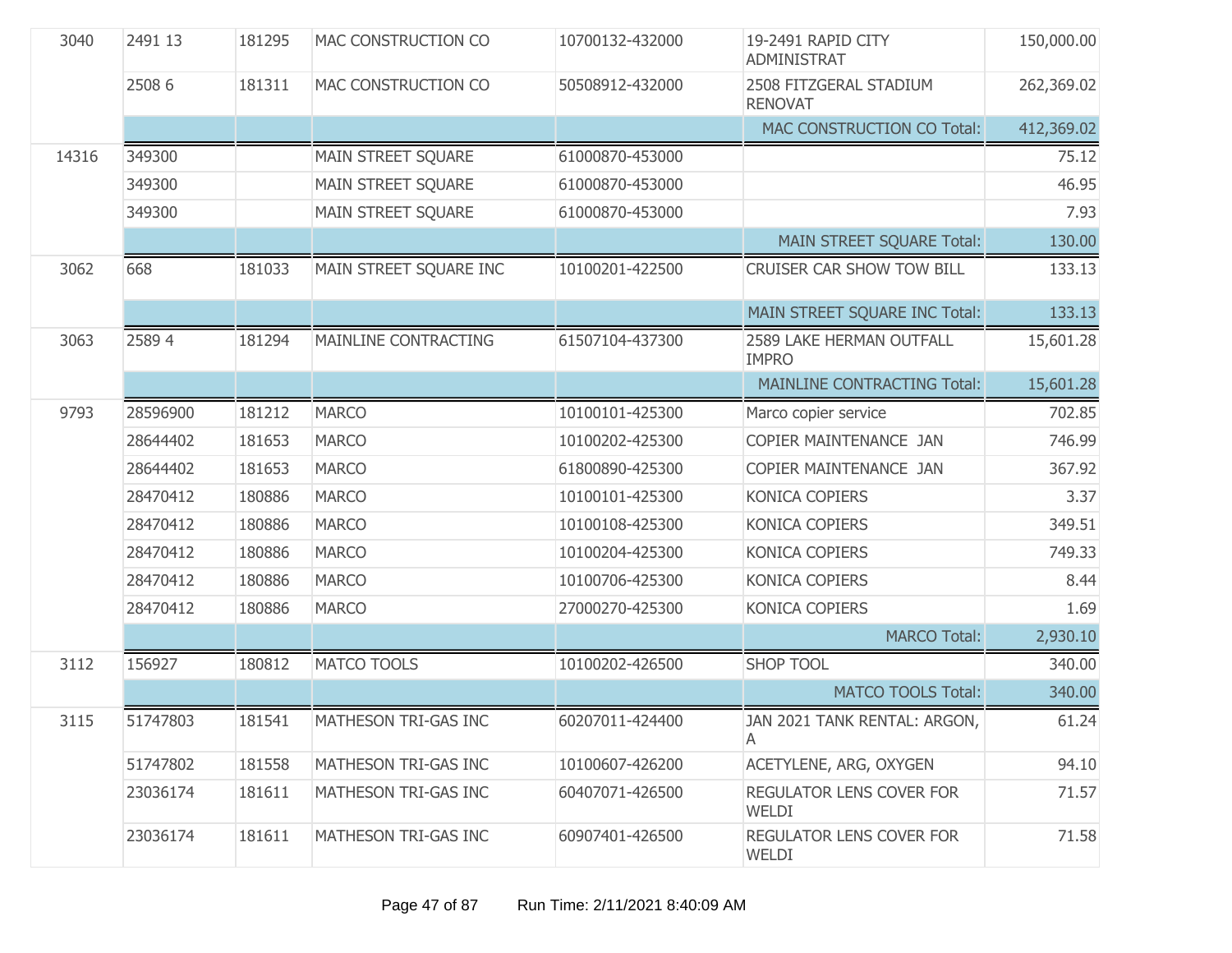| 3115  | 22970097          | 181286 | MATHESON TRI-GAS INC   | 60207011-426400 | PACTOLA: COMPRESSED<br><b>NITROGEN</b>    | 25.30    |
|-------|-------------------|--------|------------------------|-----------------|-------------------------------------------|----------|
|       |                   |        |                        |                 | MATHESON TRI-GAS INC Total:               | 323.79   |
| 14307 | 01/20/21          | 180741 | <b>MATT ERPENBACH</b>  | 50508910-431000 | 2505 UNA DEL DRIVE<br><b>RECONSTRUCT</b>  | 200.00   |
|       |                   |        |                        |                 | <b>MATT ERPENBACH Total:</b>              | 200.00   |
| 3164  | 15092834          | 181209 | MCKIE FORD INC         | 10100108-425100 | UNIT E228/RO 14317 LAMP ASSY              | 93.73    |
|       | 15093193          | 180997 | MCKIE FORD INC         | 10100201-425100 | VALVE ASY UNIT 172                        | 43.97    |
|       | 15093299          | 181080 | MCKIE FORD INC         | 60407072-425100 | VEH 819: RESERVOIR ASSEMBLY               | 373.40   |
|       |                   |        |                        |                 | <b>MCKIE FORD INC Total:</b>              | 511.10   |
| 14310 | 01/21/21          | 180584 | <b>MELISSA CRISMAN</b> | 10100612-453000 | PARTICAL 20 PUNCH PASS<br><b>REFUND</b>   | 64.00    |
|       |                   |        |                        |                 | <b>MELISSA CRISMAN Total:</b>             | 64.00    |
| 3208  | 88779             | 181126 | <b>MENARDS</b>         | 10102026-426900 | SIGN / SAND - ST6                         | 5.87     |
|       | 88779             | 181126 | <b>MENARDS</b>         | 61800896-426900 | SIGN / SAND - ST6                         | 2.89     |
|       | 89024             | 181076 | <b>MENARDS</b>         | 60407072-426500 | TOOLS: ELECTRICIAN                        | 65.94    |
|       | 88701<br>01/21/21 | 181113 | <b>MENARDS</b>         | 61800890-426900 | EMS DISPOSABLES / NON-<br><b>DISPOSAB</b> | 70.83    |
|       | 88701<br>01/21/21 | 181113 | <b>MENARDS</b>         | 61800890-429700 | EMS DISPOSABLES / NON-<br><b>DISPOSAB</b> | 37.80    |
|       | 89240             | 181083 | <b>MENARDS</b>         | 60207014-426310 | SOLID STEEL ROD, SAFETY CONE              | 10.48    |
|       | 89240             | 181083 | <b>MENARDS</b>         | 60207014-426900 | SOLID STEEL ROD, SAFETY CONE              | 3.99     |
|       | 89356             | 181651 | <b>MENARDS</b>         | 10102021-425200 | <b>STATION MAINT - ST1</b>                | 60.41    |
|       | 89356             | 181651 | <b>MENARDS</b>         | 61800891-425200 | <b>STATION MAINT - ST1</b>                | 29.76    |
|       | 89017             | 181361 | <b>MENARDS</b>         | 10102026-425200 | <b>STATION MAINT - ST6</b>                | 4.13     |
|       | 89017             | 181361 | <b>MENARDS</b>         | 61800896-425200 | <b>STATION MAINT - ST6</b>                | 2.04     |
|       | 89268             | 181403 | <b>MENARDS</b>         | 10100607-425200 | POLEBARN SCREWS, 12' CORNER<br>AN         | 27.87    |
|       | 89249             | 181403 | <b>MENARDS</b>         | 10100607-425200 | POLEBARN SCREWS, 12' CORNER<br>AN         | 1,285.55 |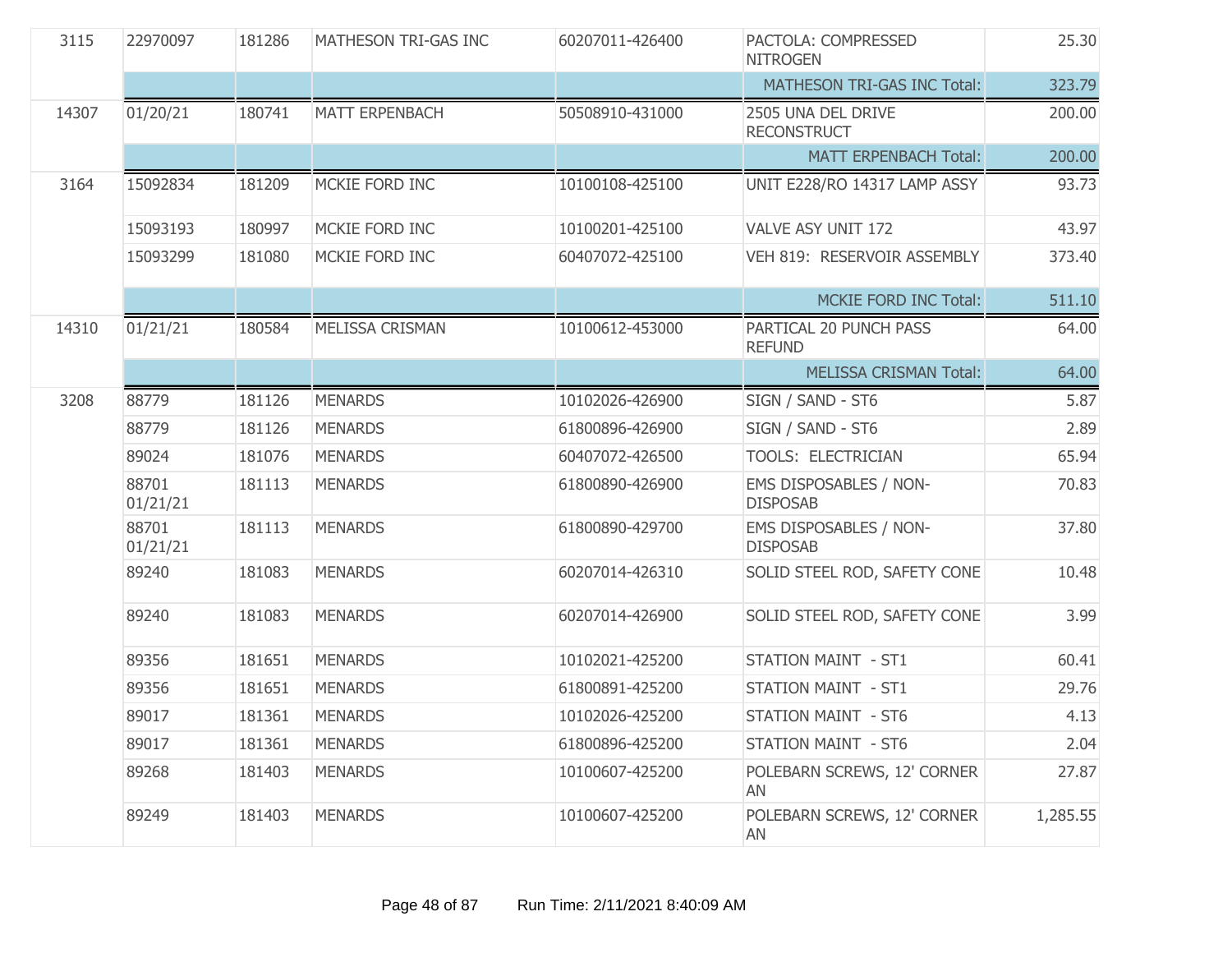| 89264             |        | <b>MENARDS</b> | 10100607-425200 | CR RTN TRIM                              | (19.19) |
|-------------------|--------|----------------|-----------------|------------------------------------------|---------|
| 89460             | 181492 | <b>MENARDS</b> | 60207011-426310 | NITRILE GLOVES                           | 37.98   |
| 89375             | 181489 | <b>MENARDS</b> | 60207011-426500 | <b>RECIP SAW BLADES</b>                  | 49.98   |
| 89724<br>02/01/21 | 181572 | <b>MENARDS</b> | 60207011-425300 | DEERFIELD: TORCH KIT, GRAY<br>PRI        | 15.76   |
| 89724<br>02/01/21 | 181572 | <b>MENARDS</b> | 60207011-425700 | DEERFIELD: TORCH KIT, GRAY<br>PRI        | 18.99   |
| 89724<br>02/01/21 | 181572 | <b>MENARDS</b> | 60207011-426500 | DEERFIELD: TORCH KIT, GRAY<br>PRI        | 38.96   |
| 89724<br>02/01/21 | 181572 | <b>MENARDS</b> | 60207011-426900 | DEERFIELD: TORCH KIT, GRAY<br>PRI        | 44.70   |
| 89454             | 181482 | <b>MENARDS</b> | 10106061-426900 | misc supplies                            | 79.21   |
| 89171             | 181657 | <b>MENARDS</b> | 10102027-426900 | RESCUE MATERIAL / NOZZLE<br><b>REPLA</b> | 71.55   |
| 89284             | 181650 | <b>MENARDS</b> | 10102024-422500 | <b>STATION MAINT - ST4</b>               | 21.82   |
| 89284             | 181650 | <b>MENARDS</b> | 61800894-422500 | <b>STATION MAINT - ST4</b>               | 10.74   |
| 88463             | 180800 | <b>MENARDS</b> | 10102026-425100 | MAINT: HAZMAT 6                          | 99.33   |
| 87778             | 180467 | <b>MENARDS</b> | 61207101-421100 | <b>MAILBOX REPAIR</b>                    | 25.11   |
| 88371             | 180507 | <b>MENARDS</b> | 60207011-426900 | METAL CUT-OFF WHEELS                     | 29.70   |
| 88531             | 180498 | <b>MENARDS</b> | 60207011-426900 | N. PINEDALE RES: VELCRO<br><b>FASTEN</b> | 21.99   |
| 88469             | 180575 | <b>MENARDS</b> | 10100607-426900 | 2" DECK SCREWS, & BIT - ICE RI           | 52.85   |
| 88568             | 180614 | <b>MENARDS</b> | 60207011-426400 | FLAG, AIR FRESHENER, ROPE                | 9.70    |
| 88568             | 180614 | <b>MENARDS</b> | 60207011-426900 | FLAG, AIR FRESHENER, ROPE                | 50.89   |
| 89160             | 181069 | <b>MENARDS</b> | 60207011-425300 | SILICONE, PLIERS, COMBO<br><b>WRENCH</b> | 6.49    |
| 89160             | 181069 | <b>MENARDS</b> | 60207011-426500 | SILICONE, PLIERS, COMBO<br><b>WRENCH</b> | 29.72   |
| 88774             | 180621 | <b>MENARDS</b> | 60207011-425300 | REAR TRAILER LED LIGHTS                  | 39.98   |
| 88769             | 180808 | <b>MENARDS</b> | 10102025-425100 | <b>WASHERS - NEW E5</b>                  | 9.77    |
| 88713             | 180840 | <b>MENARDS</b> | 10102025-425100 | MAINT - E5 / ST5                         | 26.46   |
| 88713             | 180840 | <b>MENARDS</b> | 10102025-425200 | MAINT - E5 / ST5                         | 7.98    |
| 88174             | 180799 | <b>MENARDS</b> | 10102026-425100 | MAINT: HAZMAT 6                          | 73.02   |
| 88462             |        | <b>MENARDS</b> | 10102026-425100 | CR RTN TURNLOK                           | (73.02) |
|                   |        |                |                 |                                          |         |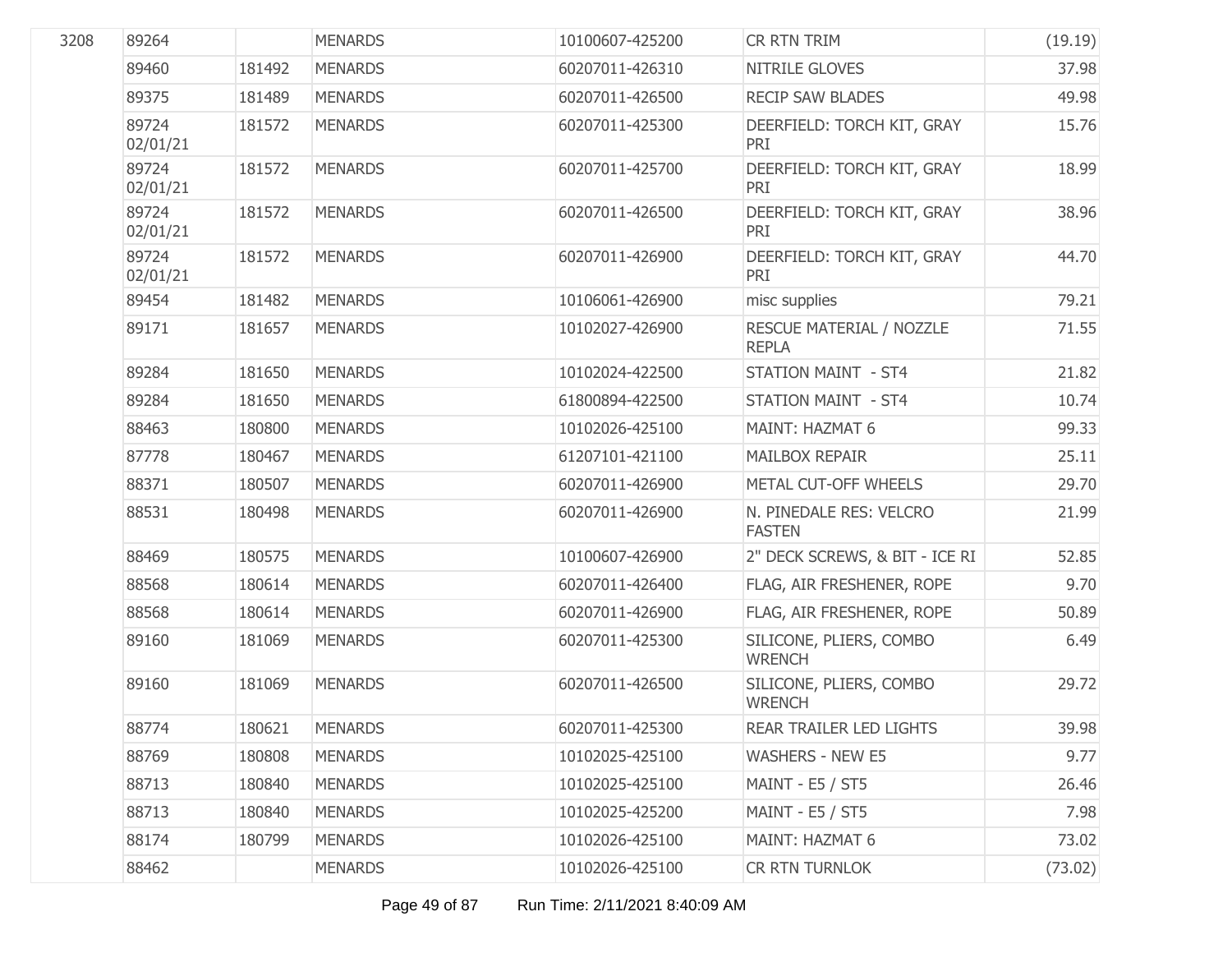| 3208  |                           |        |                                                               |                 | <b>MENARDS Total:</b>                                | 2,388.03 |
|-------|---------------------------|--------|---------------------------------------------------------------|-----------------|------------------------------------------------------|----------|
| 3225  | 00127                     |        | METROPOLITAN LIFE INSURANCE 70200922-454200<br><b>COMPANY</b> |                 | MAR21 LIFE                                           | 6,013.19 |
|       |                           |        |                                                               |                 | METROPOLITAN LIFE INSURANCE<br><b>COMPANY Total:</b> | 6,013.19 |
| 13416 | 349287                    |        | MG OIL COMPANY                                                | 61507102-453000 |                                                      | 19.48    |
|       | 349288                    |        | MG OIL COMPANY                                                | 61507102-453000 |                                                      | 21.36    |
|       | 349290                    |        | MG OIL COMPANY                                                | 61507102-453000 |                                                      | 104.93   |
|       |                           |        |                                                               |                 | MG OIL COMPANY Total:                                | 145.77   |
| 14313 | 3708455003                | 180811 | MICHAEL ARNOLD                                                | 10500115-453000 | CITY SHARE - 3220 GRENOBLE<br><b>CT</b>              | 1,500.00 |
|       | 3708455003A               | 180810 | MICHAEL ARNOLD                                                | 10500115-453000 | STATE SHARE - 3220 GRENOBLE<br><b>CT</b>             | 2,500.00 |
|       |                           |        |                                                               |                 | MICHAEL ARNOLD Total:                                | 4,000.00 |
| 3241  | 4035A                     | 181297 | MIDCO DIVING & MARINE<br>SERVICES INC                         | 60207011-422500 | <b>EXCISE TAX</b>                                    | 9.18     |
|       |                           |        |                                                               |                 | MIDCO DIVING & MARINE<br><b>SERVICES INC Total:</b>  | 9.18     |
| 3242  | 126964002117 180562<br>57 |        | MIDCONTINENT<br><b>COMMUNICATIONS</b>                         | 10100603-428100 | SWIM CENTER/ICE ARENA<br><b>TEMPORAR</b>             | 107.50   |
|       | 126964002117 180562<br>57 |        | MIDCONTINENT<br><b>COMMUNICATIONS</b>                         | 10100612-428100 | SWIM CENTER/ICE ARENA<br><b>TEMPORAR</b>             | 107.50   |
|       |                           |        |                                                               |                 | <b>MIDCONTINENT</b><br><b>COMMUNICATIONS Total:</b>  | 215.00   |
| 3243  | 110831                    | 181068 | MIDCONTINENT TESTING LABS<br><b>INC</b>                       | 60407073-422500 | DIGESTER METALS TESTING 12-<br>$30 -$                | 368.60   |
|       |                           |        |                                                               |                 | MIDCONTINENT TESTING LABS<br><b>INC Total:</b>       | 368.60   |
| 3260  | 3862821-00                | 180772 | MIDWEST TURF & IRRIGATION                                     | 61300664-425300 | BELTS/DECAL/AXLE/SPACERS/SC<br><b>REW</b>            | 152.63   |
|       | 3862886-00                | 180772 | MIDWEST TURF & IRRIGATION                                     | 61300664-425300 | BELTS/DECAL/AXLE/SPACERS/SC<br><b>REW</b>            | 453.18   |
|       | 3862818-01                | 180772 | MIDWEST TURF & IRRIGATION                                     | 61300664-425300 | BELTS/DECAL/AXLE/SPACERS/SC<br><b>REW</b>            | 12.70    |
|       | 3862821-01                | 180772 | MIDWEST TURF & IRRIGATION                                     | 61300664-425300 | BELTS/DECAL/AXLE/SPACERS/SC<br><b>REW</b>            | 50.70    |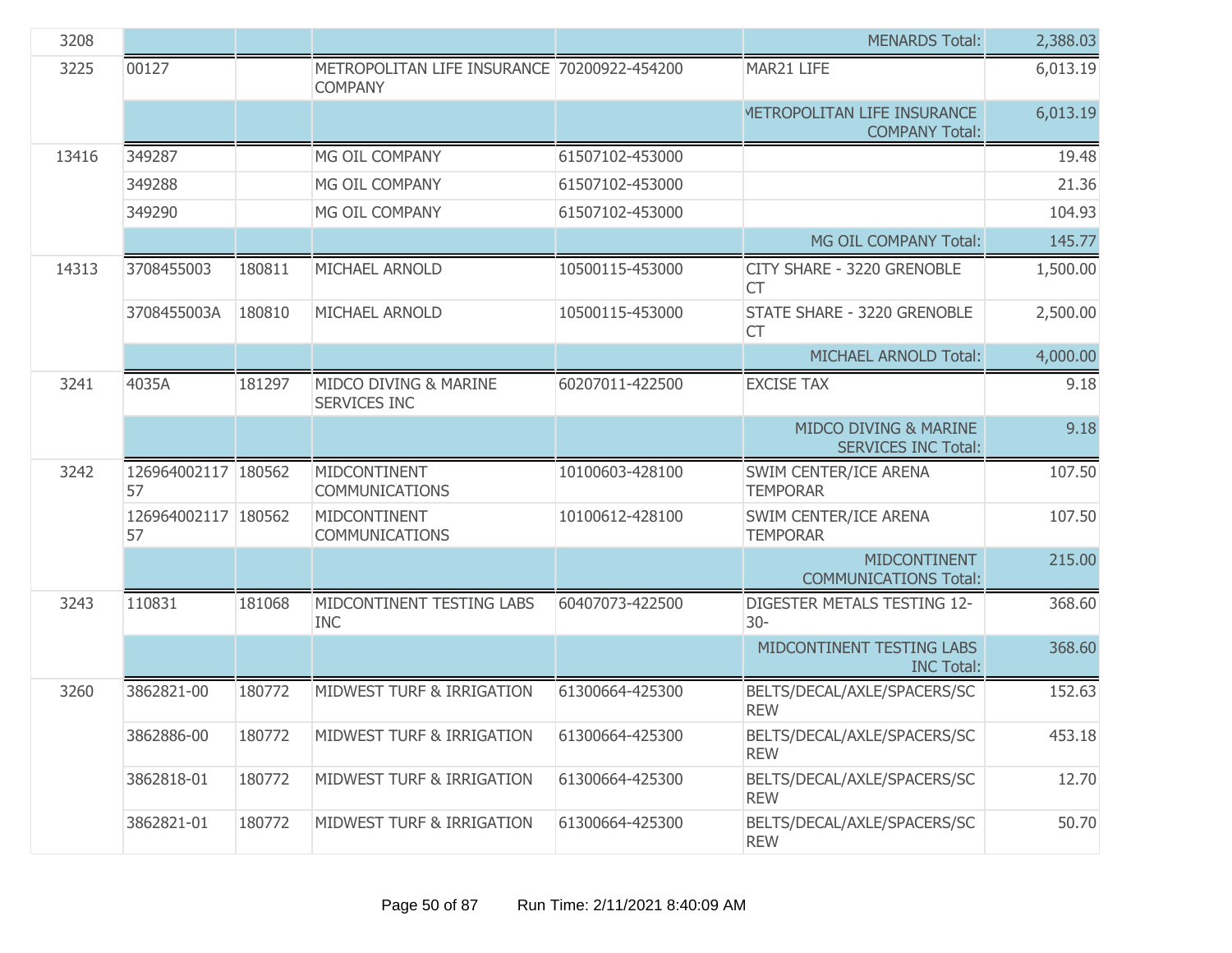| 3260  | 3862290-00      | 180720 | MIDWEST TURF & IRRIGATION                     | 61300664-425300 | GASKET/MOUNT/SEALS/BEARING<br>S/NU                | 322.11    |
|-------|-----------------|--------|-----------------------------------------------|-----------------|---------------------------------------------------|-----------|
|       | 3862290-01      | 180720 | MIDWEST TURF & IRRIGATION                     | 61300664-425300 | GASKET/MOUNT/SEALS/BEARING<br>S/NU                | 90.31     |
|       | 3862702-00      | 180772 | MIDWEST TURF & IRRIGATION                     | 61300664-425300 | BELTS/DECAL/AXLE/SPACERS/SC<br><b>REW</b>         | 454.61    |
|       | 3862741-00      | 180772 | MIDWEST TURF & IRRIGATION                     | 61300664-425300 | BELTS/DECAL/AXLE/SPACERS/SC<br><b>REW</b>         | 61.85     |
|       | 3862741-01      | 180772 | MIDWEST TURF & IRRIGATION                     | 61300664-425300 | BELTS/DECAL/AXLE/SPACERS/SC<br><b>REW</b>         | 30.73     |
|       | 3862818-00      | 180772 | MIDWEST TURF & IRRIGATION                     | 61300664-425300 | BELTS/DECAL/AXLE/SPACERS/SC<br><b>REW</b>         | 276.63    |
|       |                 |        |                                               |                 | <b>MIDWEST TURF &amp; IRRIGATION</b><br>Total:    | 1,905.45  |
| 11357 | 2364368285      | 180545 | MIELE INC                                     | 60407073-426900 | <b>LAB SUPPLIES - NEODISHER</b>                   | 491.00    |
|       |                 |        |                                               |                 | <b>MIELE INC Total:</b>                           | 491.00    |
| 2300  | $01/13 - 14/21$ | 180400 | <b>MIKE HOLMBERG</b>                          | 10100202-427000 | PER DIEM: M HOLMBERG<br>1.13.21                   | 32.00     |
|       |                 |        |                                               |                 | MIKE HOLMBERG Total:                              | 32.00     |
| 3287  | 02/28/21        |        | MINNELUZAHAN SENIOR<br><b>CITIZENS CTR</b>    | 10100621-456700 | 1/4 MINNELUZAHAN SENIOR<br><b>CENTER</b>          | 4,575.00  |
|       |                 |        |                                               |                 | MINNELUZAHAN SENIOR<br><b>CITIZENS CTR Total:</b> | 4,575.00  |
| 13467 | 16595           | 180542 | MOBILE STORAGE RENTALS INC                    | 10106061-422500 | mobile storage rentals                            | 190.00    |
|       |                 |        |                                               |                 | MOBILE STORAGE RENTALS INC<br>Total:              | 190.00    |
| 3357  | 16135761        | 181002 | MOTOROLA SOLUTIONS INC                        | 10100201-426900 | APX 4000 PORTABLE RADIOS                          | 39,449.10 |
|       |                 |        |                                               |                 | MOTOROLA SOLUTIONS INC<br>Total:                  | 39,449.10 |
| 3371  | m890            | 181557 | <b>MOUNTAIN STATES SECURITY</b><br><b>INC</b> | 10100607-422500 | <b>SECURITY SERVICES</b>                          | 1,405.53  |
|       | m890            | 181557 | <b>MOUNTAIN STATES SECURITY</b><br><b>INC</b> | 10100860-422500 | <b>SECURITY SERVICES</b>                          | 314.00    |
|       |                 |        |                                               |                 | MOUNTAIN STATES SECURITY<br><b>INC Total:</b>     | 1,719.53  |
| 3373  | 36064           | 181598 | MUELLENBERG ELECTRIC INC                      | 10100205-422500 | Supplemental labor, light & po                    | 298.47    |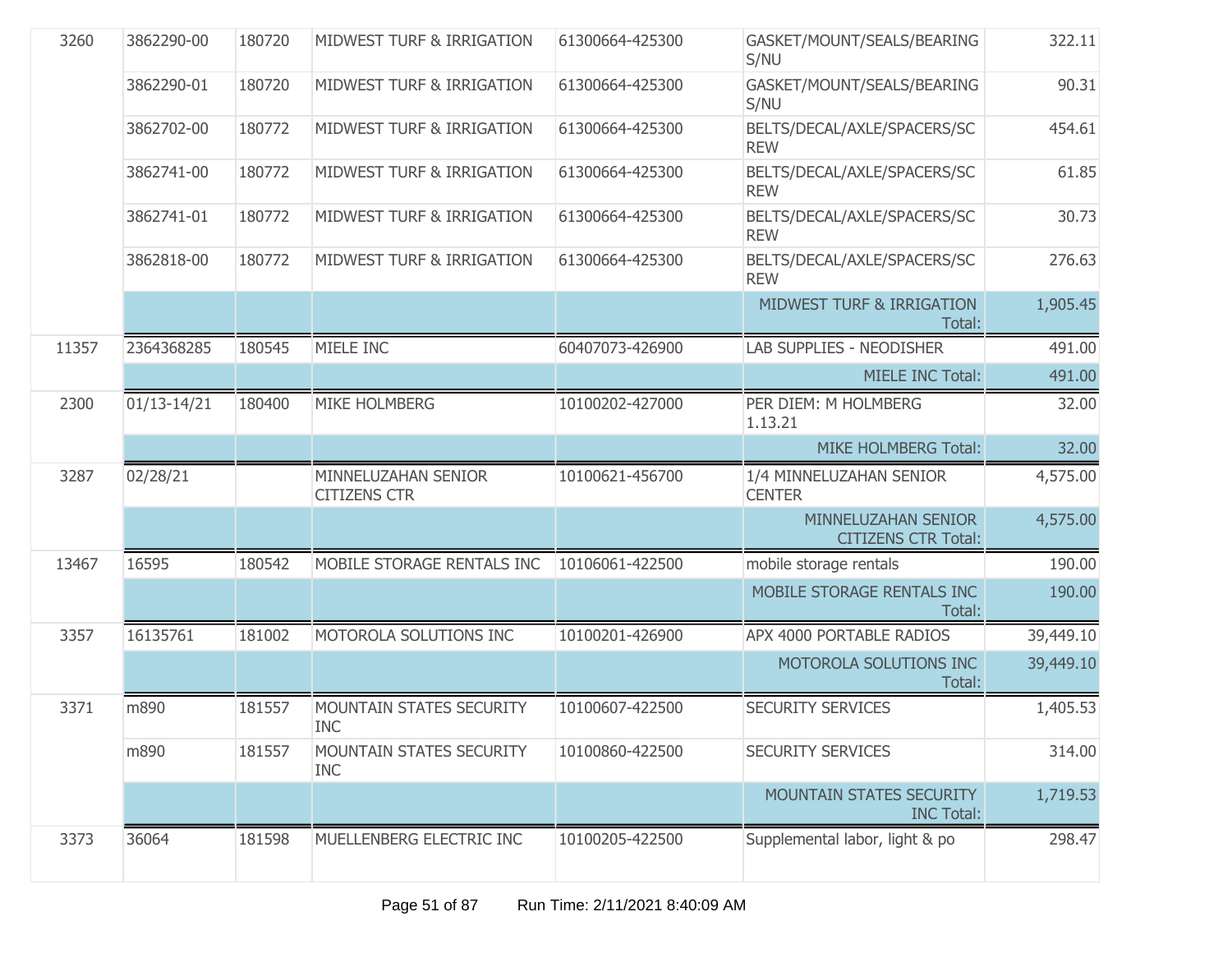| 3373  |                    |        |                                                          |                 | MUELLENBERG ELECTRIC INC<br>Total:                             | 298,47    |
|-------|--------------------|--------|----------------------------------------------------------|-----------------|----------------------------------------------------------------|-----------|
| 11021 | 01/13/21<br>687264 | 180425 | MUSCULAR DYSTROPHY<br>ASSOCIATION-<br>MINNESOTA/DAKOTAS  | 10100607-453000 | PARK SHELTER REFUND                                            | 125.00    |
|       |                    |        |                                                          |                 | MUSCULAR DYSTROPHY<br>ASSOCIATION-<br>MINNESOTA/DAKOTAS Total: | 125.00    |
| 3395  | 02/28/21           |        | MUSEUM ALLIANCE OF RC                                    | 10106064-460600 | FEB21 JOURNEY MUSEUM                                           | 60,000.00 |
|       |                    |        |                                                          |                 | MUSEUM ALLIANCE OF RC Total:                                   | 60,000.00 |
| 3399  | 1070957            | 180585 | MVTL LABORATORIES INC                                    | 61507103-422500 | DEC 2020 COCOMPOST<br><b>PATHOGENS F</b>                       | 441.00    |
|       |                    |        |                                                          |                 | MVTL LABORATORIES INC Total:                                   | 441.00    |
| 13407 | 349125             |        | MYSTIC MOUNTAIN LANDSCAPES 61507102-453000<br><b>LLC</b> |                 |                                                                | 30.55     |
|       | 349127             |        | MYSTIC MOUNTAIN LANDSCAPES 61507102-453000<br><b>LLC</b> |                 |                                                                | 38.73     |
|       | 349295             |        | MYSTIC MOUNTAIN LANDSCAPES 61507102-453000<br><b>LLC</b> |                 |                                                                | 53.21     |
|       | 349291             |        | MYSTIC MOUNTAIN LANDSCAPES 61507102-453000<br><b>LLC</b> |                 |                                                                | 63.28     |
|       | 349277             |        | MYSTIC MOUNTAIN LANDSCAPES 61507102-453000<br><b>LLC</b> |                 |                                                                | 24.12     |
|       | 349123             |        | MYSTIC MOUNTAIN LANDSCAPES 61507102-453000<br><b>LLC</b> |                 |                                                                | 104.14    |
|       | 349124             |        | MYSTIC MOUNTAIN LANDSCAPES 61507102-453000<br>LLC        |                 |                                                                | 26.95     |
|       |                    |        |                                                          |                 | MYSTIC MOUNTAIN LANDSCAPES<br><b>LLC Total:</b>                | 340.98    |
| 3424  | 15307              | 180920 | <b>NATIVE SUN NEWS</b>                                   | 10100706-423000 | LEGAL AD FOR SECTION 5310<br><b>FUND</b>                       | 120.00    |
|       |                    |        |                                                          |                 | <b>NATIVE SUN NEWS Total:</b>                                  | 120.00    |
| 3439  | 59261              | 181040 | NEBRASKA SALT & GRAIN CO                                 | 10100302-426400 | <b>SALT</b>                                                    | 12,937.96 |
|       |                    |        |                                                          |                 | <b>NEBRASKA SALT &amp; GRAIN CO</b><br>Total:                  | 12,937.96 |
| 3464  | 210046             | 180589 | NETWORK CONSULTING<br><b>SERVICES INC</b>                | 10106024-429502 | <b>VMWARE VSPHERE ESSENTIALS</b>                               | 687.00    |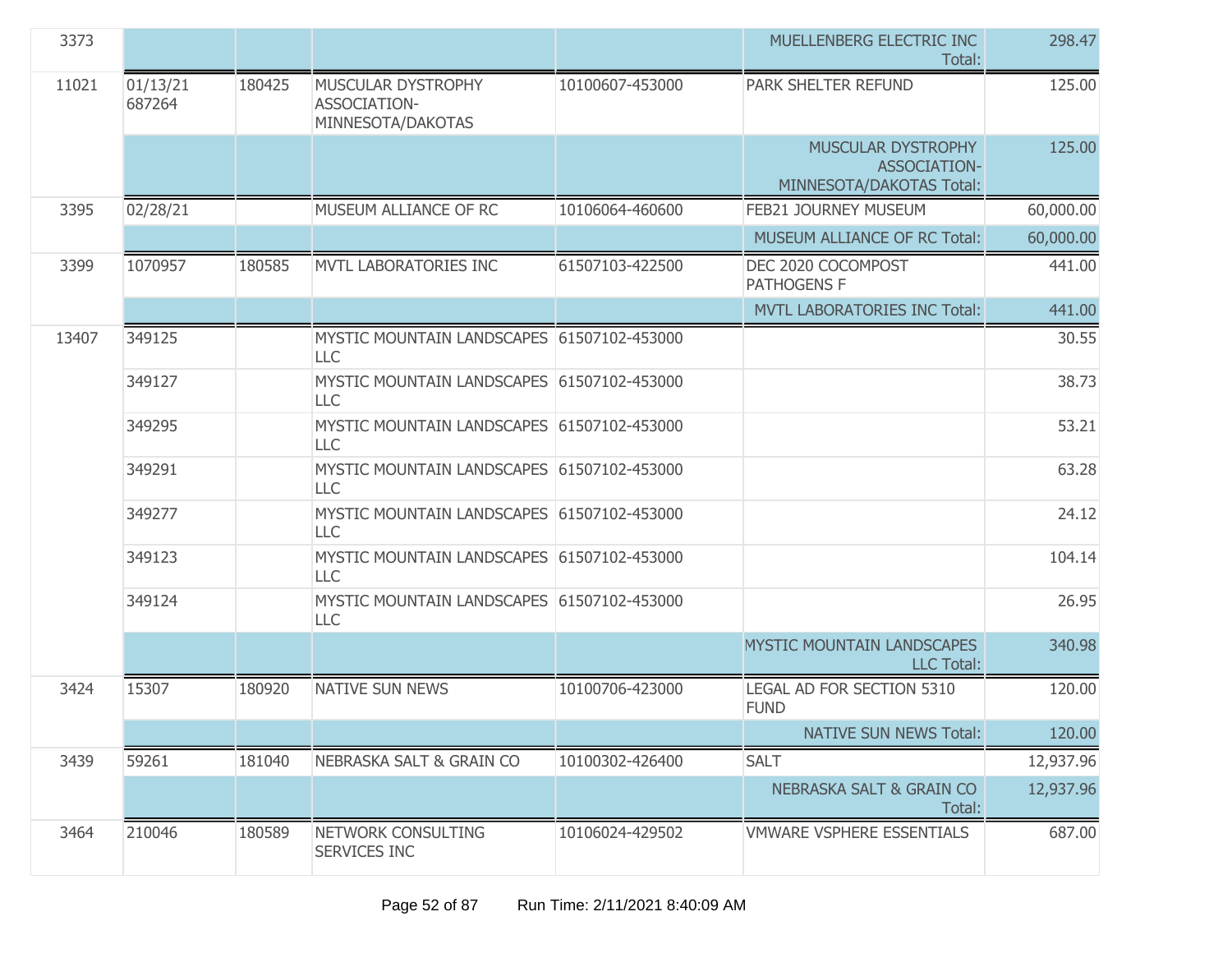| 3464  |                 |        |                                                  |                 | NETWORK CONSULTING<br><b>SERVICES INC Total:</b>        | 687.00   |
|-------|-----------------|--------|--------------------------------------------------|-----------------|---------------------------------------------------------|----------|
| 3471  | 6721            | 181147 | <b>NEW DEAL TIRE</b>                             | 61507102-422500 | <b>SCRAP TIRES</b>                                      | 2,838.00 |
|       |                 |        |                                                  |                 | <b>NEW DEAL TIRE Total:</b>                             | 2,838.00 |
| 3473  | 133043          | 181026 | <b>NEW ENGLAND SPORTS SALES</b>                  | 10100603-426900 | <b>COP WASH</b>                                         | 1,225.40 |
|       |                 |        |                                                  |                 | <b>NEW ENGLAND SPORTS SALES</b><br>Total:               | 1,225.40 |
| 14327 | 01/26/21        | 181086 | NICHOLAS HOWELL                                  | 60207012-429200 | <b>NICHOLAS HOWELL</b>                                  | 50.00    |
|       |                 |        |                                                  |                 | NICHOLAS HOWELL Total:                                  | 50.00    |
| 898   | $01/13 - 14/21$ | 180399 | <b>NICK CARLSON</b>                              | 10100202-427000 | PER DIEM: N CARLSON 1.13.21 E                           | 32.00    |
|       |                 |        |                                                  |                 | <b>NICK CARLSON Total:</b>                              | 32.00    |
| 10597 | 102259          | 180153 | <b>NORTH CENTRAL</b><br><b>INTERNATIONAL INC</b> | 10100618-425100 | <b>BUS REPAIRS</b>                                      | 475.19   |
|       | 102263          | 180153 | <b>NORTH CENTRAL</b><br><b>INTERNATIONAL INC</b> | 10100618-425100 | <b>BUS REPAIRS</b>                                      | 544.78   |
|       | 102188A         | 180531 | <b>NORTH CENTRAL</b><br><b>INTERNATIONAL INC</b> | 10100618-425100 | <b>BUS REPAIRS</b>                                      | 201.11   |
|       | 102272          | 180531 | <b>NORTH CENTRAL</b><br><b>INTERNATIONAL INC</b> | 10100618-425100 | <b>BUS REPAIRS</b>                                      | 1,745.09 |
|       | 102285          | 181193 | <b>NORTH CENTRAL</b><br><b>INTERNATIONAL INC</b> | 10100618-425100 | <b>BUS REPAIRS</b>                                      | 62.95    |
|       |                 |        |                                                  |                 | <b>NORTH CENTRAL</b><br><b>INTERNATIONAL INC Total:</b> | 3,029.12 |
| 3525  | RCI00535        | 180641 | NORTHERN TRUCK EQUIPMENT<br><b>CORP</b>          | 10100302-425300 | <b>SUPPLIES</b>                                         | 123.72   |
|       | RCI00564        | 180641 | NORTHERN TRUCK EQUIPMENT<br><b>CORP</b>          | 10100302-425300 | <b>SUPPLIES</b>                                         | 390.21   |
|       | RCI00565        |        | NORTHERN TRUCK EQUIPMENT<br><b>CORP</b>          | 10100302-425300 | CR EXCHANGED ADAPTER                                    | (23.28)  |
|       | RCI00537        | 180462 | NORTHERN TRUCK EQUIPMENT<br><b>CORP</b>          | 61207101-425100 | S920 PROX SWITCH AND FINDER                             | 572.40   |
|       | RCI00538        | 180461 | NORTHERN TRUCK EQUIPMENT<br><b>CORP</b>          | 61207101-425100 | S922 PROX SWITCH AND FINDER                             | 572.40   |
|       | RCI00551        | 180459 | NORTHERN TRUCK EQUIPMENT<br><b>CORP</b>          | 61207101-425100 | S920 ROLLER                                             | 652.20   |
|       | RCI00560        | 180475 | NORTHERN TRUCK EQUIPMENT<br><b>CORP</b>          | 61207101-425100 | S922 GRIPPER PADS                                       | 666.00   |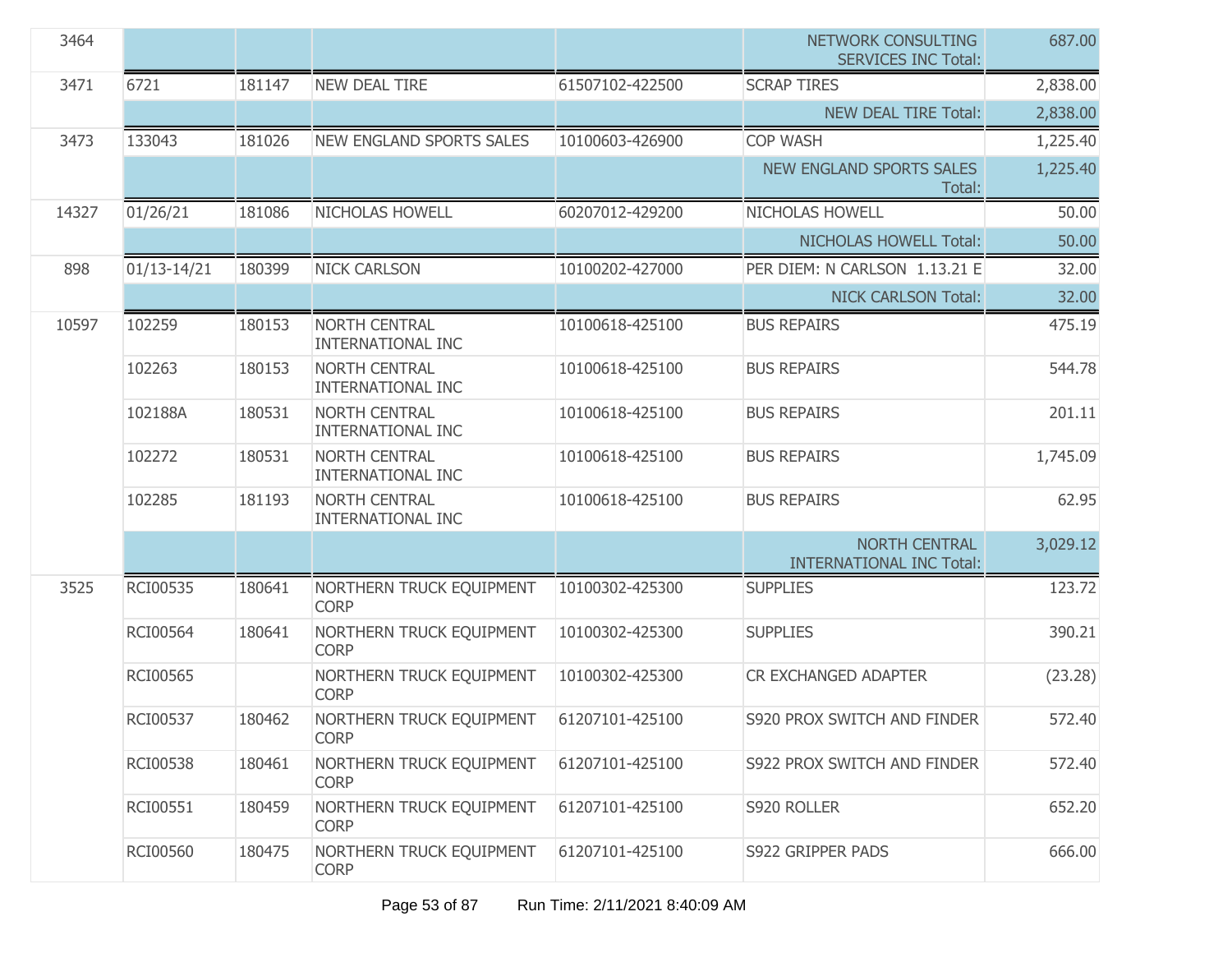| 3525  | RCI00584        | 181514 | NORTHERN TRUCK EQUIPMENT<br><b>CORP</b> | 61207101-425100 | S920 ROLLER                                     | 138.72   |
|-------|-----------------|--------|-----------------------------------------|-----------------|-------------------------------------------------|----------|
|       | <b>RCI00580</b> | 181515 | NORTHERN TRUCK EQUIPMENT<br><b>CORP</b> | 61207101-425100 | S920 SWITCH                                     | 463.28   |
|       | <b>RCI00579</b> | 181516 | NORTHERN TRUCK EQUIPMENT<br><b>CORP</b> | 61207101-425100 | S925 FILTER                                     | 662.94   |
|       |                 |        |                                         |                 | NORTHERN TRUCK EQUIPMENT<br><b>CORP Total:</b>  | 4,218.59 |
| 3530  | 1333663         | 181288 | NORTHWEST PIPE FITTINGS INC             | 60207011-425300 | PRIMER, PVC CEMENT, FLANGE,<br><b>GA</b>        | 102.25   |
|       | 1333668         | 181404 | NORTHWEST PIPE FITTINGS INC             | 10100607-425500 | ELKAY REPLACEMENT FILTER                        | 82.67    |
|       | 1333284         | 181372 | NORTHWEST PIPE FITTINGS INC             | 10102025-425100 | <b>CHECK VALVE - BRUSH 5</b>                    | 15.06    |
|       | 1332014         | 180565 | NORTHWEST PIPE FITTINGS INC             | 10100607-425500 | <b>IRRIGATION SUPPLIES - ASA</b><br><b>FIEL</b> | 137.69   |
|       | 1333223         | 180730 | NORTHWEST PIPE FITTINGS INC             | 10100607-425500 | <b>INSERT COUPLING</b>                          | 18.91    |
|       | 1332296         | 180133 | NORTHWEST PIPE FITTINGS INC             | 60207012-425500 | <b>CENTENNIAL MAIN BREAK</b>                    | 274.74   |
|       | 1332268         | 180328 | NORTHWEST PIPE FITTINGS INC             | 60207012-425500 | E. CENTENNIAL                                   | 1,600.20 |
|       | 1332715         | 181046 | NORTHWEST PIPE FITTINGS INC             | 60407072-425300 | PRETREATMENT BLDG: SUMP<br><b>PUMP</b>          | 281.59   |
|       | 1332635         | 180769 | NORTHWEST PIPE FITTINGS INC             | 10100607-425500 | <b>IRRIGATION SUPPLIES -</b><br><b>RUSHMORE</b> | 422.73   |
|       | 1332367         | 180936 | NORTHWEST PIPE FITTINGS INC             | 50508915-426900 | AUTO IRRIGATION PROJECT -<br><b>RUSH</b>        | 1,836.04 |
|       | 1332215         | 180936 | NORTHWEST PIPE FITTINGS INC             | 50508915-426900 | <b>AUTO IRRIGATION PROJECT -</b><br><b>RUSH</b> | 917.23   |
|       |                 |        |                                         |                 | NORTHWEST PIPE FITTINGS INC<br>Total:           | 5,689.11 |
| 12099 | 6093            | 180945 | OCCAM VIDEO SOLUTIONS LLC               | 10100201-429502 | EVD A/V LAB SOFTWARE<br><b>RENEWAL</b>          | 995.00   |
|       |                 |        |                                         |                 | OCCAM VIDEO SOLUTIONS LLC<br>Total:             | 995.00   |
| 3588  | 108273          | 180946 | <b>OLSON TOWING</b>                     | 10100201-422500 | TOW CR#21-200928                                | 125.00   |
|       |                 |        |                                         |                 | <b>OLSON TOWING Total:</b>                      | 125.00   |
| 3594  | 194460          | 180428 | <b>OLSON'S PEST</b>                     | 10100612-422500 | <b>BI-MONTHLY SERVICE</b>                       | 85.00    |
|       | 194325          | 180427 | <b>OLSON'S PEST</b>                     | 10100603-422500 | <b>BI-MONTHLY SERVICE</b>                       | 85.00    |
|       |                 |        |                                         |                 | <b>OLSON'S PEST Total:</b>                      | 170.00   |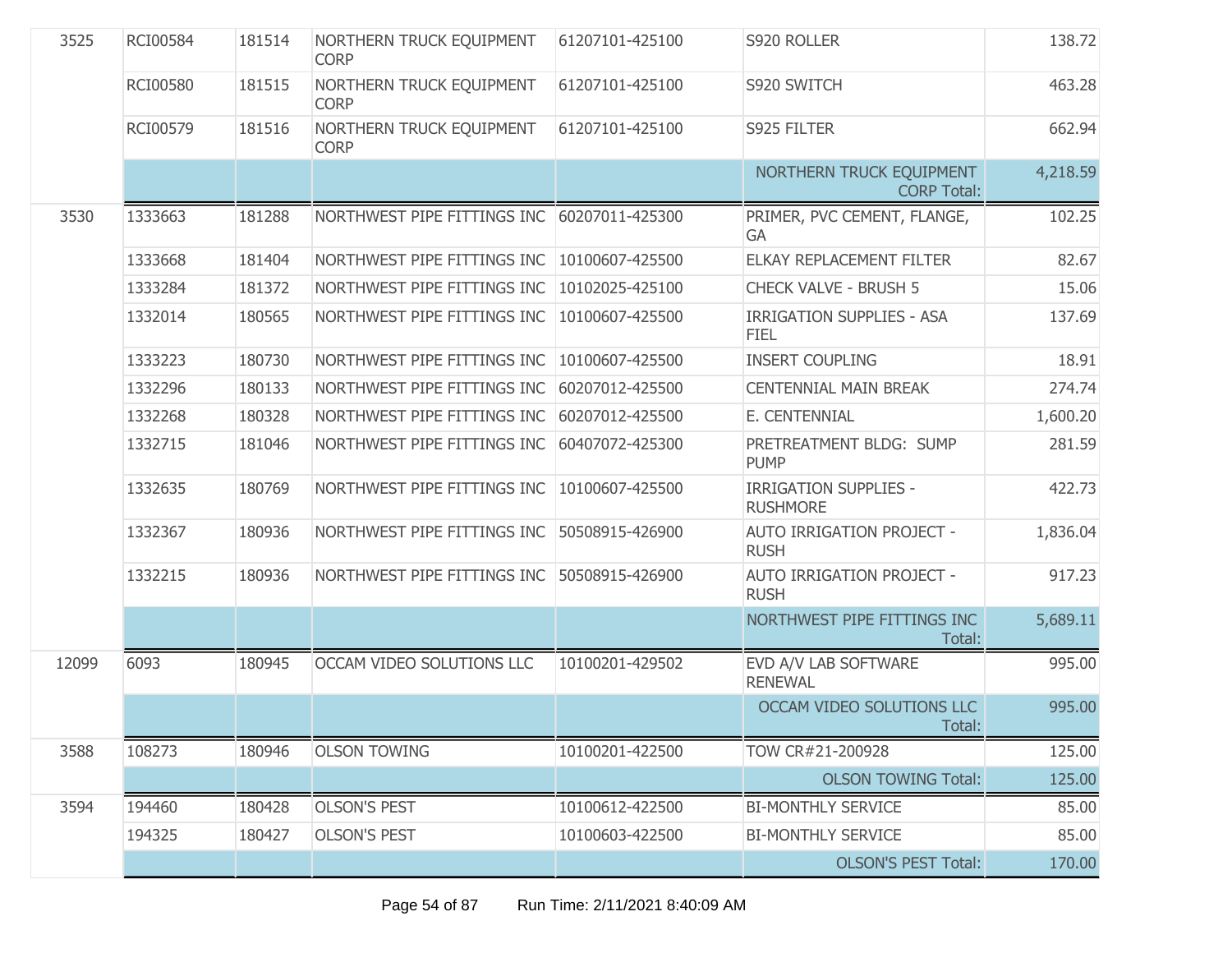| 3604  | 3224-356980 | 180537 | O'REILLY AUTO PARTS                           | 10106061-426900 | Wiper blade/Bulbs                                  | 21.60    |
|-------|-------------|--------|-----------------------------------------------|-----------------|----------------------------------------------------|----------|
|       |             |        |                                               |                 | <b>O'REILLY AUTO PARTS Total:</b>                  | 21.60    |
| 14314 | 349298      |        | ORR, JOHN                                     | 10100301-453000 |                                                    | 1,296.71 |
|       |             |        |                                               |                 | ORR, JOHN Total:                                   | 1,296.71 |
| 11668 | 5625        | 180114 | OVERHEAD DOOR OF RAPID CITY 10100618-422500   |                 | PROFESSIONAL SERVICES                              | 468.27   |
|       |             |        |                                               |                 | <b>OVERHEAD DOOR OF RAPID CITY</b><br>Total:       | 468.27   |
| 8433  | 08/20/20    | 180426 | OXI FRESH CARPET CLEANING                     | 10100612-422500 | CARPETS CLEANED AUGUST 2020                        | 750.00   |
|       |             |        |                                               |                 | <b>OXI FRESH CARPET CLEANING</b><br>Total:         | 750.00   |
| 3625  | 7514545     | 181067 | PACIFIC STEEL & RECYCLING INC 60407072-425300 |                 | <b>RBC BLOWERS - METAL</b>                         | 65.00    |
|       | 7512645     | 181500 | PACIFIC STEEL & RECYCLING INC 61507103-425100 |                 | M931 BLK PE                                        | 33.54    |
|       | 7507406     | 181178 | PACIFIC STEEL & RECYCLING INC 61207101-425100 |                 | S925 ROUND TUBE                                    | 40.53    |
|       | 7512646     | 181518 | PACIFIC STEEL & RECYCLING INC 61207101-425100 |                 | S918 ANGLE AND HR STRIP                            | 23.60    |
|       | 7507392     | 181179 | PACIFIC STEEL & RECYCLING INC 61207101-425100 |                 | S925 HR STRIP AND TUBE                             | 49.09    |
|       |             |        |                                               |                 | <b>PACIFIC STEEL &amp; RECYCLING INC</b><br>Total: | 211.76   |
| 3660  | 25732       | 181200 | PARKWAY CAR WASH INC                          | 10100108-425100 | CAR WASHES/E216                                    | 35.00    |
|       | 25733       | 180486 | PARKWAY CAR WASH INC                          | 60207011-425100 | NOV 2020 VEHICLE WASHES,<br><b>PACTO</b>           | 26.50    |
|       | 25733       | 180486 | PARKWAY CAR WASH INC                          | 60207014-425100 | NOV 2020 VEHICLE WASHES,<br><b>PACTO</b>           | 7.50     |
|       | 33926       | 180429 | PARKWAY CAR WASH INC                          | 10100612-426400 | <b>BAGS OF SALT</b>                                | 355.25   |
|       | 34399       | 180521 | PARKWAY CAR WASH INC                          | 10100108-425100 | <b>CAR WASHES</b>                                  | 38.00    |
|       | 25539       | 180520 | PARKWAY CAR WASH INC                          | 10100108-425100 | <b>CAR WASH</b>                                    | 10.50    |
|       |             |        |                                               |                 | PARKWAY CAR WASH INC Total:                        | 472.75   |
| 14291 | 01/10/21    | 179902 | <b>PAUL STABILE</b>                           | 10100607-426300 | SAFETY/WORK BOOT<br><b>REIMBURSEMENT</b>           | 202.34   |
|       |             |        |                                               |                 | <b>PAUL STABILE Total:</b>                         | 202.34   |
| 3690  | 119403235   | 180606 | PEAK-RYZEX INC                                | 60207014-422500 | JAN 2021 PRESSURE SEALER<br><b>MAINT</b>           | 35.33    |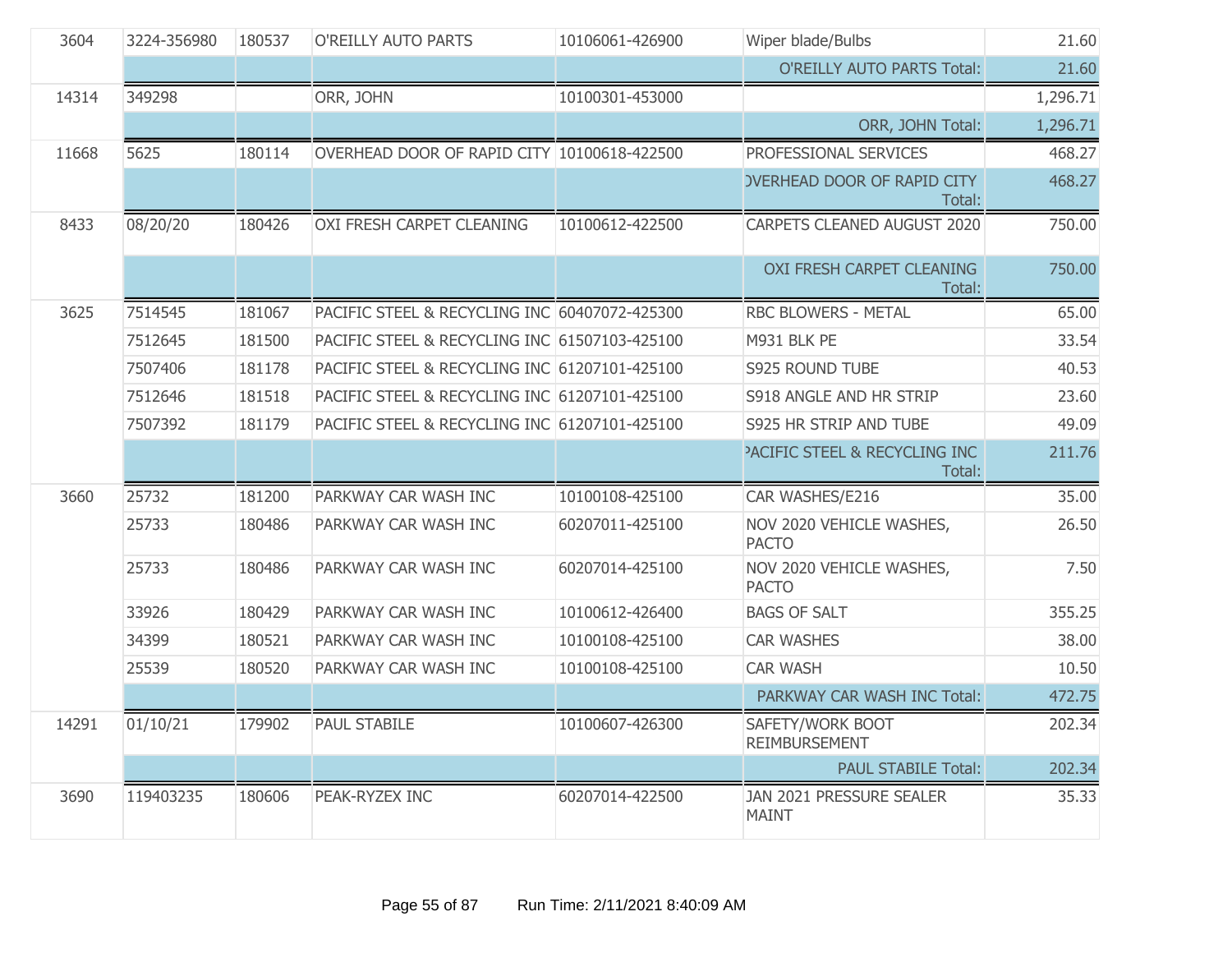| 3690  | 119403235           | 180606 | PEAK-RYZEX INC                                                | 60407072-422500 | JAN 2021 PRESSURE SEALER<br><b>MAINT</b>                  | 35.34      |
|-------|---------------------|--------|---------------------------------------------------------------|-----------------|-----------------------------------------------------------|------------|
|       | 119403235           | 180606 | PEAK-RYZEX INC                                                | 61207101-422500 | JAN 2021 PRESSURE SEALER<br><b>MAINT</b>                  | 35.33      |
|       |                     |        |                                                               |                 | PEAK-RYZEX INC Total:                                     | 106.00     |
| 14312 | 349279              |        | PENN CTY BLDGS/GROUNDS                                        | 61507102-453000 |                                                           | 2.75       |
|       |                     |        |                                                               |                 | PENN CTY BLDGS/GROUNDS<br>Total:                          | 2.75       |
| 3601  | EM0113211           | 181335 | PENNINGTON COUNTY                                             | 10100202-422500 | 2021 EVERBRIDGE SERVICE                                   | 1,000.00   |
|       | 01/22/21            | 181154 | PENNINGTON COUNTY                                             | 10100202-422500 | 1ST QUARTER BILLING FOR<br><b>PSYCHO</b>                  | 3,350.00   |
|       | 01/22/21            | 181154 | PENNINGTON COUNTY                                             | 61800890-422500 | <b>1ST QUARTER BILLING FOR</b><br><b>PSYCHO</b>           | 1,650.00   |
|       | 01/22/2021          | 180969 | PENNINGTON COUNTY                                             | 10100201-422500 | PSYCHOLOGIST CONTRACT<br><b>FIRST QU</b>                  | 7,500.00   |
|       | 02/28/21            |        | PENNINGTON COUNTY                                             | 10100621-458200 | FEB21 DISPATCH                                            | 133,921.25 |
|       | 02/28/2021          |        | PENNINGTON COUNTY                                             | 10100621-459600 | FEB21 EMERG MGMT                                          | 12,577.75  |
|       | 02-28-21            |        | PENNINGTON COUNTY                                             | 10100621-459700 | FEB21 SEARCH/RESCUE                                       | 1,833.33   |
|       | 02-28-2021          |        | PENNINGTON COUNTY                                             | 10100621-456600 | FEB21 DETOX                                               | 63,084.42  |
|       |                     |        |                                                               |                 | PENNINGTON COUNTY Total:                                  | 224,916.75 |
| 13405 | 349121              |        | PENNINGTON COUNTY HOUSING 61507102-453000<br><b>AUTHORITY</b> |                 |                                                           | 35.96      |
|       |                     |        |                                                               |                 | PENNINGTON COUNTY HOUSING<br><b>AUTHORITY Total:</b>      | 35.96      |
| 5425  | P-213103            | 180558 | PENNINGTON TITLE COMPANY                                      | 60907402-431000 | PURCHASE OF FLOODWAY<br><b>PROPERTY</b>                   | 12,030.00  |
|       |                     |        |                                                               |                 | PENNINGTON TITLE COMPANY<br>Total:                        | 12,030.00  |
| 5432  | 02/28/21            |        | PERFORMING ARTS CENTER OF<br>RAPID CITY INC                   | 10100621-462000 | FEB21 PERFORMING ARTS<br>CENTER OF RC                     | 3,000.00   |
|       |                     |        |                                                               |                 | PERFORMING ARTS CENTER OF<br><b>RAPID CITY INC Total:</b> | 3,000.00   |
| 2928  | 21POS/006353 180597 |        | PETE LIEN & SONS INC                                          | 60207012-425500 | <b>ENCHANTMENT TRUST BLOCKS</b>                           | 219.38     |
|       | 21POS/003616 180442 |        | PETE LIEN & SONS INC                                          | 10100607-425400 | SDDOT M6 - SKYINE BIKE<br><b>STATION</b>                  | 138.50     |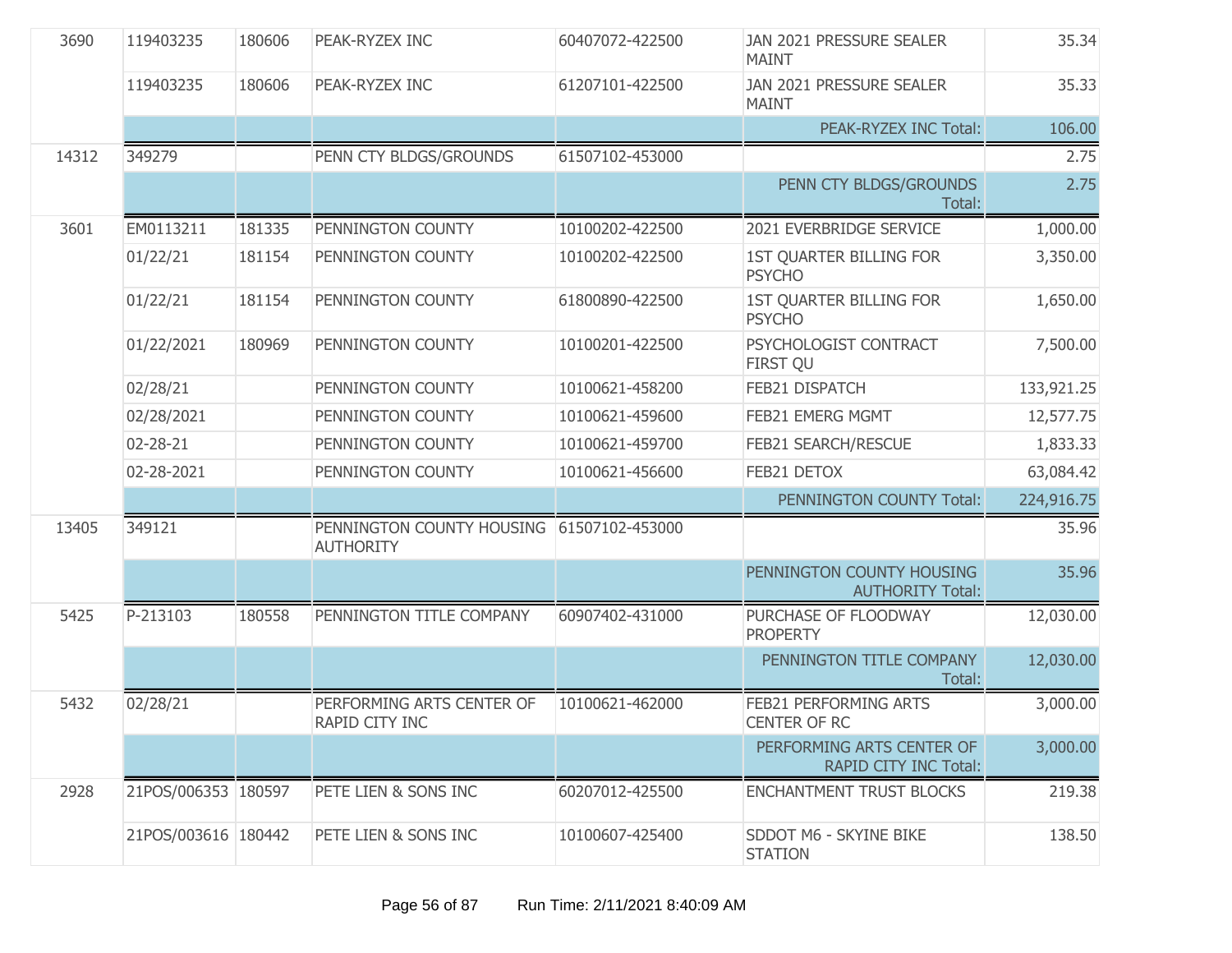| 2928  |            |        |                      |                 | PETE LIEN & SONS INC Total:              | 357.88   |
|-------|------------|--------|----------------------|-----------------|------------------------------------------|----------|
| 5497  | 12-31-2020 |        | PIONEER BANK & TRUST | 10100601-453000 | <b>CREDIT CARD FEES</b>                  | 607.64   |
|       | 12-31-2020 |        | PIONEER BANK & TRUST | 10100603-453000 | <b>CREDIT CARD FEES</b>                  | 607.64   |
|       | 12-31-2020 |        | PIONEER BANK & TRUST | 10100612-453000 | <b>CREDIT CARD FEES</b>                  | 607.64   |
|       | 12-31-2020 |        | PIONEER BANK & TRUST | 10100607-453000 | <b>CREDIT CARD FEES</b>                  | 202.54   |
|       | 12-31-2020 |        | PIONEER BANK & TRUST | 61800890-453000 | <b>CREDIT CARD FEES</b>                  | 1,316.73 |
|       | 12-31-2020 |        | PIONEER BANK & TRUST | 60602074-453000 | <b>CREDIT CARD FEES</b>                  | 130.04   |
|       | 12-31-2020 |        | PIONEER BANK & TRUST | 10100204-453000 | <b>CREDIT CARD FEES</b>                  | 135.08   |
|       | 12-31-2020 |        | PIONEER BANK & TRUST | 10100609-453000 | <b>CREDIT CARD FEES</b>                  | 102.33   |
|       | 12-31-2020 |        | PIONEER BANK & TRUST | 10100201-453000 | <b>CREDIT CARD FEES</b>                  | 43.09    |
|       | 12-31-2020 |        | PIONEER BANK & TRUST | 61507102-453000 | <b>CREDIT CARD FEES</b>                  | 1,211.36 |
|       | 12-31-2020 |        | PIONEER BANK & TRUST | 10100618-453000 | <b>CREDIT CARD FEES</b>                  | 83.84    |
|       |            |        |                      |                 | PIONEER BANK & TRUST Total:              | 5,047.93 |
| 14309 | 349120     |        | PLOUGH, CHRIS        | 61000870-453000 |                                          | 45.00    |
|       | 349120     |        | PLOUGH, CHRIS        | 61000870-453000 |                                          | 2.93     |
|       |            |        |                      |                 | PLOUGH, CHRIS Total:                     | 47.93    |
| 3722  | 204045     | 181452 | POWER HOUSE HONDA    | 60907401-426200 | <b>BAR OIL FOR CHAINSAWS</b>             | 11.99    |
|       | 203978     | 181470 | POWER HOUSE HONDA    | 61300664-425300 | SHARPEN CHAIN/KNOB COVER                 | 21.00    |
|       | 203979     | 181470 | POWER HOUSE HONDA    | 61300664-425300 | SHARPEN CHAIN/KNOB COVER                 | 5.93     |
|       |            |        |                      |                 | POWER HOUSE HONDA Total:                 | 38.92    |
| 11354 | 486419     | 179670 | PRAIRIE AUTO PARTS   | 10100201-425100 | <b>CAR PARTS</b>                         | 17.09    |
|       | 480365     | 179670 | PRAIRIE AUTO PARTS   | 10100201-425100 | <b>CAR PARTS</b>                         | 21.13    |
|       | 485780     | 179695 | PRAIRIE AUTO PARTS   | 10100201-425100 | <b>WIPERS UNIT 165</b>                   | 24.36    |
|       | 487750     | 179670 | PRAIRIE AUTO PARTS   | 10100201-425100 | <b>CAR PARTS</b>                         | 35.02    |
|       | 502065     | 180617 | PRAIRIE AUTO PARTS   | 10100401-425100 | <b>UNITS</b>                             | 243.39   |
|       | 506672     | 181368 | PRAIRIE AUTO PARTS   | 10102024-425100 | MAINT - E4                               | 223.66   |
|       | 505015     | 181364 | PRAIRIE AUTO PARTS   | 10100202-425100 | <b>BATTERY ACCESSORIES - UNIT</b><br>216 | 23.98    |
|       | 504681     | 181104 | PRAIRIE AUTO PARTS   | 61800893-425100 | <b>WHEEL SEAL - MED3</b>                 | 46.10    |
|       | 918376     | 181484 | PRAIRIE AUTO PARTS   | 10100607-426500 | <b>VISE HAMMER</b>                       | 163.99   |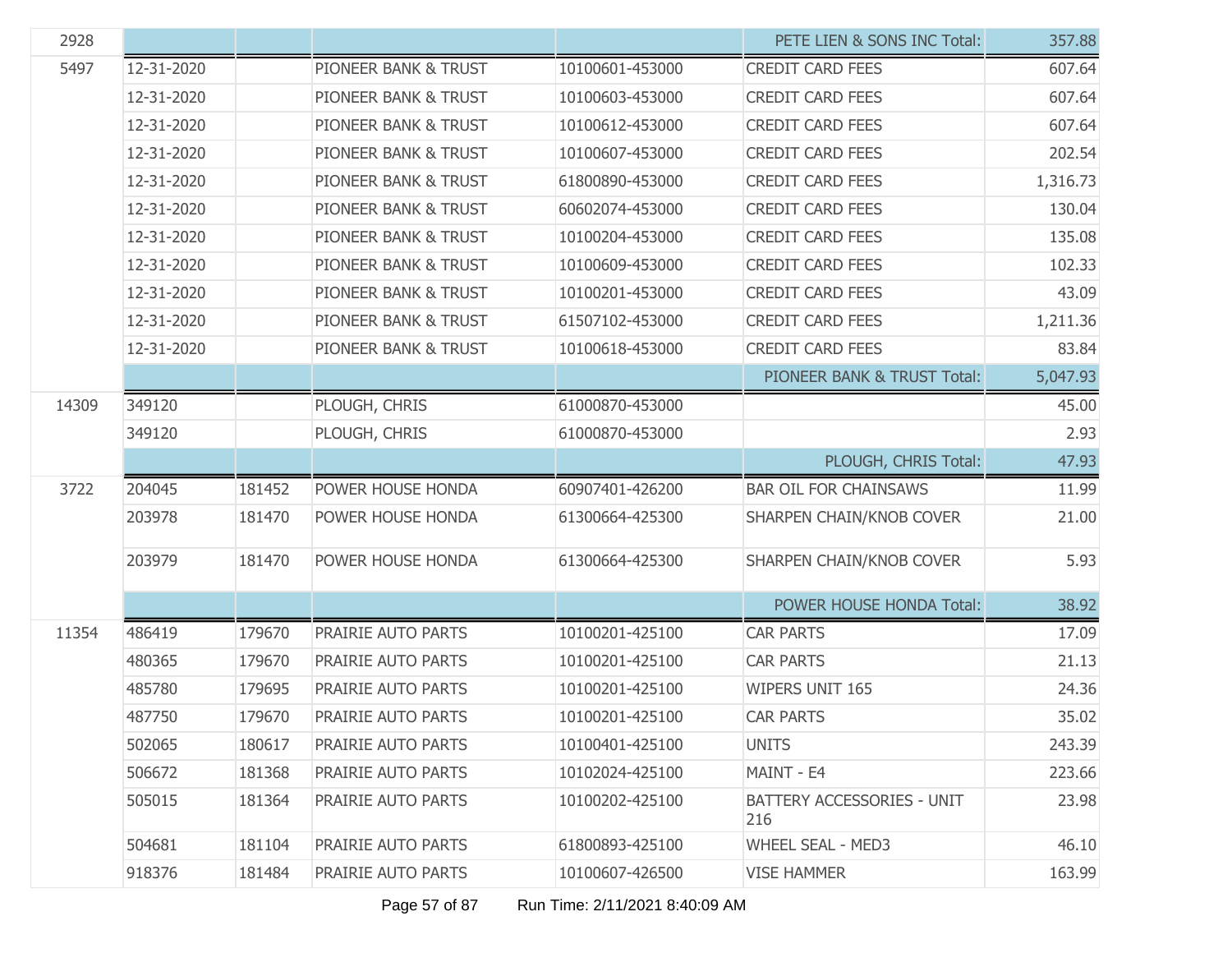| 11354 | 918272 | 181484 | <b>PRAIRIE AUTO PARTS</b> | 10100607-425100 | <b>VISE HAMMER</b>                      | 17.99  |
|-------|--------|--------|---------------------------|-----------------|-----------------------------------------|--------|
|       | 507065 | 181484 | PRAIRIE AUTO PARTS        | 10100607-425100 | <b>VISE HAMMER</b>                      | 19.86  |
|       | 507190 | 181355 | PRAIRIE AUTO PARTS        | 61800894-425100 | <b>ALTERNATOR - MED4</b>                | 255.47 |
|       | 506407 | 181367 | PRAIRIE AUTO PARTS        | 10102026-425100 | <b>SEALED BELT - E6</b>                 | 16.13  |
|       | 505617 | 181402 | PRAIRIE AUTO PARTS        | 10100401-425100 | <b>UNITS</b>                            | 177.39 |
|       | 505617 | 181402 | PRAIRIE AUTO PARTS        | 10100401-426200 | <b>UNITS</b>                            | 9.99   |
|       | 507682 | 181292 | PRAIRIE AUTO PARTS        | 60407071-425700 | ELECTRICAL WIRE-SHOP STOCK              | 20.69  |
|       | 507362 | 181290 | PRAIRIE AUTO PARTS        | 60407071-426900 | FUSES, WIRE TERMINAL,<br><b>TRAILER</b> | 15.21  |
|       | 507242 | 181290 | PRAIRIE AUTO PARTS        | 60407071-425700 | FUSES, WIRE TERMINAL,<br><b>TRAILER</b> | 33.74  |
|       | 505990 | 180698 | PRAIRIE AUTO PARTS        | 60407071-426900 | <b>TRAILER WIRE-W908</b>                | 33.74  |
|       | 915476 | 180805 | PRAIRIE AUTO PARTS        | 10500115-425100 | AIR & FUEL FILTER - HAZ MITIGA          | 127.23 |
|       | 504687 | 181402 | PRAIRIE AUTO PARTS        | 10100301-425100 | <b>UNITS</b>                            | 135.42 |
|       | 504993 | 181402 | PRAIRIE AUTO PARTS        | 10100301-426200 | <b>UNITS</b>                            | 14.44  |
|       | 504678 | 181402 | PRAIRIE AUTO PARTS        | 10100301-425100 | <b>UNITS</b>                            | 97.86  |
|       | 504678 | 181402 | PRAIRIE AUTO PARTS        | 10100301-426200 | <b>UNITS</b>                            | 20.68  |
|       | 505547 | 181402 | PRAIRIE AUTO PARTS        | 10100301-425100 | <b>UNITS</b>                            | 8.00   |
|       | 503554 | 181402 | PRAIRIE AUTO PARTS        | 10100301-425100 | <b>UNITS</b>                            | 45.92  |
|       | 503597 | 181402 | PRAIRIE AUTO PARTS        | 10100301-425300 | <b>UNITS</b>                            | 6.30   |
|       | 917175 | 181402 | PRAIRIE AUTO PARTS        | 10100302-425100 | <b>UNITS</b>                            | 105.65 |
|       | 504769 | 181402 | PRAIRIE AUTO PARTS        | 10100302-425100 | <b>UNITS</b>                            | 8.00   |
|       | 504721 | 181402 | PRAIRIE AUTO PARTS        | 10100302-425100 | <b>UNITS</b>                            | 4.04   |
|       | 504721 | 181402 | PRAIRIE AUTO PARTS        | 10100302-426200 | <b>UNITS</b>                            | 17.09  |
|       | 505070 | 181402 | PRAIRIE AUTO PARTS        | 10100302-426200 | <b>UNITS</b>                            | 8.49   |
|       | 504762 | 181402 | PRAIRIE AUTO PARTS        | 10100301-425100 | <b>UNITS</b>                            | 14.49  |
|       | 504762 | 181402 | PRAIRIE AUTO PARTS        | 10100301-426200 | <b>UNITS</b>                            | 13.14  |
|       | 505578 | 181402 | PRAIRIE AUTO PARTS        | 10100302-425100 | <b>UNITS</b>                            | 12.32  |
|       | 501681 | 181204 | PRAIRIE AUTO PARTS        | 10100108-425100 | UNIT E228/RO 14317 BRAKE<br><b>PADS</b> | 65.63  |
|       | 501573 | 181205 | PRAIRIE AUTO PARTS        | 10100108-425100 | <b>UNIT E228/RO 14317 LOF</b>           | 57.79  |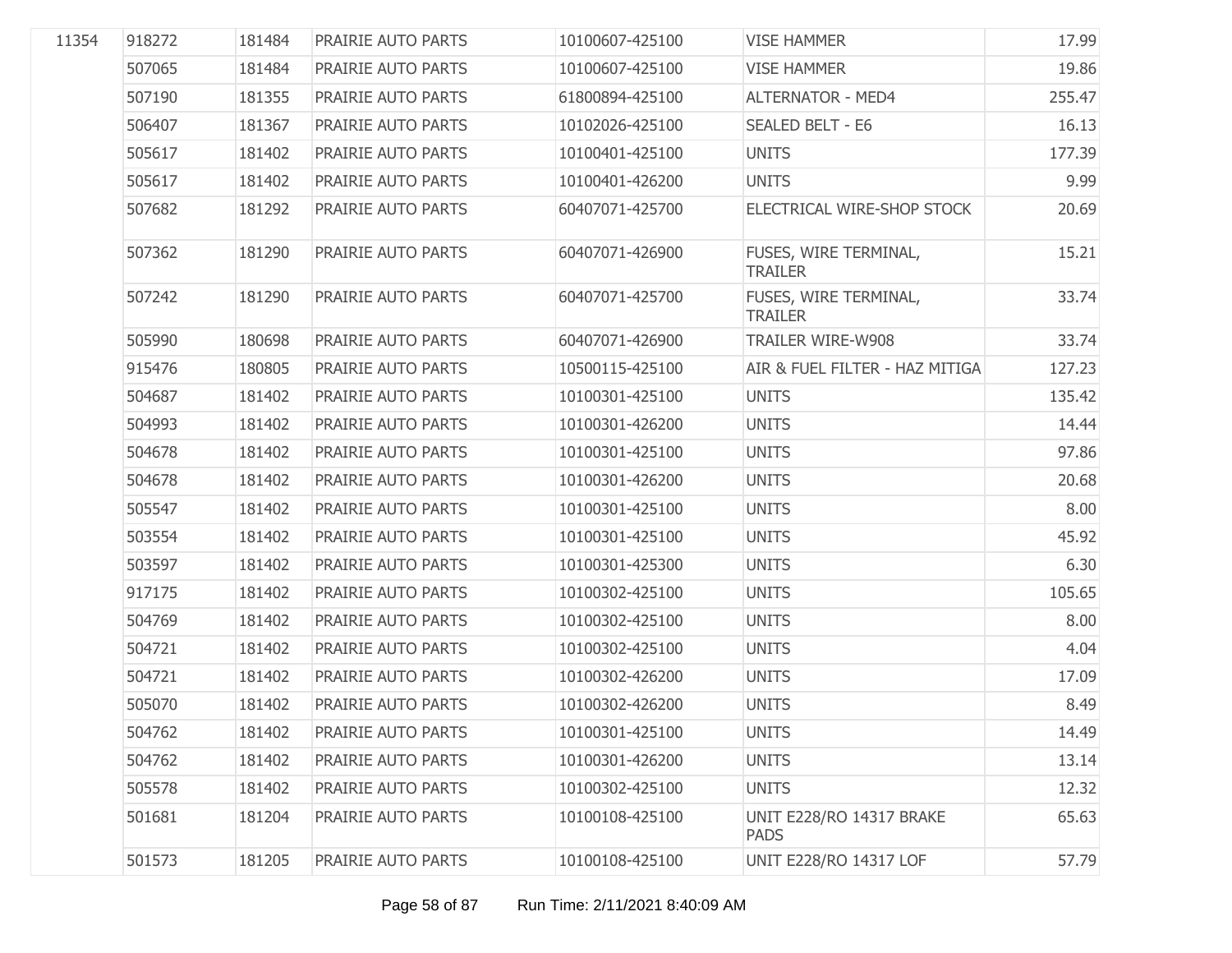| 11354 |        |        | PRAIRIE AUTO PARTS | 10100108-425100 | <b>UNIT E228/RO 14317</b><br><b>BRACKETED C</b> | 244.90   |
|-------|--------|--------|--------------------|-----------------|-------------------------------------------------|----------|
|       | 502412 | 181207 | PRAIRIE AUTO PARTS | 10100108-425100 | <b>UNIT E228/RO 14317</b><br>ROTORS, BRAK       | 338.21   |
|       | 503174 |        | PRAIRIE AUTO PARTS | 10100108-425100 | <b>CREDIT CORE RETURNS</b>                      | (198.00) |
|       | 505881 | 181402 | PRAIRIE AUTO PARTS | 10100305-426900 | <b>UNITS</b>                                    | 38.20    |
|       | 504810 |        | PRAIRIE AUTO PARTS | 61800893-425100 | <b>CR RTN- BRAKE LVR KT</b>                     | (25.49)  |
|       | 503152 | 181105 | PRAIRIE AUTO PARTS | 61800892-425100 | OIL FILTER - MM2                                | 3.43     |
|       | 505660 | 181106 | PRAIRIE AUTO PARTS | 61800897-425100 | OIL & AIR FILTER / MARKER - ME                  | 49.19    |
|       | 505439 | 181107 | PRAIRIE AUTO PARTS | 61800895-425100 | OIL & FILTER - MED5                             | 47.70    |
|       | 504626 | 181108 | PRAIRIE AUTO PARTS | 61800893-425100 | OIL & FILTER - MED3                             | 47.70    |
|       | 501902 | 180617 | PRAIRIE AUTO PARTS | 10100401-425100 | <b>UNITS</b>                                    | 3.90     |
|       | 501902 | 180617 | PRAIRIE AUTO PARTS | 10100401-426200 | <b>UNITS</b>                                    | 2.69     |
|       | 502786 | 180617 | PRAIRIE AUTO PARTS | 10100401-425100 | <b>UNITS</b>                                    | 20.35    |
|       | 504148 | 180954 | PRAIRIE AUTO PARTS | 10100201-425100 | <b>CAR PARTS</b>                                | 82.23    |
|       | 505550 | 181097 | PRAIRIE AUTO PARTS | 61800896-425100 | OIL & AIR FILTER - MED6                         | 47.70    |
|       | 506450 | 181055 | PRAIRIE AUTO PARTS | 60407072-426500 | HAND TOOL: SOCKET ADAPTER                       | 5.93     |
|       | 506739 | 181056 | PRAIRIE AUTO PARTS | 60407072-425100 | <b>TOOL &amp; BATTERY</b>                       | 97.71    |
|       | 506739 | 181056 | PRAIRIE AUTO PARTS | 60407072-426500 | <b>TOOL &amp; BATTERY</b>                       | 166.99   |
|       | 504676 | 181103 | PRAIRIE AUTO PARTS | 61800893-425100 | BRAKE LEVER / PARKING BRAKE /                   | 370.53   |
|       | 504317 | 180297 | PRAIRIE AUTO PARTS | 10100204-425100 | CITY VEHICLE-WASHER FLUID                       | 23.94    |
|       | 917148 | 180731 | PRAIRIE AUTO PARTS | 10100607-425100 | PREMIUM AND XENON CAPSULES<br>#88               | 115.15   |
|       | 916536 | 180563 | PRAIRIE AUTO PARTS | 10100607-425100 | LED TL BLB LOAD RESIS                           | 73.62    |
|       | 505117 | 180594 | PRAIRIE AUTO PARTS | 60207012-426900 | <b>SHOP</b>                                     | 13.84    |
|       | 504329 | 180915 | PRAIRIE AUTO PARTS | 10100204-425100 | <b>VEHICLE MAINTENANCE-OIL</b><br><b>CHANGE</b> | 13.87    |
|       | 504329 | 180915 | PRAIRIE AUTO PARTS | 10100204-426200 | <b>VEHICLE MAINTENANCE-OIL</b><br><b>CHANGE</b> | 43.60    |
|       | 502062 | 180617 | PRAIRIE AUTO PARTS | 10100401-425100 | <b>UNITS</b>                                    | 76.60    |
|       | 503153 | 180954 | PRAIRIE AUTO PARTS | 10100201-425100 | <b>CAR PARTS</b>                                | 36.39    |
|       | 500109 | 180954 | PRAIRIE AUTO PARTS | 10100201-425100 | <b>CAR PARTS</b>                                | 23.19    |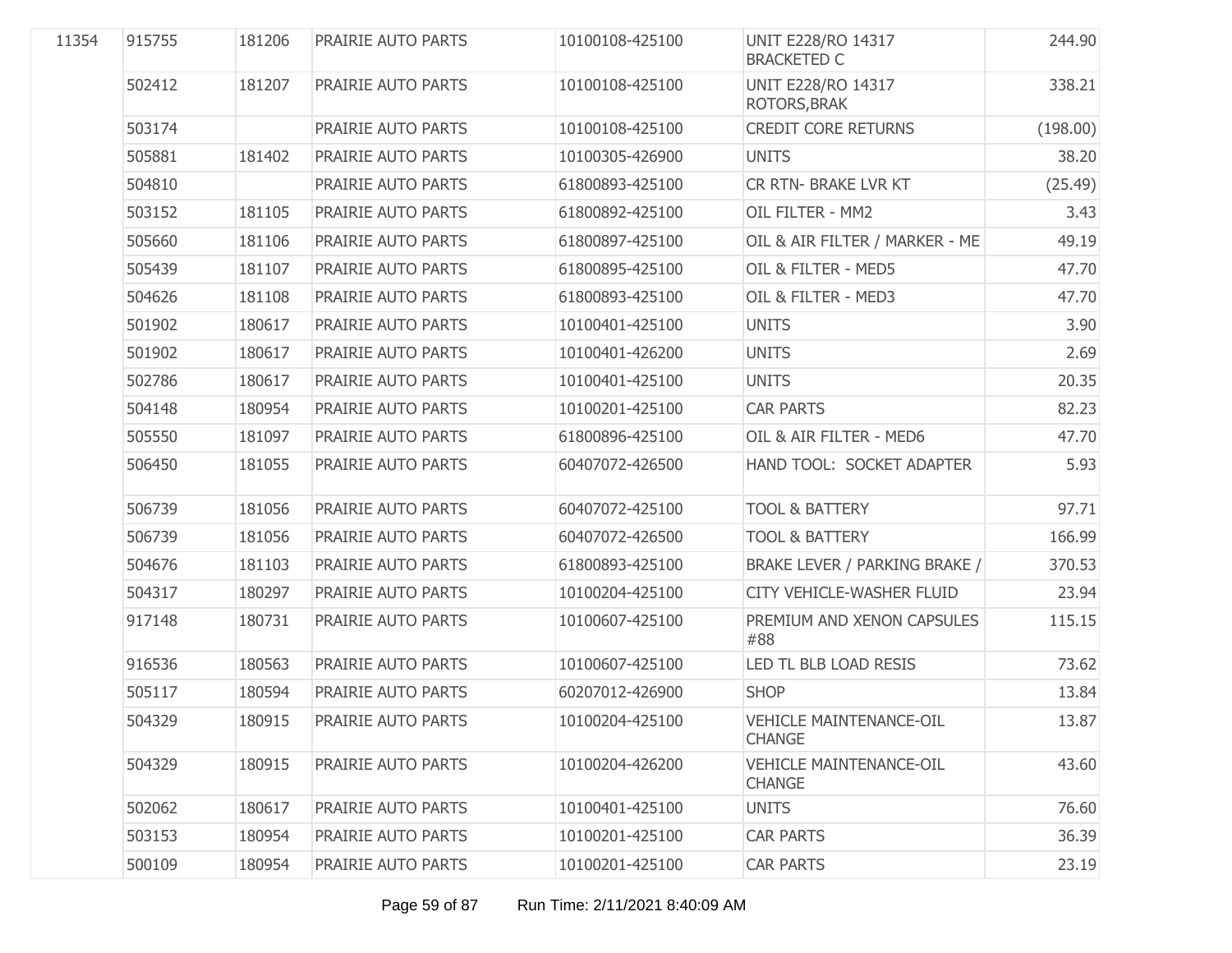| 11354 | 503137    | 180954 | PRAIRIE AUTO PARTS              | 10100201-425100 | <b>CAR PARTS</b>                          | 23.48    |
|-------|-----------|--------|---------------------------------|-----------------|-------------------------------------------|----------|
|       | 502774    | 180954 | PRAIRIE AUTO PARTS              | 10100201-425100 | <b>CAR PARTS</b>                          | 13.27    |
|       | 504635    | 180954 | PRAIRIE AUTO PARTS              | 10100201-425100 | <b>CAR PARTS</b>                          | 26.54    |
|       | 504630    | 180954 | PRAIRIE AUTO PARTS              | 10100201-425100 | <b>CAR PARTS</b>                          | 62.52    |
|       | 503684    | 180617 | PRAIRIE AUTO PARTS              | 10100302-425300 | <b>UNITS</b>                              | 27.10    |
|       | 503513    | 180617 | PRAIRIE AUTO PARTS              | 10100302-425100 | <b>UNITS</b>                              | 6.48     |
|       | 503492    | 180617 | PRAIRIE AUTO PARTS              | 10100302-425100 | <b>UNITS</b>                              | 38.22    |
|       | 503128    | 180617 | PRAIRIE AUTO PARTS              | 10100302-425100 | <b>UNITS</b>                              | 28.23    |
|       | 501285    | 180617 | PRAIRIE AUTO PARTS              | 10100301-425300 | <b>UNITS</b>                              | 26.23    |
|       | 503692    | 180617 | PRAIRIE AUTO PARTS              | 10100301-425100 | <b>UNITS</b>                              | 78.35    |
|       | 502826    | 180617 | PRAIRIE AUTO PARTS              | 10100401-426200 | <b>UNITS</b>                              | 5.38     |
|       | 506006    | 180809 | PRAIRIE AUTO PARTS              | 10102025-425100 | FUSE PANL / SILICONE - E5                 | 50.82    |
|       | 502247    | 180908 | PRAIRIE AUTO PARTS              | 10100205-425100 | T18-719 Filters & fluids                  | 24.61    |
|       | 502247    | 180908 | PRAIRIE AUTO PARTS              | 10100205-426200 | T18-719 Filters & fluids                  | 17.52    |
|       | 502262    | 180617 | PRAIRIE AUTO PARTS              | 10100401-425100 | <b>UNITS</b>                              | 166.02   |
|       | 503899    | 180617 | PRAIRIE AUTO PARTS              | 10100302-425100 | <b>UNITS</b>                              | 28.40    |
|       | 504071    | 180617 | PRAIRIE AUTO PARTS              | 10100302-425300 | <b>UNITS</b>                              | 11.36    |
|       |           |        |                                 |                 | PRAIRIE AUTO PARTS Total:                 | 4,560.02 |
| 3750  | 73442     | 181339 | PRINT MARK-ET                   | 10100202-426100 | STAMP - N. CARLSON                        | 29.35    |
|       |           |        |                                 |                 | <b>PRINT MARK-ET Total:</b>               | 29.35    |
| 7323  | 8862203   | 180260 | PROVANTAGE LLC                  | 10100201-426100 | EVD WPL305 BARCODE<br><b>PRINTERS</b>     | 1,632.00 |
|       |           |        |                                 |                 | PROVANTAGE LLC<br>Total:                  | 1,632.00 |
| 3789  | 40323     | 178219 | QUALITY FLOW SYSTEMS INC        | 60407072-425300 | SEPTIC CELL: RECIRCULATION<br><b>NO</b>   | 4,663.62 |
|       |           |        |                                 |                 | <b>QUALITY FLOW SYSTEMS INC</b><br>Total: | 4,663.62 |
| 3790  | 736572908 | 180397 | <b>QUALITY INN &amp; SUITES</b> | 10100202-427000 | LODGING: PICK UP NEW ENGINE<br>1          | 85.00    |
|       | 736572907 | 180397 | <b>QUALITY INN &amp; SUITES</b> | 10100202-427000 | LODGING: PICK UP NEW ENGINE<br>1          | 85.00    |
|       | 736572949 | 180397 | <b>QUALITY INN &amp; SUITES</b> | 10100202-427000 | LODGING: PICK UP NEW ENGINE<br>1          | 85.00    |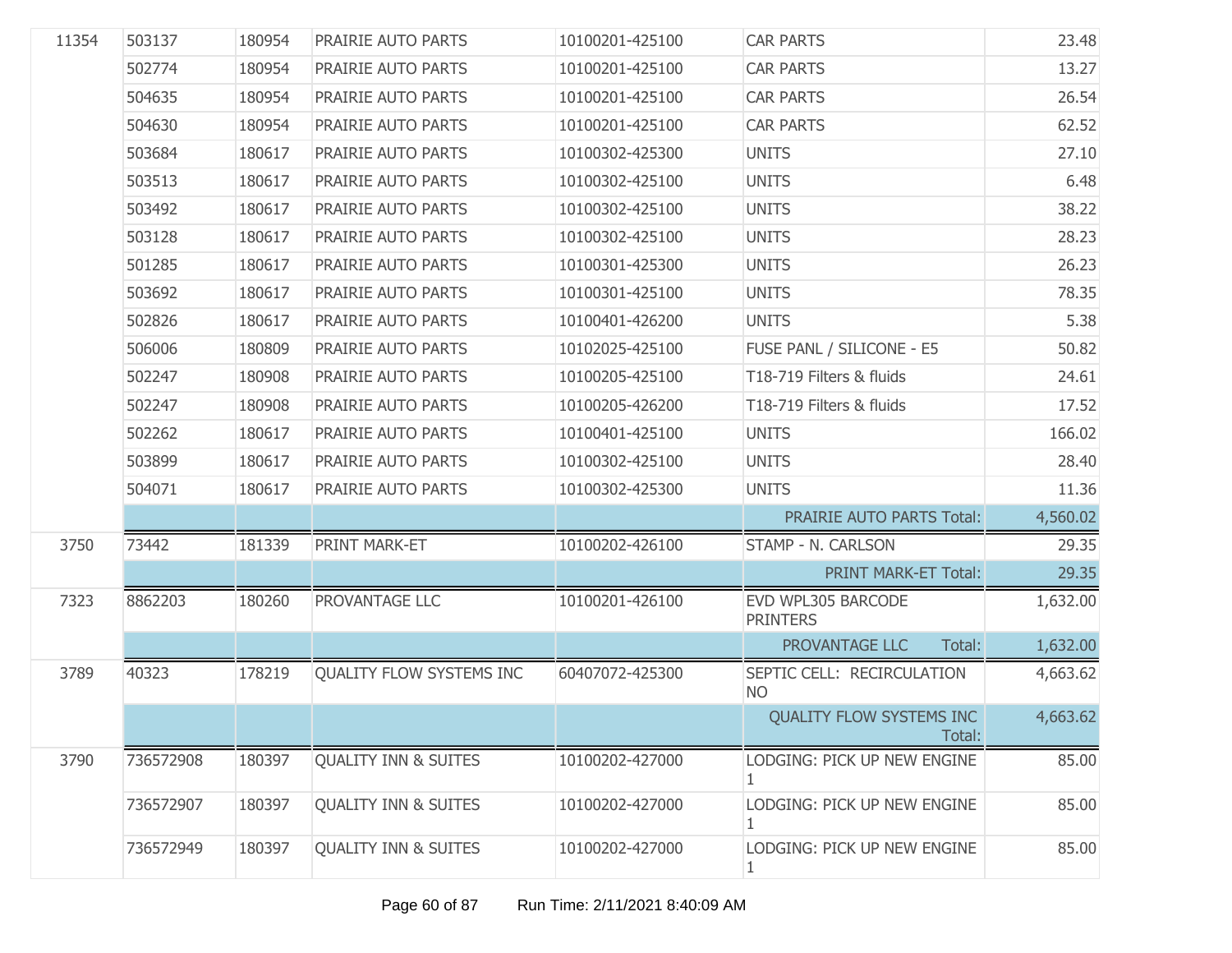| 3790  |                    |        |                                            |                 | <b>QUALITY INN &amp; SUITES Total:</b>            | 255.00    |
|-------|--------------------|--------|--------------------------------------------|-----------------|---------------------------------------------------|-----------|
| 14177 | 1407               | 178312 | QUEST SOFTWARE INC                         | 50508919-422500 | <b>EXCHANGE SERVER UPGRADE</b><br><b>SERVIC</b>   | 19,800.00 |
|       | <b>INVC1672</b>    | 178287 | QUEST SOFTWARE INC                         | 50508919-429501 | <b>EXCHANGE SERVER UPGRADE</b>                    | 9,215.00  |
|       |                    |        |                                            |                 | <b>QUEST SOFTWARE INC Total:</b>                  | 29,015.00 |
| 3806  | 0071927-IN         | 180430 | R & R SPECIALITIES INC                     | 10100603-425300 | <b>RESIN COATED NTE</b>                           | 785.45    |
|       |                    |        |                                            |                 | R & R SPECIALITIES INC Total:                     | 785.45    |
| 3725  | 01/20/21           | 180742 | <b>RANDY POWERS</b>                        | 50508910-431000 | 2505 UNA DEL DRIVE<br><b>RECONSTRUCT</b>          | 200.00    |
|       |                    |        |                                            |                 | <b>RANDY POWERS Total:</b>                        | 200.00    |
| 3848  | 3600051815         | 180113 | RAPID CITY AREA SCHOOL DIST<br>$51 - 4$    | 10100618-422500 | PROFESSIONAL SERVICES                             | 31.25     |
|       | IV00000407         | 180576 | RAPID CITY AREA SCHOOL DIST<br>$51 - 4$    | 10100607-426900 | <b>ICE MELT</b>                                   | 425.92    |
|       | IV00000410         | 181648 | RAPID CITY AREA SCHOOL DIST<br>$51 - 4$    | 10100202-426900 | <b>FLAGS - DEPT SUPPLY</b>                        | 66.60     |
|       | IV00000410         | 181648 | RAPID CITY AREA SCHOOL DIST<br>$51 - 4$    | 61800890-426900 | <b>FLAGS - DEPT SUPPLY</b>                        | 32.81     |
|       |                    |        |                                            |                 | RAPID CITY AREA SCHOOL DIST<br><b>51-4 Total:</b> | 556.58    |
| 3849  | JANUARY2021 180532 |        | RAPID CITY ARTS COUNCIL                    | 10106062-422500 | JAN21 MAINT, JANITORIAL<br><b>SALARI</b>          | 921.68    |
|       |                    |        |                                            |                 | RAPID CITY ARTS COUNCIL<br>Total:                 | 921.68    |
| 12750 | 2719/1             | 180732 | RAPID CITY HARDWARE                        | 10100620-426900 | <b>COFFEE FILTERS</b>                             | 11.96     |
|       | 2628/1             | 180733 | RAPID CITY HARDWARE                        | 10100607-426900 | <b>HARDWARE</b>                                   | 13.80     |
|       | 2600/1             | 180313 | RAPID CITY HARDWARE                        | 10102025-425100 | WINDSHIELD WASHER FLUID -<br>ST <sub>5</sub>      | 1.07      |
|       | 2600/1             | 180313 | RAPID CITY HARDWARE                        | 61800895-425100 | WINDSHIELD WASHER FLUID -<br>ST <sub>5</sub>      | 0.52      |
|       | 2702/1             | 181661 | <b>RAPID CITY HARDWARE</b>                 | 10102025-425200 | <b>STATION MAINT - ST5</b>                        | 10.71     |
|       | 2702/1             | 181661 | <b>RAPID CITY HARDWARE</b>                 | 61800895-425200 | <b>STATION MAINT - ST5</b>                        | 5.27      |
|       |                    |        |                                            |                 | RAPID CITY HARDWARE Total:                        | 43.33     |
| 3863  | 24095              | 180544 | RAPID CITY JOURNAL -<br><b>ADVERTISING</b> | 10106021-423000 | <b>PUBLISHING</b>                                 | 383.28    |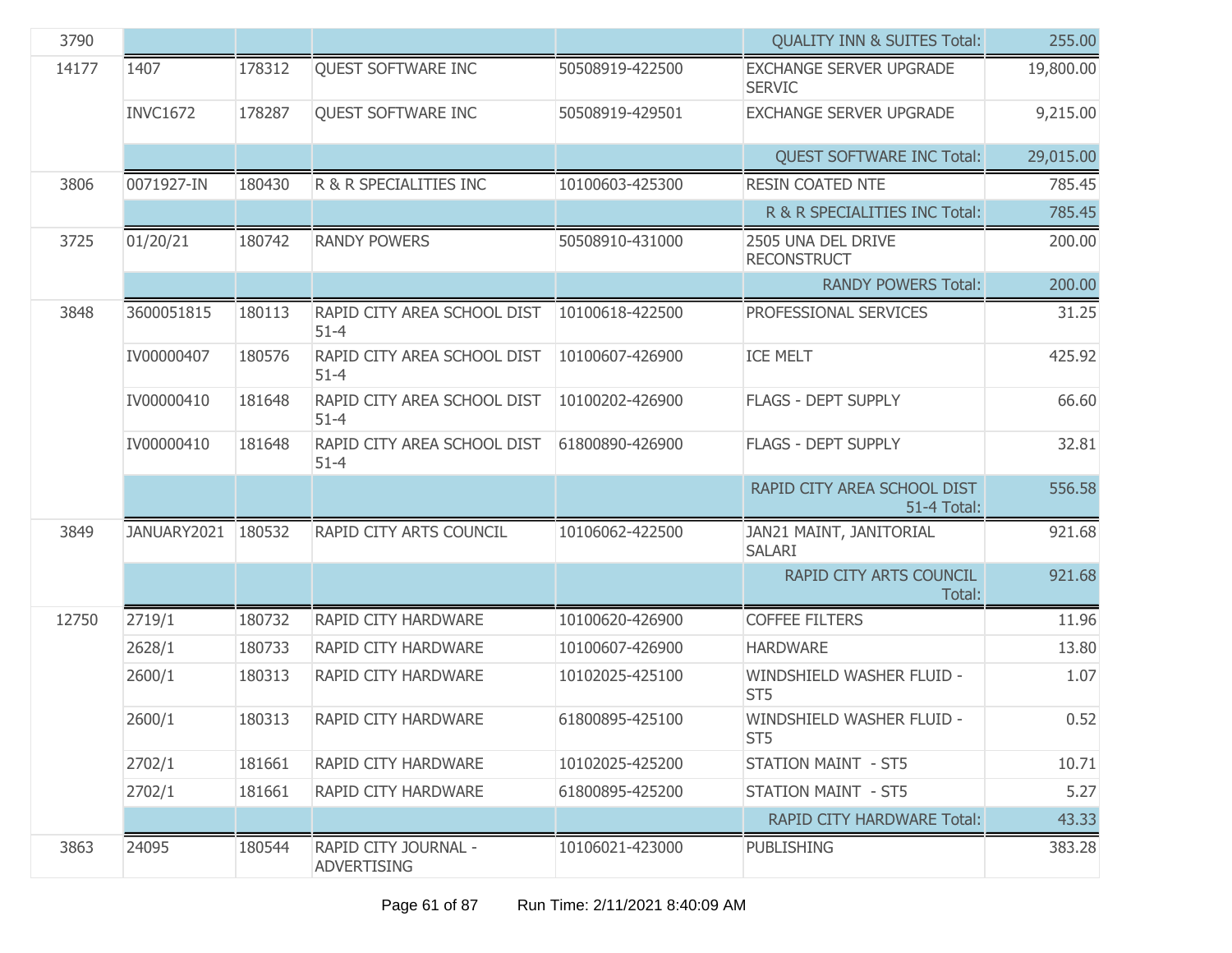| 3863  | 22927    | 180544 | RAPID CITY JOURNAL -<br><b>ADVERTISING</b>      | 10106021-423000 | <b>PUBLISHING</b>                                         | 127.96   |
|-------|----------|--------|-------------------------------------------------|-----------------|-----------------------------------------------------------|----------|
|       | 23761    | 180544 | RAPID CITY JOURNAL -<br><b>ADVERTISING</b>      | 10106021-423000 | <b>PUBLISHING</b>                                         | 50.26    |
|       | 23760    | 180544 | RAPID CITY JOURNAL -<br><b>ADVERTISING</b>      | 10106021-423000 | <b>PUBLISHING</b>                                         | 49.12    |
|       | 23493    | 180891 | RAPID CITY JOURNAL -<br><b>ADVERTISING</b>      | 10100204-423000 | LEGAL AD FOR PC 01 21 2021                                | 110.82   |
|       | 24055    | 180890 | RAPID CITY JOURNAL -<br><b>ADVERTISING</b>      | 10100204-423000 | LEGAL AD FOR ZBOA/PC 01 21<br>202                         | 31.42    |
|       |          |        |                                                 |                 | RAPID CITY JOURNAL -<br><b>ADVERTISING Total:</b>         | 752.86   |
| 13411 | 349275   |        | RAPID CITY REGIONAL<br>HOSPITAL, INC            | 61507102-453000 |                                                           | 74.80    |
|       |          |        |                                                 |                 | <b>RAPID CITY REGIONAL</b><br><b>HOSPITAL, INC Total:</b> | 74.80    |
| 3885  | 434051   | 181667 | RAPID DELIVERY                                  | 10106022-422500 | JAN21 MAIL DELIVERY                                       | 57.50    |
|       | 434051   | 181667 | <b>RAPID DELIVERY</b>                           | 10106023-422500 | JAN21 MAIL DELIVERY                                       | 57.50    |
|       |          |        |                                                 |                 | <b>RAPID DELIVERY Total:</b>                              | 115.00   |
| 3887  | 25202    | 181502 | RAPID FIRE PROTECTION INC                       | 61507103-425200 | FIRE HEAD REPLACEMENT                                     | 576.53   |
|       |          |        |                                                 |                 | RAPID FIRE PROTECTION INC<br>Total:                       | 576.53   |
| 3895  | 84770    | 180896 | <b>RAPID ROOTER</b>                             | 60400833-422500 | 2538 SOUTH ST SEWER<br><b>RECONSTRUC</b>                  | 1,630.00 |
|       |          |        |                                                 |                 | <b>RAPID ROOTER Total:</b>                                | 1,630.00 |
| 3898  | 21420    | 180267 | <b>RAPID TOWING</b>                             | 10100201-422500 | TOW CR#21-200509                                          | 125.00   |
|       |          |        |                                                 |                 | <b>RAPID TOWING Total:</b>                                | 125.00   |
| 3901  | 02/02/21 | 181546 | <b>RAPID VALLEY SANITARY</b><br><b>DISTRICT</b> | 10100108-453000 | RAPID VALLEY SANITARY<br><b>DISTRICT</b>                  | 7,905.73 |
|       |          |        |                                                 |                 | RAPID VALLEY SANITARY<br><b>DISTRICT Total:</b>           | 7,905.73 |
| 10576 | 349296   |        | RC SCHOOLS-BLDG GROUNDS                         | 61507102-453000 |                                                           | 41.30    |
|       | 349306   |        | RC SCHOOLS-BLDG GROUNDS                         | 61507102-453000 |                                                           | 40.12    |
|       | 349274   |        | RC SCHOOLS-BLDG GROUNDS                         | 61507102-453000 |                                                           | 34.22    |
|       | 349285   |        | RC SCHOOLS-BLDG GROUNDS                         | 61507102-453000 |                                                           | 3.90     |
|       | 349281   |        | RC SCHOOLS-BLDG GROUNDS                         | 61507102-453000 |                                                           | 72.17    |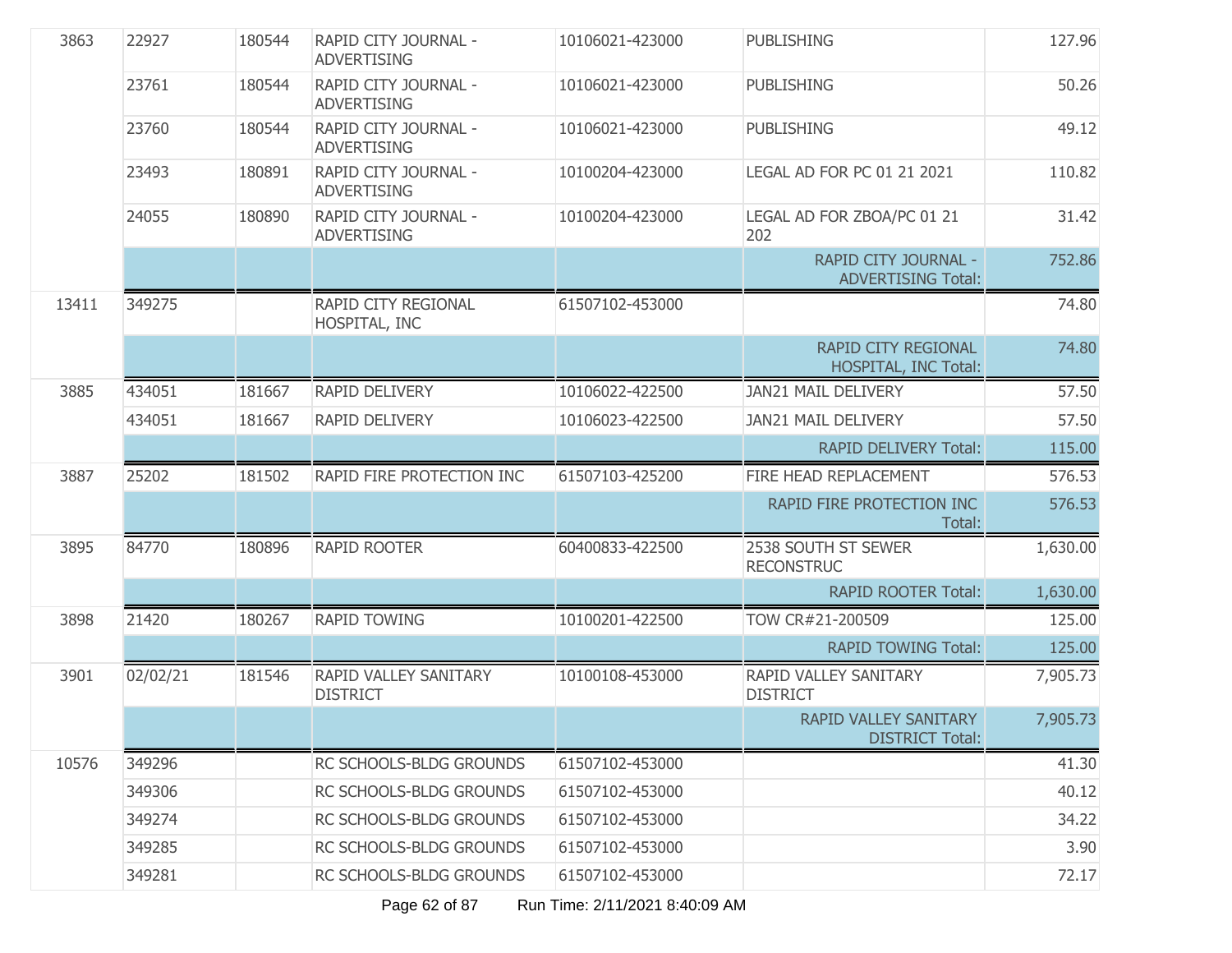| 10576 | 349282             |        | RC SCHOOLS-BLDG GROUNDS                       | 61507102-453000 |                                                      | 46.01    |
|-------|--------------------|--------|-----------------------------------------------|-----------------|------------------------------------------------------|----------|
|       |                    |        |                                               |                 | RC SCHOOLS-BLDG GROUNDS<br>Total:                    | 237.72   |
| 3938  | P9373210           | 180642 | RDO EQUIPMENT CO                              | 10100301-425100 | UNIT S035                                            | 109.02   |
|       |                    |        |                                               |                 | RDO EQUIPMENT CO Total:                              | 109.02   |
| 3950  | 0040151            | 181666 | RECORD STORAGE SOLUTIONS<br><b>INC</b>        | 10106022-422500 | <b>RECORD STORAGE</b>                                | 76.44    |
|       | 0040128            | 181662 | <b>RECORD STORAGE SOLUTIONS</b><br><b>INC</b> | 61808900-422500 | <b>COLD STORAGE FEB - EMS</b><br><b>BILLING</b>      | 82.74    |
|       |                    |        |                                               |                 | <b>RECORD STORAGE SOLUTIONS</b><br><b>INC Total:</b> | 159.18   |
| 3958  | 915-99-<br>2439067 | 181529 | RED WING SHOE STORE                           | 61507102-426300 | RAMSDELL SAFETY BOOTS                                | 182.74   |
|       | 915-99-<br>2438963 | 180556 | RED WING SHOE STORE                           | 60407071-426300 | <b>EMPLOYEE WORK BOOTS</b>                           | 178.49   |
|       | 915-99-<br>2438771 | 179965 | RED WING SHOE STORE                           | 61507103-426300 | MASSEE SAFETY BOOTS                                  | 178.49   |
|       | 915-99-<br>2438815 | 179964 | <b>RED WING SHOE STORE</b>                    | 61507103-426300 | <b>GORTMAKER SAFETY BOOTS</b>                        | 169.99   |
|       | 915-99-<br>2438755 | 179966 | RED WING SHOE STORE                           | 61507103-426300 | <b>WILBURN SAFETY BOOTS</b>                          | 208.24   |
|       |                    |        |                                               |                 | RED WING SHOE STORE Total:                           | 917.95   |
| 3962  | 733021             | 180950 | REDWOOD TOXICOLOGY                            | 10100201-426100 | <b>EVD DRUG PANELS</b>                               | 465.60   |
|       |                    |        |                                               |                 | REDWOOD TOXICOLOGY Total:                            | 465.60   |
| 6625  | 01/07/21           | 180948 | <b>ROAN REIMAN</b>                            | 10100201-429800 | DOG FOOD VITO                                        | 51.75    |
|       |                    |        |                                               |                 | <b>ROAN REIMAN Total:</b>                            | 51.75    |
| 13245 | 0000044373         | 181363 | ROSENBAUER MOTORS LLC                         | 10102027-425100 | MAINT - E7                                           | 1,084.60 |
|       |                    |        |                                               |                 | ROSENBAUER MOTORS LLC<br>Total:                      | 1,084.60 |
| 13705 | 372240003          | 180804 | <b>ROSS MCKIE</b>                             | 10500115-453000 | CITY SHARE - VILLIAGO LN - HAZ                       | 1,500.00 |
|       | 372240003A         | 180803 | <b>ROSS MCKIE</b>                             | 10500115-453000 | STATE SHARE - VILLIAGO LN -<br><b>HA</b>             | 3,436.00 |
|       |                    |        |                                               |                 | <b>ROSS MCKIE Total:</b>                             | 4,936.00 |
| 4125  | 5913331            | 180311 | RUNNINGS SUPPLY INC                           | 10102022-425200 | <b>STATION MAINT - ST2</b>                           | 21.99    |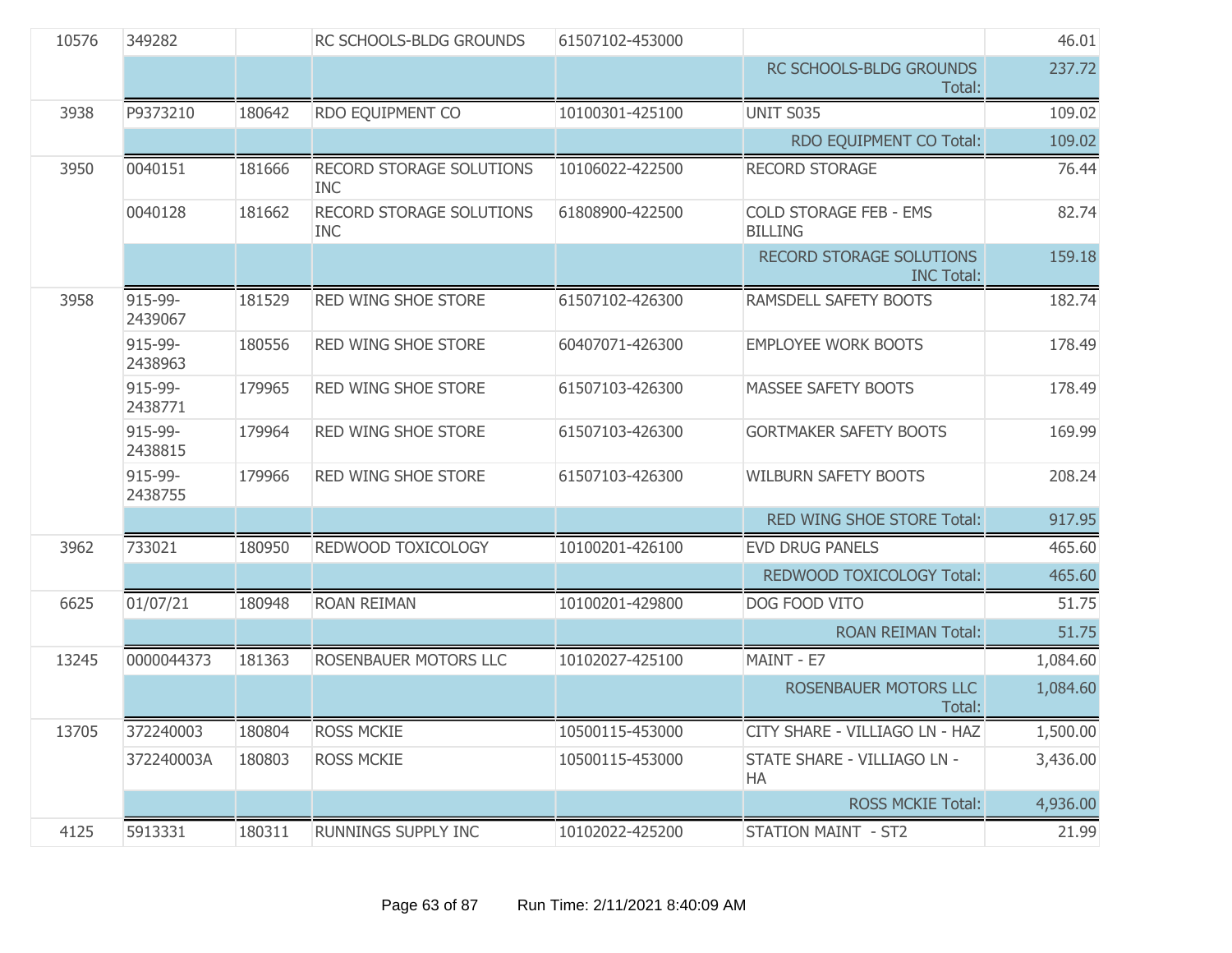| 4125 | 5913331 | 180311 | RUNNINGS SUPPLY INC        | 61800892-425200 | <b>STATION MAINT - ST2</b>                      | 21.99 |
|------|---------|--------|----------------------------|-----------------|-------------------------------------------------|-------|
|      | 5916033 | 180310 | RUNNINGS SUPPLY INC        | 10102022-425200 | <b>STATION MAINT - ST2</b>                      | 19.42 |
|      | 5916033 | 180310 | RUNNINGS SUPPLY INC        | 61800892-425200 | STATION MAINT - ST2                             | 19.42 |
|      | 5922708 | 180483 | RUNNINGS SUPPLY INC        | 61507102-422900 | <b>GARDEN SEEDS - HOME SHOW</b>                 | 2.45  |
|      | 5924926 | 180697 | RUNNINGS SUPPLY INC        | 60407071-425100 | MATERIALS TO INSTALL LIGHTS,<br>W               | 29.99 |
|      | 5924720 | 180697 | RUNNINGS SUPPLY INC        | 60907401-426900 | MATERIALS TO INSTALL LIGHTS,<br>W               | 60.23 |
|      | 5924154 | 180610 | RUNNINGS SUPPLY INC        | 60407071-426500 | SUPPLIES FOR TRUCK W897                         | 24.99 |
|      | 5924154 | 180610 | RUNNINGS SUPPLY INC        | 60407071-426900 | SUPPLIES FOR TRUCK W897                         | 24.25 |
|      | 5929743 | 181283 | RUNNINGS SUPPLY INC        | 60907401-426900 | TABLE, TAPE, WRENCH-SHOP<br><b>SUPPL</b>        | 59.99 |
|      | 5929744 | 181283 | RUNNINGS SUPPLY INC        | 60907401-426500 | TABLE, TAPE, WRENCH-SHOP<br><b>SUPPL</b>        | 46.99 |
|      | 5929744 | 181283 | RUNNINGS SUPPLY INC        | 60907401-426900 | TABLE, TAPE, WRENCH-SHOP<br><b>SUPPL</b>        | 3.39  |
|      | 5928921 | 181358 | RUNNINGS SUPPLY INC        | 10102022-425200 | PAINT - ST2                                     | 21.99 |
|      | 5928921 | 181358 | RUNNINGS SUPPLY INC        | 61800892-425200 | PAINT - ST2                                     | 21.99 |
|      | 5927945 | 181359 | RUNNINGS SUPPLY INC        | 10102022-425200 | PAINT - ST2                                     | 21.99 |
|      | 5927945 | 181359 | RUNNINGS SUPPLY INC        | 61800892-425200 | PAINT - ST2                                     | 21.99 |
|      | 5928564 | 181075 | RUNNINGS SUPPLY INC        | 60407071-426500 | NUTS/BOLTS TO ATTACH<br><b>WARNING L</b>        | 5.49  |
|      | 5928564 | 181075 | RUNNINGS SUPPLY INC        | 60407071-426900 | NUTS/BOLTS TO ATTACH<br><b>WARNING L</b>        | 3.76  |
|      | 5928669 | 181270 | RUNNINGS SUPPLY INC        | 60407071-426400 | TOOLS FOR SHOP USE                              | 28.99 |
|      | 5928669 | 181270 | RUNNINGS SUPPLY INC        | 60407071-426500 | <b>TOOLS FOR SHOP USE</b>                       | 40.69 |
|      | 5928669 | 181270 | <b>RUNNINGS SUPPLY INC</b> | 60907401-426400 | <b>TOOLS FOR SHOP USE</b>                       | 28.99 |
|      | 5928669 | 181270 | RUNNINGS SUPPLY INC        | 60907401-426500 | <b>TOOLS FOR SHOP USE</b>                       | 62.26 |
|      | 5927898 | 181063 | RUNNINGS SUPPLY INC        | 60907401-426900 | <b>EXTENSION CORDS FOR</b><br><b>SUPPLIES I</b> | 49.98 |
|      | 5927869 | 181063 | RUNNINGS SUPPLY INC        | 60407071-426500 | <b>EXTENSION CORDS FOR</b><br><b>SUPPLIES I</b> | 8.58  |
|      | 5918336 | 181042 | <b>RUNNINGS SUPPLY INC</b> | 10100301-425300 | <b>SUPPLIES</b>                                 | 42.38 |
|      | 5897204 | 181041 | RUNNINGS SUPPLY INC        | 10100302-426400 | <b>SUPPLIES</b>                                 | 27.85 |
|      |         |        |                            |                 |                                                 |       |

Page 64 of 87 Run Time: 2/11/2021 8:40:09 AM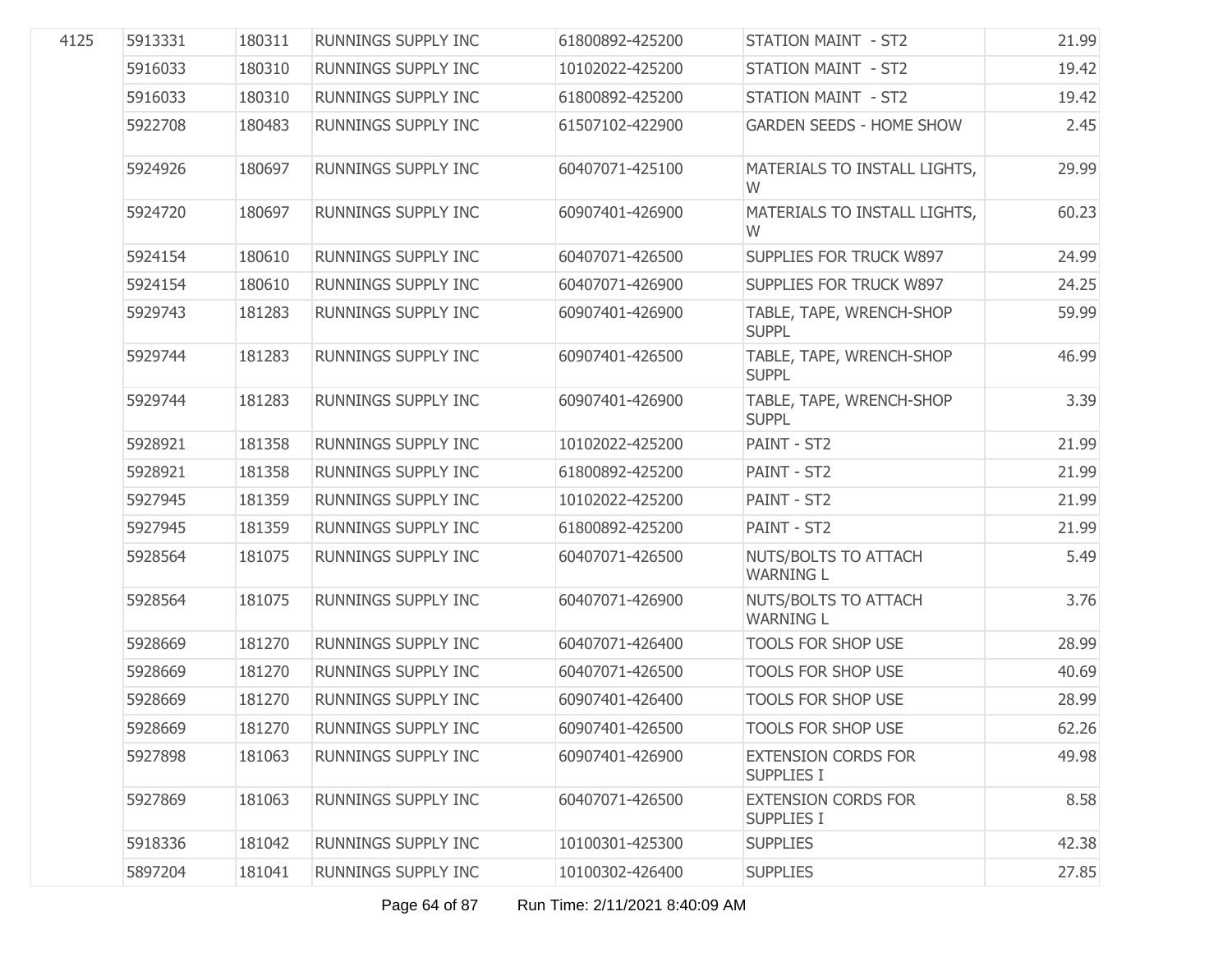| 4125  | 5929535                      | 181394 | <b>RUNNINGS SUPPLY INC</b>                  | 10100301-425300 | <b>SUPPLIES</b>                              | 12.39    |
|-------|------------------------------|--------|---------------------------------------------|-----------------|----------------------------------------------|----------|
|       | 5929535                      | 181394 | RUNNINGS SUPPLY INC                         | 10100301-426500 | <b>SUPPLIES</b>                              | 48.99    |
|       | 5924631                      | 181472 | RUNNINGS SUPPLY INC                         | 10106061-426900 | misc supplies                                | 39.98    |
|       | 5933786                      | 181664 | RUNNINGS SUPPLY INC                         | 10102022-426400 | <b>JANITORIAL SUPPLIES - ST2</b>             | 9.98     |
|       | 5933786                      | 181664 | RUNNINGS SUPPLY INC                         | 10102022-429600 | <b>JANITORIAL SUPPLIES - ST2</b>             | 99.99    |
|       | 5928121                      | 181357 | RUNNINGS SUPPLY INC                         | 10102022-426900 | PAINT BRUSH - ST2                            | 6.99     |
|       | 5928121                      | 181357 | RUNNINGS SUPPLY INC                         | 61800892-426900 | PAINT BRUSH - ST2                            | 7.00     |
|       | 5919301                      | 180503 | RUNNINGS SUPPLY INC                         | 60207011-426300 | JEREMY KUIPERS: UNIFORM<br><b>JACKET</b>     | 199.00   |
|       | 5919833                      |        | RUNNINGS SUPPLY INC                         | 60207011-426300 | CR RTN- UNIFORM JACKET,<br>KUIPERS J.        | (199.00) |
|       | 5923198                      | 180560 | RUNNINGS SUPPLY INC                         | 60407072-426500 | HAND TOOLS AND MISC<br><b>PLUMBING</b>       | 83.34    |
|       | 5923198                      | 180560 | <b>RUNNINGS SUPPLY INC</b>                  | 60407072-426900 | HAND TOOLS AND MISC<br><b>PLUMBING</b>       | 384.78   |
|       | 5922739                      | 180550 | <b>RUNNINGS SUPPLY INC</b>                  | 60407072-426500 | <b>HAND TOOLS</b>                            | 254.54   |
|       | 5888223                      | 180305 | RUNNINGS SUPPLY INC                         | 10500115-426900 | DEF FLUID, WASHER FLUID,<br><b>TOWEL</b>     | 38.44    |
|       | 5928977                      | 181233 | RUNNINGS SUPPLY INC                         | 10100607-426300 | <b>OVERALLS &amp; JACKET -</b><br>SWANSON, S | 139.98   |
|       |                              |        |                                             |                 | <b>RUNNINGS SUPPLY INC Total:</b>            | 1,848.43 |
| 4137  | INV000000023 180990<br>89726 |        | RUSHMORE PLAZA CIVIC CENTER 10100201-424600 |                 | POLICE MEETING ROOM RENTAL                   | 400.00   |
|       | INV000000023 181148<br>93841 |        | RUSHMORE PLAZA CIVIC CENTER 61507102-422900 |                 | HOME SHOW TABLE RENTAL                       | 10.00    |
|       | INV000000023 180844<br>89719 |        | RUSHMORE PLAZA CIVIC CENTER 10100111-424200 |                 | Room Rental at Rushmore Plaza                | 390.00   |
|       | INV000000023 180843<br>89720 |        | RUSHMORE PLAZA CIVIC CENTER 10100111-424200 |                 | Room Rental at Rushmore Plaza                | 195.00   |
|       |                              |        |                                             |                 | <b>RUSHMORE PLAZA CIVIC CENTER</b><br>Total: | 995.00   |
| 4163  | 85133545                     | 180907 | <b>SAFETY KLEEN CORP</b>                    | 60407072-422500 | SERVICE PARTS WASHER: 1-20-<br>20            | 400.00   |
|       |                              |        |                                             |                 | <b>SAFETY KLEEN CORP Total:</b>              | 400.00   |
| 13423 | 349303                       |        | <b>SALVATION ARMY CORPS</b>                 | 61507102-453000 |                                              | 88.20    |
|       |                              |        |                                             |                 | <b>SALVATION ARMY CORPS Total:</b>           | 88.20    |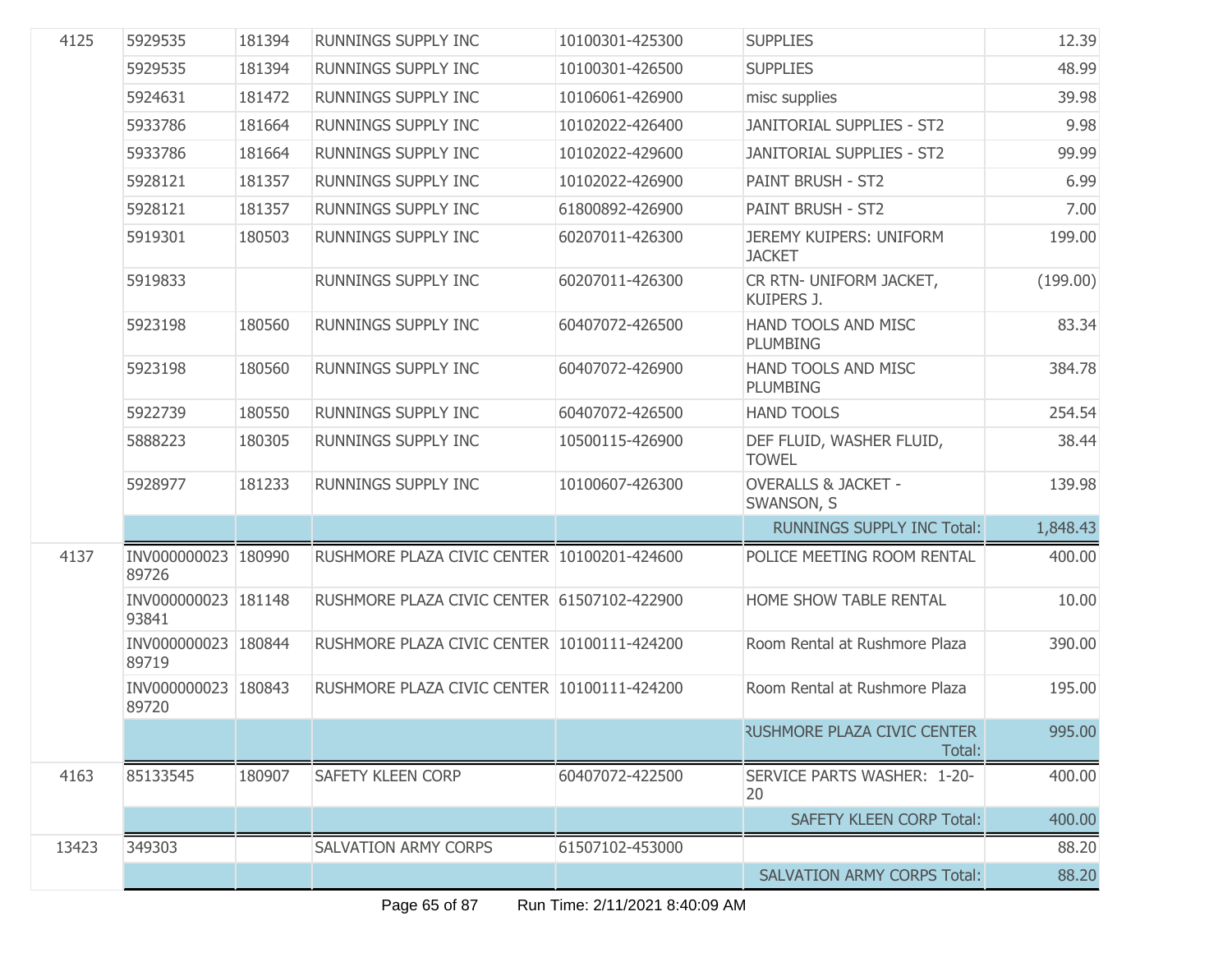| 4182 | 000000<br>12/21/20   | 181058 | <b>SAM'S CLUB</b> | 60407073-429500 | <b>COMPUTER MONITORS: 12-21-</b><br>2020 | 399.92   |
|------|----------------------|--------|-------------------|-----------------|------------------------------------------|----------|
|      | 000000<br>01/04/2021 | 180538 | <b>SAM'S CLUB</b> | 10106061-426300 | coffee & water                           | 75.90    |
|      | 000000<br>01/14/21   | 180536 | <b>SAM'S CLUB</b> | 10100101-426300 | Water and Shelving                       | 9.96     |
|      | 000000<br>01/14/21   | 180536 | <b>SAM'S CLUB</b> | 10106061-426900 | Water and Shelving                       | 139.96   |
|      | 000000<br>01/06/2021 | 180064 | <b>SAM'S CLUB</b> | 10100202-426400 | DEPT JANITORIAL SUPPLIES                 | 423.20   |
|      | 000000<br>01/06/2021 | 180064 | <b>SAM'S CLUB</b> | 61800890-426400 | DEPT JANITORIAL SUPPLIES                 | 208.44   |
|      | 000000<br>01/13/21   | 180112 | <b>SAM'S CLUB</b> | 10100618-426900 | MISC. SUPPLIES                           | 66.92    |
|      | 000000<br>01/18/21   | 180497 | <b>SAM'S CLUB</b> | 61507103-426400 | DAWN FOR BREAKROOM                       | 9.88     |
|      | 000000<br>01/05/21   | 180539 | <b>SAM'S CLUB</b> | 10106061-426900 | misc supplies                            | 69.96    |
|      | 005821<br>01/14/21   |        | <b>SAM'S CLUB</b> | 10106061-426900 | <b>CR RTN- TV MOUNT</b>                  | (49.98)  |
|      | 000000<br>01/07/21   | 179368 | <b>SAM'S CLUB</b> | 10100603-452000 | COFFEE, CREAMER                          | 159.43   |
|      | 000000<br>01/07/21   | 179368 | <b>SAM'S CLUB</b> | 10100612-426900 | COFFEE, CREAMER                          | 4.98     |
|      | 000000<br>01/07/21   | 179368 | <b>SAM'S CLUB</b> | 10100620-426400 | COFFEE, CREAMER                          | 19.98    |
|      | 000000<br>01/07/21   | 179368 | <b>SAM'S CLUB</b> | 10100620-426900 | COFFEE, CREAMER                          | 14.91    |
|      | 000000<br>01/04/21   | 179306 | <b>SAM'S CLUB</b> | 60207012-426100 | <b>OFFICE SUPPLIES</b>                   | 56.30    |
|      | 000000<br>01/06/21   | 179362 | <b>SAM'S CLUB</b> | 10100612-426100 | <b>FACE MASKS</b>                        | 103.12   |
|      | 000000<br>01/06/21   | 179362 | <b>SAM'S CLUB</b> | 10100612-426900 | <b>FACE MASKS</b>                        | 89.80    |
|      | 000000<br>01/11/21   | 180198 | <b>SAM'S CLUB</b> | 61300664-426900 | TISSUE/MAT/WIPES/LYSOL/RECY<br>CL.       | 63.06    |
|      |                      |        |                   |                 | <b>SAM'S CLUB Total:</b>                 | 1,865.74 |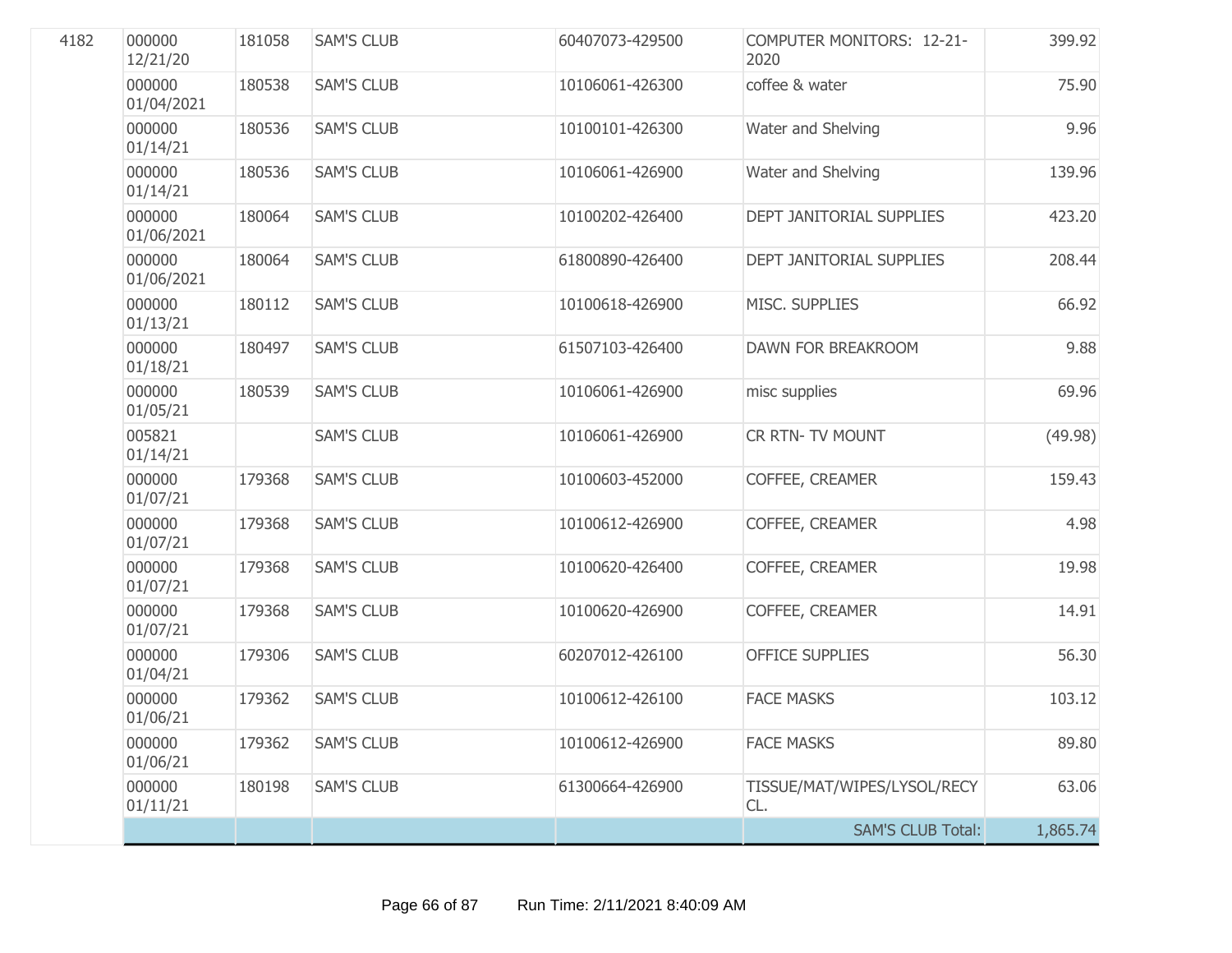| 12542 | 5380              | 181479 | SANDER SANITATION SERVICE              | 10106061-422500 | sanitation services                      | 200.00 |
|-------|-------------------|--------|----------------------------------------|-----------------|------------------------------------------|--------|
|       |                   |        |                                        |                 | SANDER SANITATION SERVICE<br>Total:      | 200.00 |
| 14168 | 905360            | 178330 | <b>SARIS CYCLING GROUP</b>             | 10100607-426900 | DELUXE PUBLIC WORK STAND,<br><b>PUMP</b> | 283.50 |
|       |                   |        |                                        |                 | <b>SARIS CYCLING GROUP Total:</b>        | 283.50 |
| 4215  | 17587<br>01/22/21 | 180734 | <b>SCHEELS ALL SPORTS</b>              | 10100607-462100 | RING RFLEMAN/WEAVER                      | 19.99  |
|       |                   |        |                                        |                 | <b>SCHEELS ALL SPORTS Total:</b>         | 19.99  |
| 4330  | 0439326           | 180693 | SERVALL UNIFORM/LINEN CO<br><b>INC</b> | 60407072-426400 | MOPS, SHOP TOWELS AND MATS<br>$1 - 2$    | 79.71  |
|       | 0438194           | 180601 | SERVALL UNIFORM/LINEN CO<br><b>INC</b> | 10100618-422500 | PROFESSIONAL SEVICES                     | 52.54  |
|       | S0438503          | 180602 | SERVALL UNIFORM/LINEN CO<br><b>INC</b> | 10100618-426400 | <b>JANITORIAL SUPPLIES</b>               | 149.08 |
|       | 0437155           | 180510 | SERVALL UNIFORM/LINEN CO<br><b>INC</b> | 60207011-426400 | 1/18/2021: MATS, MOPS                    | 41.00  |
|       | 0437684           | 180342 | SERVALL UNIFORM/LINEN CO<br><b>INC</b> | 60207012-426400 | RUG RENTAL SHOP 1-19-2021                | 34.14  |
|       | 0437684           | 180342 | SERVALL UNIFORM/LINEN CO<br><b>INC</b> | 60407071-426400 | RUG RENTAL SHOP 1-19-2021                | 22.13  |
|       | 0437684           | 180342 | SERVALL UNIFORM/LINEN CO<br><b>INC</b> | 60907401-426400 | RUG RENTAL SHOP 1-19-2021                | 15.30  |
|       | 0441247           | 181478 | SERVALL UNIFORM/LINEN CO<br><b>INC</b> | 10106061-426400 | janitorial supplies                      | 60.37  |
|       | 0442936           | 181658 | SERVALL UNIFORM/LINEN CO<br><b>INC</b> | 10100202-426400 | <b>LINEN SERVICE</b>                     | 20.88  |
|       | 0442936           | 181658 | SERVALL UNIFORM/LINEN CO<br><b>INC</b> | 61800890-426400 | <b>LINEN SERVICE</b>                     | 42.38  |
|       | 0438547           | 181213 | SERVALL UNIFORM/LINEN CO<br><b>INC</b> | 10106061-426400 | janitorial supplies                      | 53.77  |
|       | 0436637           | 181163 | SERVALL UNIFORM/LINEN CO<br><b>INC</b> | 61507103-426310 | COVERALL LAUNDRY SERVICE                 | 49.07  |
|       | 0442008           | 181417 | SERVALL UNIFORM/LINEN CO<br><b>INC</b> | 60407072-426400 | MOPS, SHOP TOWELS AND MATS<br>$1 - 2$    | 79.71  |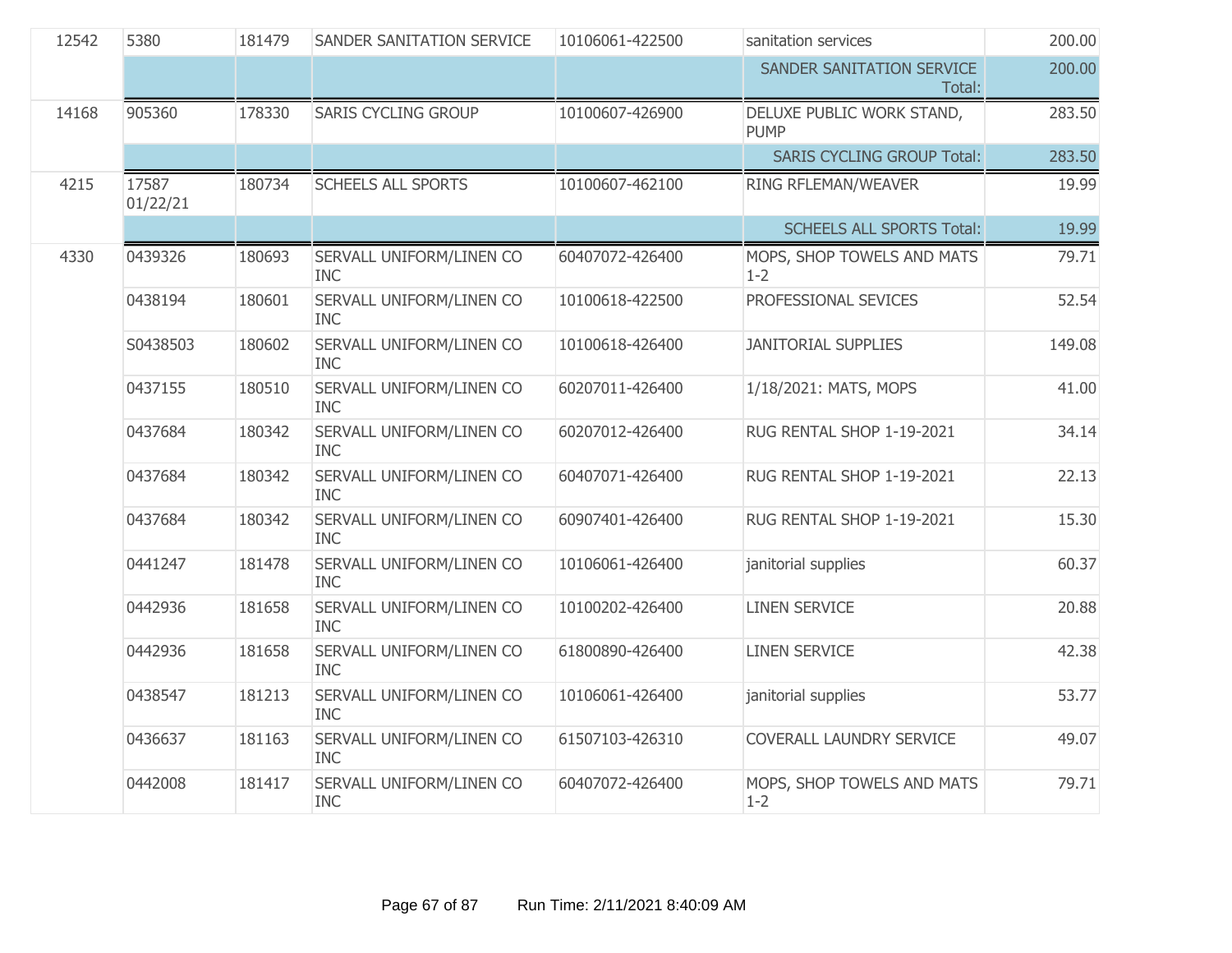| 4330 | S0442271  | 181439 | SERVALL UNIFORM/LINEN CO<br><b>INC</b> | 60407072-426400 | ADDED 42" DUST MOP                            | 3.50     |
|------|-----------|--------|----------------------------------------|-----------------|-----------------------------------------------|----------|
|      | 0439296   | 181386 | SERVALL UNIFORM/LINEN CO<br><b>INC</b> | 61507103-426310 | COVERALL LAUNDRY SERVICE                      | 41.42    |
|      | 0442479   | 181539 | SERVALL UNIFORM/LINEN CO<br><b>INC</b> | 60207011-426400 | 2/1/2021: MATS, MOPS                          | 41.00    |
|      | 0442935   | 181591 | SERVALL UNIFORM/LINEN CO<br><b>INC</b> | 60207012-426400 | RUG RENTAL - SHOP 2-2-2021                    | 34.14    |
|      | 0442935   | 181591 | SERVALL UNIFORM/LINEN CO<br><b>INC</b> | 60407071-426400 | RUG RENTAL - SHOP 2-2-2021                    | 22.13    |
|      | 0442935   | 181591 | SERVALL UNIFORM/LINEN CO<br><b>INC</b> | 60907401-426400 | RUG RENTAL - SHOP 2-2-2021                    | 15.30    |
|      | 0433878   | 179967 | SERVALL UNIFORM/LINEN CO<br><b>INC</b> | 61507103-426310 | COVERALL LAUNDRY SERVICE                      | 31.26    |
|      | 0437672   | 180339 | SERVALL UNIFORM/LINEN CO<br><b>INC</b> | 10100202-426400 | <b>LINEN SERVICE</b>                          | 20.88    |
|      | 0437672   | 180339 | SERVALL UNIFORM/LINEN CO<br><b>INC</b> | 61800890-426400 | <b>LINEN SERVICE</b>                          | 42.38    |
|      | 0434658   | 180154 | SERVALL UNIFORM/LINEN CO<br><b>INC</b> | 60800840-422500 | PROFESSIONAL SERVICES                         | 41.77    |
|      | 0440101   | 181039 | SERVALL UNIFORM/LINEN CO<br><b>INC</b> | 10106062-426400 | <b>JANITORIAL SUPPLIES</b>                    | 267.35   |
|      | 0440354   | 181144 | SERVALL UNIFORM/LINEN CO<br><b>INC</b> | 10100202-426400 | <b>LINEN SERVICE</b>                          | 60.36    |
|      | 0440354   | 181144 | SERVALL UNIFORM/LINEN CO<br><b>INC</b> | 61800890-426400 | <b>LINEN SERVICE</b>                          | 122.56   |
|      | 0440089   | 181004 | SERVALL UNIFORM/LINEN CO<br><b>INC</b> | 60800840-422500 | PROFESSIONAL SERVICES                         | 41.77    |
|      |           |        |                                        |                 | SERVALL UNIFORM/LINEN CO<br><b>INC Total:</b> | 1,485.90 |
| 4332 | 549790    | 180567 | <b>SESAC INC</b>                       | 10100603-422500 | <b>MUSIC LICENSE FEE</b>                      | 785.50   |
|      | 549790    | 180567 | <b>SESAC INC</b>                       | 10100612-422500 | MUSIC LICENSE FEE                             | 785.50   |
|      |           |        |                                        |                 | <b>SESAC INC Total:</b>                       | 1,571.00 |
| 4360 | B12789050 | 178421 | SHI INTERNATIONAL CORP                 | 10100106-429500 | Microsoft Office Standard 2019                | 266.17   |
|      | B12522691 | 171048 | SHI INTERNATIONAL CORP                 | 10100205-429501 | Microsoft Office for 3 compute                | 362.89   |
|      | B12403042 | 171048 | SHI INTERNATIONAL CORP                 | 10100205-429501 | Microsoft Office for 3 compute                | 895.23   |
|      | CR-589198 |        | SHI INTERNATIONAL CORP                 | 10100205-429501 | CR RTN MICROSOFT OFFICE                       | (266.17) |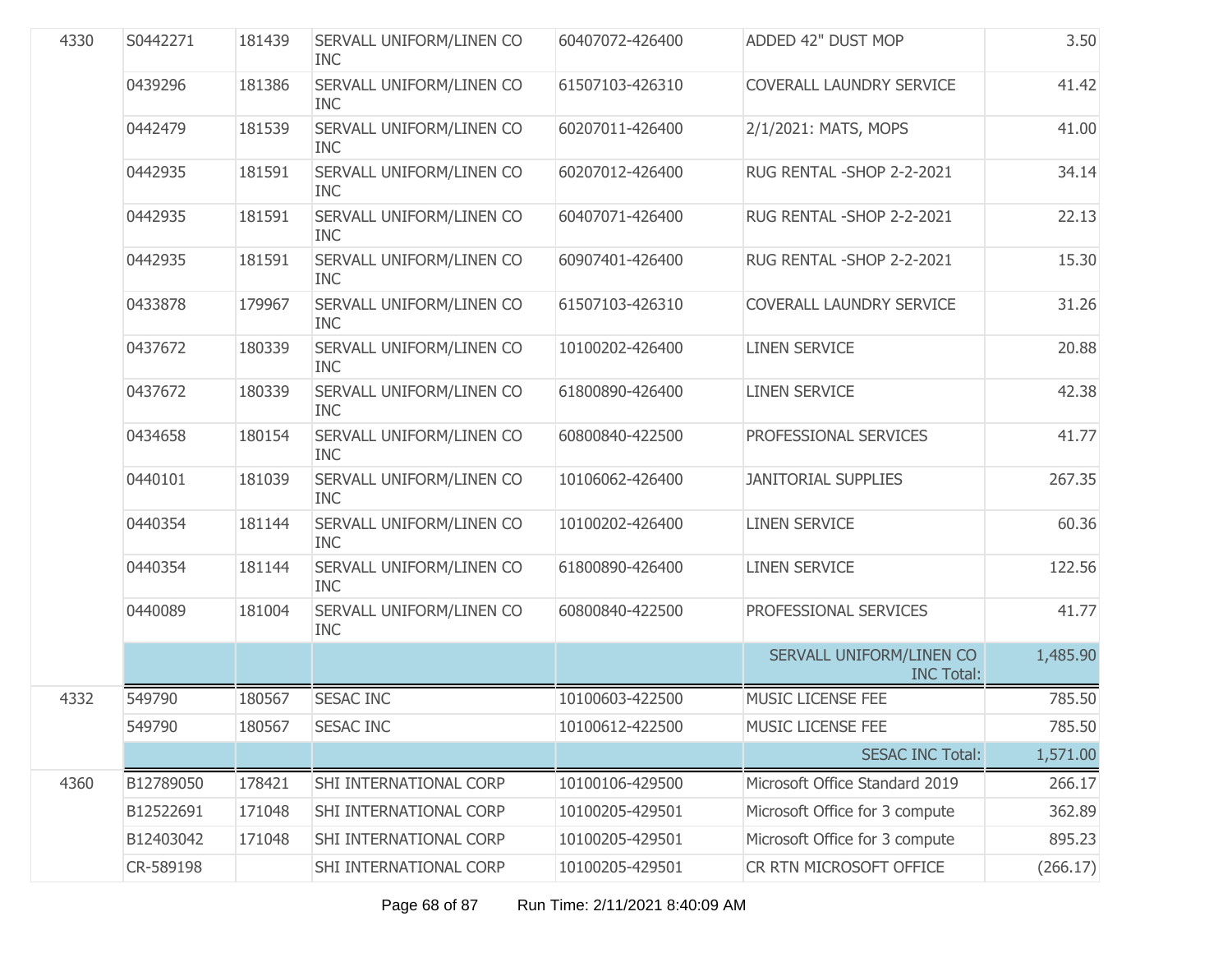| 4360  |          |        |                                               |                 | <b>SHI INTERNATIONAL CORP Total:</b>                 | 1,258.12  |
|-------|----------|--------|-----------------------------------------------|-----------------|------------------------------------------------------|-----------|
| 4363  | 40426333 | 179717 | SHIMADZU SCIENTIFIC<br><b>INSTRUMENTS INC</b> | 10100201-426100 | EVD LAB EQUIPMENT SUPPLIES                           | 2,892.00  |
|       |          |        |                                               |                 | SHIMADZU SCIENTIFIC<br><b>INSTRUMENTS INC Total:</b> | 2,892.00  |
| 4366  | 90737    | 180135 | SHOENER MACHINE & TOOL INC                    | 60207012-426500 | <b>SHOP</b>                                          | 137.40    |
|       |          |        |                                               |                 | SHOENER MACHINE & TOOL INC<br>Total:                 | 137.40    |
| 14300 | 12/09/20 | 180443 | SHRINE OF DEMOCRACY                           | 10100607-453000 | SINGING VALENTINE REFUND                             | 750.00    |
|       |          |        |                                               |                 | <b>SHRINE OF DEMOCRACY Total:</b>                    | 750.00    |
| 4388  | 84118    | 180905 | <b>SIGN EXPRESS</b>                           | 60407071-426900 | NUMBERS/DECALS FOR W908 &<br>W905                    | 12.50     |
|       | 84118    | 180905 | <b>SIGN EXPRESS</b>                           | 60907401-426900 | NUMBERS/DECALS FOR W908 &<br>W905                    | 12.50     |
|       |          |        |                                               |                 | <b>SIGN EXPRESS Total:</b>                           | 25.00     |
| 4397  | 2170 30  | 180916 | SIMON CONTRACTORS OF SD INC 60200933-438100   |                 | 14-2170 E BLVD E NORTH<br><b>UTILITI</b>             | 5,014.69  |
|       | 2170 30  | 180916 | SIMON CONTRACTORS OF SD INC 60400833-438000   |                 | 14-2170 E BLVD E NORTH<br>UTILITI                    | 1,012.90  |
|       | 2170 30  | 180916 | SIMON CONTRACTORS OF SD INC 60907402-437100   |                 | 14-2170 E BLVD E NORTH<br><b>UTILITI</b>             | 7,285.56  |
|       |          |        |                                               |                 | SIMON CONTRACTORS OF SD<br><b>INC Total:</b>         | 13,313.15 |
| 10772 | 2102836  | 180613 | SIMON NORTH REGION SD                         | 60207012-425500 | 1" CLEAN LIMESTONE                                   | 246.00    |
|       | 2101075  | 180590 | SIMON NORTH REGION SD                         | 60207012-425500 | 1" ROADSTONE                                         | 190.84    |
|       | 2091085  | 178792 | SIMON NORTH REGION SD                         | 61507102-426600 | <b>CONCRETE SAND</b>                                 | 504.16    |
|       |          |        |                                               |                 | SIMON NORTH REGION SD Total:                         | 941.00    |
| 4405  | 120031   | 180919 | <b>SIMPSON'S PRINTING</b>                     | 10100204-426100 | OFFICE SUPPLIES, BUSINESS<br><b>CARD</b>             | 90.00     |
|       | 119978   | 181114 | SIMPSON'S PRINTING                            | 61808900-426100 | FORMS: REFUSAL - EMS BILLING                         | 393.00    |
|       | 119980   | 181115 | SIMPSON'S PRINTING                            | 61808900-426100 | <b>FORMS: BENEFICIARY - EMS</b><br><b>BILLI</b>      | 190.00    |
|       | 119982   | 181117 | SIMPSON'S PRINTING                            | 61808900-426100 | FORMS: SIGNATURE - EMS<br><b>BILLING</b>             | 325.00    |
|       | 119981   | 181118 | SIMPSON'S PRINTING                            | 61808900-426100 | FORMS: NON-EMERGENT<br><b>TRANSPORT</b>              | 125.00    |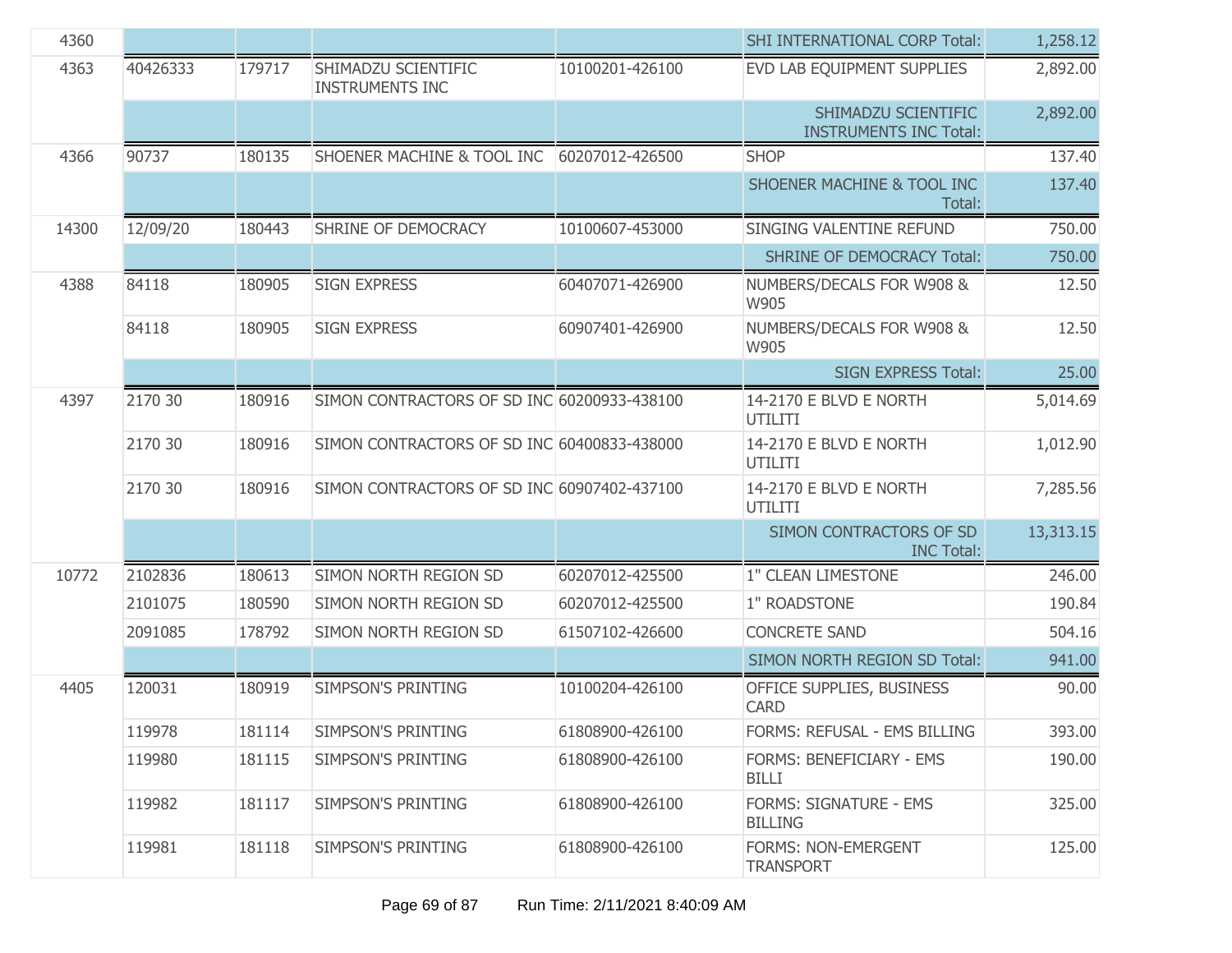| 4405  | 120036      | 181272 | <b>SIMPSON'S PRINTING</b>  | 60207012-426100 | TIME CARDS-SHOP                               | 135.00   |
|-------|-------------|--------|----------------------------|-----------------|-----------------------------------------------|----------|
|       | 120036      | 181272 | <b>SIMPSON'S PRINTING</b>  | 60407071-426100 | TIME CARDS-SHOP                               | 81.00    |
|       | 120036      | 181272 | <b>SIMPSON'S PRINTING</b>  | 60907401-426100 | TIME CARDS-SHOP                               | 54.00    |
|       | 119979      | 181116 | <b>SIMPSON'S PRINTING</b>  | 61808900-426100 | <b>FORMS: LAW ENFORCEMENT</b><br>EVAL-        | 190.00   |
|       | 120114      | 181490 | <b>SIMPSON'S PRINTING</b>  | 60207014-426100 | <b>BUSINESS CARDS: JOHN</b><br><b>COLHOFF</b> | 30.00    |
|       | 120111      | 181480 | <b>SIMPSON'S PRINTING</b>  | 10100101-426900 | <b>Business Cards Leah Braun</b>              | 138.00   |
|       | 120058      | 181463 | <b>SIMPSON'S PRINTING</b>  | 10100204-426100 | <b>OFFICE SUPPLIES</b>                        | 765.00   |
|       | 119804      | 180431 | <b>SIMPSON'S PRINTING</b>  | 10100601-426900 | <b>VOLLEYBALL SCORE CARDS</b>                 | 190.00   |
|       |             |        |                            |                 | <b>SIMPSON'S PRINTING Total:</b>              | 2,706.00 |
| 4465  | 01112192882 | 180456 | <b>SNAP ON TOOLS</b>       | 61207101-426310 | <b>STOCK GLOVES</b>                           | 37.99    |
|       | 10012090007 | 181593 | <b>SNAP ON TOOLS</b>       | 10100205-426500 | Specialty sockets                             | 56.00    |
|       |             |        |                            |                 | <b>SNAP ON TOOLS Total:</b>                   | 93.99    |
| 8850  | 01192151683 | 180718 | <b>SNAP ON TOOLS</b>       | 10100305-426500 | <b>SHOP TOOL</b>                              | 19.75    |
|       |             |        |                            |                 | <b>SNAP ON TOOLS Total:</b>                   | 19.75    |
| 4519  | SD20-3661   | 180702 | SOUTH DAKOTA ONE CALL      | 10100205-422500 | <b>633 LOCATES</b>                            | 163.22   |
|       | SD20-3661   | 180702 | SOUTH DAKOTA ONE CALL      | 10100607-422500 | <b>633 LOCATES</b>                            | 163.22   |
|       | SD20-3661   | 180702 | SOUTH DAKOTA ONE CALL      | 60207012-422500 | 633 LOCATES                                   | 163.23   |
|       | SD20-3661   | 180702 | SOUTH DAKOTA ONE CALL      | 60907401-422500 | 633 LOCATES                                   | 163.22   |
|       |             |        |                            |                 | SOUTH DAKOTA ONE CALL Total:                  | 652.89   |
| 10486 | 6221477 SO  | 180569 | SRIXON/CLEVELAND GOLF/XXIO | 61300604-452000 | <b>RESALE GLOVES</b>                          | 889.92   |
|       |             |        |                            |                 | SRIXON/CLEVELAND GOLF/XXIO<br>Total:          | 889.92   |
| 4599  | 3468419586  | 181485 | <b>STAPLES ADVANTAGE</b>   | 10106022-426100 | <b>OFFICE SUPPLIES</b>                        | 143.76   |
|       | 3467693124  | 181000 | <b>STAPLES ADVANTAGE</b>   | 10100201-426100 | <b>OFFICE SUPPLIES</b>                        | 122.00   |
|       | 3467693125  | 181000 | <b>STAPLES ADVANTAGE</b>   | 10100201-426100 | <b>OFFICE SUPPLIES</b>                        | 229.96   |
|       | 3467693127  | 181000 | <b>STAPLES ADVANTAGE</b>   | 10100201-426100 | <b>OFFICE SUPPLIES</b>                        | 299.52   |
|       | 3467693126  | 181000 | <b>STAPLES ADVANTAGE</b>   | 10100201-426100 | <b>OFFICE SUPPLIES</b>                        | 703.11   |
|       |             |        |                            |                 | <b>STAPLES ADVANTAGE Total:</b>               | 1,498.35 |
| 4504  | 01/20/21    | 181454 | STATE OF SOUTH DAKOTA      | 10100106-422500 | <b>BACKGROUND CHECKS</b>                      | 43.25    |
|       | 01/20/21    | 181454 | STATE OF SOUTH DAKOTA      | 10100202-422500 | <b>BACKGROUND CHECKS</b>                      | 216.25   |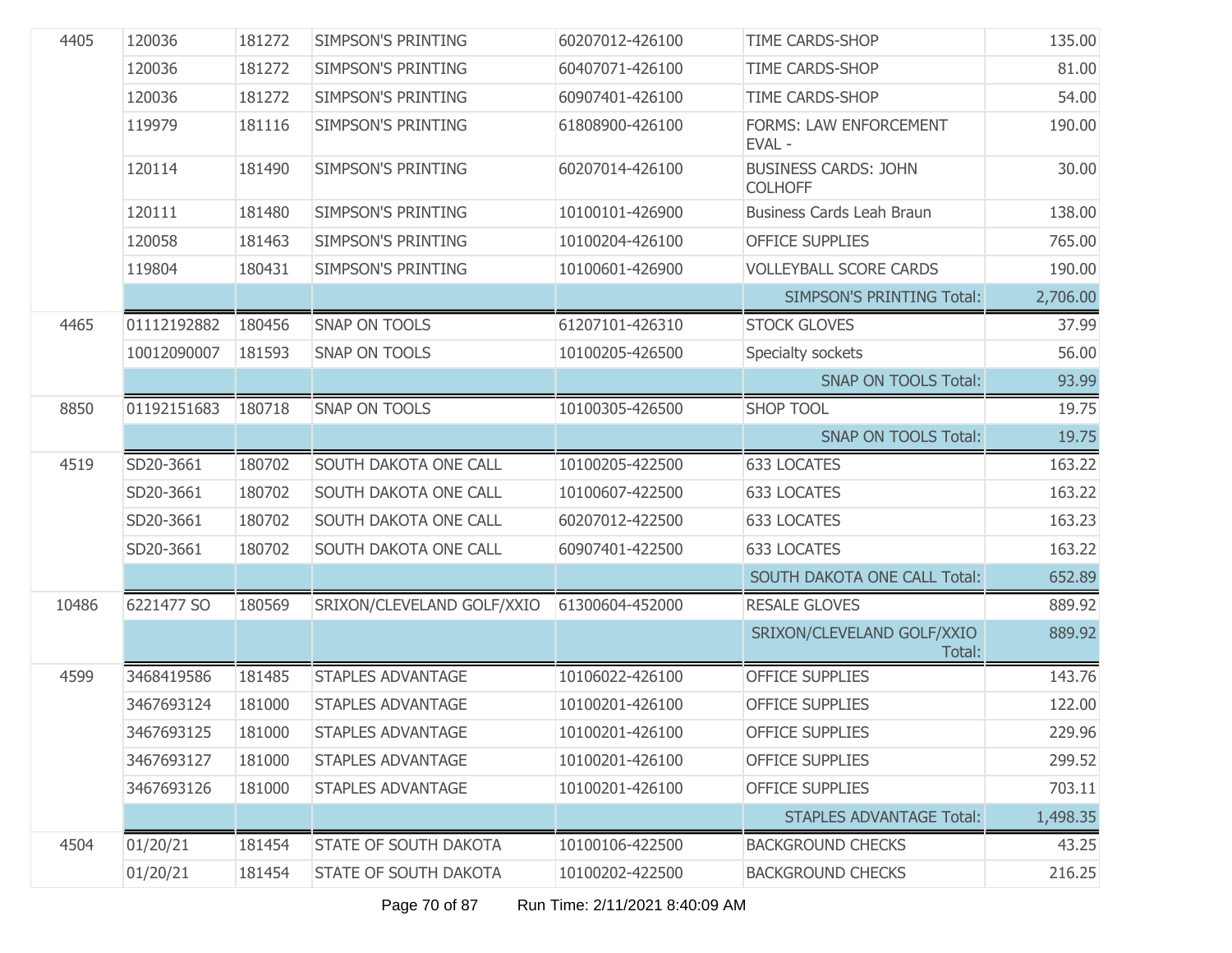| 4504  | 01/20/21    | 181454 | <b>STATE OF SOUTH DAKOTA</b>                                  | 10100618-422500 | <b>BACKGROUND CHECKS</b>                             | 43.25    |
|-------|-------------|--------|---------------------------------------------------------------|-----------------|------------------------------------------------------|----------|
|       | 01/20/21    | 181454 | <b>STATE OF SOUTH DAKOTA</b>                                  | 10100711-422500 | <b>BACKGROUND CHECKS</b>                             | 43.25    |
|       | 01/20/21    | 181454 | <b>STATE OF SOUTH DAKOTA</b>                                  | 60207014-422500 | <b>BACKGROUND CHECKS</b>                             | 43.25    |
|       | S00117179   | 181195 | <b>STATE OF SOUTH DAKOTA</b>                                  | 50508910-422500 | 2367 12TH ST BRIDGE REPAIR                           | 45.86    |
|       | 01/21/21    | 180928 | STATE OF SOUTH DAKOTA                                         | 10100607-462100 | <b>BACKGROUND CHECK FOR DEER</b><br><b>PROG</b>      | 26.75    |
|       |             |        |                                                               |                 | <b>STATE OF SOUTH DAKOTA Total:</b>                  | 461.86   |
| 4676  | 3258562M    | 181096 | STRYKER SALES CORPORATION                                     | 61800890-426900 | <b>EMS NON-DISPOSABLES</b>                           | 548.75   |
|       |             |        |                                                               |                 | <b>STRYKER SALES CORPORATION</b><br>Total:           | 548.75   |
| 4684  | 33-288143   | 180622 | STURDEVANT'S AUTO PARTS                                       | 60207011-425100 | <b>UNIT #347: FUSE</b>                               | 5.39     |
|       | 33-287799   | 180735 | <b>STURDEVANT'S AUTO PARTS</b>                                | 10100607-425300 | OIL FILTER                                           | 42.12    |
|       | 33-284654   | 181203 | STURDEVANT'S AUTO PARTS                                       | 10100108-425100 | UNIT E228/RO 1437 REAR LEAF<br><b>SP</b>             | 309.99   |
|       | 33-286060   | 181392 | STURDEVANT'S AUTO PARTS                                       | 10100301-425100 | <b>UNIT S040</b>                                     | 103.97   |
|       | 33-286071   |        | STURDEVANT'S AUTO PARTS                                       | 10100301-425100 | CR RTN FUEL FILTERS                                  | (17.70)  |
|       |             |        |                                                               |                 | <b>STURDEVANT'S AUTO PARTS</b><br>Total:             | 443.77   |
| 4685  | 30-837037   | 181513 | STURDEVANT'S REFINISH SUPPLY 61207101-425100<br><b>CENTER</b> |                 | S925 PAINT                                           | 68.80    |
|       |             |        |                                                               |                 | STURDEVANT'S REFINISH<br><b>SUPPLY CENTER Total:</b> | 68.80    |
| 12188 | 1591854     | 181341 | SUMMIT COMPANIES                                              | 10102021-422500 | <b>EXTINGUISHER MAINT - ST1</b>                      | 29.15    |
|       | 1591854     | 181341 | SUMMIT COMPANIES                                              | 61800891-422500 | <b>EXTINGUISHER MAINT - ST1</b>                      | 14.35    |
|       | 1592617     | 181345 | SUMMIT COMPANIES                                              | 10102026-422500 | <b>EXTINGUISHER MAINT - ST6</b>                      | 100.50   |
|       | 1592617     | 181345 | SUMMIT COMPANIES                                              | 61800896-422500 | <b>EXTINGUISHER MAINT - ST6</b>                      | 49.50    |
|       | 1590513     | 181340 | <b>SUMMIT COMPANIES</b>                                       | 10100202-422500 | HYDRO TEST CO2 SCBA BOTTLES                          | 1,908.00 |
|       | 1591346     | 181162 | <b>SUMMIT COMPANIES</b>                                       | 61507103-422500 | FIRE EXTINGISHERS                                    | 540.50   |
|       | 1592346     | 181663 | <b>SUMMIT COMPANIES</b>                                       | 10102025-425100 | <b>VEHICLE BRACKETS - E5</b>                         | 100.00   |
|       |             |        |                                                               |                 | <b>SUMMIT COMPANIES Total:</b>                       | 2,742.00 |
| 4707  | 00003-66053 | 181537 | <b>SUPER LUBE</b>                                             | 60207014-425100 | UNIT #324: OIL CHANGE                                | 40.95    |
|       | 00002-12389 | 181274 | <b>SUPER LUBE</b>                                             | 60207014-425100 | UNIT #301: OIL CHANGE                                | 40.95    |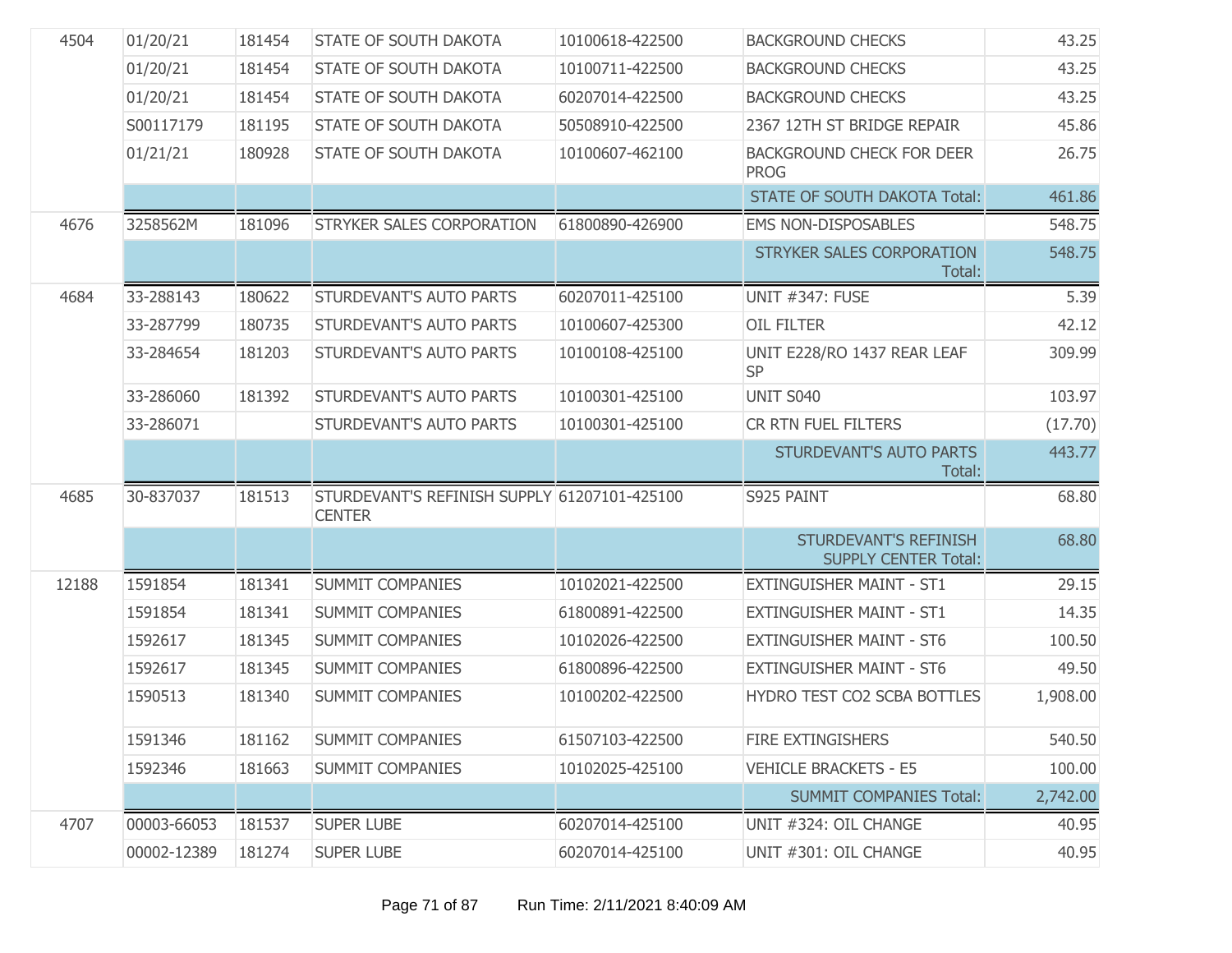| 4707  | 00004-87428 | 180509 | <b>SUPER LUBE</b>                                     | 60207011-425100 | UNIT #347: OIL CHANGE                        | 43.05     |
|-------|-------------|--------|-------------------------------------------------------|-----------------|----------------------------------------------|-----------|
|       |             |        |                                                       |                 | <b>SUPER LUBE Total:</b>                     | 124.95    |
| 9237  | 305826      | 179132 | <b>SUPERION</b>                                       | 10100204-429501 | <b>TRAKIT SUBSCRIPTION</b>                   | 36,067.50 |
|       |             |        |                                                       |                 | <b>SUPERION Total:</b>                       | 36,067.50 |
| 4781  | 24525       | 180317 | <b>TEMPERATURE TECHNOLOGY</b><br>INC.                 | 10102021-425200 | <b>STATION MAINT - ST1</b>                   | 230.81    |
|       | 24525       | 180317 | TEMPERATURE TECHNOLOGY<br>INC.                        | 61800891-425200 | <b>STATION MAINT - ST1</b>                   | 113.69    |
|       |             |        |                                                       |                 | TEMPERATURE TECHNOLOGY<br><b>INC. Total:</b> | 344.50    |
| 4985  | 00000005485 | 181373 | THE UPS STORE 3912                                    | 10100202-422500 | <b>FREIGHT - MAINTENANCE</b>                 | 37.75     |
|       |             |        |                                                       |                 | THE UPS STORE 3912 Total:                    | 37.75     |
| 8820  | 01-21303    | 181185 | THECO INC                                             | 61507102-425300 | <b>WEAR TIPS</b>                             | 1,566.17  |
|       | 01-20478    | 181129 | THECO INC                                             | 61507102-425300 | <b>L942 FILTERS</b>                          | 395.70    |
|       | 01-19745    | 181130 | THECO INC                                             | 61507102-425300 | <b>L942 CONVEYOR PARTS</b>                   | 42.54     |
|       |             |        |                                                       |                 | <b>THECO INC Total:</b>                      | 2,004.41  |
| 4852  | 15082637 GP | 180736 | <b>TITAN MACHINERY</b>                                | 10100607-425300 | INSERT, CLIP #53                             | 47.50     |
|       |             |        |                                                       |                 | <b>TITAN MACHINERY Total:</b>                | 47.50     |
| 4864  | 2356        | 181477 | <b>TOPHAT TINTING INC</b>                             | 10106061-422500 | window film                                  | 30.00     |
|       |             |        |                                                       |                 | <b>TOPHAT TINTING INC Total:</b>             | 30.00     |
| 1295  | 02/02/21    | 181668 | <b>TRACY DAVIS</b>                                    | 10106021-427000 | MILEAGE-PIERRE                               | 159.60    |
|       |             |        |                                                       |                 | <b>TRACY DAVIS Total:</b>                    | 159.60    |
| 10249 | 42P1829     | 181153 | <b>TRANSOURCE TRUCK &amp;</b><br><b>EQUIPMENT INC</b> | 61507102-425300 | <b>L964 CUTTING EDGE</b>                     | 331.21    |
|       | 42P1957     | 181151 | <b>TRANSOURCE TRUCK &amp;</b><br>EQUIPMENT INC        | 61507102-425300 | L948 WINDSHIELD                              | 910.73    |
|       | 42P1959     | 181150 | <b>TRANSOURCE TRUCK &amp;</b><br>EQUIPMENT INC        | 61207101-425300 | S923 FILTERS                                 | 153.30    |
|       | 42P1851     | 181510 | <b>TRANSOURCE TRUCK &amp;</b><br>EQUIPMENT INC        | 61207101-425100 | <b>S926 SEARS SEATING</b>                    | 440.21    |
|       | 42P2015     | 181496 | <b>TRANSOURCE TRUCK &amp;</b><br>EQUIPMENT INC        | 61207101-425100 | S921 PRESSURE SWITCH                         | 72.21     |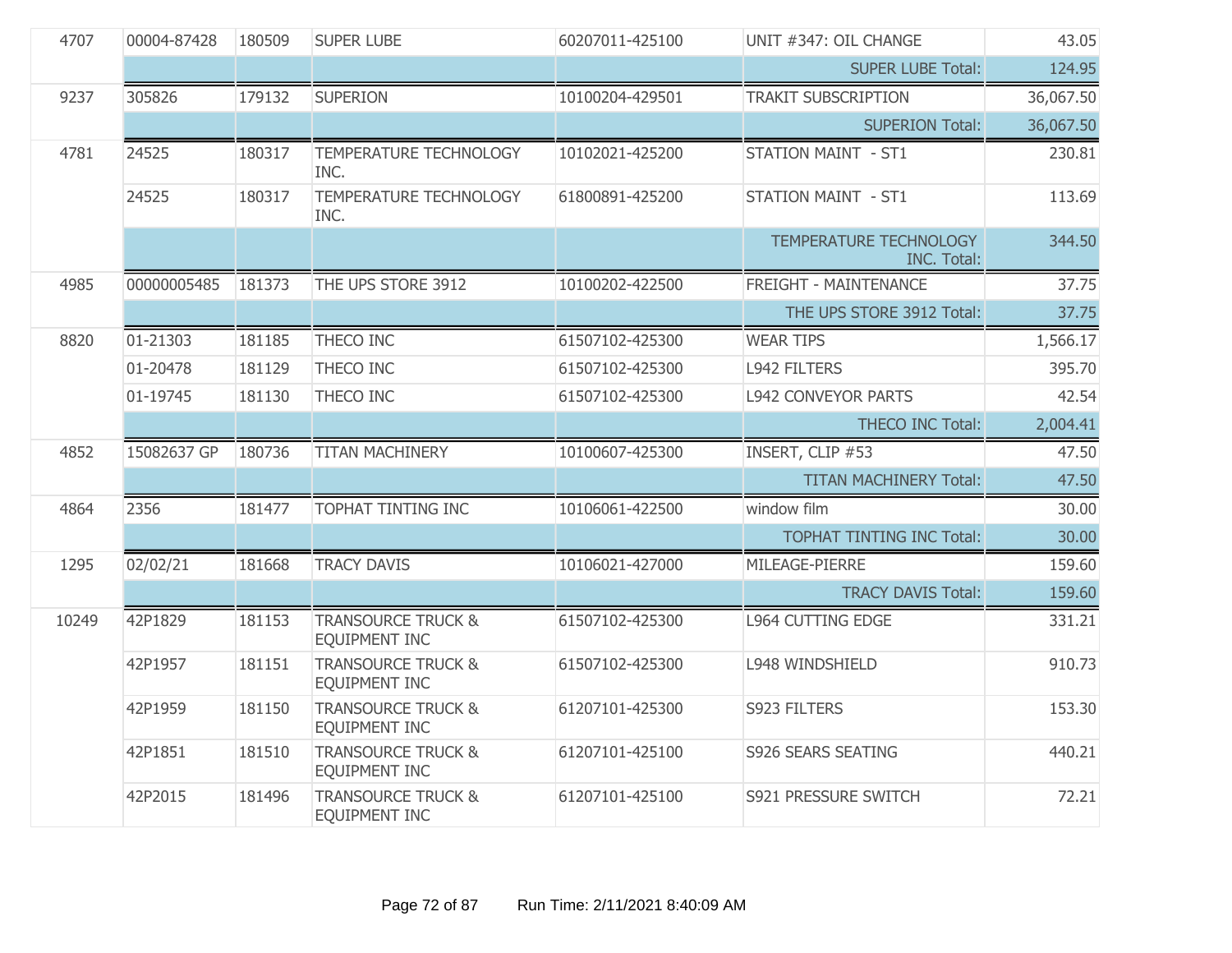| 10249 | 42P2014         | 181497 | <b>TRANSOURCE TRUCK &amp;</b><br>EQUIPMENT INC        | 61507103-425300 | M971 FILTER CARTRIDGE                                        | 94.02    |
|-------|-----------------|--------|-------------------------------------------------------|-----------------|--------------------------------------------------------------|----------|
|       | 42W1191         | 180454 | <b>TRANSOURCE TRUCK &amp;</b><br>EQUIPMENT INC        | 61207101-425100 | S919 EXHAUST CONTROL REPAIR                                  | 3,770.35 |
|       | 42P1883         | 180721 | <b>TRANSOURCE TRUCK &amp;</b><br><b>EQUIPMENT INC</b> | 10100301-425100 | <b>UNITS</b>                                                 | 197.75   |
|       | 42P1877         | 180721 | <b>TRANSOURCE TRUCK &amp;</b><br>EQUIPMENT INC        | 10100401-425300 | <b>UNITS</b>                                                 | 329.53   |
|       | 42P1988         | 181180 | <b>TRANSOURCE TRUCK &amp;</b><br>EQUIPMENT INC        | 61207101-425100 | S925 FILTER                                                  | 148.40   |
|       |                 |        |                                                       |                 | <b>TRANSOURCE TRUCK &amp;</b><br><b>EQUIPMENT INC Total:</b> | 6,447.71 |
| 4935  | 50878           | 181610 | <b>TURBIVILLE INDUSTRIAL</b><br><b>ELECTRIC WORKS</b> | 60407071-425500 | PUMP REPAIR-PLUM CREEK LIFT<br>S                             | 1,750.03 |
|       | 50877           | 181442 | <b>TURBIVILLE INDUSTRIAL</b><br><b>ELECTRIC WORKS</b> | 60407072-422500 | <b>RAS PUMP: MOTOR</b>                                       | 745.00   |
|       | 50877           | 181442 | <b>TURBIVILLE INDUSTRIAL</b><br><b>ELECTRIC WORKS</b> | 60407072-425300 | RAS PUMP: MOTOR                                              | 291.36   |
|       |                 |        |                                                       |                 | <b>TURBIVILLE INDUSTRIAL</b><br><b>ELECTRIC WORKS Total:</b> | 2,786.39 |
| 5265  | $01/13 - 14/21$ | 180398 | <b>TYLER WILCOX</b>                                   | 10100202-427000 | PER DIEM: T WILCOX 1.13.21 EN                                | 32.00    |
|       |                 |        |                                                       |                 | <b>TYLER WILCOX Total:</b>                                   | 32.00    |
| 12752 | 25044           | 180894 | UNCLE MILT'S ALIGNMENT                                | 10100618-425100 | <b>BUS REPAIRS</b>                                           | 90.00    |
|       |                 |        |                                                       |                 | UNCLE MILT'S ALIGNMENT Total:                                | 90.00    |
| 4973  | CI261100        | 179909 | UNITED ROTARY BRUSH CORP                              | 10100401-425300 | <b>BROOMS</b>                                                | 551.00   |
|       |                 |        |                                                       |                 | <b>UNITED ROTARY BRUSH CORP</b><br>Total:                    | 551.00   |
| 4976  | 6331753         | 178797 | UNITED STATES PLASTIC<br>CORPORATION                  | 60407073-426900 | LAB SUPPLIES - BACKORDERED<br><b>TUB</b>                     | 183.00   |
|       |                 |        |                                                       |                 | UNITED STATES PLASTIC<br><b>CORPORATION Total:</b>           | 183.00   |
| 12207 | 434340890       | 181559 | US BANK EQUIPMENT FINANCE                             | 10100601-425300 | <b>COPIER MAINTENANCE</b>                                    | 61.30    |
|       | 434340890       | 181559 | US BANK EQUIPMENT FINANCE                             | 10100607-425300 | <b>COPIER MAINTENANCE</b>                                    | 61.30    |
|       | 434340890       | 181559 | US BANK EQUIPMENT FINANCE                             | 10100620-425300 | <b>COPIER MAINTENANCE</b>                                    | 61.30    |
|       | 433829264       | 181158 | US BANK EQUIPMENT FINANCE                             | 61207101-425300 | RICOH IMC4500 COPIER<br><b>CONTRACT</b>                      | 66.77    |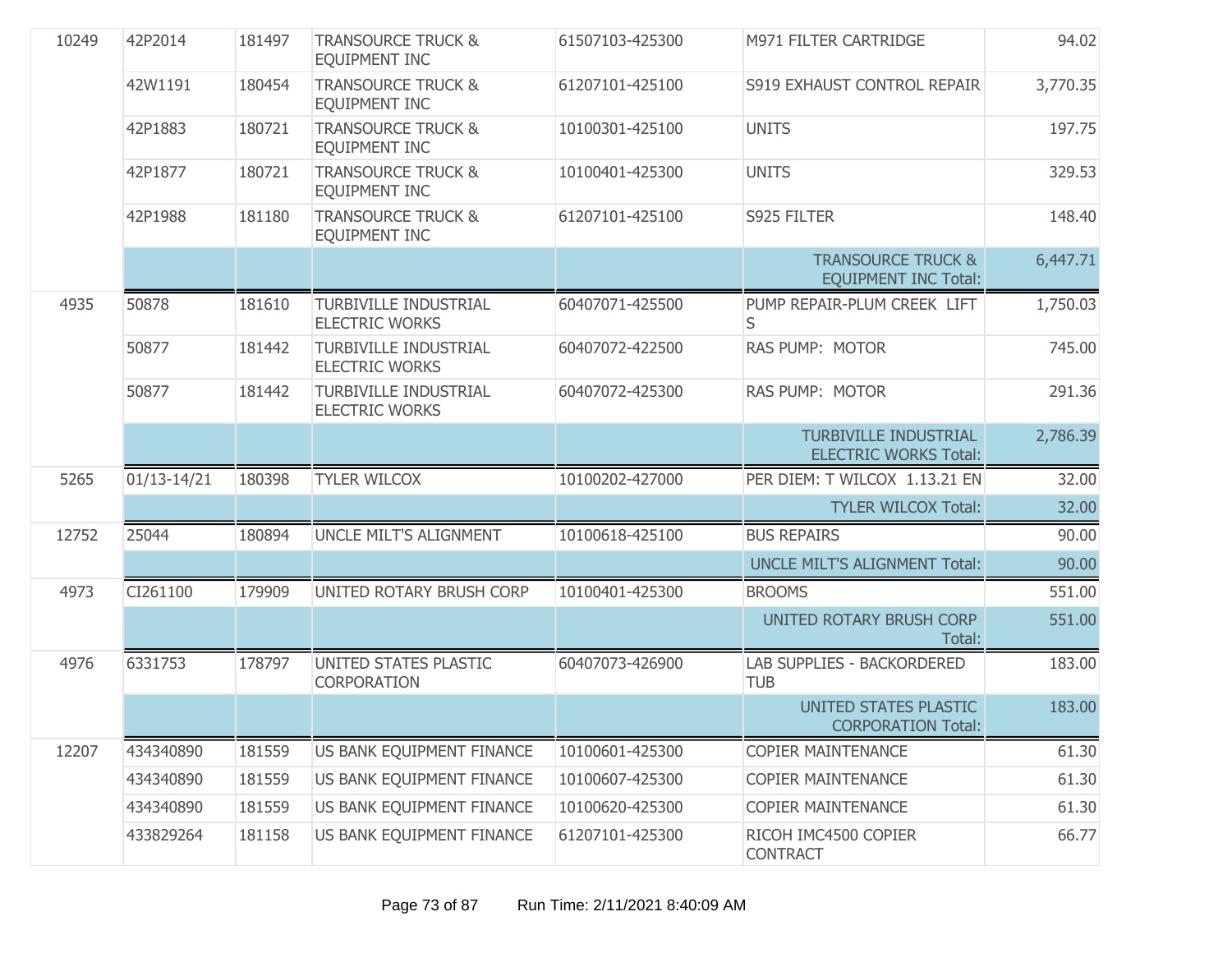| 12207 | 433829264          | 181158 | US BANK EQUIPMENT FINANCE                     | 61507102-425300 | RICOH IMC4500 COPIER<br><b>CONTRACT</b>              | 66.77        |
|-------|--------------------|--------|-----------------------------------------------|-----------------|------------------------------------------------------|--------------|
|       | 433829264          | 181158 | US BANK EQUIPMENT FINANCE                     | 61507103-425300 | RICOH IMC4500 COPIER<br><b>CONTRACT</b>              | 66.77        |
|       |                    |        |                                               |                 | US BANK EQUIPMENT FINANCE<br>Total:                  | 384.21       |
| 12684 | 03/01/21           |        | <b>US BANK NATIONAL</b><br><b>ASSOCIATION</b> | 60200932-442000 | 2015 WTR REV BOND PYMT                               | 280,413.02   |
|       | 02/25/21           |        | <b>US BANK NATIONAL</b><br><b>ASSOCIATION</b> | 60400833-442000 | 2011B WASTEWATER BOND<br><b>PYMT</b>                 | 86,031.25    |
|       | 01/27/21           |        | <b>US BANK NATIONAL</b><br><b>ASSOCIATION</b> | 50500120-442000 | 2020 SALES TAX REV BOND<br><b>PYMT</b>               | 1,659,726.76 |
|       | 01/27/2021         |        | <b>US BANK NATIONAL</b><br><b>ASSOCIATION</b> | 10700124-442000 | 2018 SALES TAX REV BOND<br><b>PYMT</b>               | 1,201,871.11 |
|       |                    |        |                                               |                 | <b>US BANK NATIONAL</b><br><b>ASSOCIATION Total:</b> | 3,228,042.14 |
| 5039  | 104427             | 181342 | <b>VANWAY TROPHY &amp; AWARD</b>              | 10102021-426300 | NAME TAGS - KNUTSON /<br><b>NEUGEBAU</b>             | 8.50         |
|       | 104427             | 181342 | <b>VANWAY TROPHY &amp; AWARD</b>              | 10102023-426300 | NAME TAGS - KNUTSON /<br><b>NEUGEBAU</b>             | 8.50         |
|       | 104521             | 181231 | <b>VANWAY TROPHY &amp; AWARD</b>              | 10100101-426900 | Dais plates for Youth City cou                       | 120.00       |
|       | 104524             | 181230 | <b>VANWAY TROPHY &amp; AWARD</b>              | 10100101-426900 | Name plate and tag                                   | 17.45        |
|       | 104554             | 180944 | <b>VANWAY TROPHY &amp; AWARD</b>              | 10100201-426100 | <b>OFFICE SUPPLIES</b>                               | 16.40        |
|       | 104661             | 180944 | <b>VANWAY TROPHY &amp; AWARD</b>              | 10100201-426100 | <b>OFFICE SUPPLIES</b>                               | 38.00        |
|       | 104575             | 180944 | <b>VANWAY TROPHY &amp; AWARD</b>              | 10100201-426100 | <b>OFFICE SUPPLIES</b>                               | 96.90        |
|       |                    |        |                                               |                 | <b>VANWAY TROPHY &amp; AWARD</b><br>Total:           | 305.75       |
| 6415  | 009871902<br>01/20 |        | <b>VAST BUSINESS</b>                          | 10100205-428100 |                                                      | 16.92        |
|       | 009964401<br>01/20 |        | <b>VAST BUSINESS</b>                          | 10100205-428100 |                                                      | 16.92        |
|       | 010233801<br>01/20 |        | <b>VAST BUSINESS</b>                          | 10100205-428100 |                                                      | 16.92        |
|       | 010531701<br>01/20 |        | <b>VAST BUSINESS</b>                          | 10100202-428100 |                                                      | 164.98       |
|       | 010531701<br>01/20 |        | <b>VAST BUSINESS</b>                          | 10100202-428100 |                                                      | 16.61        |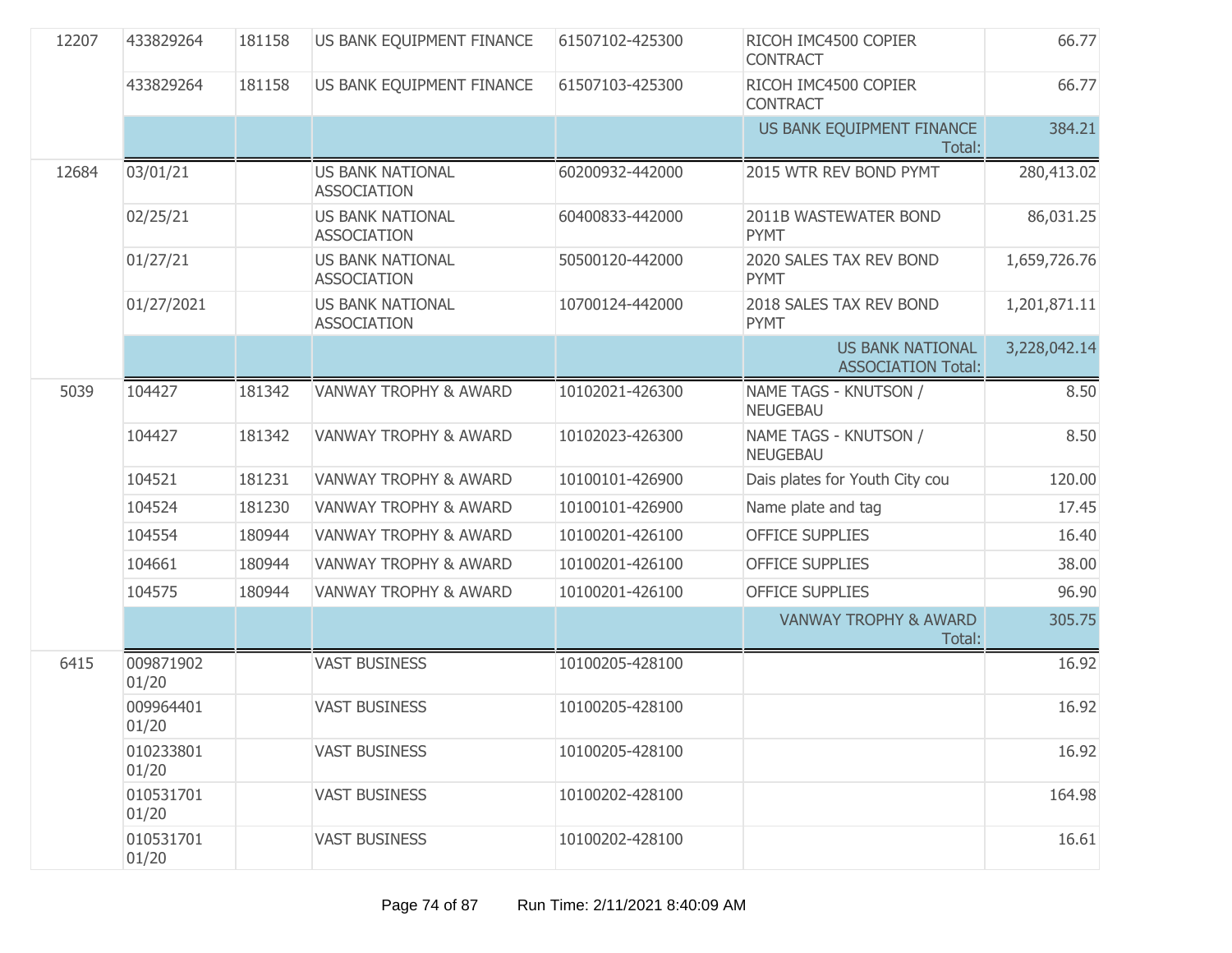| 6415 | 012864101<br>01/16 | <b>VAST BUSINESS</b> | 10100202-428100 | 43.14  |
|------|--------------------|----------------------|-----------------|--------|
|      | 012864101<br>01/16 | <b>VAST BUSINESS</b> | 10100202-428100 | 43.14  |
|      | 012864101<br>01/16 | <b>VAST BUSINESS</b> | 10100202-428100 | 43.14  |
|      | 007441701<br>01/16 | <b>VAST BUSINESS</b> | 61400665-428100 | 25.49  |
|      | 007441701<br>01/16 | <b>VAST BUSINESS</b> | 61400665-428100 | 19.42  |
|      | 007441701<br>01/16 | <b>VAST BUSINESS</b> | 61400665-428100 | 16.42  |
|      | 015092701<br>01/20 | <b>VAST BUSINESS</b> | 10100618-428100 | 17.42  |
|      | 015092701<br>01/20 | <b>VAST BUSINESS</b> | 10100714-428100 | 17.42  |
|      | 012864101<br>01/16 | <b>VAST BUSINESS</b> | 10100202-428100 | 177.13 |
|      | 008309501<br>01/20 | <b>VAST BUSINESS</b> | 10100202-428100 | 18.50  |
|      | 008309501<br>01/20 | <b>VAST BUSINESS</b> | 10100202-428100 | 18.50  |
|      | 008309501<br>01/20 | <b>VAST BUSINESS</b> | 61800890-428100 | 43.46  |
|      | 008309501<br>01/20 | <b>VAST BUSINESS</b> | 61800890-428100 | 25.95  |
|      | 008309501<br>01/20 | <b>VAST BUSINESS</b> | 61800890-428100 | 18.50  |
|      | 009402601<br>01/14 | <b>VAST BUSINESS</b> | 61507102-428100 | 16.92  |
|      | 008309501<br>01/20 | <b>VAST BUSINESS</b> | 10100202-428100 | 22.85  |
|      | 008309501<br>01/20 | <b>VAST BUSINESS</b> | 10100202-428100 | 18.49  |
|      | 008309501<br>01/20 | <b>VAST BUSINESS</b> | 10100202-428100 | 18.56  |
|      | 008309501<br>01/20 | <b>VAST BUSINESS</b> | 10100202-428100 | 21.48  |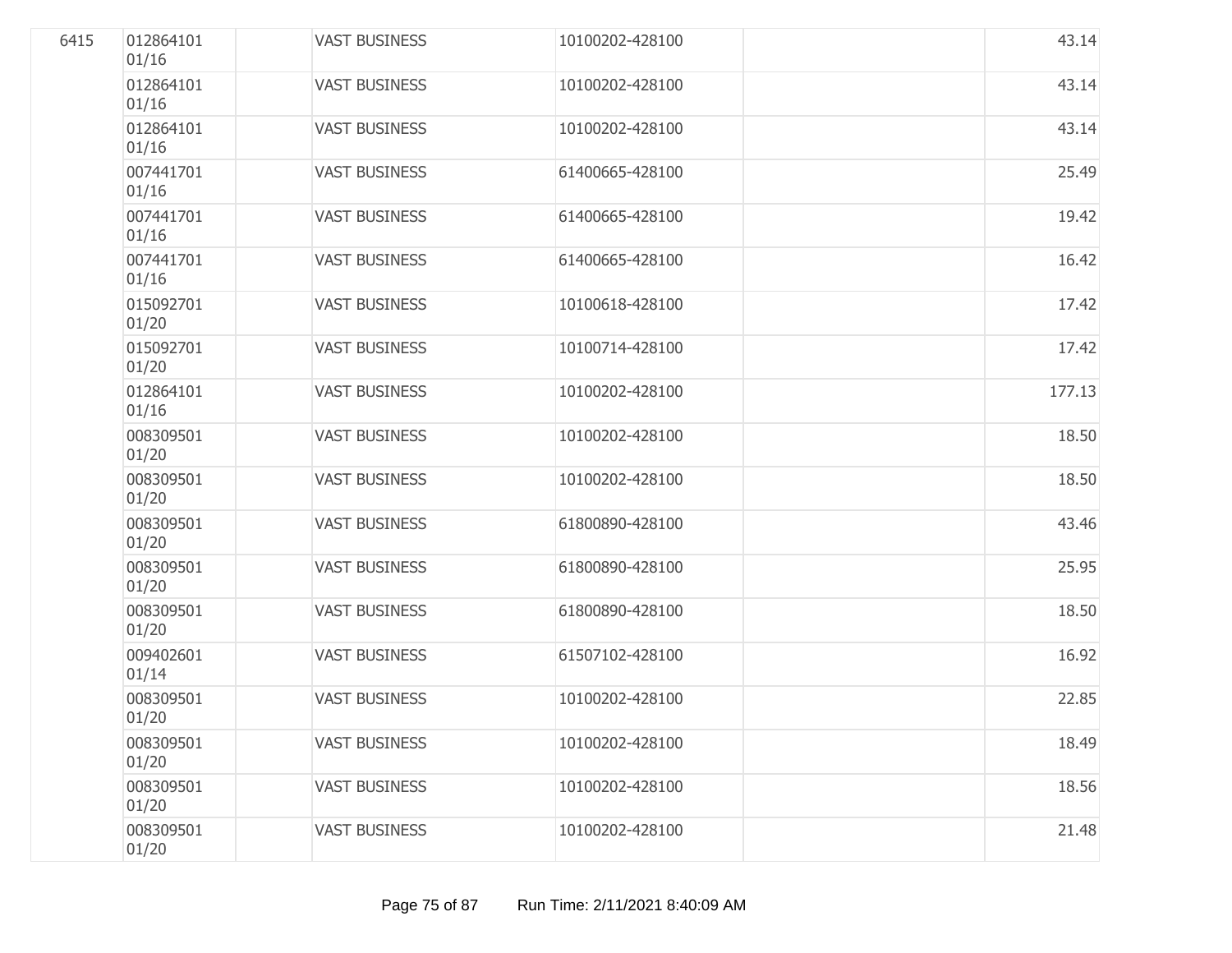| 6415 | 008309501<br>01/20 | <b>VAST BUSINESS</b> | 10100202-428100 | 18.50  |
|------|--------------------|----------------------|-----------------|--------|
|      | 008309501<br>01/20 | <b>VAST BUSINESS</b> | 10100202-428100 | 15.00  |
|      | 009734101<br>01/20 | <b>VAST BUSINESS</b> | 10100617-428100 | 41.22  |
|      | 008669901<br>01/20 | <b>VAST BUSINESS</b> | 10100205-428100 | 16.92  |
|      | 008309501<br>01/20 | <b>VAST BUSINESS</b> | 10100202-428100 | 152.48 |
|      | 008309501<br>01/20 | <b>VAST BUSINESS</b> | 10100202-428100 | 18.49  |
|      | 008309501<br>01/20 | <b>VAST BUSINESS</b> | 10100202-428100 | 18.58  |
|      | 008309501<br>01/20 | <b>VAST BUSINESS</b> | 10100202-428100 | 24.56  |
|      | 008237701<br>01/20 | <b>VAST BUSINESS</b> | 10100205-428100 | 16.92  |
|      | 009275401<br>01/20 | <b>VAST BUSINESS</b> | 10100205-428100 | 16.92  |
|      | 009435602<br>01/20 | <b>VAST BUSINESS</b> | 10100205-428100 | 16.92  |
|      | 009518401<br>01/20 | <b>VAST BUSINESS</b> | 10100205-428100 | 16.92  |
|      | 009734101<br>01/20 | <b>VAST BUSINESS</b> | 10100617-428100 | 34.27  |
|      | 009734101<br>01/20 | <b>VAST BUSINESS</b> | 10100617-428100 | 41.22  |
|      | 007708801<br>01/20 | <b>VAST BUSINESS</b> | 10100205-428100 | 17.42  |
|      | 007708801<br>01/20 | <b>VAST BUSINESS</b> | 10100301-428100 | 13.92  |
|      | 007708801<br>01/20 | <b>VAST BUSINESS</b> | 10100301-428100 | 17.42  |
|      | 007765303<br>01/20 | <b>VAST BUSINESS</b> | 10100205-428100 | 19.92  |
|      | 008075401<br>01/20 | <b>VAST BUSINESS</b> | 10100202-428100 | 116.39 |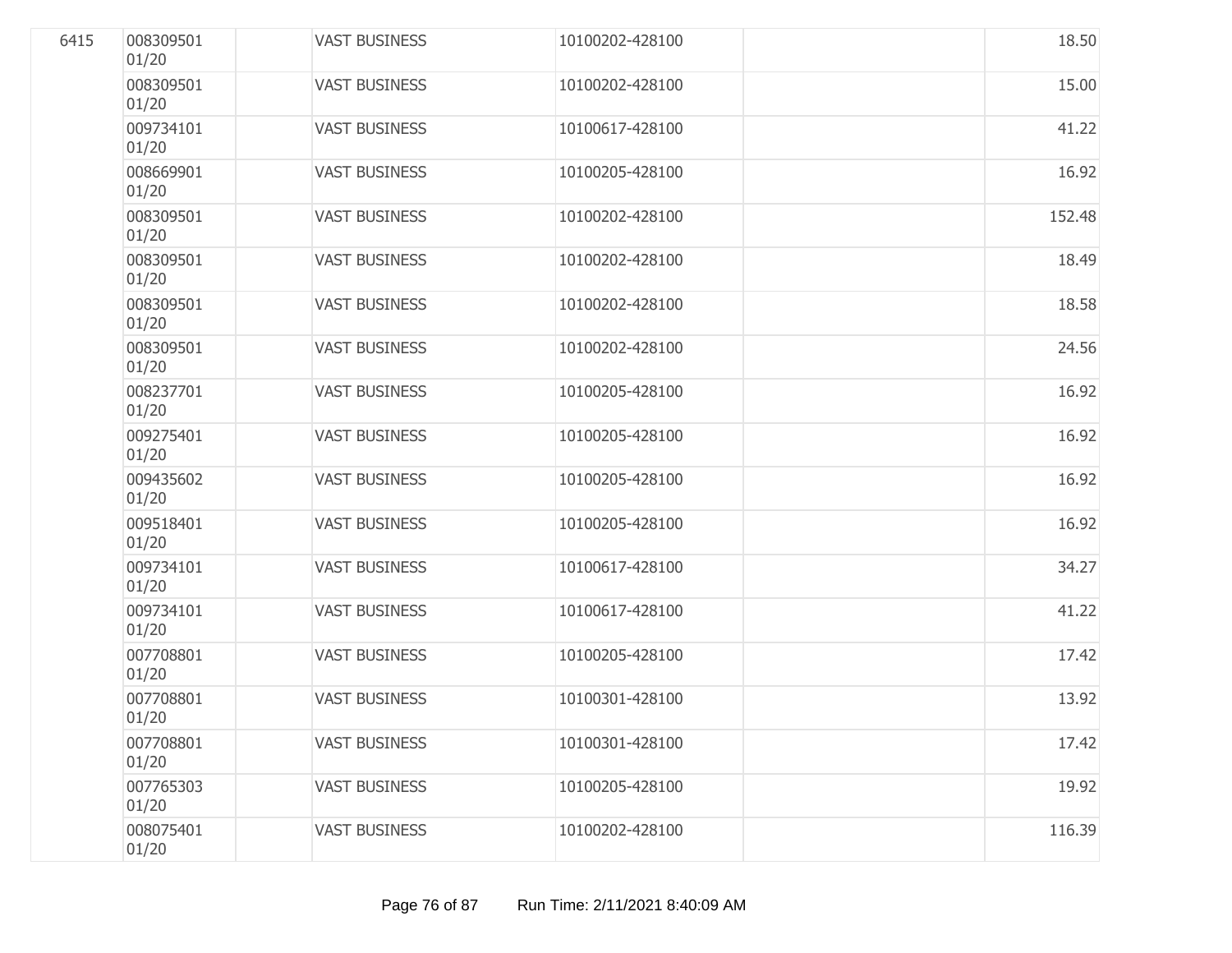| 6415 | 008075401<br>01/20 | <b>VAST BUSINESS</b> | 10100202-428100 | 35.34  |
|------|--------------------|----------------------|-----------------|--------|
|      | 015188201<br>01/20 | <b>VAST BUSINESS</b> | 10100201-428100 | 4.36   |
|      | 015188201<br>01/20 | <b>VAST BUSINESS</b> | 10100618-428100 | 8.71   |
|      | 014216501<br>01/20 | <b>VAST BUSINESS</b> | 61300664-428100 | 25.75  |
|      | 007674101<br>01/20 | <b>VAST BUSINESS</b> | 10100202-428100 | 125.09 |
|      | 007674101<br>01/20 | <b>VAST BUSINESS</b> | 10100202-428100 | 22.10  |
|      | 007250301<br>01/20 | <b>VAST BUSINESS</b> | 60207014-428100 | 17.42  |
|      | 008580401<br>01/20 | <b>VAST BUSINESS</b> | 10100607-428100 | 17.42  |
|      | 009136501<br>01/20 | <b>VAST BUSINESS</b> | 61300664-428100 | 19.92  |
|      | 015188201<br>01/20 | <b>VAST BUSINESS</b> | 10100205-428100 | 16.83  |
|      | 015188201<br>01/20 | <b>VAST BUSINESS</b> | 10100201-428100 | 16.85  |
|      | 015188201<br>01/20 | <b>VAST BUSINESS</b> | 10100618-428100 | 33.69  |
|      | 015188201<br>01/20 | <b>VAST BUSINESS</b> | 10100205-428100 | 4.35   |
|      | 007711702<br>01/20 | <b>VAST BUSINESS</b> | 61300664-428100 | 20.49  |
|      | 007711702<br>01/20 | <b>VAST BUSINESS</b> | 61300664-428100 | 17.49  |
|      | 011912101<br>01/20 | <b>VAST BUSINESS</b> | 10100202-428100 | 115.39 |
|      | 011912101<br>01/20 | <b>VAST BUSINESS</b> | 10100202-428100 | 17.59  |
|      | 008580401<br>01/20 | <b>VAST BUSINESS</b> | 10100607-428100 | 20.42  |
|      | 008580401<br>01/20 | <b>VAST BUSINESS</b> | 10100607-428100 | 17.42  |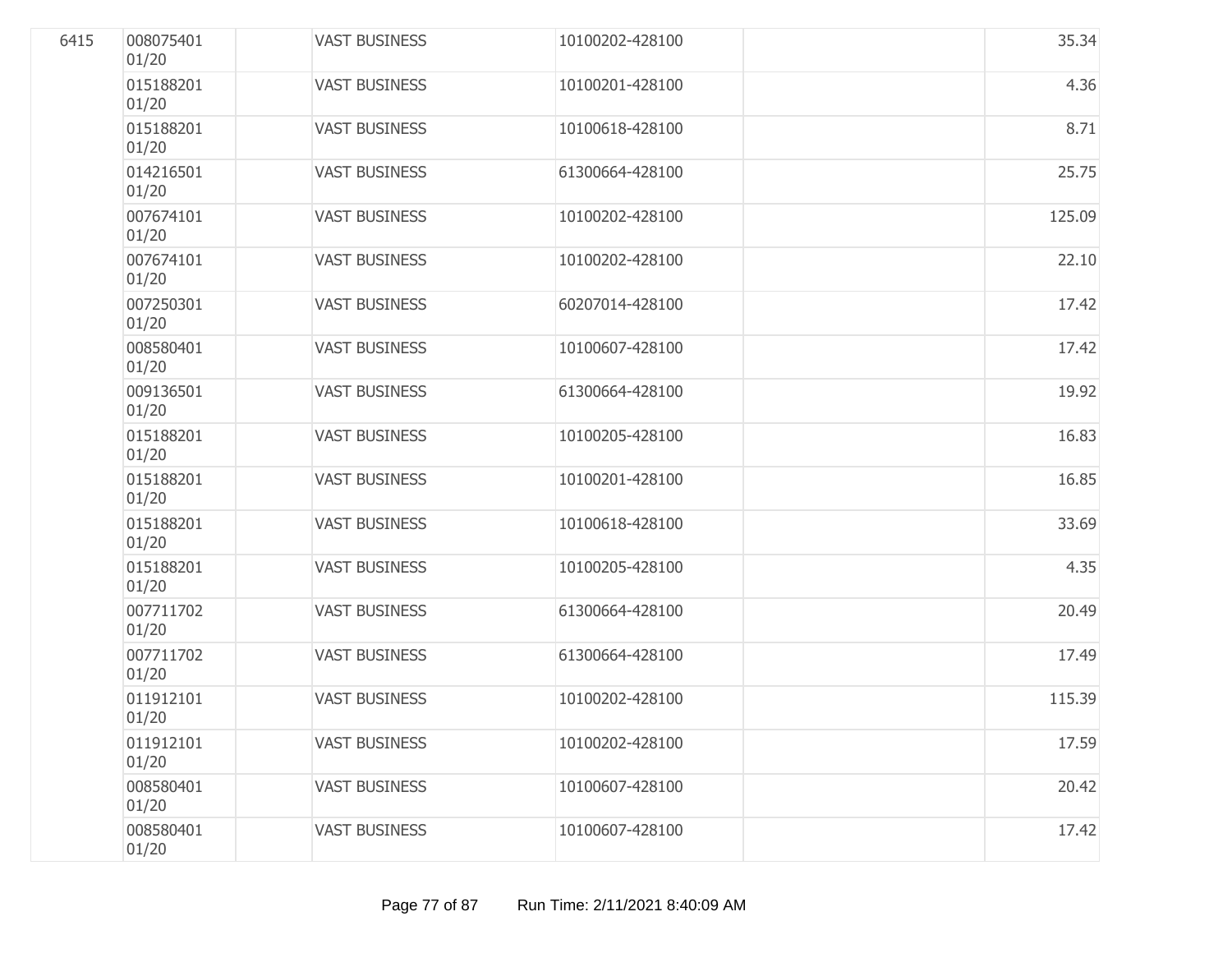| 6415 | 015146201<br>01/22 | <b>VAST BUSINESS</b> | 10100202-428100 | 13.75 |
|------|--------------------|----------------------|-----------------|-------|
|      | 015146201<br>01/22 | <b>VAST BUSINESS</b> | 10100202-428100 | 13.75 |
|      | 015163301<br>01/20 | <b>VAST BUSINESS</b> | 10100205-428100 | 16.92 |
|      | 007711702<br>01/20 | <b>VAST BUSINESS</b> | 61300664-428100 | 69.28 |
|      | 007711702<br>01/20 | <b>VAST BUSINESS</b> | 61300664-428100 | 17.49 |
|      | 007711702<br>01/20 | <b>VAST BUSINESS</b> | 61300664-428100 | 20.49 |
|      | 015160501<br>01/20 | <b>VAST BUSINESS</b> | 10100612-428100 | 17.42 |
|      | 015160501<br>01/20 | <b>VAST BUSINESS</b> | 10100612-428100 | 17.42 |
|      | 015186501<br>01/20 | <b>VAST BUSINESS</b> | 10106062-428100 | 42.51 |
|      | 015186501<br>01/20 | <b>VAST BUSINESS</b> | 10106062-428100 | 42.51 |
|      | 015146201<br>01/22 | <b>VAST BUSINESS</b> | 10100202-428100 | 13.75 |
|      | 015146201<br>01/22 | <b>VAST BUSINESS</b> | 10100202-428100 | 13.75 |
|      | 015147301<br>01/20 | <b>VAST BUSINESS</b> | 10106061-428100 | 17.42 |
|      | 015147301<br>01/20 | <b>VAST BUSINESS</b> | 10106061-428100 | 17.42 |
|      | 015147301<br>01/20 | <b>VAST BUSINESS</b> | 10106061-428100 | 17.42 |
|      | 015149901<br>01/20 | <b>VAST BUSINESS</b> | 10100205-428100 | 16.92 |
|      | 015160501<br>01/20 | <b>VAST BUSINESS</b> | 10100612-428100 | 17.42 |
|      | 015160501<br>01/20 | <b>VAST BUSINESS</b> | 10100612-428100 | 17.42 |
|      | 015147301<br>01/20 | <b>VAST BUSINESS</b> | 10106021-428100 | 17.42 |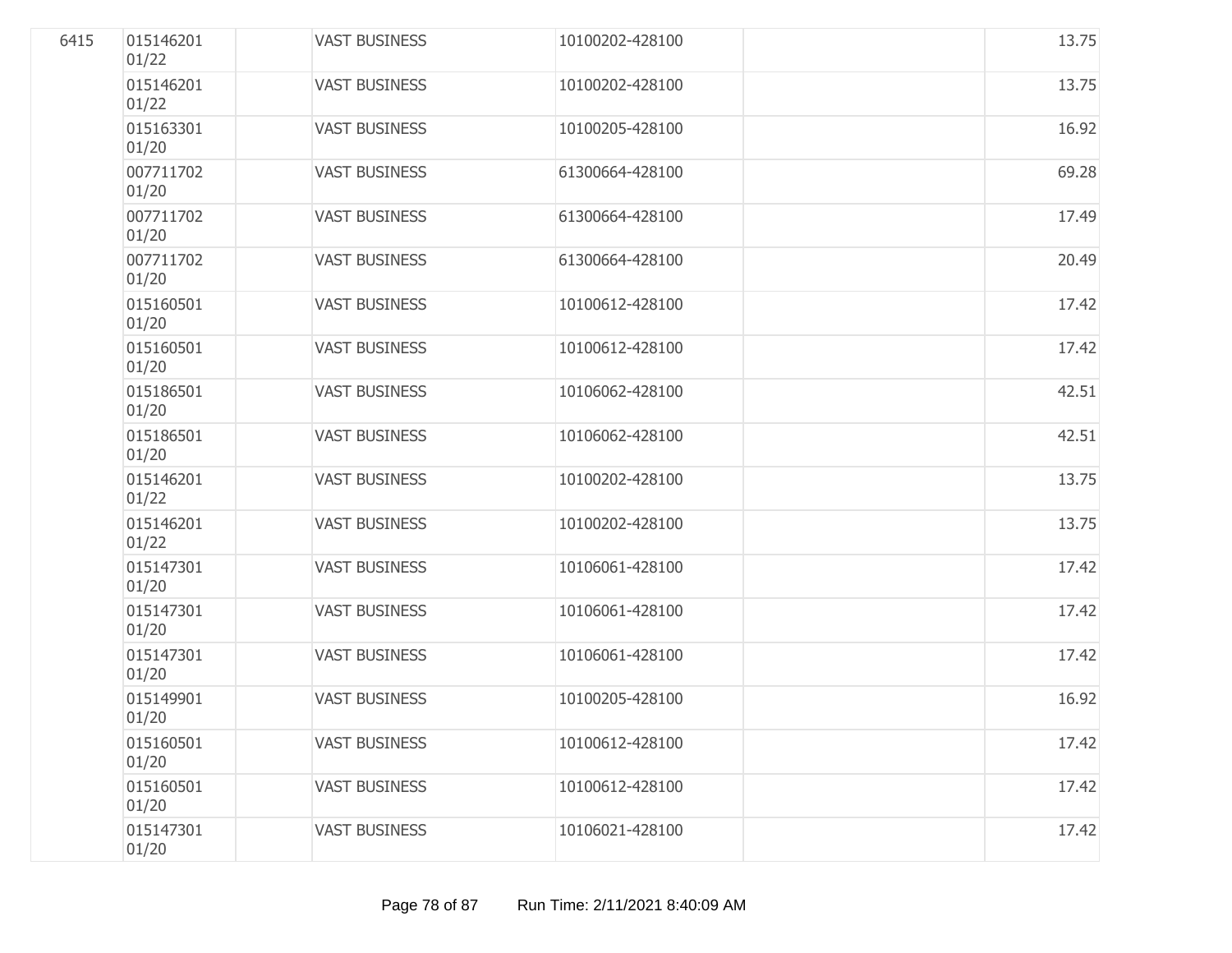| 6415 | 015147301<br>01/20 | <b>VAST BUSINESS</b> | 10106021-428100 | 17.45 |
|------|--------------------|----------------------|-----------------|-------|
|      | 015147301<br>01/20 | <b>VAST BUSINESS</b> | 10106021-428100 | 17.42 |
|      | 015147301<br>01/20 | <b>VAST BUSINESS</b> | 10106024-428100 | 17.42 |
|      | 015147301<br>01/20 | <b>VAST BUSINESS</b> | 10106061-428100 | 17.42 |
|      | 015147301<br>01/20 | <b>VAST BUSINESS</b> | 10106061-428100 | 17.42 |
|      | 015147301<br>01/20 | <b>VAST BUSINESS</b> | 10100108-428100 | 17.42 |
|      | 015147301<br>01/20 | <b>VAST BUSINESS</b> | 10100108-428100 | 17.42 |
|      | 015147301<br>01/20 | <b>VAST BUSINESS</b> | 10100111-428100 | 17.77 |
|      | 015147301<br>01/20 | <b>VAST BUSINESS</b> | 10100111-428100 | 17.42 |
|      | 015147301<br>01/20 | <b>VAST BUSINESS</b> | 10100204-428100 | 17.42 |
|      | 015147301<br>01/20 | <b>VAST BUSINESS</b> | 10100204-428100 | 17.42 |
|      | 015107001<br>01/20 | <b>VAST BUSINESS</b> | 10100603-428100 | 22.53 |
|      | 015107001<br>01/20 | <b>VAST BUSINESS</b> | 10100603-428100 | 18.64 |
|      | 015107001<br>01/20 | <b>VAST BUSINESS</b> | 10100603-428100 | 18.64 |
|      | 015147301<br>01/20 | <b>VAST BUSINESS</b> | 10100101-428100 | 17.42 |
|      | 015147301<br>01/20 | <b>VAST BUSINESS</b> | 10100106-428100 | 17.42 |
|      | 015147301<br>01/20 | <b>VAST BUSINESS</b> | 10100108-428100 | 17.42 |
|      | 015100301<br>01/20 | <b>VAST BUSINESS</b> | 10100201-428100 | 24.81 |
|      | 015100301<br>01/20 | <b>VAST BUSINESS</b> | 10100201-428100 | 16.08 |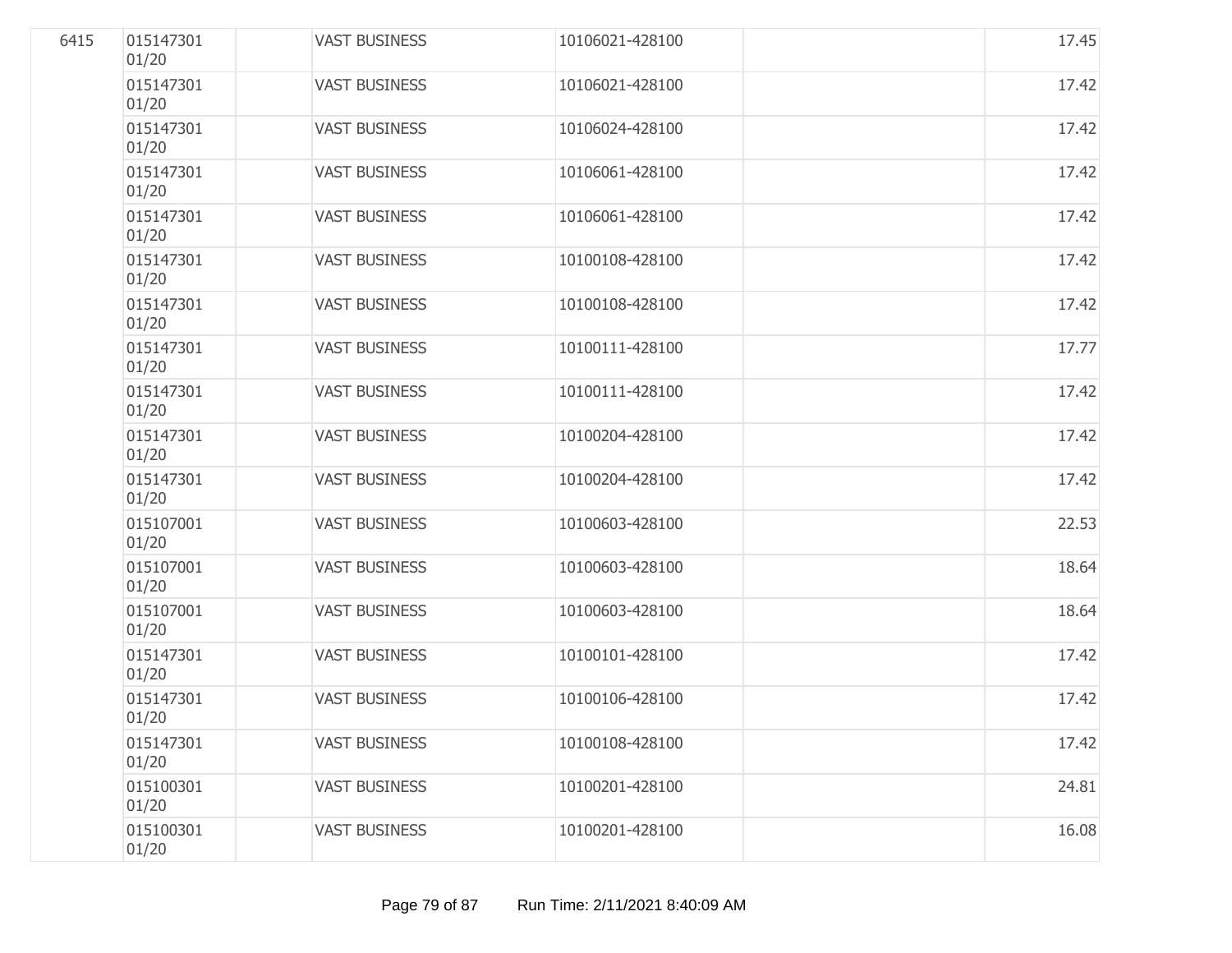| 6415 | 015100301<br>01/20 | <b>VAST BUSINESS</b> | 10100201-428100 | 30.00 |
|------|--------------------|----------------------|-----------------|-------|
|      | 015107001<br>01/20 | <b>VAST BUSINESS</b> | 10100603-428100 | 24.70 |
|      | 015107001<br>01/20 | <b>VAST BUSINESS</b> | 10100603-428100 | 18.63 |
|      | 015107001<br>01/20 | <b>VAST BUSINESS</b> | 10100603-428100 | 18.63 |
|      | 015100301<br>01/20 | <b>VAST BUSINESS</b> | 10100201-428100 | 16.08 |
|      | 015100301<br>01/20 | <b>VAST BUSINESS</b> | 10100201-428100 | 16.08 |
|      | 015100301<br>01/20 | <b>VAST BUSINESS</b> | 10100201-428100 | 16.08 |
|      | 015100301<br>01/20 | <b>VAST BUSINESS</b> | 10100201-428100 | 16.08 |
|      | 015100301<br>01/20 | <b>VAST BUSINESS</b> | 10100201-428100 | 16.08 |
|      | 015100301<br>01/20 | <b>VAST BUSINESS</b> | 10100201-428100 | 16.08 |
|      | 015100301<br>01/20 | <b>VAST BUSINESS</b> | 10100201-428100 | 47.07 |
|      | 015100301<br>01/20 | <b>VAST BUSINESS</b> | 10100201-428100 | 16.08 |
|      | 015100301<br>01/20 | <b>VAST BUSINESS</b> | 10100201-428100 | 30.00 |
|      | 015100301<br>01/20 | <b>VAST BUSINESS</b> | 10100201-428100 | 19.61 |
|      | 015100301<br>01/20 | <b>VAST BUSINESS</b> | 10100201-428100 | 27.57 |
|      | 015100301<br>01/20 | <b>VAST BUSINESS</b> | 10100201-428100 | 16.08 |
|      | 015100301<br>01/20 | <b>VAST BUSINESS</b> | 10100201-428100 | 16.08 |
|      | 015100301<br>01/20 | <b>VAST BUSINESS</b> | 10100201-428100 | 3.51  |
|      | 015100301<br>01/20 | <b>VAST BUSINESS</b> | 10100201-428100 | 16.08 |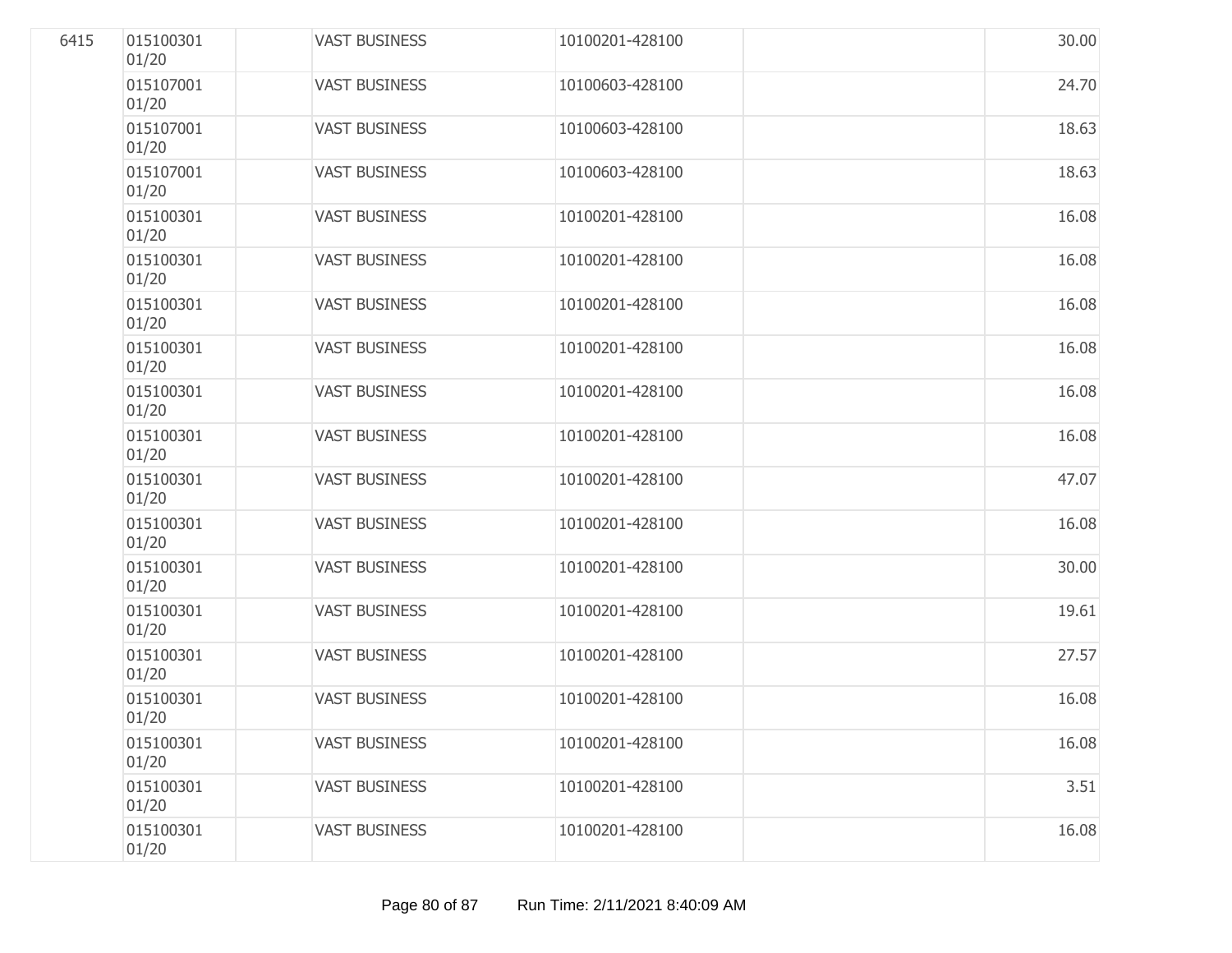| 6415 | 015100301<br>01/20 | <b>VAST BUSINESS</b> | 10100201-428100 | 16.08 |
|------|--------------------|----------------------|-----------------|-------|
|      | 015100301<br>01/20 | <b>VAST BUSINESS</b> | 10100201-428100 | 49.71 |
|      | 015100301<br>01/20 | <b>VAST BUSINESS</b> | 10100201-428100 | 16.08 |
|      | 015100301<br>01/20 | <b>VAST BUSINESS</b> | 10100201-428100 | 16.07 |
|      | 015100301<br>01/20 | <b>VAST BUSINESS</b> | 10100201-428100 | 16.07 |
|      | 015100301<br>01/20 | <b>VAST BUSINESS</b> | 10100201-428100 | 24.64 |
|      | 015100301<br>01/20 | <b>VAST BUSINESS</b> | 10100201-428100 | 16.08 |
|      | 015100301<br>01/20 | <b>VAST BUSINESS</b> | 10100201-428100 | 42.84 |
|      | 015100301<br>01/20 | <b>VAST BUSINESS</b> | 10100201-428100 | 16.08 |
|      | 015100301<br>01/20 | <b>VAST BUSINESS</b> | 10100201-428100 | 16.07 |
|      | 015100301<br>01/20 | <b>VAST BUSINESS</b> | 10100201-428100 | 16.07 |
|      | 015100301<br>01/20 | <b>VAST BUSINESS</b> | 10100201-428100 | 16.70 |
|      | 015100301<br>01/20 | <b>VAST BUSINESS</b> | 10100201-428100 | 16.07 |
|      | 015100301<br>01/20 | <b>VAST BUSINESS</b> | 10100201-428100 | 16.07 |
|      | 015100301<br>01/20 | <b>VAST BUSINESS</b> | 10100201-428100 | 16.07 |
|      | 015100301<br>01/20 | <b>VAST BUSINESS</b> | 10100201-428100 | 16.07 |
|      | 015100301<br>01/20 | <b>VAST BUSINESS</b> | 10100201-428100 | 16.07 |
|      | 015100301<br>01/20 | <b>VAST BUSINESS</b> | 10100201-428100 | 16.07 |
|      | 015100301<br>01/20 | <b>VAST BUSINESS</b> | 10100201-428100 | 16.07 |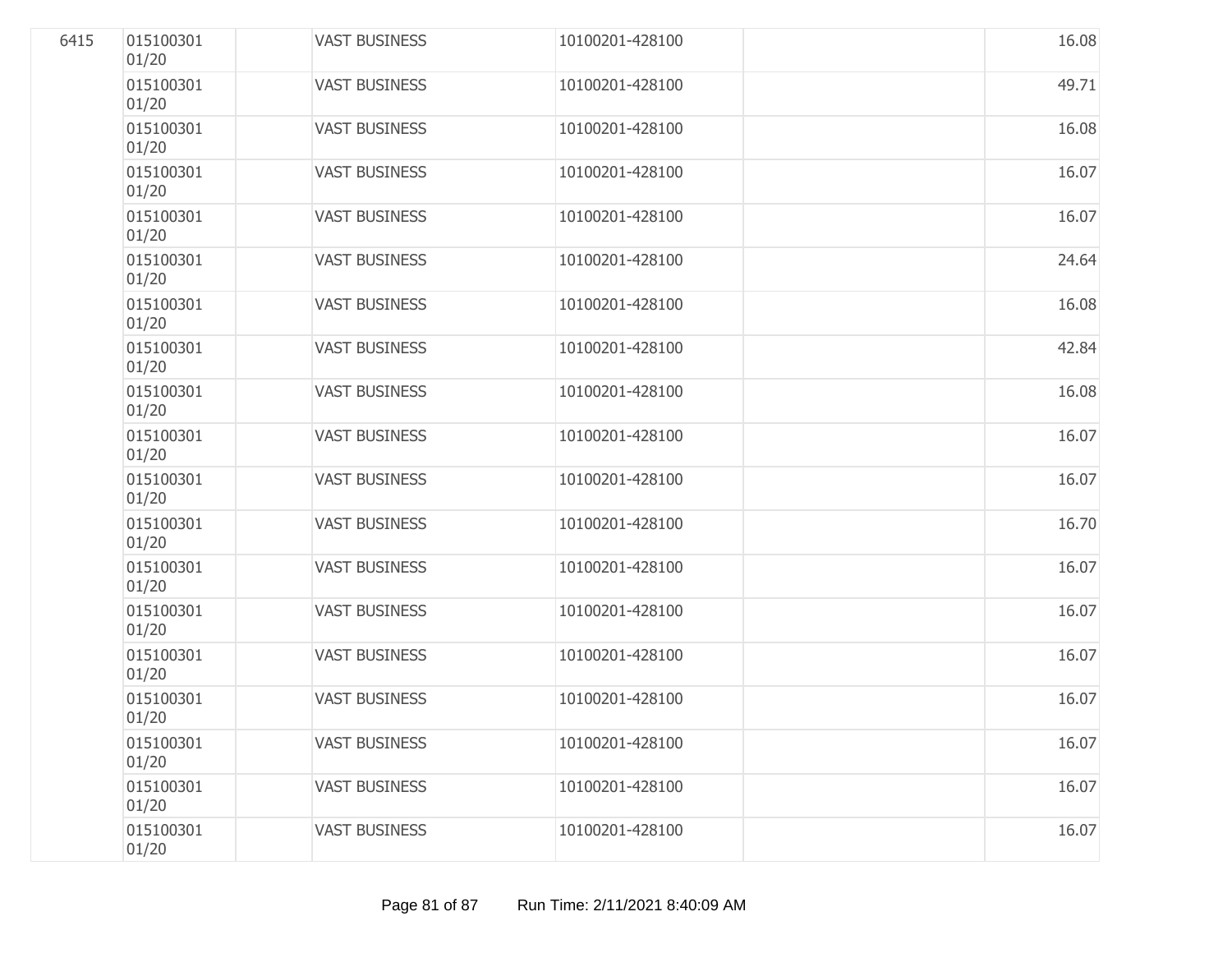| 6415  | 015100301<br>01/20 |        | <b>VAST BUSINESS</b>       | 10100201-428100 |                                          | 16.07    |
|-------|--------------------|--------|----------------------------|-----------------|------------------------------------------|----------|
|       | 015100301<br>01/20 |        | <b>VAST BUSINESS</b>       | 10100201-428100 |                                          | 16.07    |
|       | 011802001<br>01/20 |        | <b>VAST BUSINESS</b>       | 10100205-428100 |                                          | 16.92    |
|       | 012518901<br>01/20 |        | <b>VAST BUSINESS</b>       | 10100205-428100 |                                          | 38.87    |
|       | 015100301<br>01/20 |        | <b>VAST BUSINESS</b>       | 10100201-428100 |                                          | 66.02    |
|       | 015100301<br>01/20 |        | <b>VAST BUSINESS</b>       | 10100201-428100 |                                          | 16.07    |
|       | 015100301<br>01/20 |        | <b>VAST BUSINESS</b>       | 10100201-428100 |                                          | 16.90    |
|       | 015100301<br>01/20 |        | <b>VAST BUSINESS</b>       | 10100201-428100 |                                          | 16.07    |
|       | 010531701<br>01/20 |        | <b>VAST BUSINESS</b>       | 10100202-428100 |                                          | 17.95    |
|       | 010531701<br>01/20 |        | <b>VAST BUSINESS</b>       | 10100202-428100 |                                          | 0.06     |
|       | 010531701<br>01/20 |        | <b>VAST BUSINESS</b>       | 10100202-428100 |                                          | 16.61    |
|       | 010996401<br>01/20 |        | <b>VAST BUSINESS</b>       | 10100205-428100 |                                          | 16.92    |
|       | 011232501<br>01/20 |        | <b>VAST BUSINESS</b>       | 10100205-428100 |                                          | 15.67    |
|       | 011264701<br>01/20 |        | <b>VAST BUSINESS</b>       | 10100205-428100 |                                          | 16.92    |
|       |                    |        |                            |                 | <b>VAST BUSINESS Total:</b>              | 3,856.96 |
| 5054  | P0300104           | 180807 | <b>VERMEER HIGH PLAINS</b> | 10500115-426900 | OIL CAP BREATHER - HAZ<br><b>MITIGAT</b> | 35.55    |
|       | P0294404           | 180806 | <b>VERMEER HIGH PLAINS</b> | 10500115-426500 | KNIFE ASSEMBLY - HAZ<br><b>MITIGATIO</b> | 155.27   |
|       |                    |        |                            |                 | <b>VERMEER HIGH PLAINS Total:</b>        | 190.82   |
| 10261 | SH21673            | 180939 | <b>VINYL-PRO</b>           | 10100201-425100 | <b>CAR REPAIRS</b>                       | 195.00   |
|       | SH21666            | 180939 | <b>VINYL-PRO</b>           | 10100201-425100 | <b>CAR REPAIRS</b>                       | 125.00   |
|       |                    |        |                            |                 | <b>VINYL-PRO Total:</b>                  | 320.00   |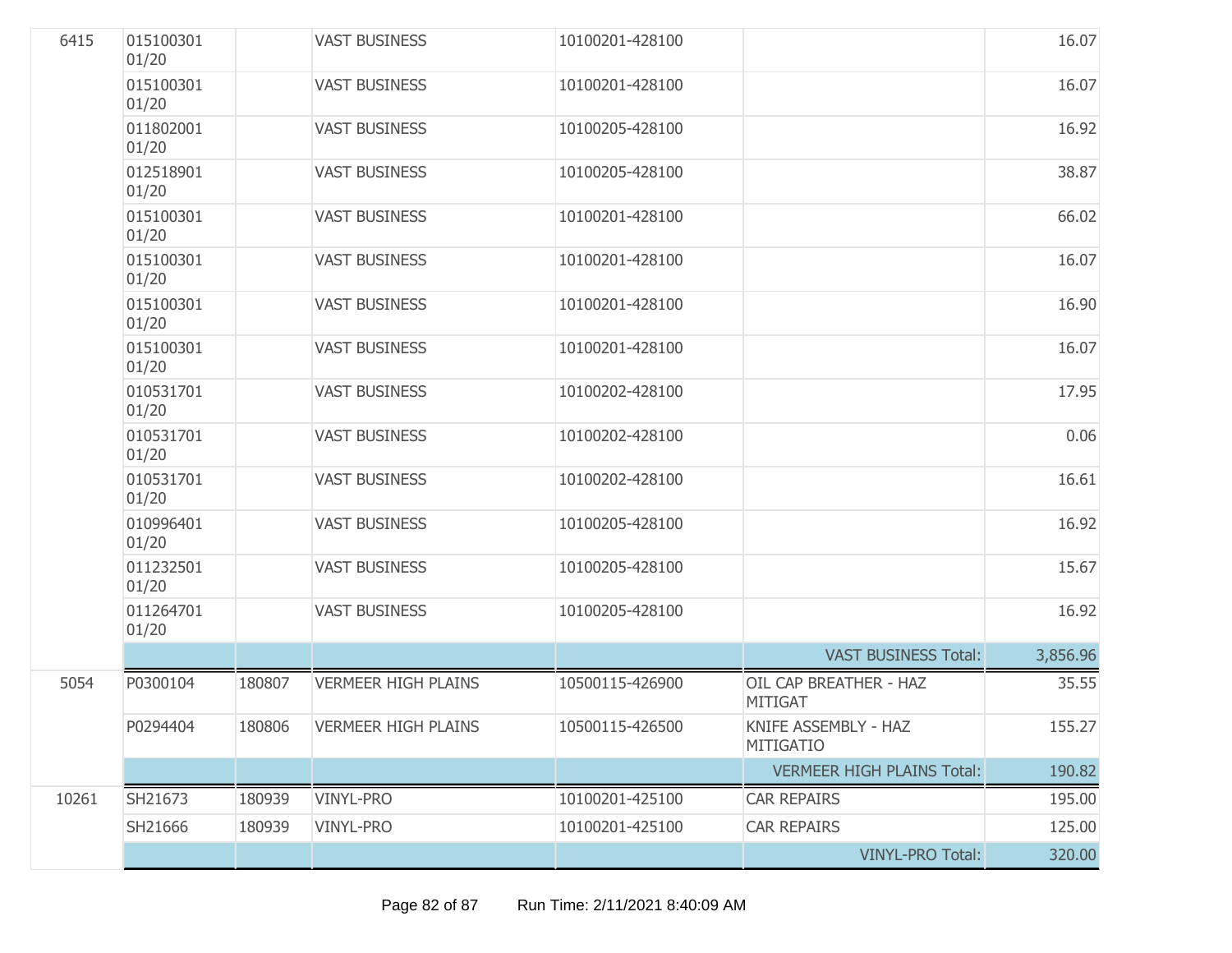| 9536 | 12/01-31/20        | 181669 | VISIT RAPID CITY         | 25300761-422500 | DEC20 OCCUPANCY TAX                            | 69,226.94  |
|------|--------------------|--------|--------------------------|-----------------|------------------------------------------------|------------|
|      |                    |        |                          |                 | <b>VISIT RAPID CITY Total:</b>                 | 69,226.94  |
| 6938 | 01/15/21           | 180215 | <b>WADE HANNA</b>        | 60907401-427000 | <b>REIMBURSEMENT FOR</b><br><b>APPLICATION</b> | 31.50      |
|      | 01/15/21           | 180215 | <b>WADE HANNA</b>        | 60907401-429200 | <b>REIMBURSEMENT FOR</b><br><b>APPLICATION</b> | 36.50      |
|      |                    |        |                          |                 | <b>WADE HANNA Total:</b>                       | 68.00      |
| 5118 | 000000<br>12/31/20 | 179044 | <b>WALMART COMMUNITY</b> | 10100205-426400 | Cleaning supplies                              | 56.00      |
|      | 000000<br>01/06/21 | 179356 | WALMART COMMUNITY        | 60207012-426400 | <b>OFFICE SUPPLIES</b>                         | 39.22      |
|      | 000000<br>01/06/21 | 179356 | WALMART COMMUNITY        | 60207012-426900 | <b>OFFICE SUPPLIES</b>                         | 32.64      |
|      | 000000<br>01/06/21 | 179356 | <b>WALMART COMMUNITY</b> | 60407071-426400 | <b>OFFICE SUPPLIES</b>                         | 23.51      |
|      | 000000<br>01/06/21 | 179356 | WALMART COMMUNITY        | 60407071-426900 | <b>OFFICE SUPPLIES</b>                         | 19.59      |
|      | 000000<br>01/06/21 | 179356 | <b>WALMART COMMUNITY</b> | 60907401-426400 | <b>OFFICE SUPPLIES</b>                         | 15.69      |
|      | 000000<br>01/06/21 | 179356 | <b>WALMART COMMUNITY</b> | 60907401-426900 | <b>OFFICE SUPPLIES</b>                         | 13.05      |
|      | 000000<br>01/09/21 | 180303 | WALMART COMMUNITY        | 10100202-426900 | <b>MASKS - DEPT SUPPLY</b>                     | 47.88      |
|      | 000000<br>01/09/21 | 180303 | <b>WALMART COMMUNITY</b> | 61800890-426900 | <b>MASKS - DEPT SUPPLY</b>                     | 23.58      |
|      |                    |        |                          |                 | <b>WALMART COMMUNITY Total:</b>                | 271.16     |
| 5129 | 346605             | 180696 | WARNE CHEMICAL & EQUIP.  | 60907401-426600 | FERTILIZER & HYDRO SEED-<br><b>STORM</b>       | 101.90     |
|      |                    |        |                          |                 | WARNE CHEMICAL & EQUIP.<br>Total:              | 101.90     |
| 5183 | 01/31/21           |        | <b>WELLMARK INC</b>      | 78900963-453000 | JAN21                                          | 120,128.83 |
|      | 01/31/21           |        | <b>WELLMARK INC</b>      | 78900963-415000 | JAN21                                          | 136,519.29 |
|      | 01/31/21           |        | <b>WELLMARK INC</b>      | 79100966-413100 | JAN21                                          | 878.75     |
|      | 01/31/21           |        | <b>WELLMARK INC</b>      | 78900963-422500 | JAN21                                          | 367.74     |
|      |                    |        |                          |                 | <b>WELLMARK INC Total:</b>                     | 257,894.61 |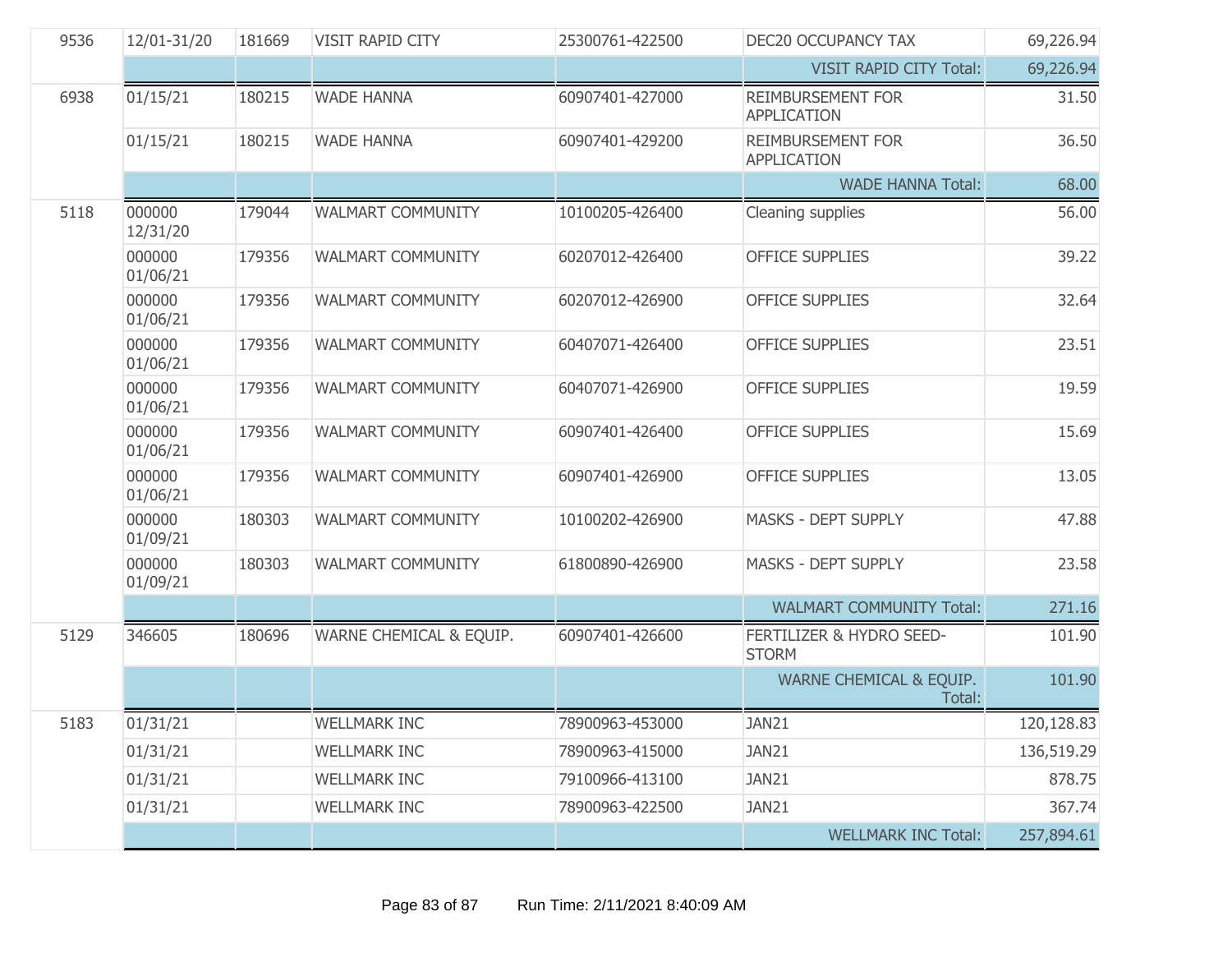| 10613 | BR20038-<br>001003 | 181543 | WEST PLAINS ENGINEERING INC                   | 60200933-422300 | 2600 WELL 5 & 9 PUMP AND<br><b>MOTOR</b>             | 11,815.00 |
|-------|--------------------|--------|-----------------------------------------------|-----------------|------------------------------------------------------|-----------|
|       |                    |        |                                               |                 | WEST PLAINS ENGINEERING INC<br>Total:                | 11,815.00 |
| 13412 | 349276             |        | <b>WEST RIVER ELECTRIC</b>                    | 61507102-453000 |                                                      | 180.41    |
|       |                    |        |                                               |                 | <b>WEST RIVER ELECTRIC Total:</b>                    | 180.41    |
| 5208  | 14725              | 181284 | <b>WESTERN COMMUNICATIONS</b><br><b>INC</b>   | 60207014-425300 | <b>ANTENNA REPAIR</b>                                | 47.00     |
|       | 14714              | 181354 | <b>WESTERN COMMUNICATIONS</b><br><b>INC</b>   | 61800897-425100 | <b>ANTENNA - MED7</b>                                | 37.00     |
|       |                    |        |                                               |                 | <b>WESTERN COMMUNICATIONS</b><br><b>INC Total:</b>   | 84.00     |
| 11918 | 01/05/21           | 180445 | <b>WESTERN GOVERNORS</b><br><b>UNIVERSITY</b> | 71801002-422800 | Educational Loan - Weeks A                           | 3,118.13  |
|       |                    |        |                                               |                 | <b>WESTERN GOVERNORS</b><br><b>UNIVERSITY Total:</b> | 3,118.13  |
| 5211  | 71726              | 181491 | <b>WESTERN MAILERS</b>                        | 60207014-426100 | 1/26/2021: BILLING POSTAGE                           | 2,973.42  |
|       | 71715              | 181383 | <b>WESTERN MAILERS</b>                        | 61207101-422900 | <b>INFORMATIONAL POSTCARDS</b>                       | 5,804.71  |
|       | 71346              | 180513 | <b>WESTERN MAILERS</b>                        | 60207014-426100 | <b>DISCONNECTION NOTICES</b>                         | 2,453.50  |
|       | 71687              | 180605 | <b>WESTERN MAILERS</b>                        | 60207014-426100 | 1/19/2021: BILLING POSTAGE                           | 3,081.48  |
|       |                    |        |                                               |                 | <b>WESTERN MAILERS Total:</b>                        | 14,313.11 |
| 5219  | WSF326351          | 180432 | <b>WESTERN STATES FIRE</b><br>PROTECTION CO   | 10100612-425500 | <b>AIR SYSTEM REPAIR</b>                             | 780.00    |
|       | WSF327463          | 180477 | <b>WESTERN STATES FIRE</b><br>PROTECTION CO   | 10106062-422500 | ANNUAL FIRE SPRINKLER<br><b>INSPECTI</b>             | 235.99    |
|       |                    |        |                                               |                 | <b>WESTERN STATES FIRE</b><br>PROTECTION CO Total:   | 1,015.99  |
| 5220  | 761243-1           | 180433 | <b>WESTERN STATIONERS</b>                     | 10100612-426100 | <b>3X3 NOTE PAPER</b>                                | 19.99     |
|       | 761275-0           | 180308 | <b>WESTERN STATIONERS</b>                     | 10100202-426100 | OFFICE SUPPLIES: FOLDERS                             | 6.02      |
|       | 761275-0           | 180308 | <b>WESTERN STATIONERS</b>                     | 61800890-426100 | OFFICE SUPPLIES: FOLDERS                             | 2.97      |
|       | 759738-0           | 180296 | <b>WESTERN STATIONERS</b>                     | 10100204-426100 | OFFICE SUPPLIES, INK                                 | 4.75      |
|       | 761819-0           | 180479 | <b>WESTERN STATIONERS</b>                     | 10106021-426100 | <b>OFFICE SUPPLIES</b>                               | 86.00     |
|       | 761819-0           | 180479 | <b>WESTERN STATIONERS</b>                     | 10106022-426100 | <b>OFFICE SUPPLIES</b>                               | 86.00     |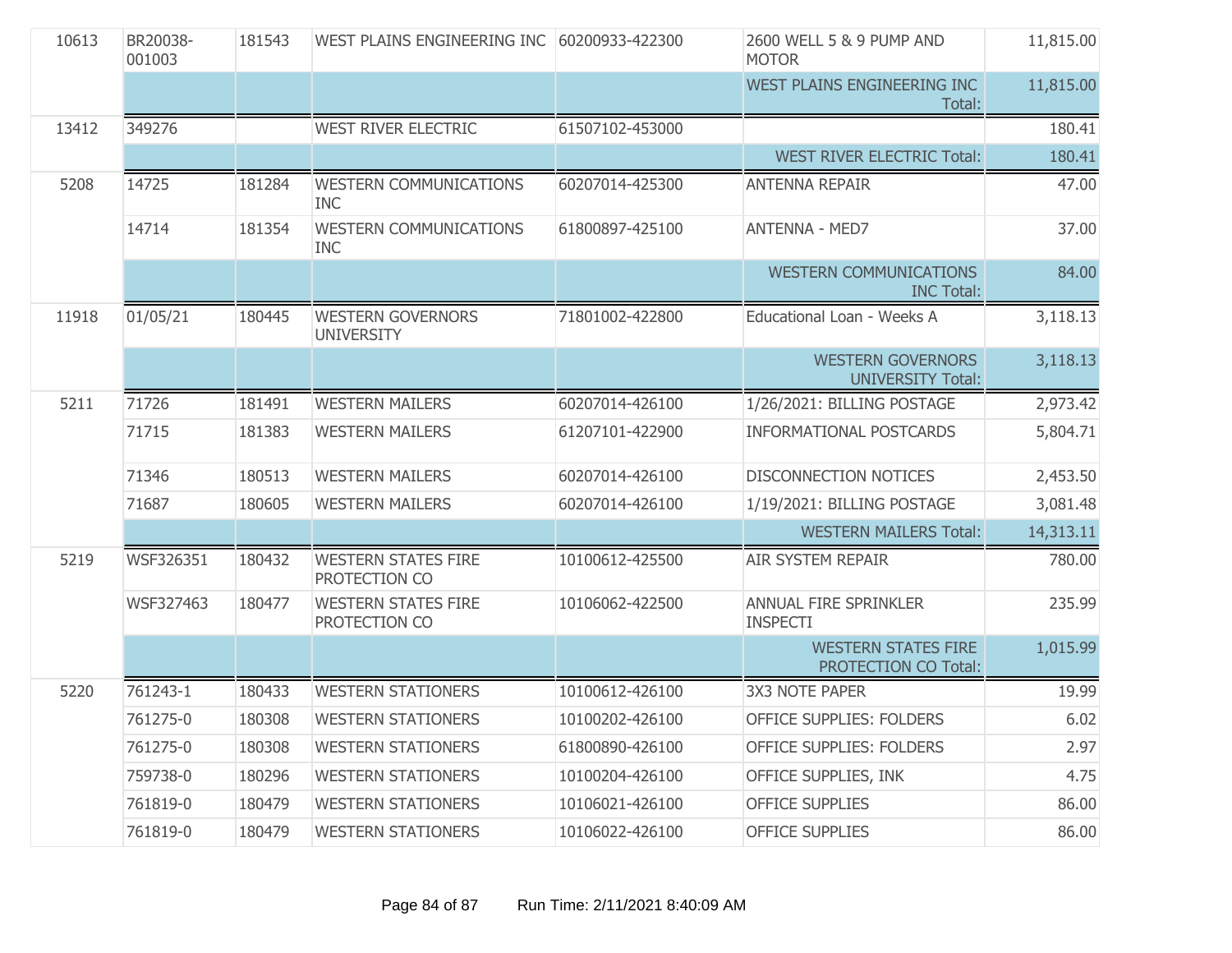| 5220 | 761819-0 | 180479 | <b>WESTERN STATIONERS</b> | 10106023-426100 | <b>OFFICE SUPPLIES</b>            | 86.00    |
|------|----------|--------|---------------------------|-----------------|-----------------------------------|----------|
|      | 761819-0 | 180479 | <b>WESTERN STATIONERS</b> | 10106026-426100 | <b>OFFICE SUPPLIES</b>            | 86.00    |
|      | 761424-0 | 180541 | <b>WESTERN STATIONERS</b> | 10100101-426900 | misc supplies                     | 36.90    |
|      | 761648-1 | 180737 | <b>WESTERN STATIONERS</b> | 10100620-426100 | <b>TONER</b>                      | 226.89   |
|      | 761928-0 | 181112 | <b>WESTERN STATIONERS</b> | 61800890-426100 | OFFICE SUPPLIES: NOTEBOOKS<br>(PA | 10.02    |
|      | 761331-0 | 181266 | <b>WESTERN STATIONERS</b> | 10100106-426100 | <b>Office Supplies</b>            | 35.01    |
|      | 761331-1 | 181266 | <b>WESTERN STATIONERS</b> | 10100106-426100 | <b>Office Supplies</b>            | 25.16    |
|      | 762272-0 | 181278 | <b>WESTERN STATIONERS</b> | 10106026-426100 | <b>OFFICE SUPPLIES</b>            | 82.35    |
|      | 762173-0 | 181644 | <b>WESTERN STATIONERS</b> | 61800890-426100 | OFFICE SUPPLIES: CLIP BOARDS      | 67.90    |
|      | 761928-1 | 181645 | <b>WESTERN STATIONERS</b> | 61800890-426100 | OFFICE SUPPLIES: USB DRIVE - P    | 9.99     |
|      | 761646-0 | 180985 | <b>WESTERN STATIONERS</b> | 10100603-426100 | HANGING FILE FOLDERS              | 75.84    |
|      | 761646-1 | 180984 | <b>WESTERN STATIONERS</b> | 10100603-426100 | <b>DESK CALENDAR</b>              | 16.55    |
|      | 761646-2 | 180983 | <b>WESTERN STATIONERS</b> | 10100603-426100 | <b>PLANNER</b>                    | 25.55    |
|      | 762112-0 | 181462 | <b>WESTERN STATIONERS</b> | 10100204-426100 | <b>OFFICE SUPPLIES</b>            | 90.72    |
|      | 761197-0 | 180623 | <b>WESTERN STATIONERS</b> | 10100108-426100 | PAPER/PENS                        | 248.22   |
|      | 762278-0 | 181560 | <b>WESTERN STATIONERS</b> | 10100620-426100 | COPY PAPER, POST IT NOTES         | 41.38    |
|      | 761555-0 | 180201 | <b>WESTERN STATIONERS</b> | 60407072-426100 | <b>6 CASES OF COPY PAPER</b>      | 206.40   |
|      | 762052-0 | 180917 | <b>WESTERN STATIONERS</b> | 10100204-426100 | <b>OFFICE SUPPLIES</b>            | 4.99     |
|      | 762052-1 | 180917 | <b>WESTERN STATIONERS</b> | 10100204-426100 | <b>OFFICE SUPPLIES</b>            | 21.98    |
|      | 761195-0 | 180737 | <b>WESTERN STATIONERS</b> | 10100607-426100 | <b>TONER</b>                      | 35.98    |
|      | 761648-0 | 180737 | <b>WESTERN STATIONERS</b> | 10100607-426100 | <b>TONER</b>                      | 22.68    |
|      | 761648-0 | 180737 | <b>WESTERN STATIONERS</b> | 10100620-426100 | <b>TONER</b>                      | 8.33     |
|      | 759614-4 | 180522 | <b>WESTERN STATIONERS</b> | 10100108-426100 | <b>CALENDARS</b>                  | 41.89    |
|      | 761197-1 | 180516 | <b>WESTERN STATIONERS</b> | 10100108-426100 | <b>PENS</b>                       | 31.68    |
|      | 759614-3 | 178919 | <b>WESTERN STATIONERS</b> | 10100108-426100 | <b>CALENDARS</b>                  | 230.02   |
|      | 761985-0 | 180771 | <b>WESTERN STATIONERS</b> | 10100612-426100 | <b>LEGAL PAPER</b>                | 93.59    |
|      |          |        |                           |                 | <b>WESTERN STATIONERS Total:</b>  | 2,067.75 |
| 5234 | 255135   | 181018 | WHISLER BEARING COMPANY   | 60207012-426500 | W350                              | 105.32   |
|      | 254978   | 181045 | WHISLER BEARING COMPANY   | 60407072-425300 | RBC BLOWER - BELT                 | 392.04   |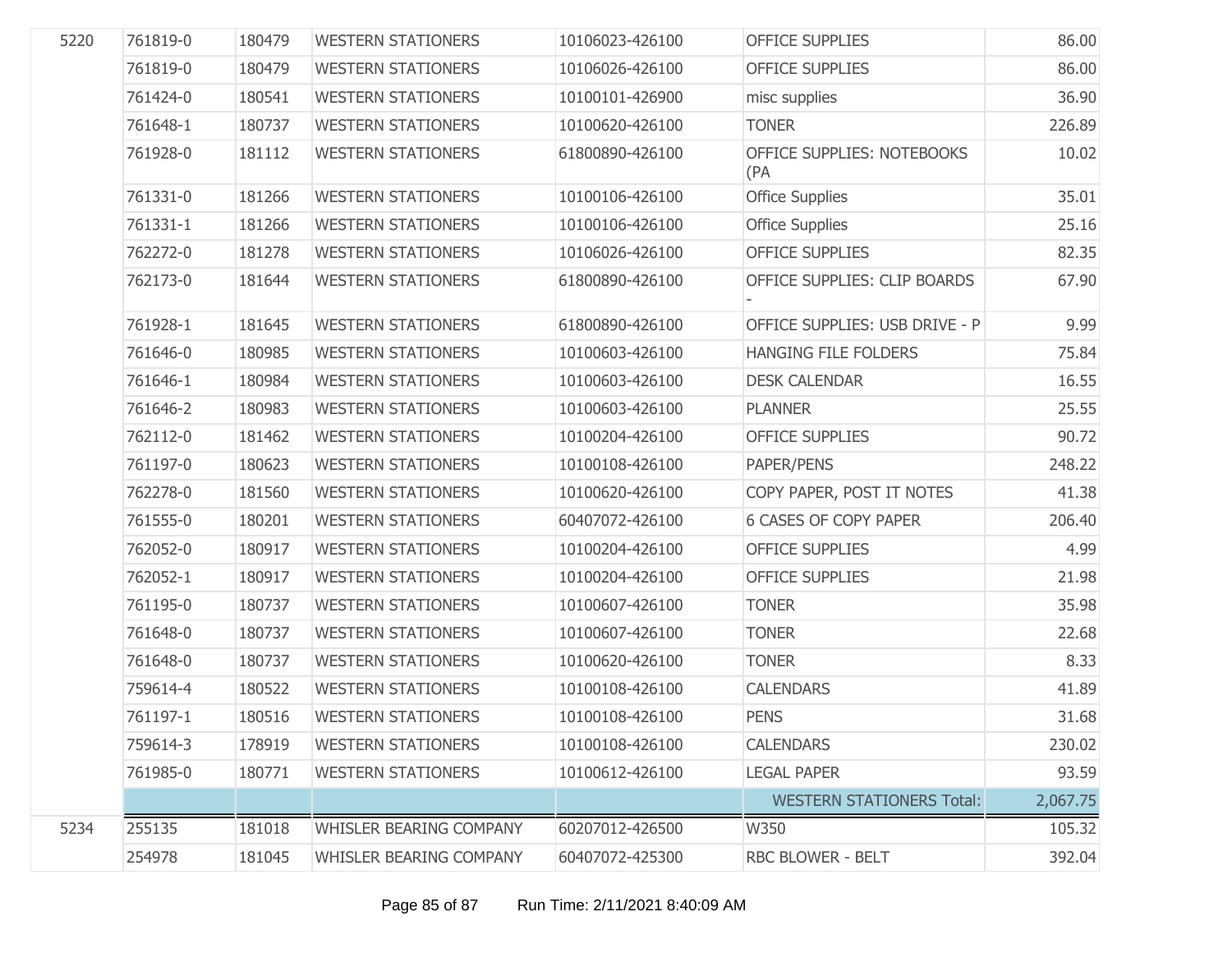| 5234  | 255113      | 181521 | WHISLER BEARING COMPANY                                   | 61207101-425100 | <b>3 INCH LBACK</b>                                  | 479.55    |
|-------|-------------|--------|-----------------------------------------------------------|-----------------|------------------------------------------------------|-----------|
|       | 255244      | 181276 | WHISLER BEARING COMPANY                                   | 60207012-425100 | <b>NEW AIR COMPRESSOR</b>                            | 38.80     |
|       | 255137      | 181369 | WHISLER BEARING COMPANY                                   | 10102025-425100 | MAINT - B5                                           | 6.53      |
|       | 255121      | 180723 | WHISLER BEARING COMPANY                                   | 61300664-425300 | brg buddy                                            | 48.30     |
|       | 254881      | 180458 | WHISLER BEARING COMPANY                                   | 61207101-425100 | S923 BITS                                            | 33.38     |
|       |             |        |                                                           |                 | WHISLER BEARING COMPANY<br>Total:                    | 1,103.92  |
| 2039  | 01/05/21    | 180523 | <b>WILLIAM HAAS</b>                                       | 10100108-429200 | REIMB/W HAAS LIC RENEW SW<br><b>INST</b>             | 65.00     |
|       |             |        |                                                           |                 | <b>WILLIAM HAAS Total:</b>                           | 65.00     |
| 14305 | 01/20/21    | 180744 | <b>WILLIAM J TYSDAL</b>                                   | 50508910-431000 | 2505 UNA DEL DRIVE<br><b>RECONSTRUCT</b>             | 245.00    |
|       |             |        |                                                           |                 | <b>WILLIAM J TYSDAL Total:</b>                       | 245.00    |
| 5296  | IV46404     | 180131 | WINTER EQUIPMENT CO                                       | 10100302-425300 | <b>STOCK</b>                                         | 502.43    |
|       |             |        |                                                           |                 | WINTER EQUIPMENT CO Total:                           | 502.43    |
| 13117 | 2093143.001 | 180960 | WITMER PUBLIC SAFETY GROUP, 10100201-426100<br><b>INC</b> |                 | <b>EVD EXAM GLOVES</b>                               | 703.96    |
|       |             |        |                                                           |                 | WITMER PUBLIC SAFETY GROUP,<br><b>INC Total:</b>     | 703.96    |
| 5336  | 02/28/21    |        | <b>WORKING AGAINST VIOLENCE</b><br><b>INC</b>             | 10100621-459300 | FEB21 WAVI                                           | 10,170.00 |
|       |             |        |                                                           |                 | <b>WORKING AGAINST VIOLENCE</b><br><b>INC Total:</b> | 10,170.00 |
| 5347  | 105583      | 181077 | WW GOETSCH ASSOCIATES INC                                 | 60207011-425300 | JSWTP: PUMP SHAFT SLEEVE,<br><b>PUMP</b>             | 1,623.97  |
|       |             |        |                                                           |                 | WW GOETSCH ASSOCIATES INC<br>Total:                  | 1,623.97  |
| 1956  | 9779282673  | 180587 | <b>WW GRAINGER INC</b>                                    | 60407072-426500 | TOOL - V-BELT TENSION TESTER                         | 54.62     |
|       | 9779419374  |        | 180691 WW GRAINGER INC                                    | 60407073-426900 | <b>UTILITY CARTS</b>                                 | 368.43    |
|       | 9778497553  | 181044 | WW GRAINGER INC                                           | 60407072-426500 | TOOL - LIFTING BEAM                                  | 1,272.71  |
|       | 9766391214  | 180951 | <b>WW GRAINGER INC</b>                                    | 10100201-426100 | <b>EVD HAND CLEANER</b>                              | 33.06     |
|       | 9770734938  | 180989 | <b>WW GRAINGER INC</b>                                    | 10100201-426100 | <b>EVD BOOT COVERS</b>                               | 36.97     |
|       | 9775310874  | 180300 | <b>WW GRAINGER INC</b>                                    | 60407072-426310 | SAFETY - EYEWASH                                     | 86.34     |
|       | 9759777791  | 178907 | <b>WW GRAINGER INC</b>                                    | 10102026-425200 | PA AMPLIFIER - ST6                                   | 428.02    |